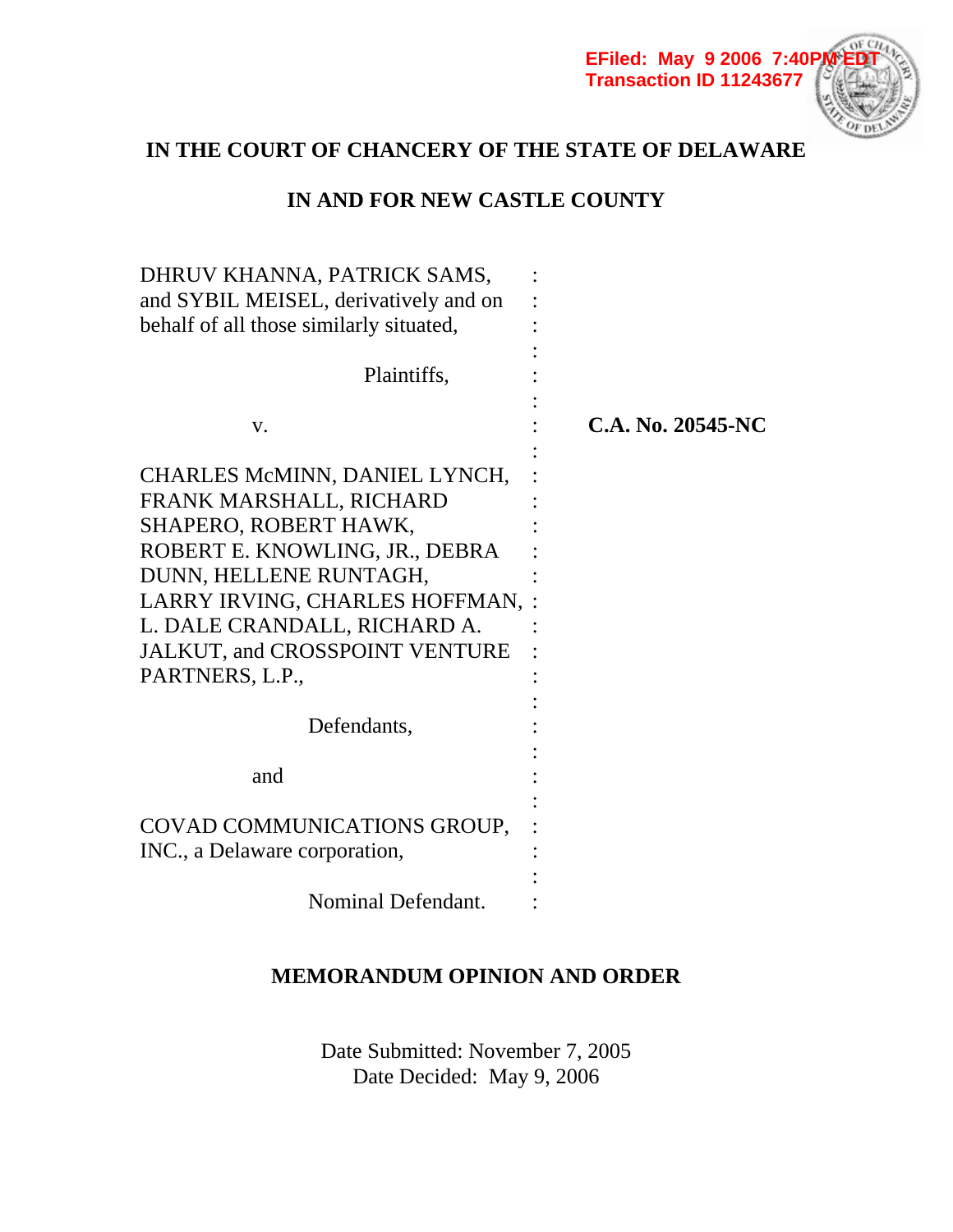Stuart M. Grant, Esquire, Jay W. Eisenhofer, Esquire, Michael J. Barry, Esquire, and Cynthia A. Calder, Esquire of Grant & Eisenhofer, P.A., Wilmington, Delaware; Mark C. Gardy, Esquire and Jill Abrams, Esquire of Abbey Gardy LLP, New York, New York; and Curtis V. Trinko, Esquire of The Law Office of Curtis V. Trinko, LLP, New York, New York, Attorneys for Plaintiffs.

Alan J. Stone, Esquire, Natalie J. Haskins, Esquire, and Jason A. Cincilla, Esquire of Morris, Nichols, Arsht & Tunnell, Wilmington, Delaware; Douglas M. Schwab, Esquire, Norman J. Blears, Esquire, Robin E. Wechkin, Esquire, and Kristi K. Hansen, Esquire of Heller Ehrman White & McAuliffe LLP, Menlo Park, California, Attorneys for Defendants Charles McMinn, Daniel Lynch, Frank Marshall, Rich Shapero, Robert Hawk, Robert E. Knowling, Jr., Debra Dunn, Hellene Runtagh, Larry Irving, Charles Hoffman, L. Dale Crandall, and Richard A. Jalkut.

David C. McBride, Esquire, Danielle Gibbs, Esquire, and Adam W. Poff, Esquire of Young Conaway Stargatt & Taylor, LLP, Wilmington, Delaware; Steven M. Schatz, Esquire, Terry T. Johnson, Esquire, and Clayton Basser-Wall, Esquire of Wilson Sonsini Goodrich & Rosati, P.C., Palo Alto, California, Attorneys for Defendant Crosspoint Venture Partners, L.P.

Jesse A. Finkelstein, Esquire, Lisa Zwally Brown, Esquire, and Candice Toll Aaron, Esquire of Richards, Layton & Finger, P.A., Wilmington, Delaware; Paul H. Dawes, Esquire, Darius Ogloza, Esquire, Jacqueline D. Molnar, Esquire, and David M. Friedman, Esquire of Latham & Watkins LLP, Menlo Park, California, Attorneys for Nominal Defendant Covad Communications Group, Inc.

NOBLE, Vice Chancellor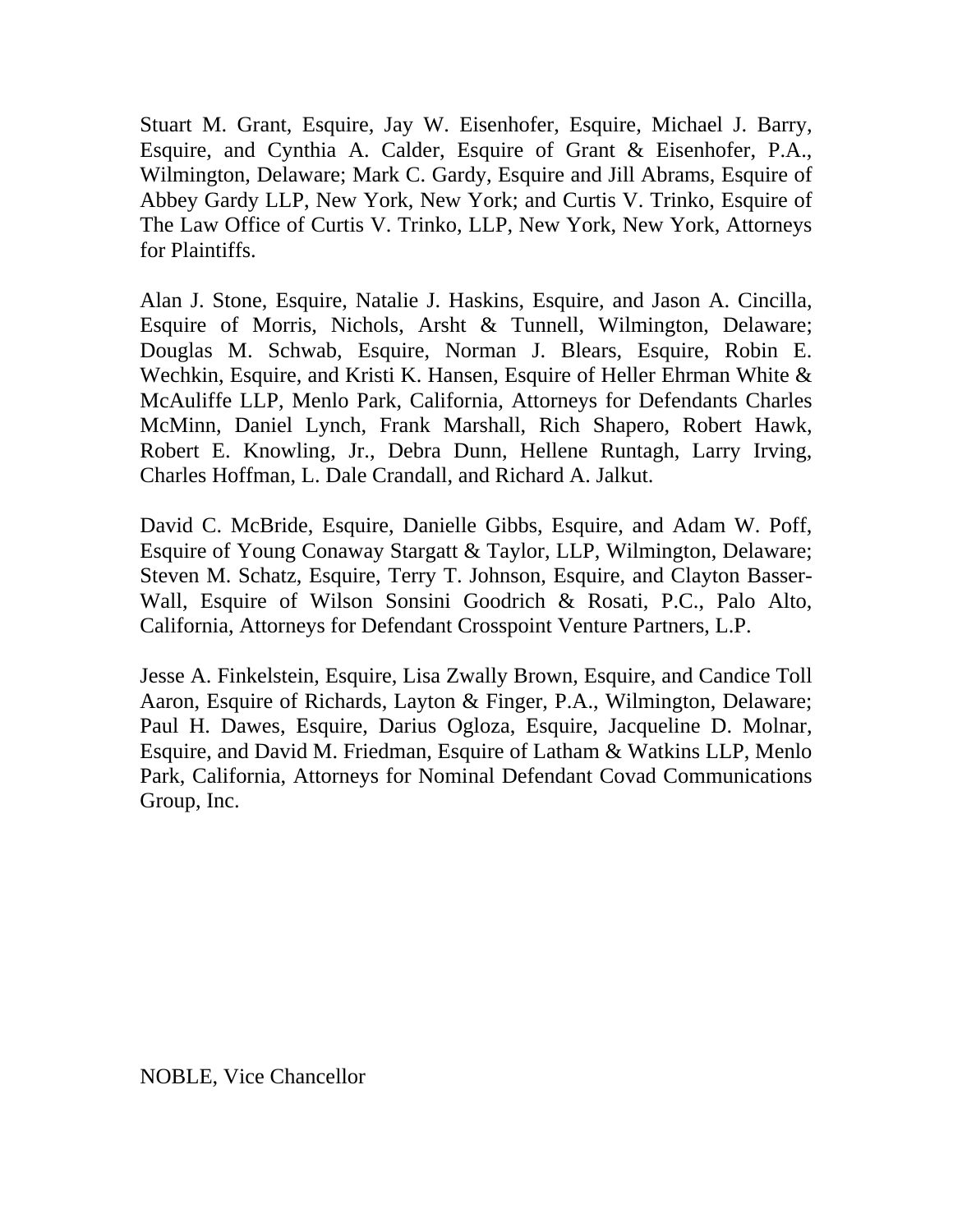Plaintiff Dhruv Khanna ("Khanna") is a cofounder and shareholder of Nominal Defendant Covad Communications Group, Inc. ("Covad") and served as its General Counsel and Executive Vice President from its formation in 1996 until June 2002 when he was removed from these positions amidst charges of sexual impropriety. On September 15, 2003, he brought this action, both derivatively and as a class action, to challenge acts and omissions of Covad's board while he was Covad's General Counsel and to contest certain omissions and misrepresentations which he alleges impaired the accuracy of Covad's proxy statements issued in advance of shareholders' meetings.<sup>1</sup> On August 3, 2004, Sybil Meisel and Patrick Sams, also Covad shareholders, joined him as representative plaintiffs with the filing of the Amended Derivative and Class Action Complaint (the "Amended Complaint").

 The Individual Defendants are current and former directors of Covad. Also named as a defendant is Crosspoint Venture Partners, L.P. ("Crosspoint"), a venture capital firm closely connected to some of Covad's directors, a former investor in Covad, and the principal beneficiary of some of the actions which the Plaintiffs challenge. The Plaintiffs seek to impose

<sup>&</sup>lt;sup>1</sup> Khanna, on August 11, 2003, also filed an action, under 8 *Del.C.* § 220, to compel Covad to grant him access to certain of its books and records. *See Khanna v. Covad Commc'n Group, Inc.*, 2004 WL 187274 (Del. Ch. Jan. 23, 2004). For convenience, exhibits produced at the § 220 trial are identified as "JTX", and the transcript of that trial is referred to as "Trial Tr."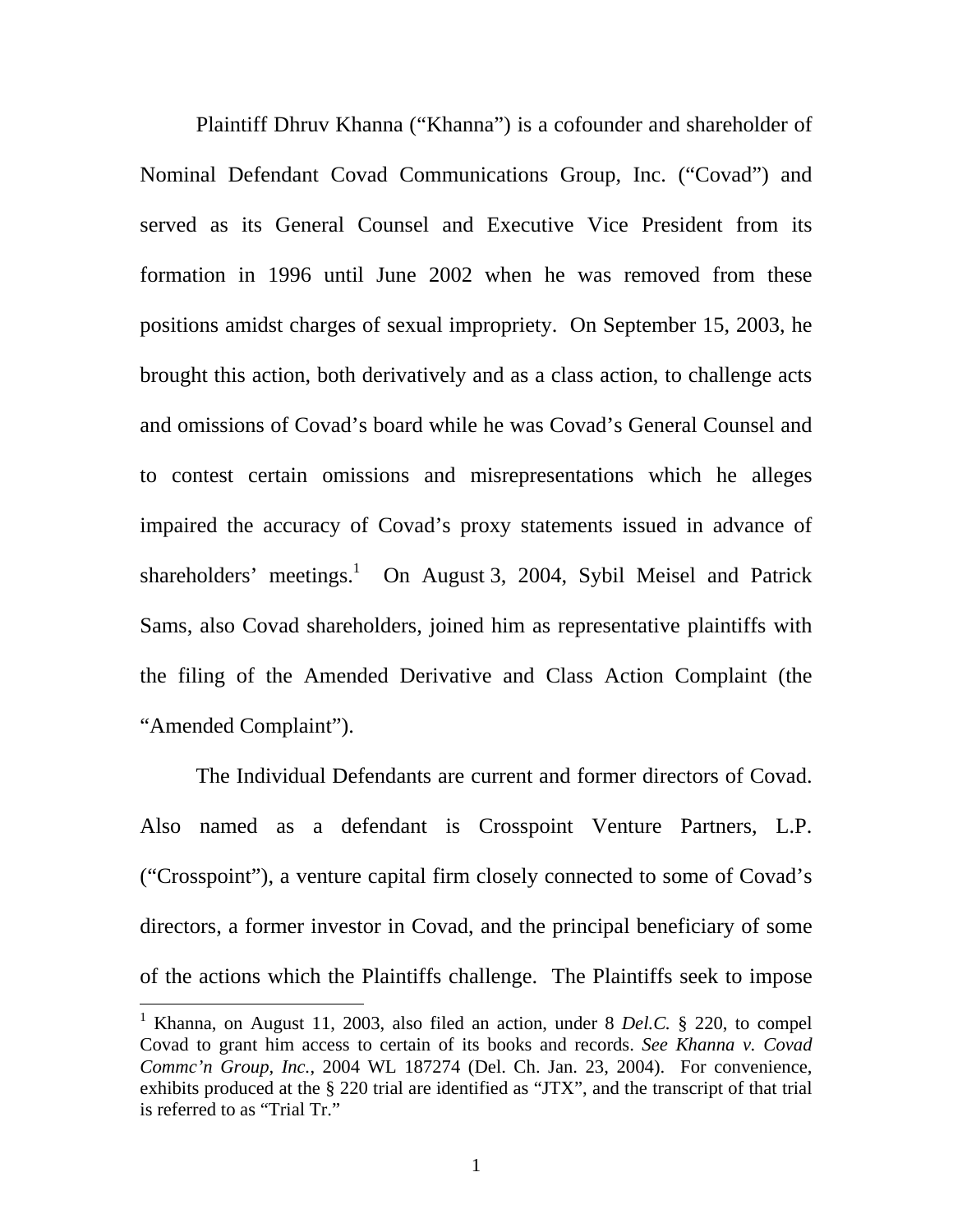liability on Crosspoint under principles of fiduciary duty for certain conduct when it was a large shareholder of Covad and under notions of aiding and abetting and *respondeat superior*.

 The Defendants, as one would expect, have moved to dismiss the Amended Complaint under Court of Chancery Rule 23.1 because pre-suit demand upon the board was not excused and under Court of Chancery Rule 12(b)(6) for failure to state a claim upon which relief can be granted. Not so typically, the Defendants have also moved to dismiss because, they contend, (1) Khanna did, in fact, make demand upon Covad's board through a letter transmitted shortly after he was terminated and (2) Khanna is not qualified to act as a representative plaintiff in this action because of his former role as General Counsel of Covad and because of the mixed motives prompting the filing of this action—not only as a shareholder, but as a disgruntled former employee. In addition, the Defendants seek dismissal of Meisel and Sams as representative plaintiffs because they are alleged to have been "tainted" by their association with Khanna. Finally, the parties quarrel over the confidential treatment to be given to certain of Khanna's allegations. This dispute requires resolution of opposing motions relating to maintaining the Amended Complaint under seal.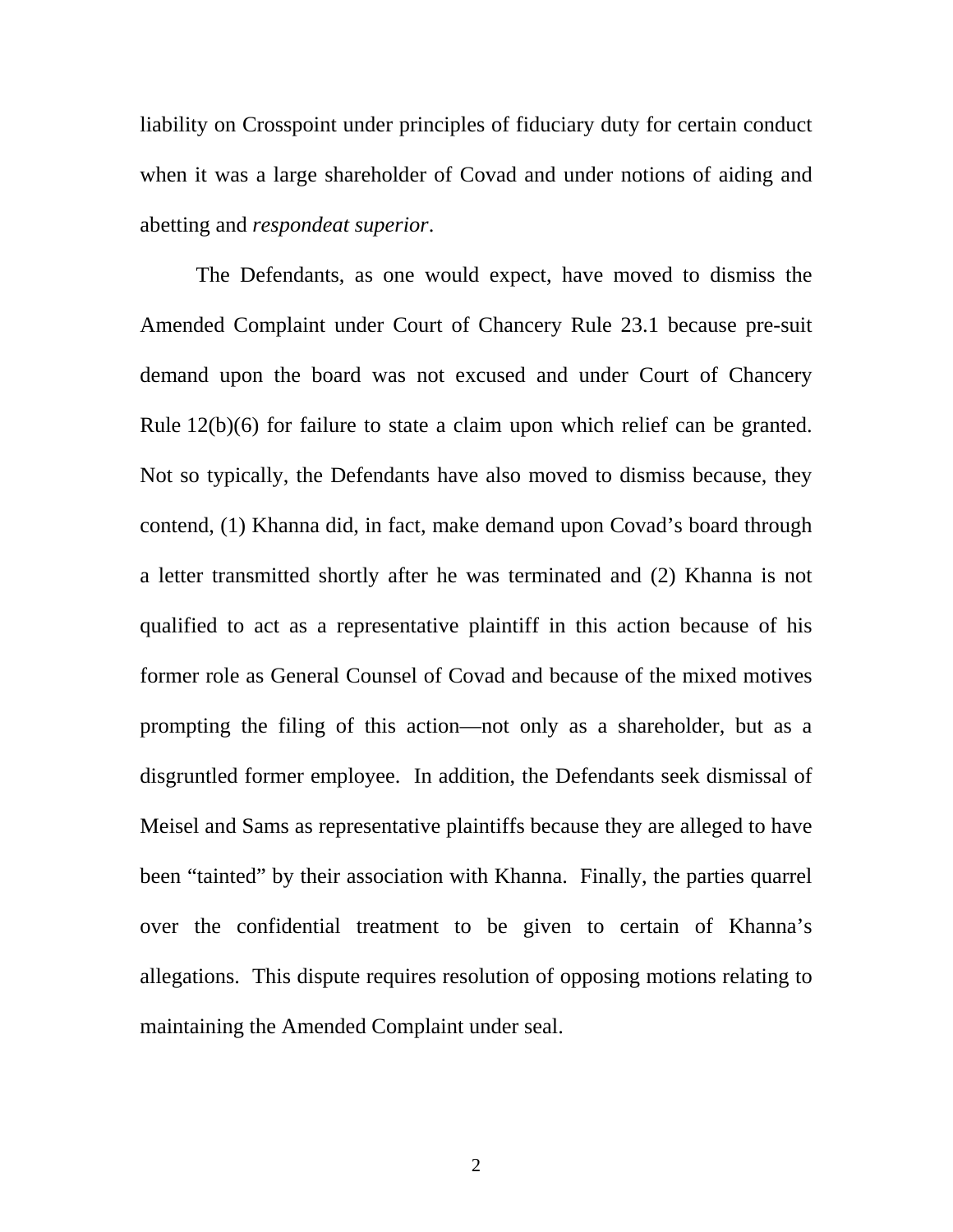## **I. FACTS**<sup>2</sup>

Covad, a service provider of broadband internet and network access using digital subscriber line (DSL) technology, is a Delaware corporation headquartered in San Jose, California. It filed for bankruptcy in August 2001 and departed from that jurisdiction in December 2001.

#### A. *The Plaintiffs' Challenges—A Brief Overview*

In the Amended Complaint, the Plaintiffs seek redress for six matters (other than disclosure claims) allegedly resulting from breaches of fiduciary duties by various Covad Directors: (1) allowing the vesting of Defendant Charles McMinn's ("McMinn") founders' shares in Covad even though he had not satisfied the requirements for vesting; (2) permitting McMinn and Defendant Rich Shapero ("Shapero"), with Crosspoint, to develop Certive, Inc. ("Certive"), a competitor of Covad; (3) Covad's subsequent investment in Certive; (4) Covad's acquisition of BlueStar Communications Group, Inc. ("BlueStar"), an act that rescued a failing investment of Crosspoint and was the principal cause of Covad's entry into bankruptcy; (5) the BlueStar earnout settlement; and (6) Covad's investment in DishnetDSL ("Dishnet"), an entity with which McMinn was involved, and the payments Covad made to

<sup>&</sup>lt;sup>2</sup> The "facts" are drawn primarily from the "well-pleaded" allegations of the Amended Complaint. Some "facts" are taken from documents (or portions thereof) incorporated into the Amended Complaint. Finally, for the debates over disqualification and confidential treatment of portions of the record, the Court looks to a broader range of sources.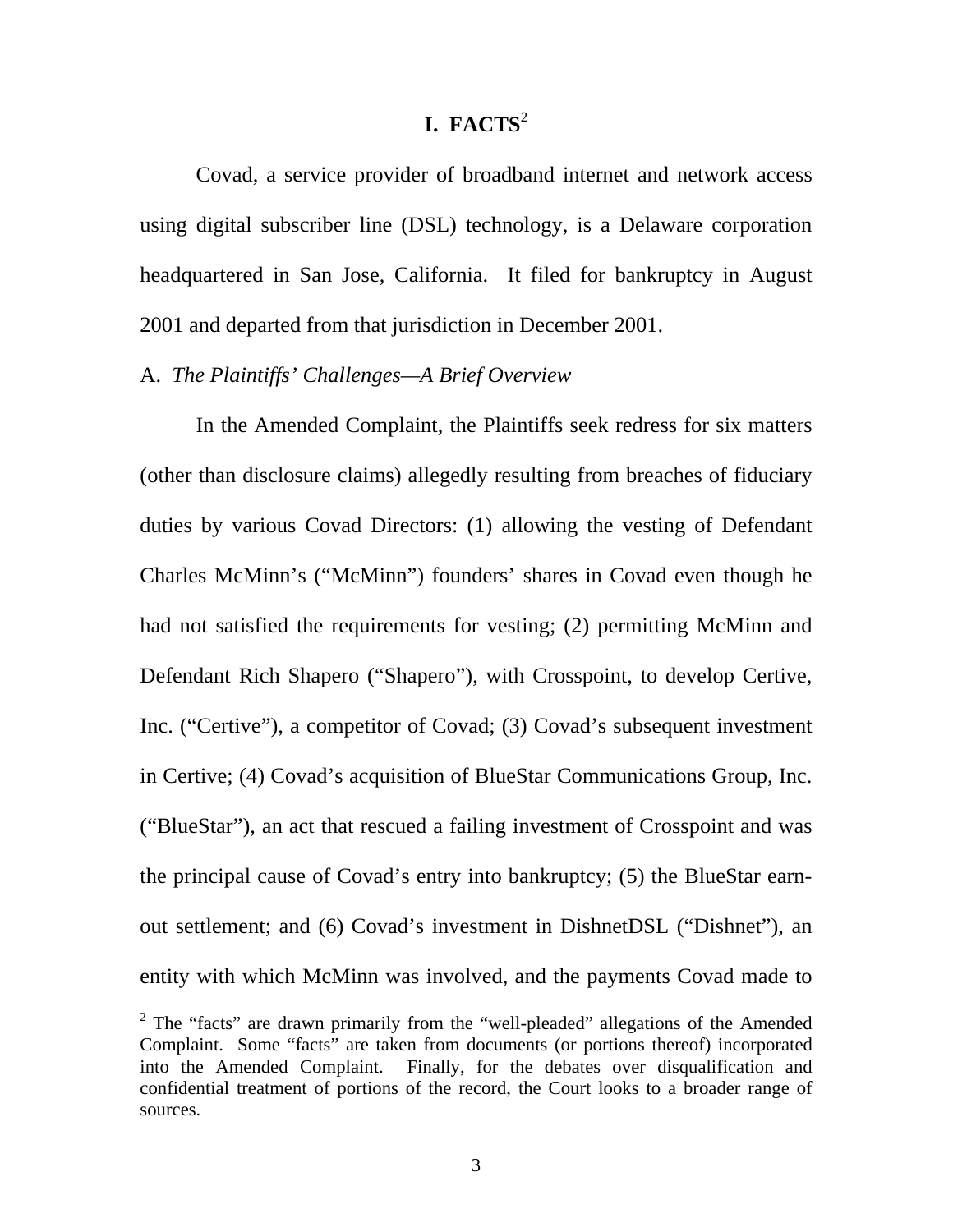end that relationship. Crosspoint is alleged to be liable for the adverse consequences of some of those fiduciary failures either directly, as a controlling shareholder, or as an aider and abettor and under the doctrine of *respondeat superior.*

Additionally, Khanna, in correspondence with Covad's Board, shortly after his termination, made numerous allegations of wrongdoing against members of Covad's Board. The Plaintiffs contest the sufficiency of Covad's proxy statements in 2002, 2003, and 2004 principally because, it is alleged, the charges Khanna made against Covad's Board were not fully disclosed to the shareholders who could have used the information in determining how to vote for directors standing for reelection to the Board.

#### B. *Covad's Board of Directors*

When this action was filed, Covad's Board consisted of eight directors.

#### 1. Charles McMinn

 McMinn is a founder of Covad and Chairman of its Board of Directors. He has been on the Board—with the exception of an approximately one-year absence from November 1999 to late-October 2000—since October 1996. He was the company's Chief Executive Officer and President from October 1996 to July 1998.

4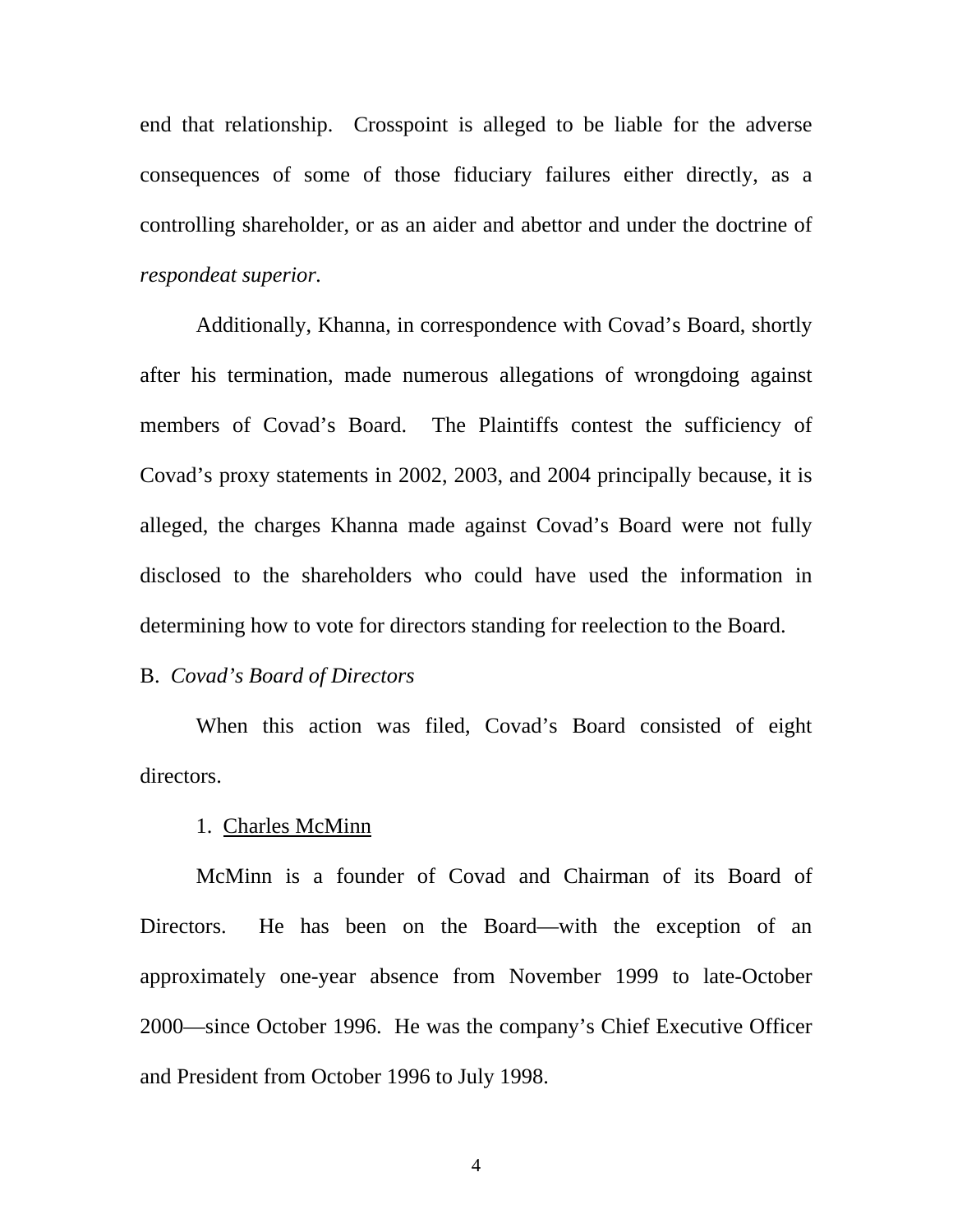McMinn is also a founder of Certive, which was incorporated in July 1999, and was Certive's Chief Executive Officer from November 1999 to October 2000. McMinn served as a director of BlueStar until Covad acquired it. He is also a member of Dishnet's board.

### 2. Robert Hawk

 Hawk has been a member of Covad's Board since April 1998. Hawk is a "Special Limited Partner" of Crosspoint.<sup>3</sup> It is alleged that "through Crosspoint and directly, Hawk has owned a substantial equity interest in BlueStar."<sup>4</sup> Through Crosspoint, Hawk owned 12% of Diamond Lane (which paid \$52 million to Covad for services rendered in 1998 and 1999) and a "significant" stake in Efficient Technologies, both of which are Covad vendors. Additionally, Hawk is alleged to have "joined the [Covad] board as a result of his friendship, connections and/or business affiliations with Defendants Shapero and/or McMinn."<sup>5</sup>

### 3. Charles Hoffman

Since June 2001, Hoffman has been a director, President, and Chief Executive Officer of Covad. It is alleged that he was recruited by McMinn

 $3$  Amended Compl. at  $\P$  12.

<sup>4</sup> *Id.*

 $^5$  *Id.*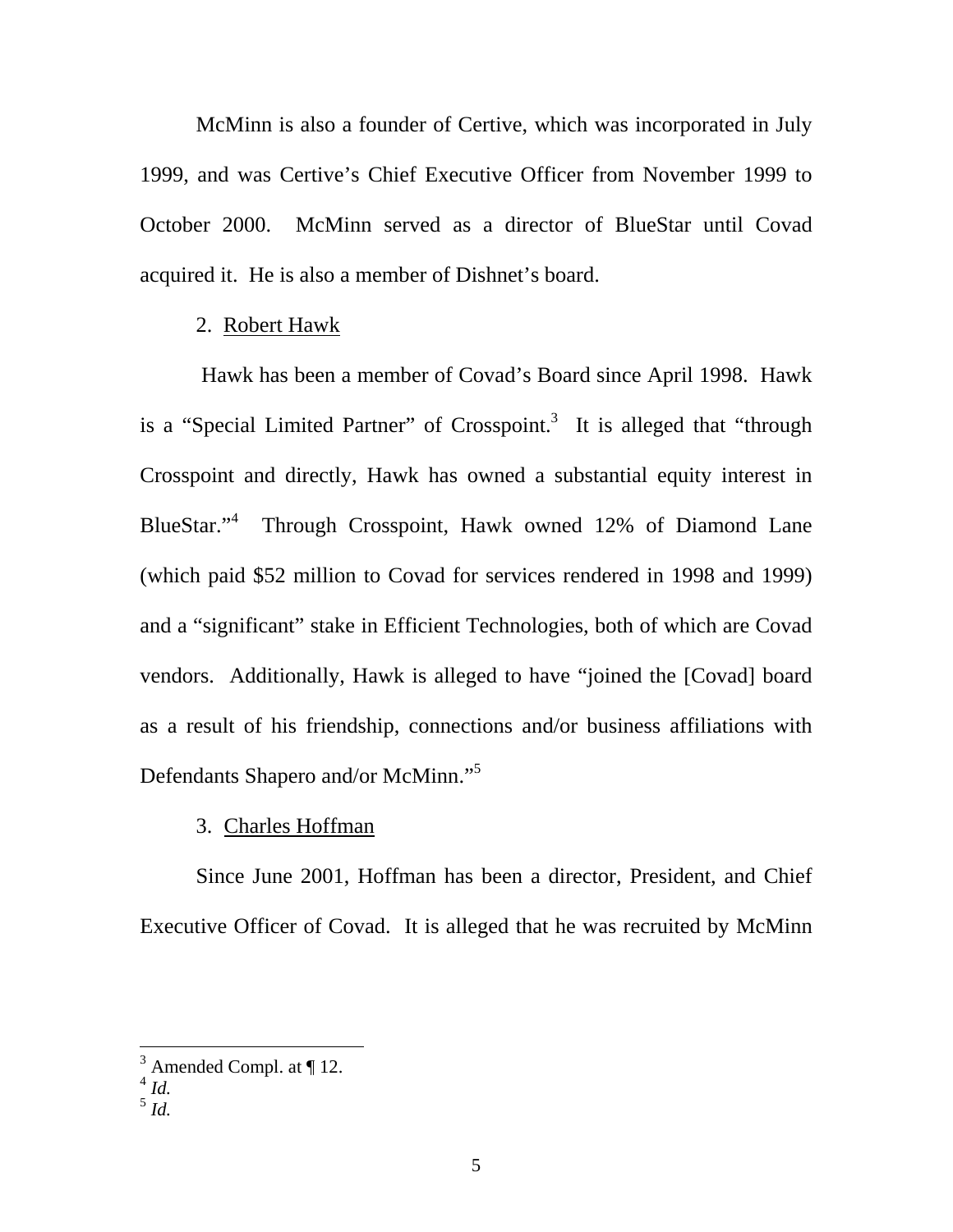and "immediately forged a close relationship with defendant McMinn,"6 whom he regards as his boss. Hoffman receives various benefits from Covad, including a \$500,000 salary, a \$375,000 annual bonus, a \$100,000 signing bonus, term life insurance, and stock options.<sup>7</sup>

## 4. Larry Irving

 Irving has served as a member of Covad's Board since April 2000. In the Amended Complaint, the Plaintiffs identify various instances in which Irving joined other Covad directors in making, what the Plaintiffs consider, egregious decisions.<sup>8</sup>

#### 5. Richard A. Jalkut

 Jalkut was appointed to the Covad Board on July 18, 2002. He is the President and Chief Executive Officer of TelePacific, Inc., a Covad reseller.

### 6. Daniel Lynch

Lynch has been a member of the Covad Board since April 1997.

Lynch is a member of the Board of Advisors of Certive,<sup>9</sup> appointed soon

 $^6$  *Id.* at ¶ 17.

 $^{7}$  *Id.* at  $\overline{9}$  138.

<sup>&</sup>lt;sup>8</sup> These decisions include allowing Shapero to sit on the boards of Covad competitors, allowing Hawk to maintain his investment in BlueStar, granting Hoffman an overly generous compensation package, allowing McMinn to serve on the Covad and Dishnet boards while the two companies were in litigation, and retaliating against Khanna when he objected to the Board's improper conduct. *Id.* at ¶ 139.

<sup>&</sup>lt;sup>9</sup> The Amended Complaint fails to develop sufficiently, for particularized pleading purposes, the nature of Certive's Board of Advisors. It may be that appointment to this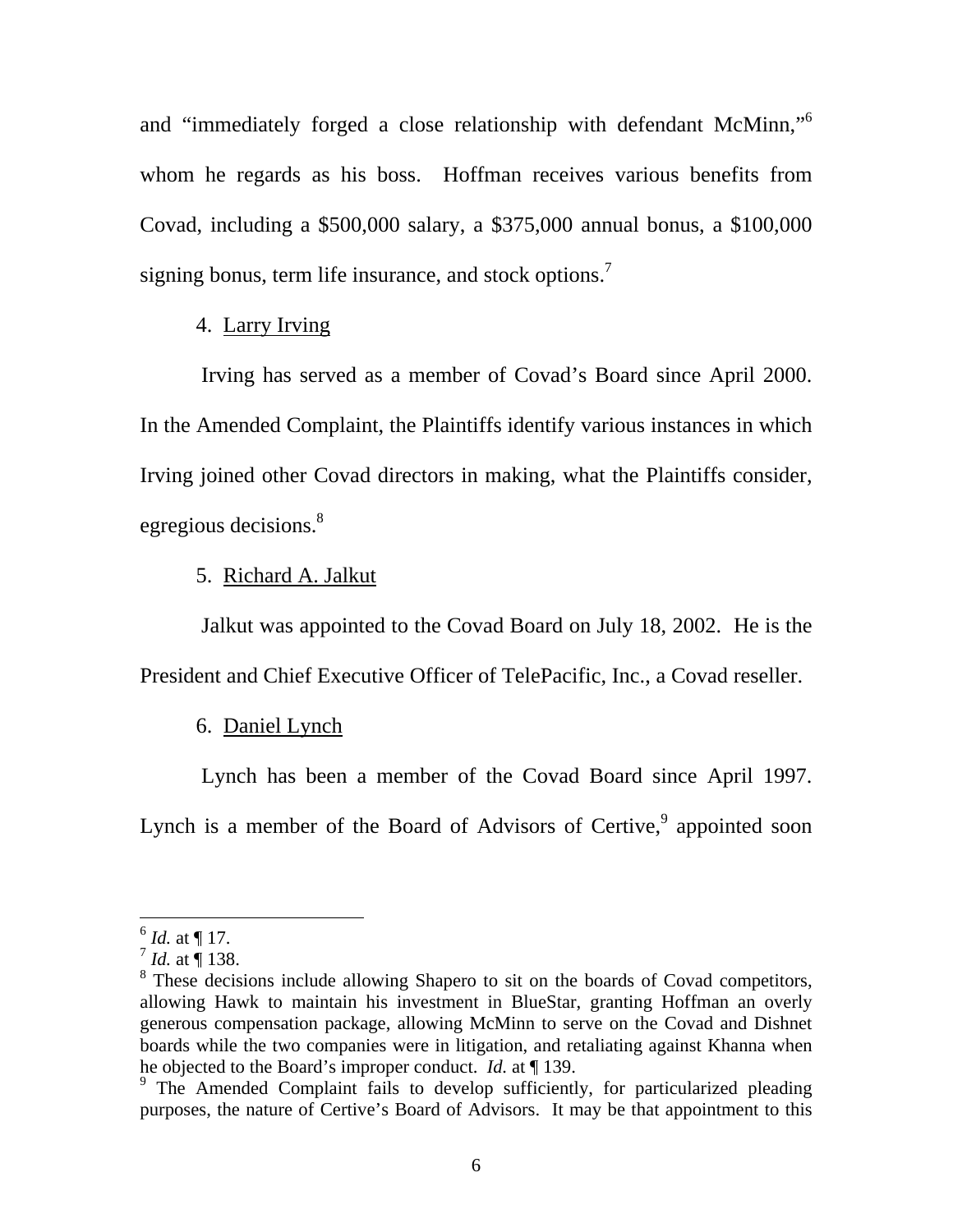after Covad's investment in Certive. He is also a long-time friend of McMinn. The two own homes in the same neighborhood and neighboring wineries in St. Helena, Napa.<sup>10</sup>

#### 7. L. Dale Crandall

 Crandall was appointed to the Covad Board on June 20, 2002. He also sits on the board of BEA Systems ("BEA"), a company that supplies Covad with software and related support.<sup>11</sup> Covad paid in excess of \$2.2 million to BEA in 2004.

#### 8. Hellene Runtagh

 Runtagh has been a member of the Covad Board of Directors since November 1999. "She became a director with the consent and approval of the McMinn-Shapero director appointees. Defendant Runtagh derived the benefits of being and remaining on the Board of Directors of, and receiving compensation from, Covad by supporting and favoring the self-dealing of other directors in the BlueStar and Dishnet Transactions."<sup>12</sup>

position carried significant remunerative benefits, but the Plaintiffs' conclusory pleadings in this respect fail to set forth the detail necessary to satisfy Court of Chancery Rule 23.1.  $10$  Amended Compl. at ¶ 9.

<sup>&</sup>lt;sup>11</sup> Calder Decl., Ex. E, at 4. These facts are drawn from Covad's 2004 Proxy Statement. Although one may doubt whether this aspect of Covad's 2004 Proxy Statement was incorporated into the Amended Complaint, this information is not outcomedeterminative.

 $12$  Amended Compl. at  $\P$  15.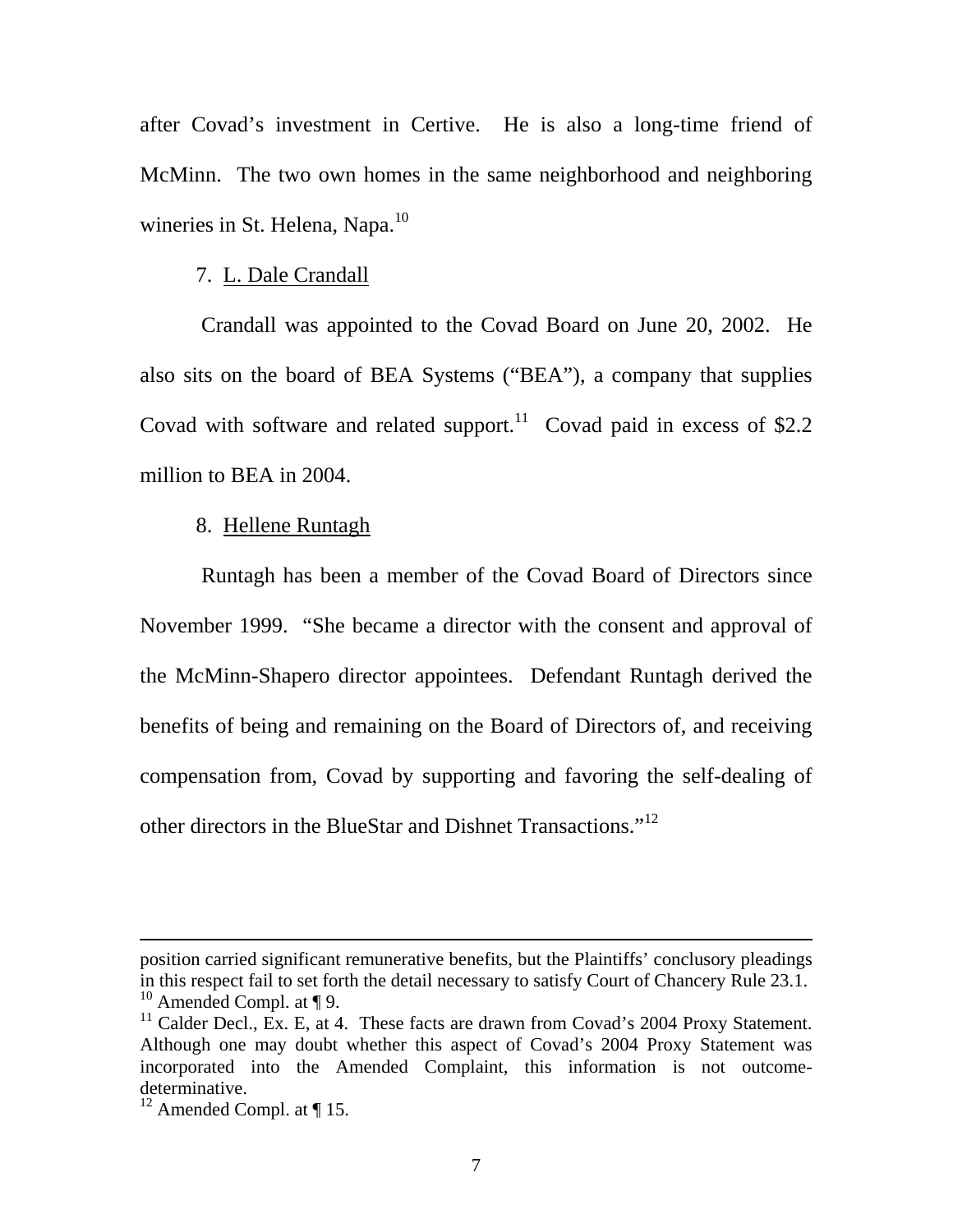#### C. *Former Covad Board Members*

A brief review of the following former Covad directors is important to understanding, as the Plaintiffs tell the story, the "incestuous" nature of Covad's Board, as well as the transactions challenged by the Plaintiffs.

### 1. Frank Marshall

 Marshall served on Covad's Board from October 1997 to December 2002 and was Covad's interim chief executive officer from November 2000 until June 2001. He also serves on Certive's Board of Advisors. He has been a partner in Sequoia Capital ("Sequoia"), a venture capital firm, which invested with Crosspoint. He is a director of NetScreen Technologies, a Covad vendor that received \$33,000 from Covad in 2001. Defendant Marshall is alleged to be a longtime friend of McMinn.

### 2. Rich Shapero

Shapero served on the Covad Board—as Crosspoint's designee—from July 1997 to May 2002 and on the Covad compensation committee.

Shapero is the Managing Partner, as well as a General Partner, of Crosspoint. Crosspoint had stakes in various entities associated with Covad, such as Certive, BlueStar, Diamond Lane, and Efficient Technologies, another Covad vendor. Shapero was also a member of the boards of BlueStar and NewEdge Networks ("NewEdge").

8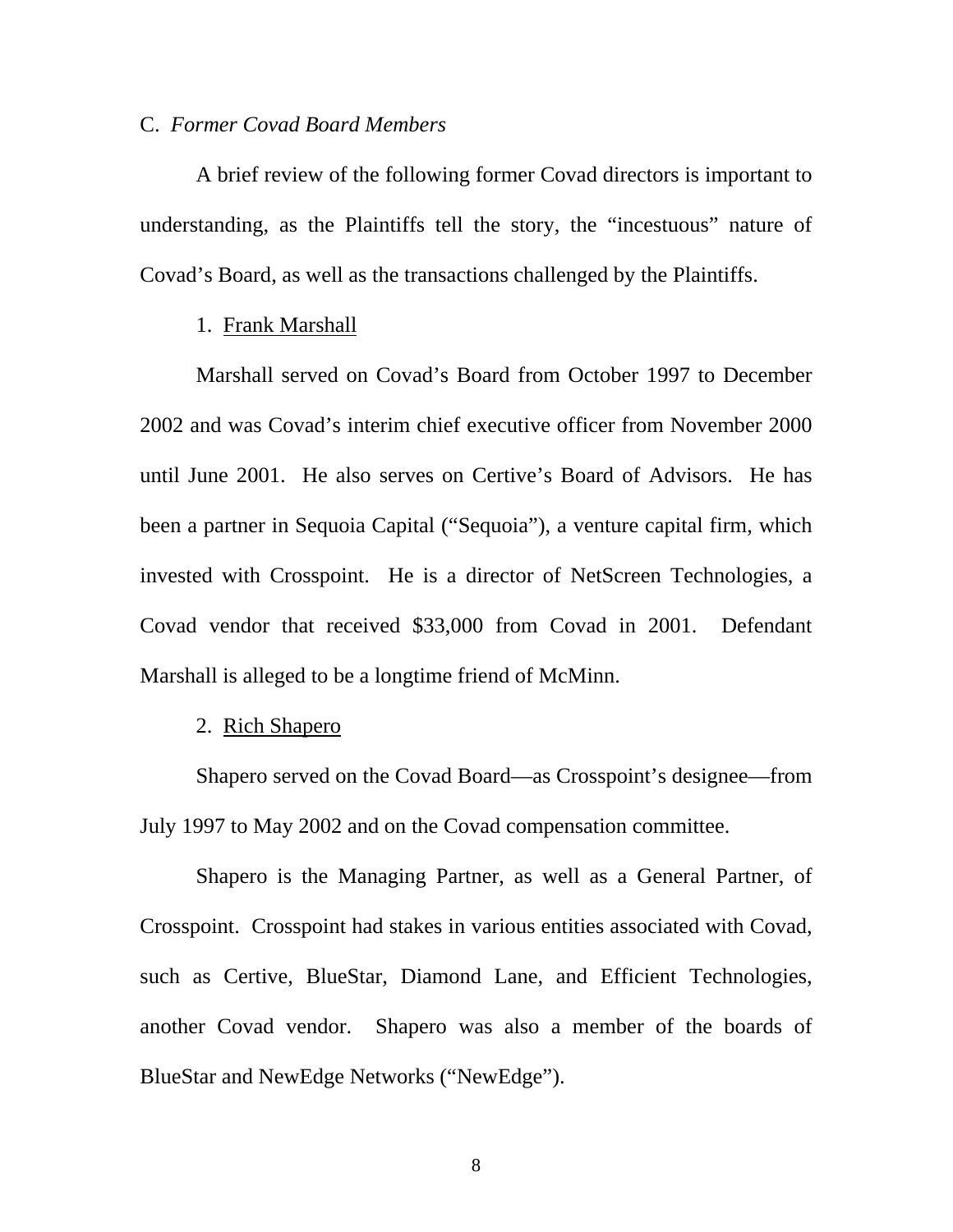#### 3. Robert E. Knowling, Jr.

Knowling was Covad's Chief Executive Officer and a member of Covad's Board from July 1998 until November 1, 2000. He also served as Chairman of the Board from September 1999 until his departure from Covad in November 2000. Knowling is a former colleague of Hawk, with whom he worked at "US West Communications, Inc. and/or its affiliates."<sup>13</sup> Covad's stock price began its "steep descent in the [s]pring of  $2000$ "<sup>14</sup> on Knowling's watch.

### 4. Debra Dunn

Dunn served on the Covad Board from April 2000 to October 2000. She is a senior executive at Hewlett-Packard. Dunn was recruited to join the Covad Board through Knowling, who served on Hewlett-Packard's Board of Directors.

## D. *Crosspoint and Other Relationships*

 Crosspoint is a "venture capital firm that invests in early stage companies in two strategic areas: (a) Virtual Service Providers and E-Business Services; and (b) Broadband Infrastructure."<sup>15</sup> Crosspoint had invested in Covad, Certive, BlueStar, and NewEdge and also "owned a

 $13$  Amended Compl. at ¶ 13.

 $^{14}$   $^{14}$   $^{14}$ 

 $^{15}$  *Id.* at ¶ 18.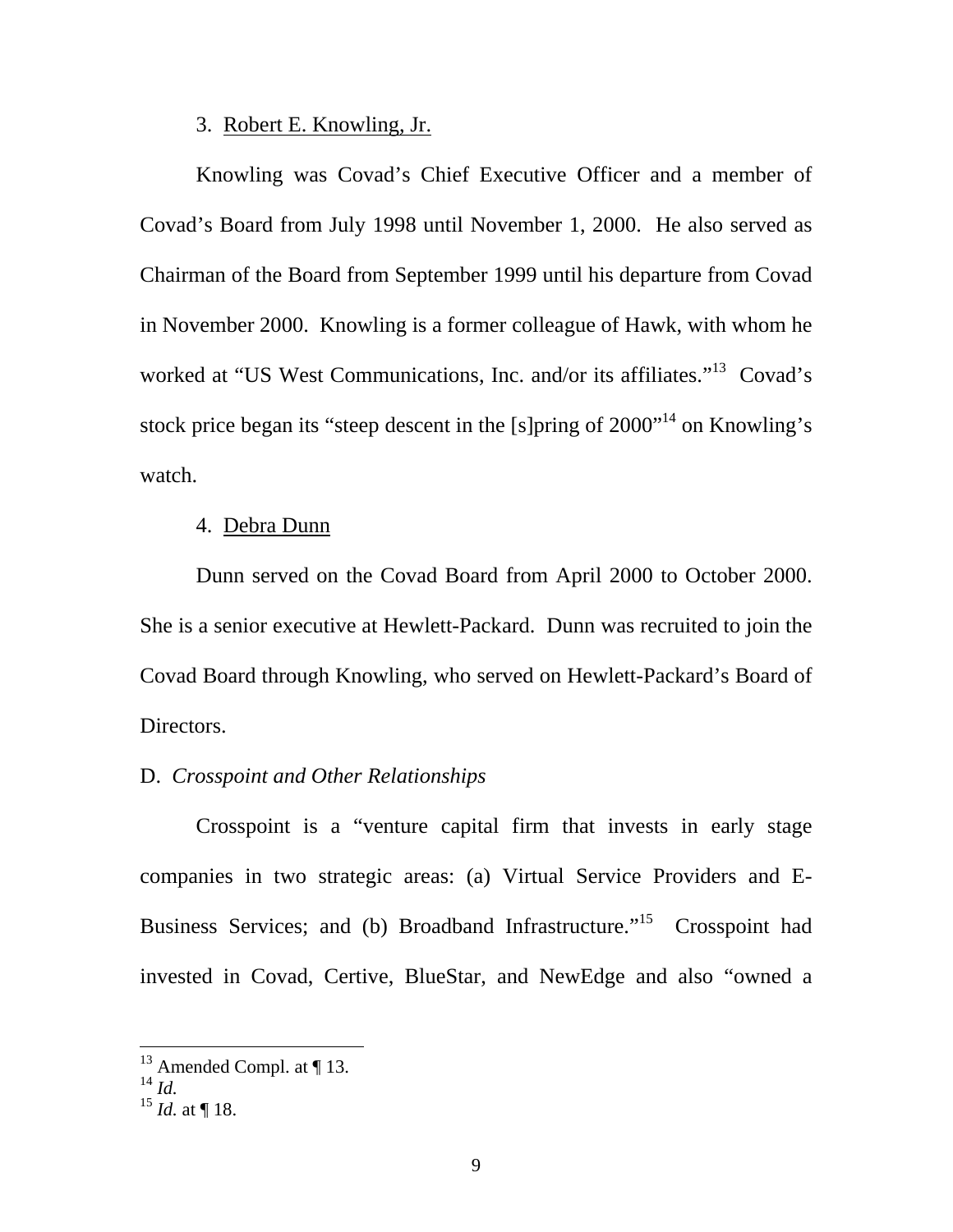significant stake in Diamond Lane and Efficient Technologies, both of which were Covad vendors."<sup>16</sup> In addition, Crosspoint "co-invested in one or more companies alongside" Sequoia, with which Marshall is affiliated.<sup>17</sup> As noted, Shapero serves as Crosspoint's General and Managing Partner, and Hawk is a Special Limited Partner. Crosspoint "cashed out" its investment in Covad in "1999-2000."<sup>18</sup>

## E. *The Plaintiffs' Challenges*

## 1. The Certive Claims<sup>19</sup>

The Plaintiffs allege that the events surrounding Covad's investment in Certive reflect a pattern of self-dealing by McMinn and Crosspoint and that various supine Covad directors were rewarded with lucrative positions in exchange for their support.

 Covad went public in January 1999. McMinn was no longer chief executive officer, but needed to remain a full-time employee of Covad until November 2000 for his founders' shares to vest fully. While employed at

 $16$  *Id.* NewEdge is a "provider of dedicated internet access for businesses and communications carriers . . . ." *Id*. at  $\P$  11. Diamond Lane is "a Covad vendor who Covad paid \$52 million for services rendered in 1998 and 1999." *Id.* <sup>17</sup> *Id.* at ¶ 18.

<sup>18</sup> *Id.*

<sup>&</sup>lt;sup>19</sup> Although referred to, for convenience, as the "Certive Claims," there are three separate aspects: (1) the vesting of McMinn's "founders' shares" (Count I); (2) the usurpation by McMinn of Covad's business opportunity with respect to the activities of Certive (Count II); and (3) the decision of Covad's Board to invest in Certive (Count III).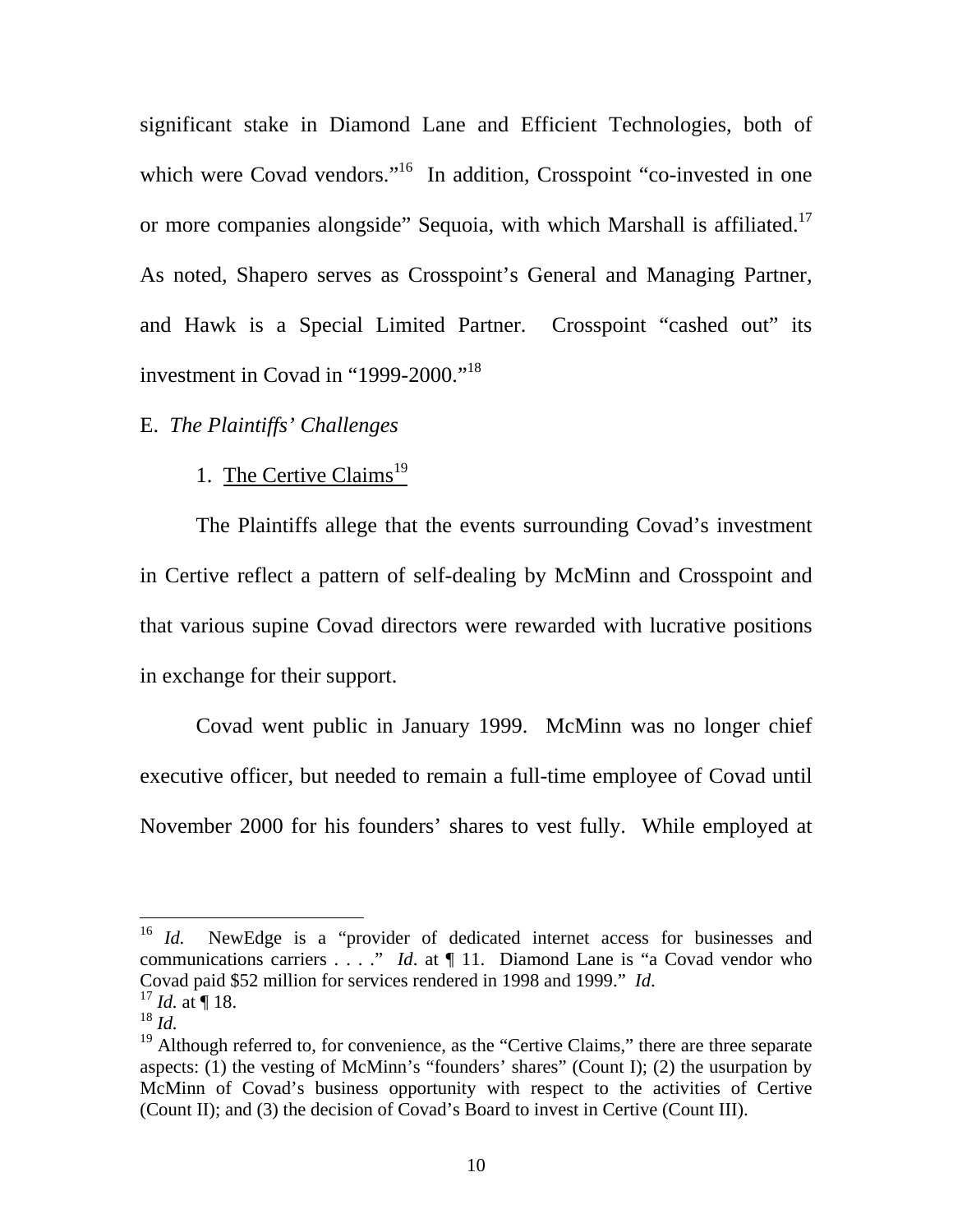Covad, McMinn began looking for other investment opportunities. He wrote to Knowling, then-chief executive officer of Covad: "The taking of board seats [with Crosspoint affiliates] and coming up with ideas that Crosspoint and I could invest in is what [C]rosspoint wanted me to do and what I thought we had agreed to with me helping them.<sup> $20$ </sup> He justified his involvement with other companies by contending that "these would be deals that Covad would benefit from [and] that Covad may or may not want to invest in/partner with. $12^{21}$  Knowling, although concerned about the example that McMinn's behavior would set for other Covad employees, eventually acquiesced: "You are the founder and exceptions can be made to make anything work." $2^2$  Thus, McMinn received his "founders' shares" despite the fact that he did not remain with Covad on a full-time basis until November 2000. This special treatment was not reported to Covad's shareholders.

 One of the opportunities that McMinn was pursuing involved Certive, a privately-held provider of computerized data integration services. Certive's website, as of mid-2002, explained that Certive was "developing a full-service e-business network to provide live support and systems to

<sup>20</sup> *Id.* at ¶ 43.

<sup>&</sup>lt;sup>21</sup> *Id.* at  $\int$  44.

 $^{22}$  *Id.* at  $\dot{$  46.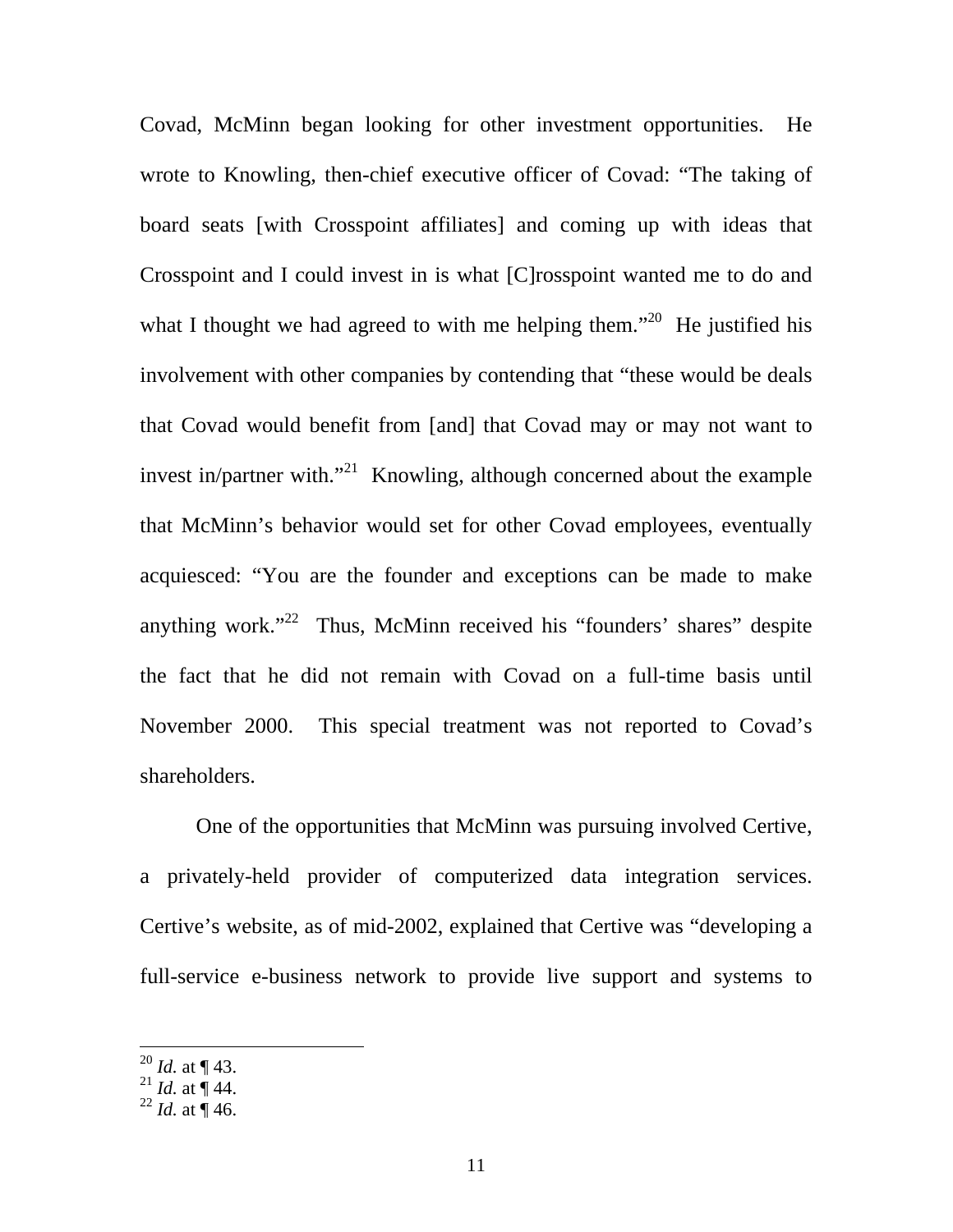entrepreneurs over a broadband connection  $\dots$   $\cdot$   $^{23}$  McMinn was a founder of Certive, which was incorporated in July 1999 when McMinn was a fulltime employee of Covad. Crosspoint and McMinn held substantial stakes in Certive. McMinn received 1,333,333 founders' shares of Certive and invested \$1 million for an additional 666,667 Series A Preferred Shares. Crosspoint received 3 million Series A Preferred shares for an investment of \$4.5 million.

 Certive is alleged to have been in Covad's "line of business."24 Covad was not offered the opportunity to invest in Certive's Series A Preferred round of financing.

 On September 22, 1999, the Covad Board blessed McMinn's involvement and investment in Certive *ex post*. This blessing came two months after McMinn had founded Certive and one month after McMinn and Crosspoint had invested in Certive's Series A Preferred shares. Covad's Board decided that "the company would not be interested in pursuing an investment in [Certive] on the terms and conditions offered to McMinn and Crosspoint."<sup>25</sup> At this meeting, the Covad Board also adopted a "corporate" opportunity policy" which forbade, without prior approval, a fiduciary of

<sup>23</sup> *Id.* at ¶ 47.

<sup>24</sup> *Id*. at ¶153.

<sup>25</sup> *Id.* at ¶ 55.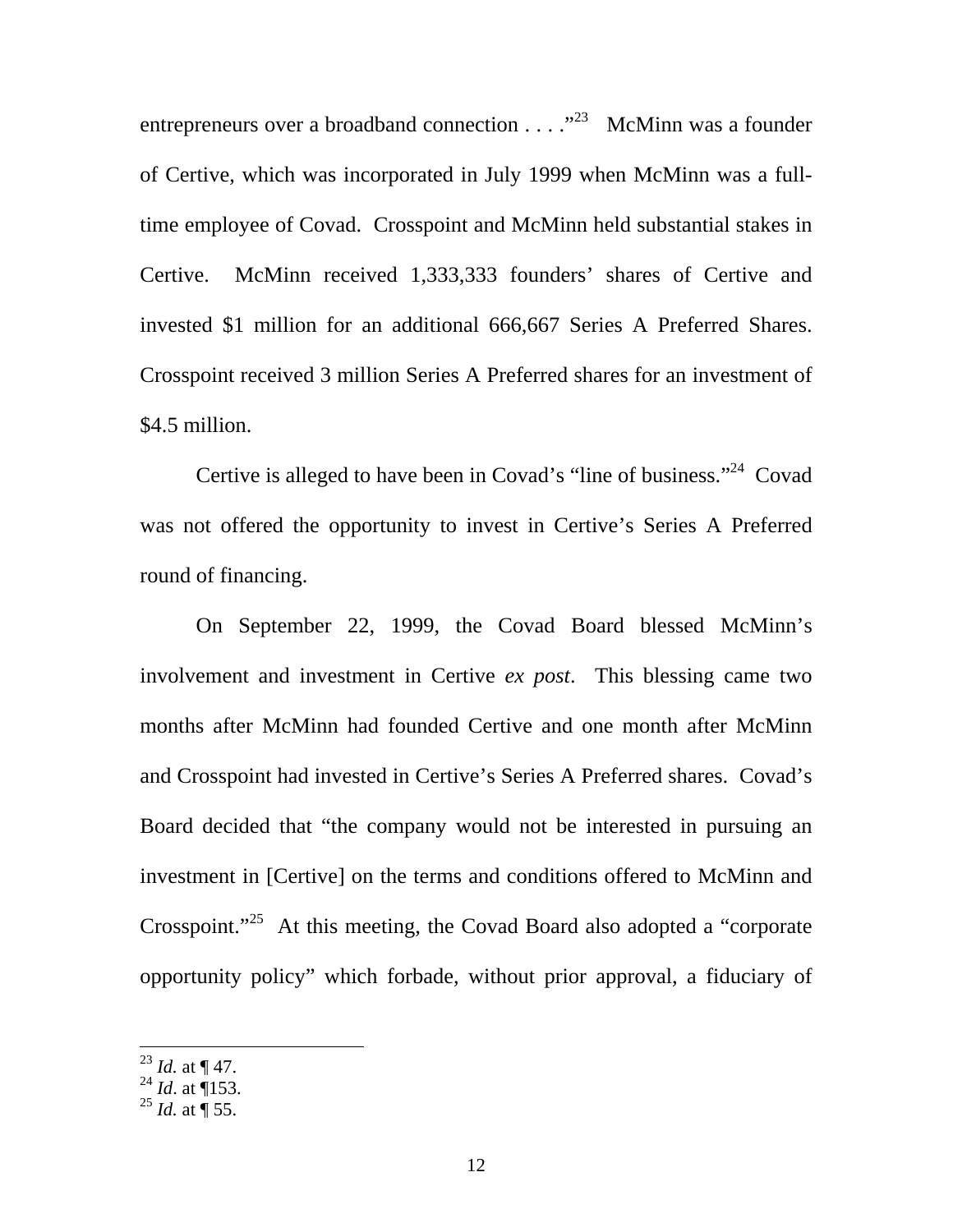Covad to sit on the board of, or invest in, a company in competition with Covad.

 Nineteen days later, however, Covad invested in Certive's Series B-1 Preferred round of financing. Covad paid \$5 million for 1,111,111 Series B-1 Preferred shares (approximately \$4.50 per share). Additionally, Covad signed a Shareholders' Rights Agreement that bound Covad to vote its shares in favor of Crosspoint and McMinn's designees on the Certive Board. Hawk, Lynch, Marshall, and Knowling participated in the Covad Board's deliberations and vote.

 After Covad's investment in Certive, Lynch and Marshall were invited to serve on Certive's Board of Advisers. "[Advisory board] positions are highly sought after and potentially lucrative as advisory board members in Silicon Valley companies are given stock options which during the 1990s became a source of great wealth for many people."<sup>26</sup>

## 2. The BlueStar Transactions

For convenience, Covad's involvement with BlueStar may be viewed as two separate, although closely related, transactions: (1) the BlueStar acquisition, and (2) the BlueStar earn-out settlement.

 $^{26}$  *Id.* at ¶ 56.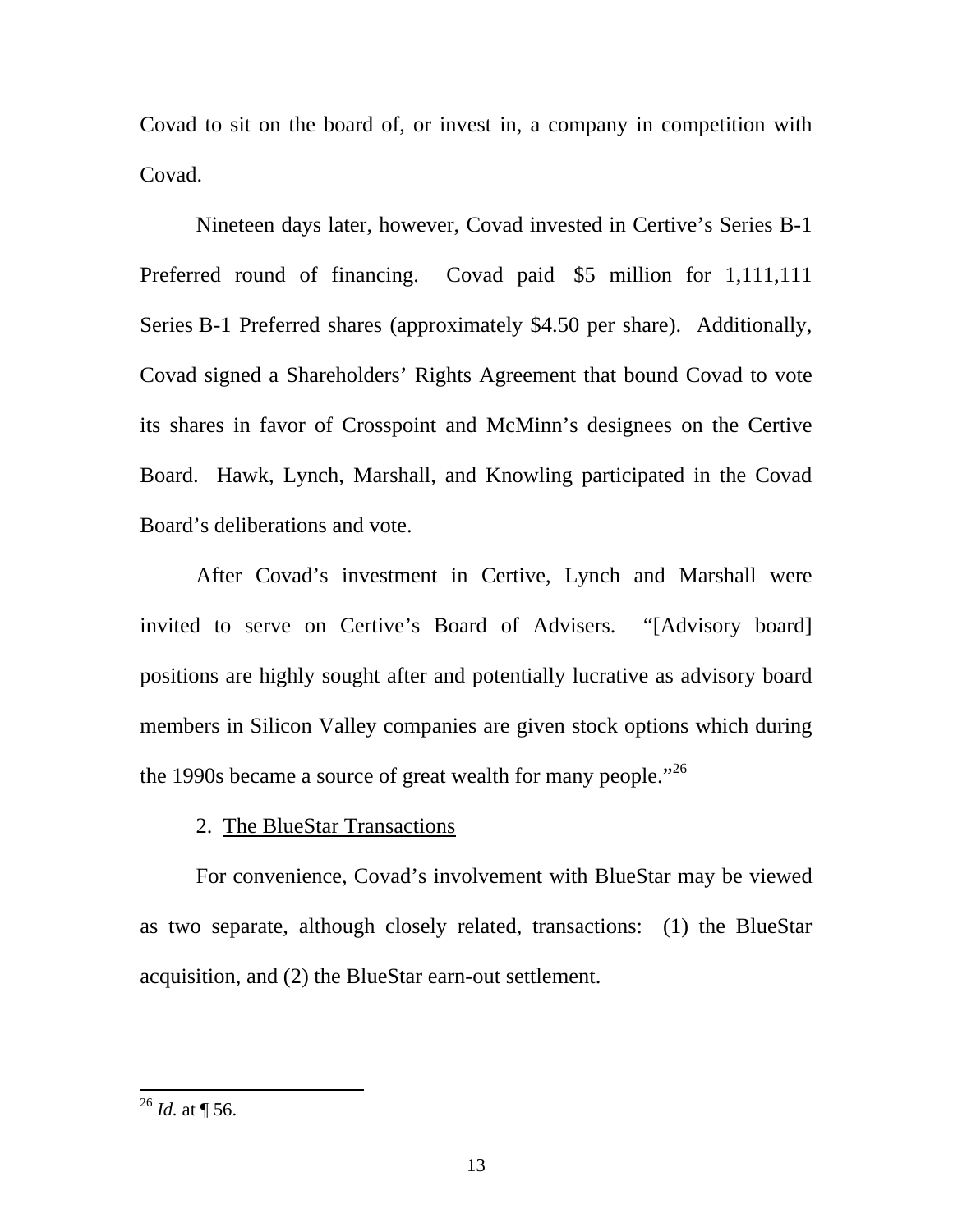#### a. *BlueStar Acquisition*

On June 16, 2000, Covad announced that it had entered into a merger agreement with BlueStar. BlueStar sold DSL services directly to retail customers. From mid-1999 on, Crosspoint owned more than 40% of BlueStar's outstanding shares. McMinn and Hawk "owned a substantial number of preferred shares."<sup>27</sup> Shapero and McMinn sat on the BlueStar board.

 "By mid-2000, BlueStar had incurred significant debt and liabilities and was losing millions of dollars every month. Its efforts to raise money through an initial public offering of stock were unsuccessful and it (and its major investor, Crosspoint) needed a bail-out."28 Shapero lobbied Knowling for Covad to acquire BlueStar, and Covad eventually succumbed. A fairness opinion prepared by BlueStar's financial advisor for the transaction reported, "The management of [BlueStar] . . . informed us that [BlueStar], as of June 14, 2000, expected to exhaust its liquidity in the near term and did not have a financing source for funding its anticipated operating and capital needs over the following 12 months."<sup>29</sup> In addition to BlueStar's fiscal problems, senior Covad management opposed the transaction: "BlueStar's

 $^{27}$  *Id.* at  $\sqrt{\phantom{a}}$  58.

 $^{28}$  *Id.* at  $\overline{9}$  61.

 $^{29}$  *Id.* at  $\overline{9}$  63.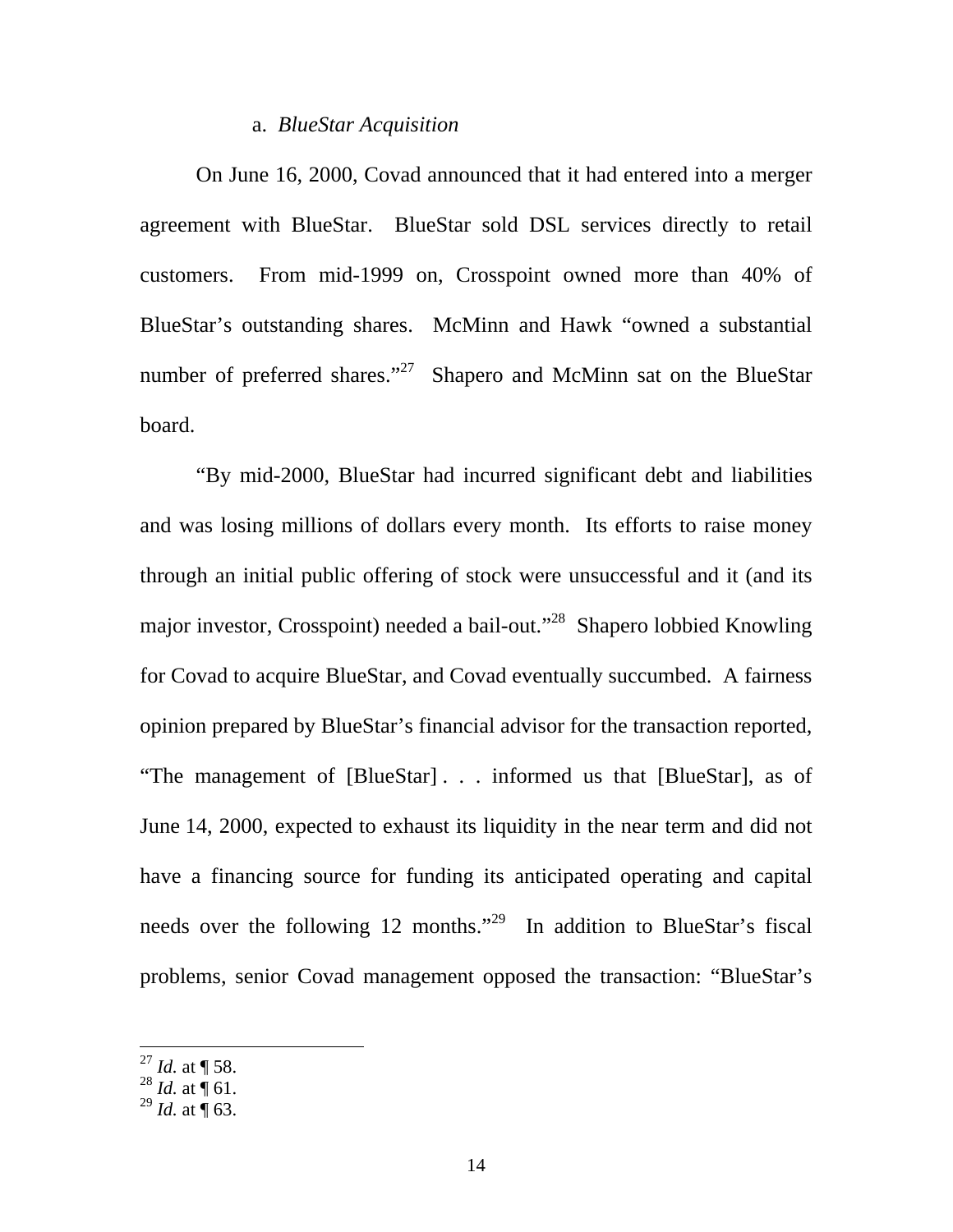entire business was built on a feet-on-the-street direct sales model already tried and rejected by Covad."<sup>30</sup> The merger is alleged to have been "fraught" with self-dealing because of the interlocking and conflicting relationships between the Covad and BlueStar boards."<sup>31</sup>

 On September 22, 2000, Covad completed the BlueStar acquisition by issuing approximately 6.1 million shares of Covad common stock to BlueStar shareholders under an exchange ratio that enabled BlueStar preferred and common shareholders to receive an average price of \$14.23 per share of Bluestar. Additionally, BlueStar's stock options and warrants were converted into approximately 255,000 Covad shares at a fair value of \$6.55 per share. The total consideration Covad paid was valued at, at least, \$200 million.<sup>32</sup> Knowling, Marshall, Lynch, Dunn, and Runtagh approved the BlueStar acquisition.

 The acquisition immediately appeared to be a failure as, the day after the merger was announced, Covad's shares dropped 27%. On June 25, 2001, within a year after the merger, Covad announced it was shutting down the BlueStar network and laying off more than 400 employees.

<sup>30</sup> *Id.* at ¶ 69.

 $31$  *Id.* at  $\frac{1}{1}$  71.

<sup>32</sup> *Id.* at ¶ 73.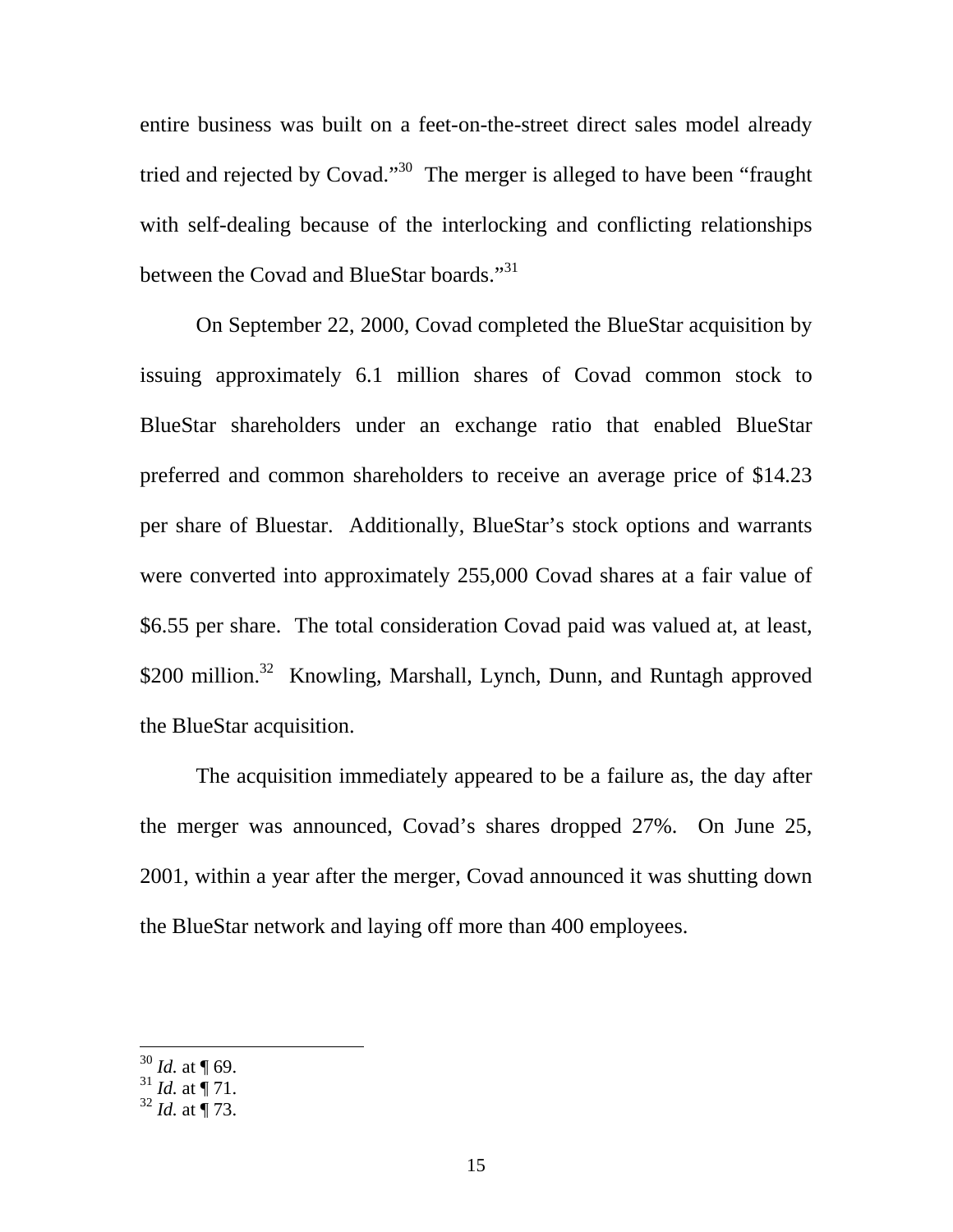#### b. *BlueStar Earn-Out Settlement*

In addition to the consideration paid at the time of the merger, BlueStar shareholders were entitled to receive up to 5,000,000 additional Covad common shares at the end of 2001 if BlueStar achieved certain revenue and EBITDA goals. "Despite BlueStar's utterly dismal performance and failure to even approach, let alone reach, its EBITDA targets, in April 2001 Covad reached an agreement with BlueStar representatives, negotiated by Lynch, whereby BlueStar stockholders were given 3,250,000 of the 5,000,000 shares, in exchange for a release of all claims against  $[Covad] \ldots$ ."<sup>33</sup> Lynch negotiated this settlement without final BlueStar accounting results and even though the former BlueStar shareholders were not entitled to any payments until the end of 2001. At the same time that Lynch's negotiations were taking place, Marshall "was sending emails to the Covad Board calling the BlueStar acquisition 'a very costly mistake, probably the worst mistake I have ever seen a company make."<sup>34</sup> No corporate record was kept of the negotiations. The BlueStar earn-out settlement cost Covad \$100 million, to the substantial benefit of Crosspoint, Shapero, McMinn, and Hawk (who collectively received almost

<sup>33</sup> *Id.* at ¶ 74.

<sup>34</sup> *Id.*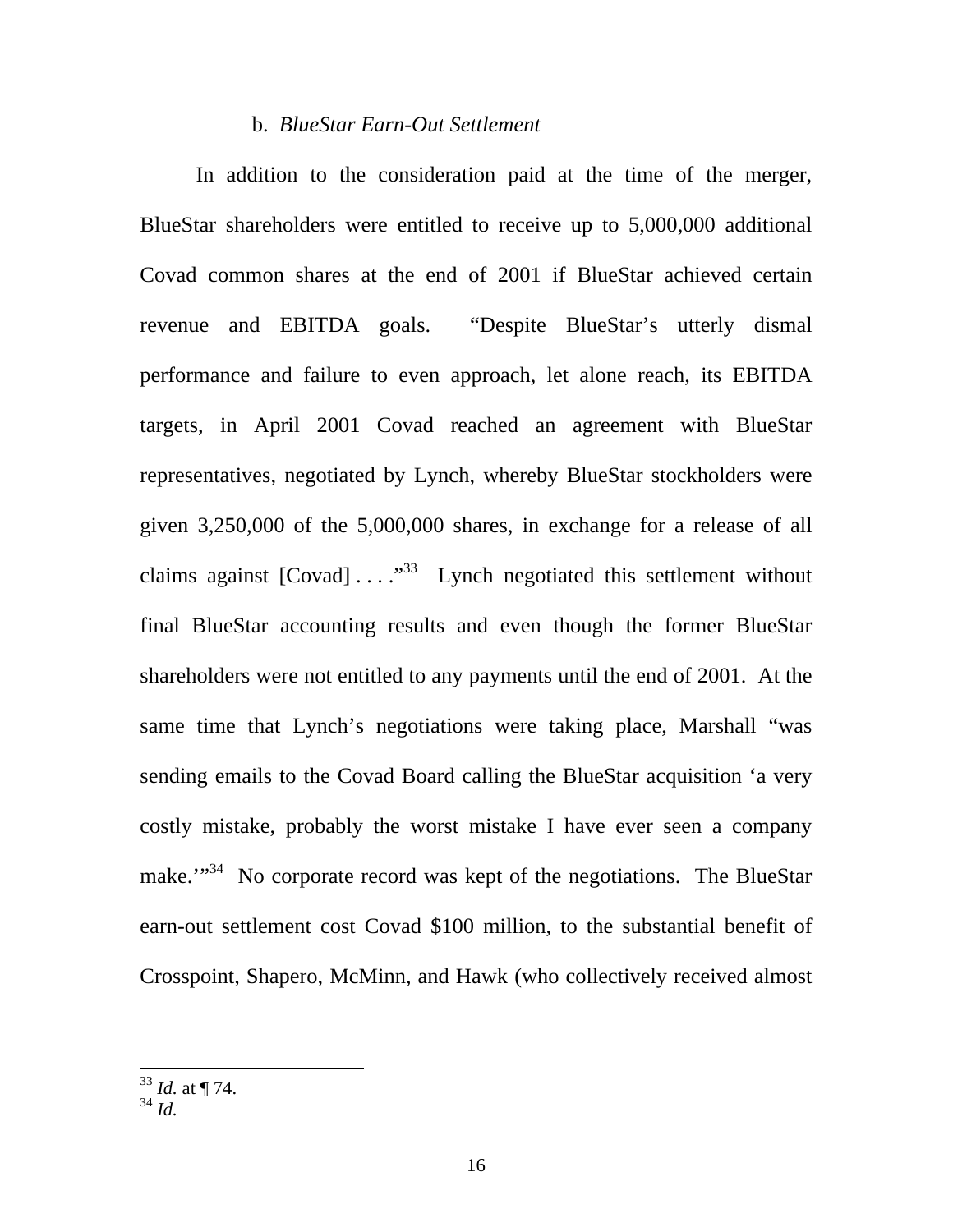half of the  $3,250,000$  shares from the earn-out settlement).<sup>35</sup> Covad reported that McMinn, Hawk, and Shapero did not participate in the meetings concerning the review and approval of the BlueStar earn-out settlement.<sup>36</sup> Marshall, Lynch, Runtagh, and Irving participated in the BlueStar earn-out settlement deliberations and vote.

#### 3. The Dishnet Transaction

 McMinn sat on the Board of Directors of Dishnet and held options to purchase shares of that company. Dishnet is a privately held telecommunications company that provides DSL and dial-up access in India.

 On February 15, 2001, Covad—through a wholly owned subsidiary purchased 2,000,000 shares of Dishnet for \$22,980,000. In addition to the subscription agreement, Dishnet entered into an agreement with Covad to license Covad's proprietary operational support system for use in India. The business relationship soon deteriorated.

 In October 2001, Dishnet filed a proof of claim in Bankruptcy Court against Covad asserting damages in excess of \$24 million. Covad attempted to exercise its \$23 million put option in Dishnet. As a result of these actions,

<sup>35</sup> *Id.* at ¶ 78.

<sup>36</sup> *See* Amended Compl. at ¶ 80 ("In fact, [Covad] has publicly stated that McMinn, Hawk and Shapero did not participate in the meetings concerning the 'review and approval' of the [BlueStar earn-out settlement]."); *see also* Stone Aff., Ex. E at 121 (Covad's 10-K for fiscal year ending December 2000).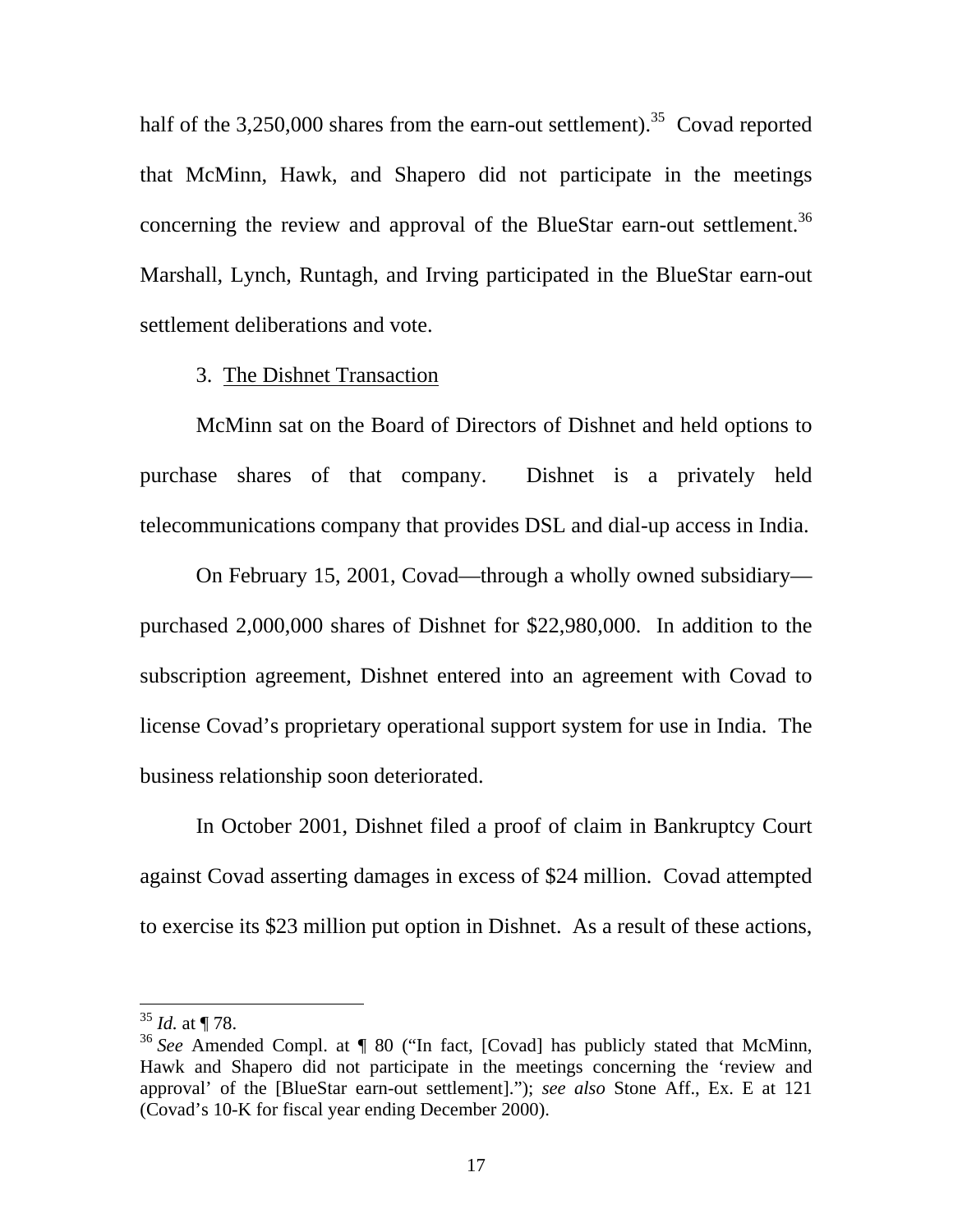McMinn was simultaneously sitting on the boards of two companies engaged in a substantial legal dispute.

 Covad and Dishnet resolved their dispute. Among the terms of the settlement were (1) the sale of Covad's investment in Dishnet for \$3 million, (2) resolution of Dishnet's claims against Covad, and (3) the relinquishment of Covad's put option in Dishnet.

## F. *Proxy Disclosures and Khanna's Letter to Covad's Board*

The Plaintiffs allege that Khanna protested against the transactions discussed above on the grounds that they were compromised by self-dealing and otherwise lacked substantive business purpose. Covad's Board then "vowed to remove Khanna so he would not be an obstacle to their selfdealing."37 Khanna was accused of sexual harassment, removed as General Counsel, and placed on administrative leave in June 2002.

 On June 10, 2002, Covad issued its 2002 Proxy Statement. The annual meeting of Covad shareholders was scheduled for July 25, 2002. On June 19, 2002, after he was relieved of his duties, Khanna (through his attorney) sent a letter to Covad's Board "outlining among other things, the breaches of fiduciary duty alleged against the Board in [the Amended Complaint], including the Board's conduct in the Certive, BlueStar, and

 $37$  Amended Compl. at  $\P$  110.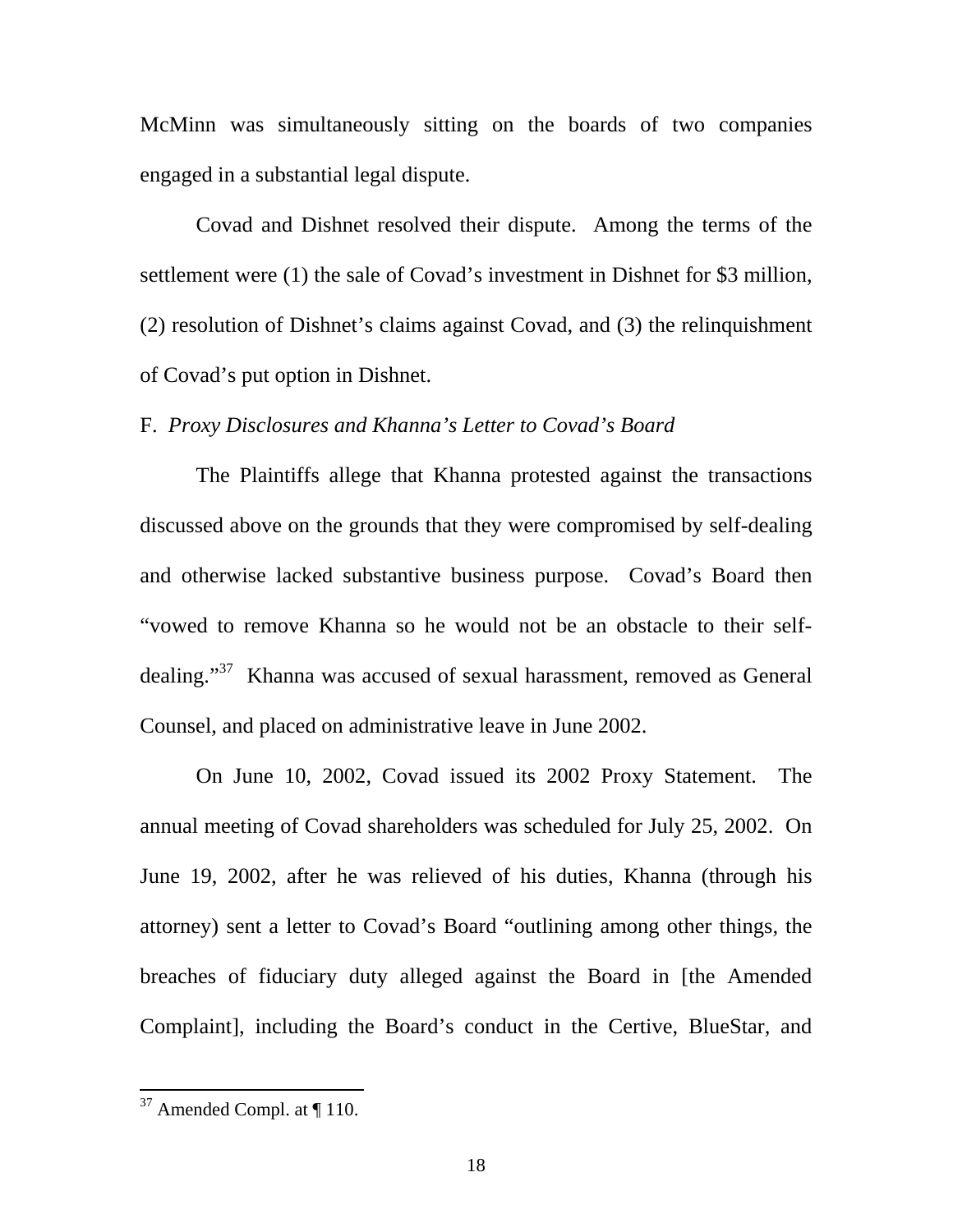Dishnet transactions."<sup>38</sup> Khanna contends that this was not a demand on the Board; "[r]ather, it was a last-ditch attempt on his part to get the slim minority of directors who did not have direct interests in these transactions to do something to seek a remedy for the corporation."<sup>39</sup>

 Although Khanna's charges were broadly directed at alleged fiduciary breaches by the Covad Board—breaches which, if as alleged, would have affected all public shareholders adversely—the response sought by Khanna was unique to him and provided no direct benefit to the other shareholders. Khanna attempted to extract the following terms:

- 1. Mr. Khanna shall be allowed to join the Covad Board of Directors, as Vice Chairman, with a not less than 15-year contract, . . . he shall be responsible for overall conflict of interest compliance.
- 2. Mr. Khanna shall be given a role as Executive Vice President for Corporate Strategy reporting directly to the CEO, which shall include the following areas: Public Advocacy Strategy, including legal and related PR strategy, press release review, and second (second to the CEO) public spokesperson (without any impairment to the CFO's role as head of Investor Relations); Legal Strategy, including Litigation Initiation and Settlement Strategy; New and Existing Product Implementation Strategy; ILEC Restructuring Strategy; and related strategies.

<sup>38</sup> *Id.* at ¶ 122.

<sup>&</sup>lt;sup>39</sup> *Id.* at ¶ 123. The letter, which may be considered as incorporated into the Amended Complaint, was part of the record in the § 220 action as JTX 123. *See, e.g.*, Amended Compl. at  $\P$  3.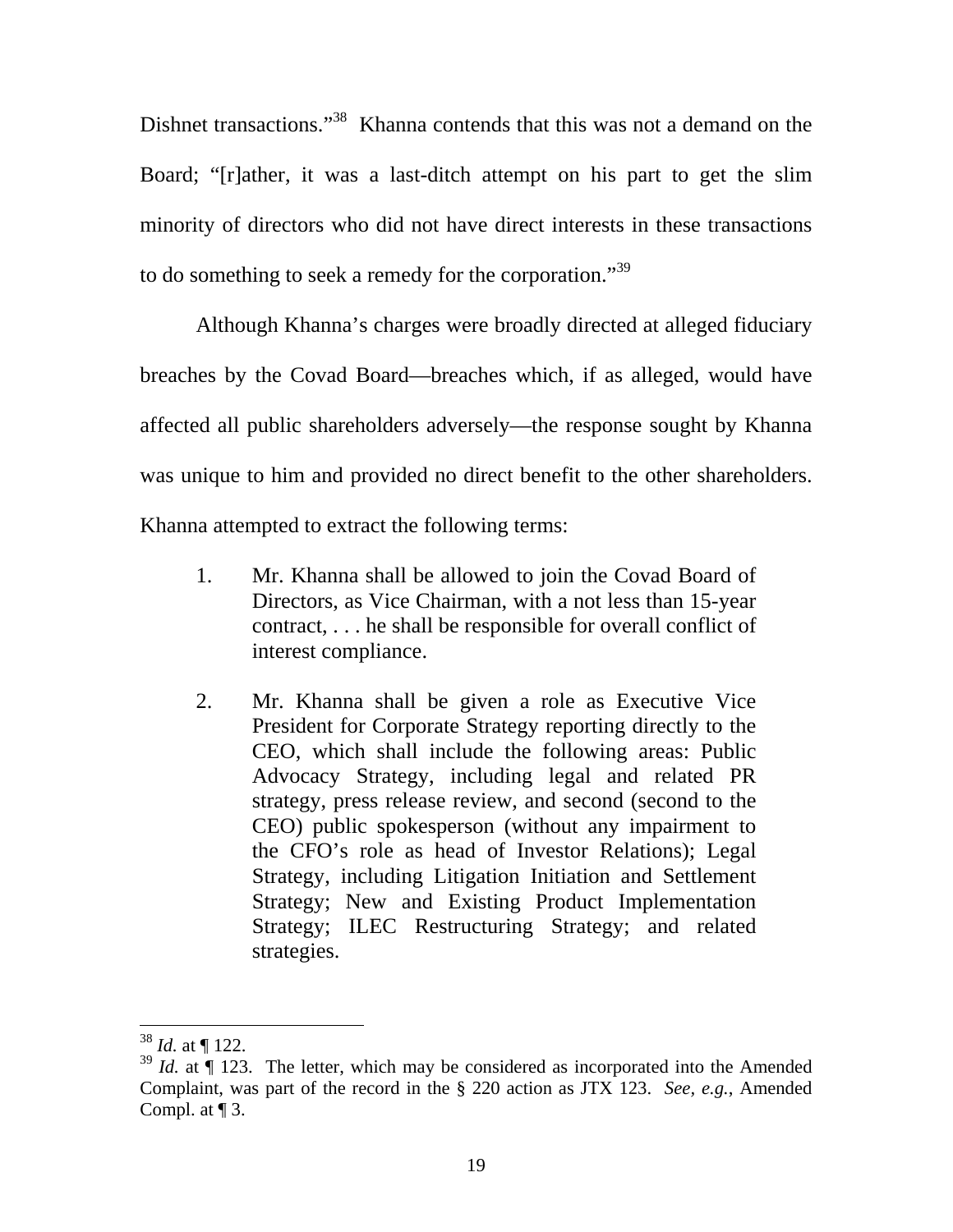- 3. He will retain the responsibility of being Covad's chief representative at trade associations . . . .
- 4. He will remain on all pre-existing e-mail mailing lists and will join any applicable new ones.
- 5. He will be compensated at all times not less than a comparable officer that serves as both an officer and as a director. He shall not be terminated or investigated for any reason other than fraud or illegal conduct during the 15-year period.
- 6. Covad will make a statement to the legal department, corporate officers and members of the Board clearing Mr. Khanna of any and all violations of law and stating that he has been subjected to two separate investigations and has been cleared of any ethical or integrity violations as well. . . .
- 7. Mr. Khanna will have five individuals reporting to him on a solid line basis . . . , and his administrative support person . . . , plus a minimum of four individuals reporting to him on a dotted line basis  $\ldots$ .<sup>40</sup>

 On July 9, 2002, shortly after his letter to Covad's Board, Khanna sent a draft fiduciary duty complaint. His implicit threat: if the Board did not accede to his selfish wishes, a derivative and class action complaint would be brought, purportedly for the benefit of all shareholders.

Covad's Board formed a committee, consisting of directors Runtagh and Crandall, to investigate Khanna's allegations; the committee was not initially given any power to act independently of the Covad Board.

 $\overline{a}$  $^{40}$  JTX 123.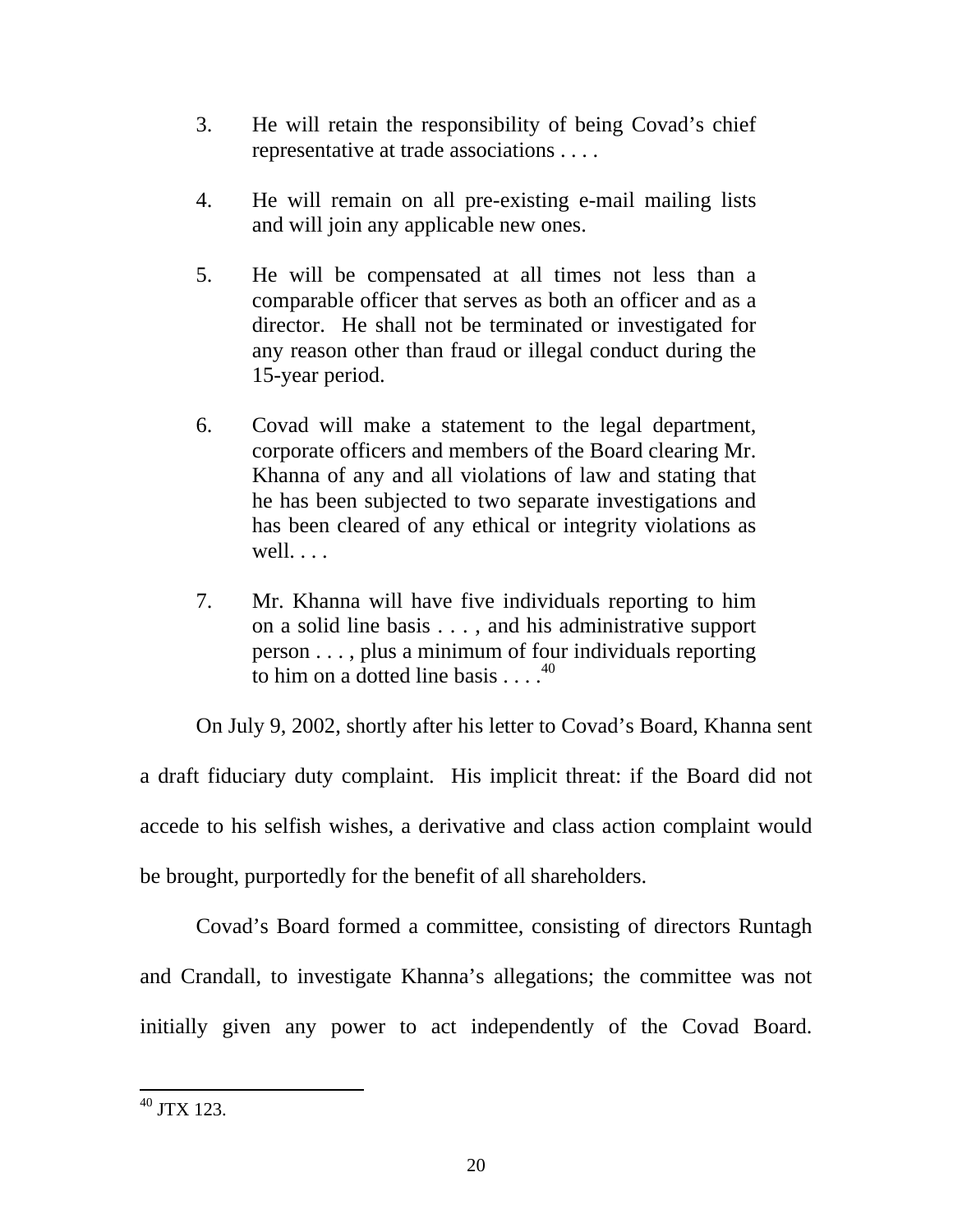Additionally, Crandall was given the authority to act alone on behalf of the committee if his opinion differed from that of Runtagh. Although Khanna was not aware of it, at some point Jalkut became a member of the committee. On September 20, 2002, the Board gave the committee authority to determine whether or not to bring a suit based on Khanna's allegations of wrongdoing.

 In October 2002, the committee concluded that the company should not pursue litigation based on the Certive matters.<sup>41</sup> The Amended Complaint charges that only disclosures Covad's Board made of Khanna's allegations and the subsequent investigations into those allegations were in its March 2003 10-K, its May 2003 10-O, and its 2004 Proxy Statement.<sup>42</sup> Both of Covad's 2003 disclosures were essentially the same; its March 2003 10-K recited:

 In June 2002, Dhruv Khanna was relieved of his duties as our General Counsel and Secretary. Shortly thereafter, Mr. Khanna alleged that, over a period of years, certain current and

 $^{41}$  *Id.* at  $\P$  129. It is unclear from the Amended Complaint when the committee decided not to pursue claims based on the other transactions of which Khanna complained. It does allege that the committee "informed Khanna that [it] believed his allegations were without merit" on December 26, 2002. *Id*. at ¶ 133.

<sup>&</sup>lt;sup>42</sup> *Id.* at  $\P$  204, 213. Paragraph 213 of the Amended Complaint contradicts Paragraph 204 by alleging that the disclosures were in the 2003 Proxy Statement. Additionally, Paragraph 133 of the Amended Complaint alleges that the "only public disclosure" of Khanna's allegations and the investigation occurred in Covad's March 2003 10-K; however, the Amended Complaint explains in other paragraphs that disclosures were made at least in the May 2003 10-Q and the 2004 Proxy Statement. *See id*. at ¶¶ 204, 213.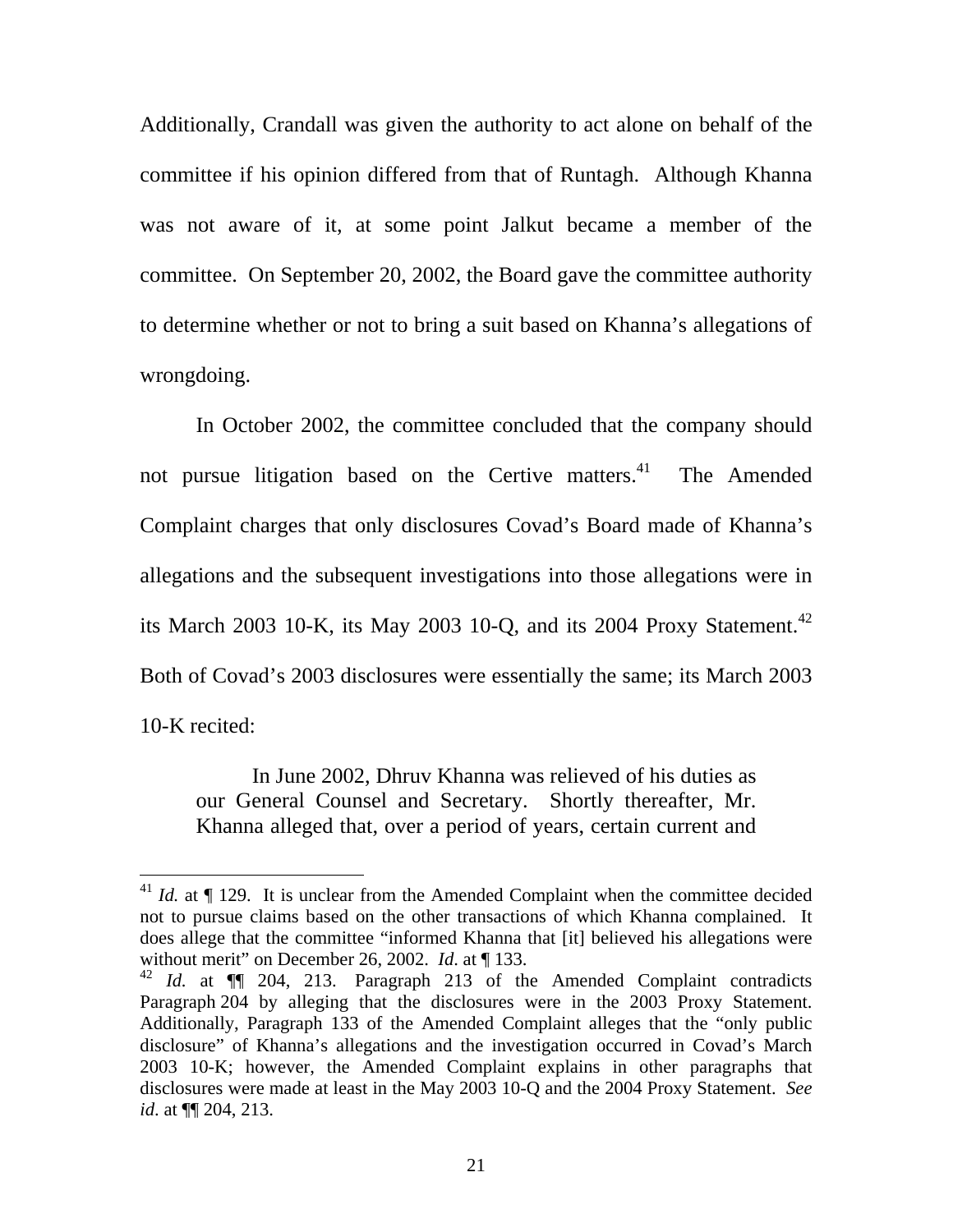former directors and officers had breached their fiduciary duties to the Company by engaging in or approving actions that constituted waste and self-dealing, that certain current and former directors and officers had provided false representations to our auditors and that he had been relieved of his duties in retaliation for his being a purported whistleblower and because of racial or national origin discrimination. He has threatened to file a shareholder derivative action against those current and former directors and officers, as well as a wrongful termination lawsuit. Mr. Khanna was placed on paid leave while his allegations were being investigated.

 Our Board of Directors appointed a special investigative committee, which initially consisted of Mr. Crandall and Ms. Runtagh, to investigate the allegations made by Mr. Khanna. Mr. Jalkut was appointed to this committee shortly after he joined our Board of Directors. This committee retained an independent law firm to assist in its investigation. Based on this investigation, the committee concluded that Mr. Khanna's allegations were without merit and that it would not be in the best interest of the Company to commence litigation based on these allegations. The committee considered, among other things, that many of Mr. Khanna's allegations were not accurate, that certain allegations challenged business decisions lawfully made by management or the Board, that the transactions challenged by Mr. Khanna in which any director had an interest were approved by a majority of disinterested directors in accordance with Delaware law, that the challenged director and officer representations to the auditors were true and accurate, and that Mr. Khanna was not relieved of his duties as a result of retaliation for alleged whistleblowing or racial or national origin discrimination. Mr. Khanna has disputed the committee's work and the outcome of the investigation.

 After the committee's findings had been presented and analyzed, the Company concluded in January 2003 that it would not be appropriate to continue Mr. Khanna on paid leave status, and determined that there was no suitable role for him at the Company. Accordingly, he was terminated as an employee of the Company. While the Company believes the contentions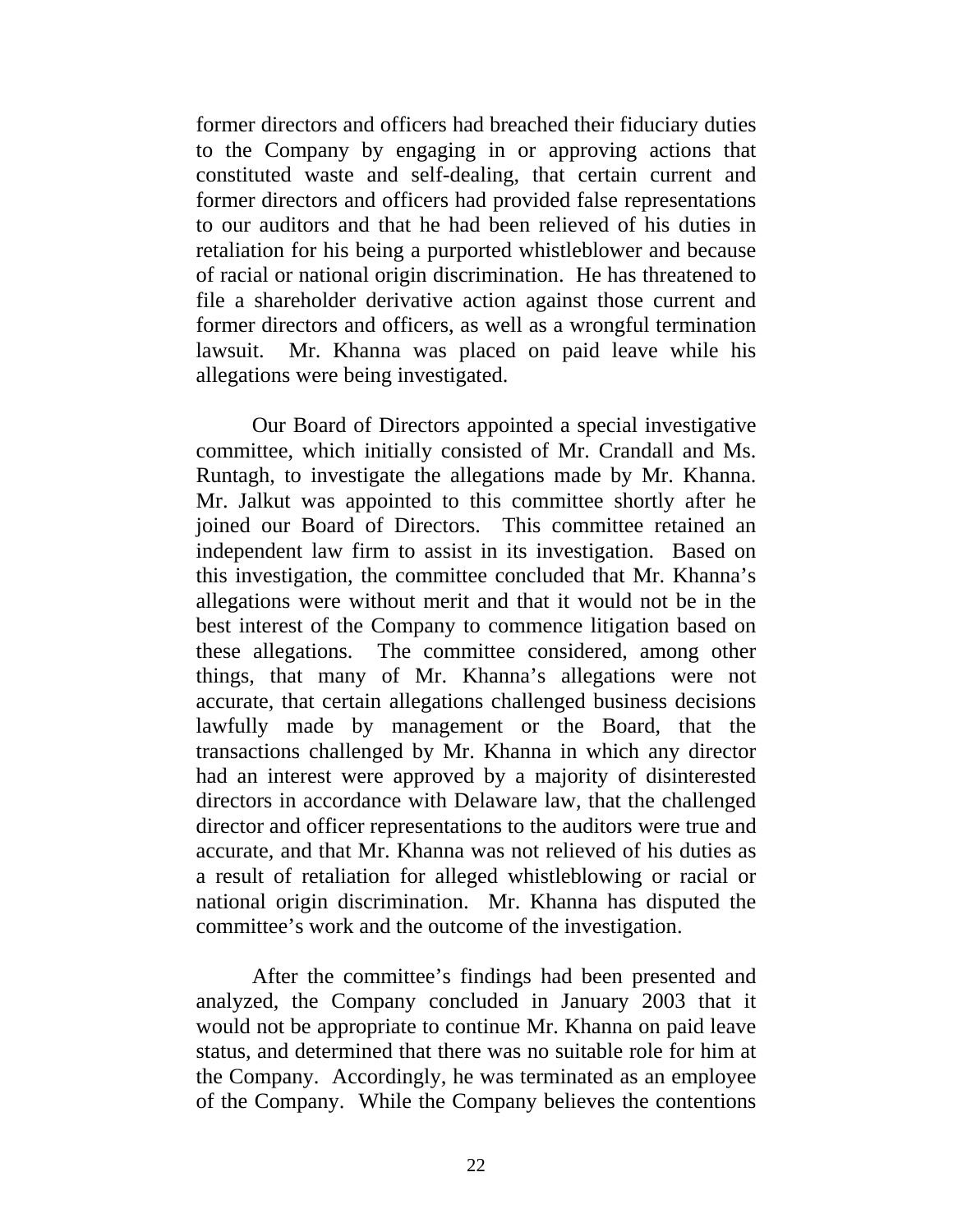of Mr. Khanna referred to above are without merit, and will be vigorously defended if brought, it is unable to predict the outcome of any potential lawsuit.<sup>43</sup>

No other public disclosure was made of Khanna's termination and the charges he made in his letter to the Board.

### **II. CONTENTIONS**

#### A. *Derivative Fiduciary Duty Claims*

 Count I of the Amended Complaint alleges breaches of fiduciary duty against McMinn, Shapero, Marshall, Lynch, Hawk, and Knowling for allowing McMinn's founders' shares to vest. The Defendants respond that the Plaintiffs' claim is time-barred and that this decision is protected by the business judgment rule.

 Count II of the Amended Complaint charges McMinn, Shapero, and Crosspoint with breaching their fiduciary duties by usurping a Covad corporate opportunity in founding, and investing in Series A Preferred shares of, Certive. The Defendants argue that this claim is time-barred, that it was properly rejected by a majority of disinterested and independent directors, and that the Plaintiffs have not properly alleged that pre-suit demand upon the Board would have been futile. Additionally, Crosspoint argues that this

<sup>43</sup> *Id.* at ¶ 133.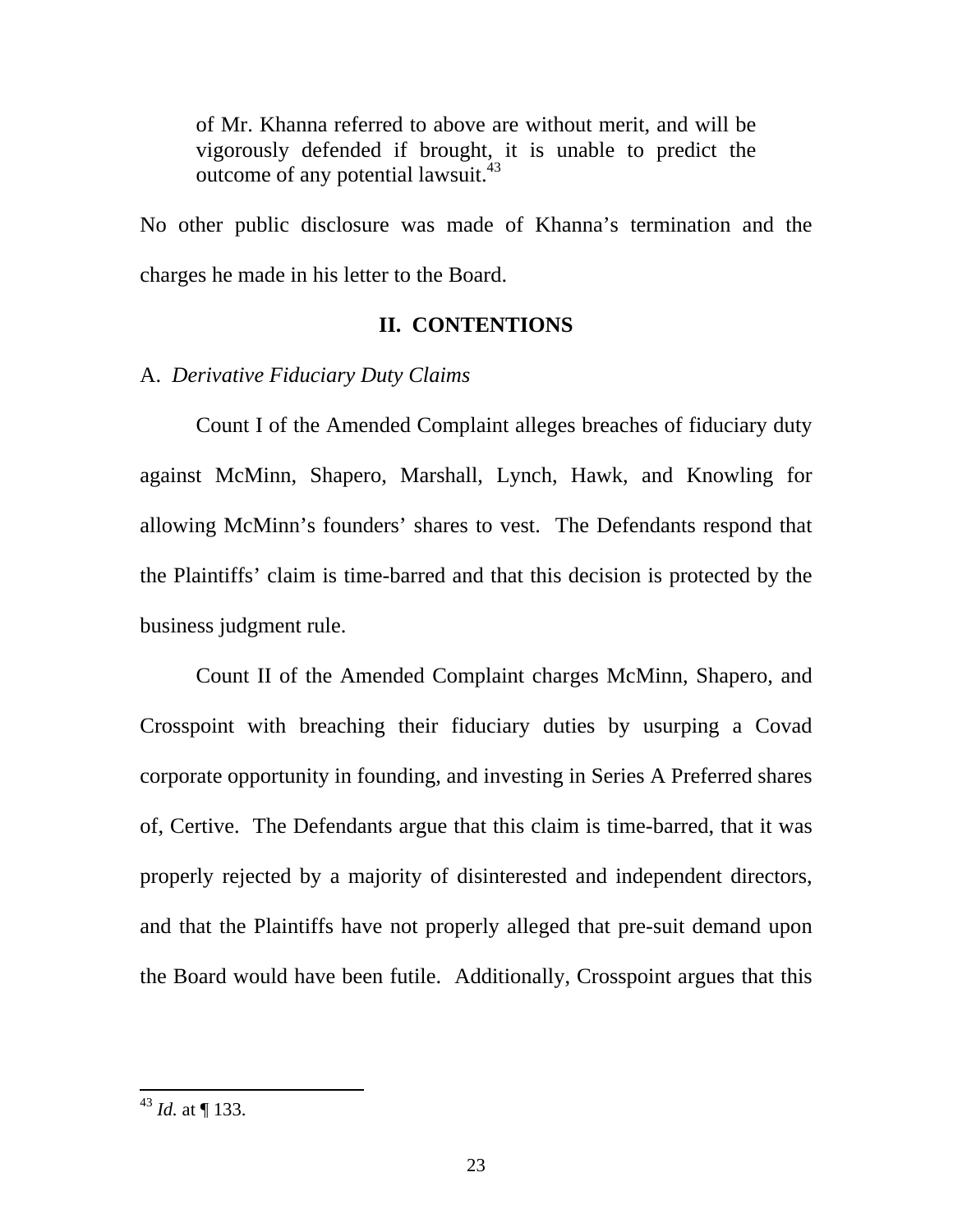claim should be dismissed because the Plaintiffs do not sufficiently allege that Crosspoint owed fiduciary duties to Covad's shareholders.

 Count III of the Amended Complaint alleges breaches of fiduciary duty by McMinn, Shapero, Hawk, Lynch, Marshall, and Knowling during Covad's acquisition of a substantial equity interest in Certive. The Plaintiffs assert that some of these directors were interested in the transaction and that the investment was detrimental to Covad's shareholders. The Plaintiffs contend that the investment constituted corporate waste. The Defendants respond that the Plaintiffs' claims surrounding the Certive investment are time-barred, that there was no breach of a duty of loyalty because the transaction was approved by a majority of disinterested and independent directors, that the Plaintiffs' claim for breach of fiduciary duty for failure to seek restitution for the Certive investment fails as a matter of law, and that pre-suit demand is not excused.

 Count IV of the Amended Complaint asserts a claim against McMinn, Shapero, Hawk, Lynch, Marshall, Dunn, Knowling, Runtagh, and Irving for breaches of fiduciary duty with respect to the two BlueStar transactions (the acquisition and the earn-out settlement). The Defendants assert that this claim is time-barred and that the Plaintiffs have not shown that a majority of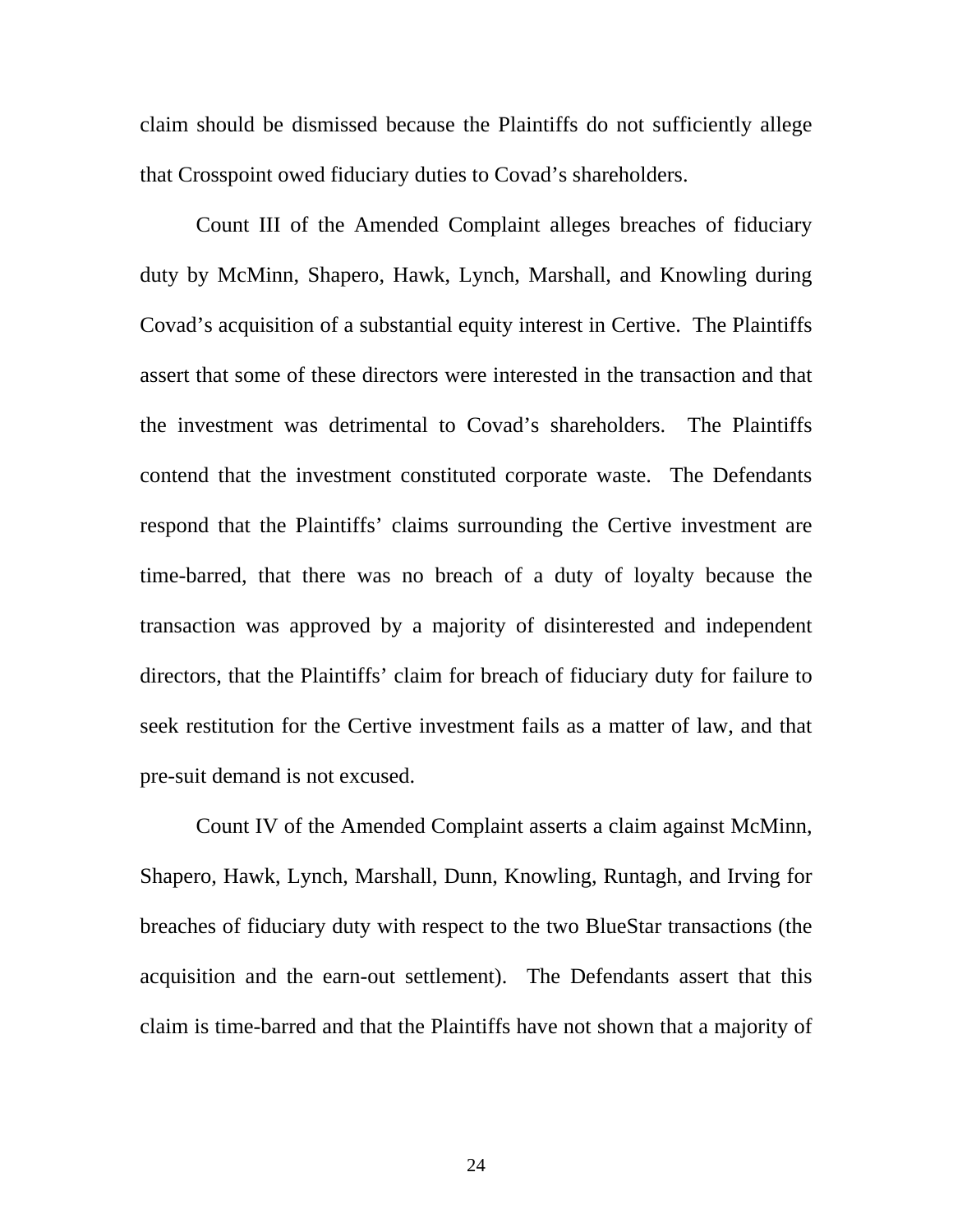the directors who approved these transactions were interested or lacked independence.

 Count V of the Amended Complaint alleges breaches of fiduciary duty by McMinn, Shapero, Hawk, Lynch, Marshall, Hoffman, Runtagh, and Irving for the Dishnet transaction. The Defendants contend that the Dishnet settlement was approved a majority of disinterested and independent directors.

 In addition, the Defendants assert that the Plaintiffs have failed to plead a proper claim for waste. Moreover, the Director Defendants have attempted to invoke the exculpatory provision adopted in Covad's Amended and Restated Certificate of Incorporation under 8 *Del.C.* § 102(b)(7), which would shield them from personal liability for money damages based on any breach of the duty of care.

 Count VI of the Amended Complaint asserts a derivative claim against Crosspoint for aiding and abetting Covad's directors in breaching their fiduciary duties in the Certive and BlueStar transactions. Crosspoint argues that the Plaintiffs do not sufficiently plead an underlying breach of fiduciary duty (so there can be no secondary liability) and that the Plaintiffs failed to plead that Crosspoint knowingly participated in any breach of duty.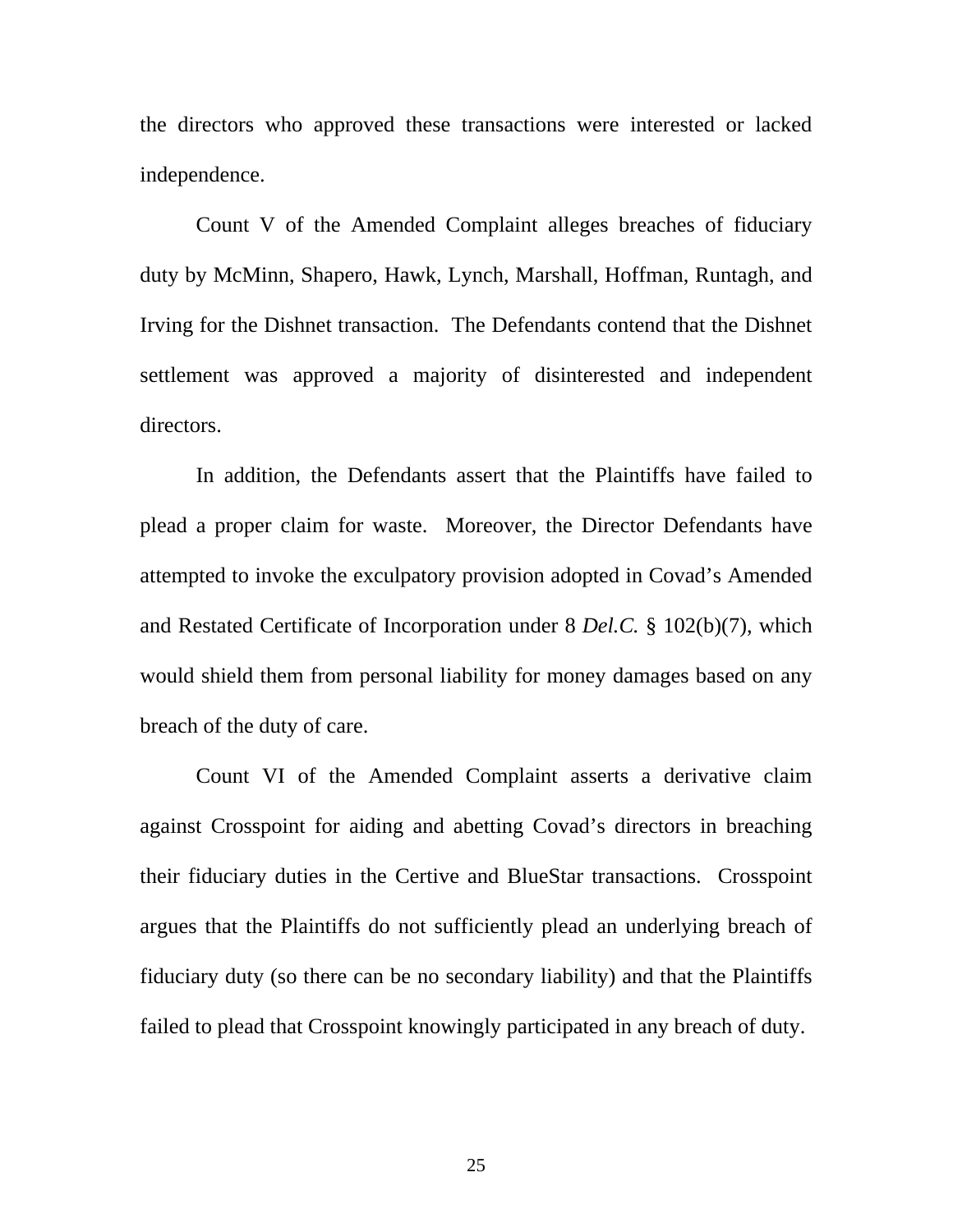Count VII of the Amended Complaint seeks to set forth a claim against Crosspoint under the doctrine of *respondeat superior*. The Plaintiffs allege that Shapero and Hawk—acting as Crosspoint's agents—caused harm to Covad by orchestrating the Certive and BlueStar transactions. Crosspoint responds the Plaintiffs have failed to plead an underlying breach of fiduciary duty for the Certive and BlueStar transactions and that the Plaintiffs' *respondeat superior* claim fails as a matter of law.

### B. *Demand on the Board and Demand Futility*

The Defendants also contend that Khanna's letter to the Board was a demand on Covad's Board and the Plaintiffs have not set forth facts that show that the demand was wrongfully rejected. Furthermore, the Defendants contend that, even if Khanna did not make a demand on Covad's Board, the Plaintiffs have not set forth facts demonstrating that demand would have been futile and, thus, all derivative claims must be dismissed. The Plaintiffs respond that Khanna's letter to the Board was not a demand and that they have indeed pleaded facts showing that demand on Covad's Board would have been futile and, therefore, that demand should be excused.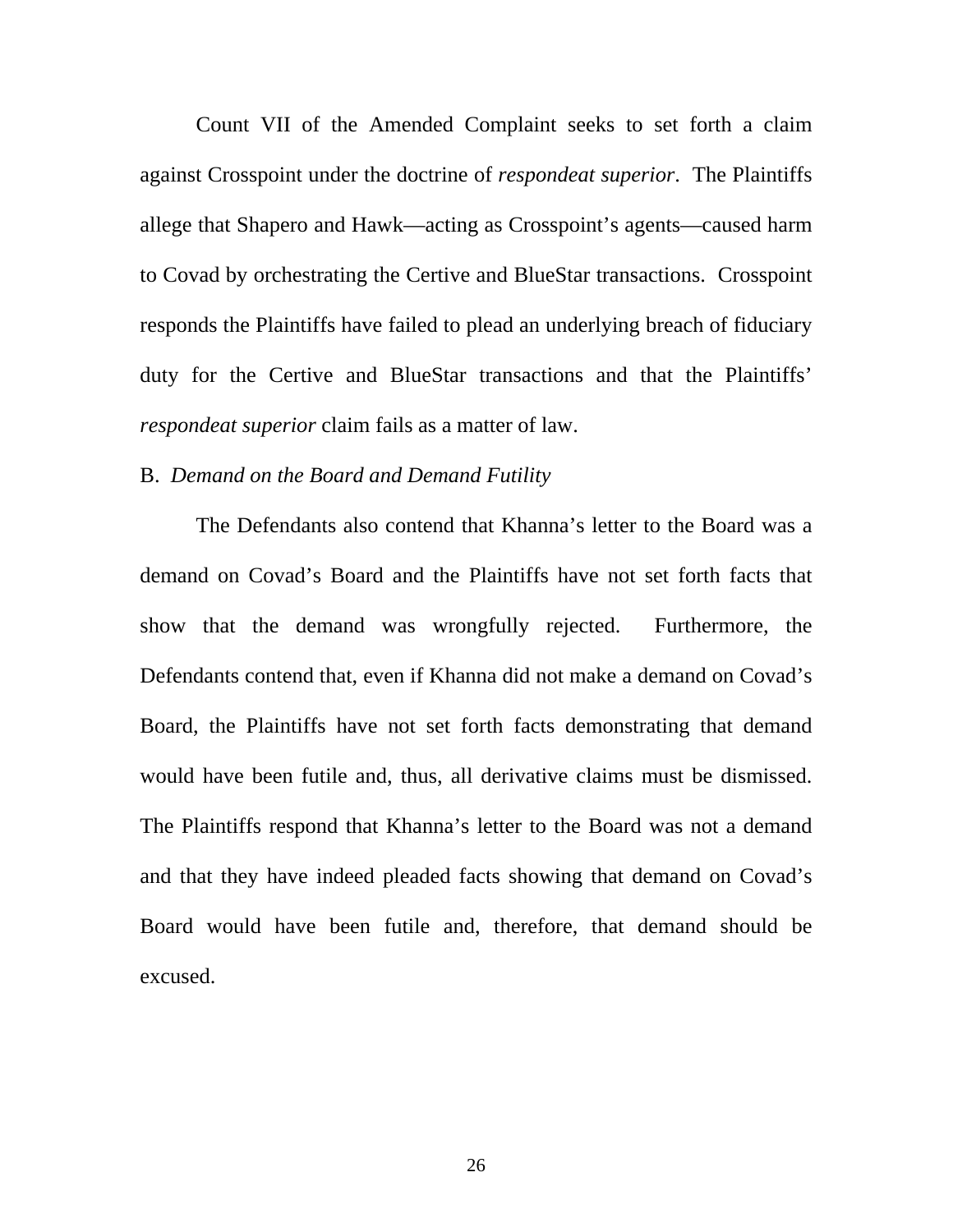C. *Direct Claims for Breach of Fiduciary Duty with regard to Covad's*  2002, 2003, and 2004 Proxy Statements<sup>44</sup>

Count VIII of the Amended Complaint is a direct claim against McMinn, Shapero, Hawk, Lynch, Marshall, Irving, Hoffman, and Runtagh for breaches of fiduciary duty resulting from material omissions in Covad's 2002 Proxy Statement. In 2002, McMinn, Hawk, and Hoffman were reelected to the Covad Board. The Plaintiffs allege that 2002 Proxy Statement did not disclose certain information—*e.g.*, Khanna's June 19, 2002 letter to the Board, the Standstill Agreement,<sup>45</sup> the real reasons for Khanna's termination, that the BlueStar earn-out criteria had not been met, and that McMinn was working for Certive in 1999—and that these omissions were material to shareholders. The Defendants argue that the Plaintiffs' claim is barred by laches and that Covad satisfied its disclosure obligations.

 Counts IX and X concern Covad's 2003 and 2004 Proxy Statements. In 2003, Lynch, Irving, and Jalkut were reelected to the Covad Board; and in 2004, Crandall and Runtagh were reelected. The Plaintiffs allege that

<sup>&</sup>lt;sup>44</sup> The Plaintiffs do not allege that the board elections were contested.

<sup>&</sup>lt;sup>45</sup> Covad and Khanna entered into the "Standstill Agreement" which allowed for "confidential settlement discussions" during the period of July 10, 2002 through July 23, 2002. *Id.* at ¶ 116. This period was subsequently extended through July 26, 2002. Under the Standstill Agreement, the parties agreed that "[d]uring the Negotiating Period, neither party shall take any actions to advance, or that will have the effect of advancing, its litigation position, and they shall diligently and vigorously focus their attention on resolving the disputes among them." *Id.*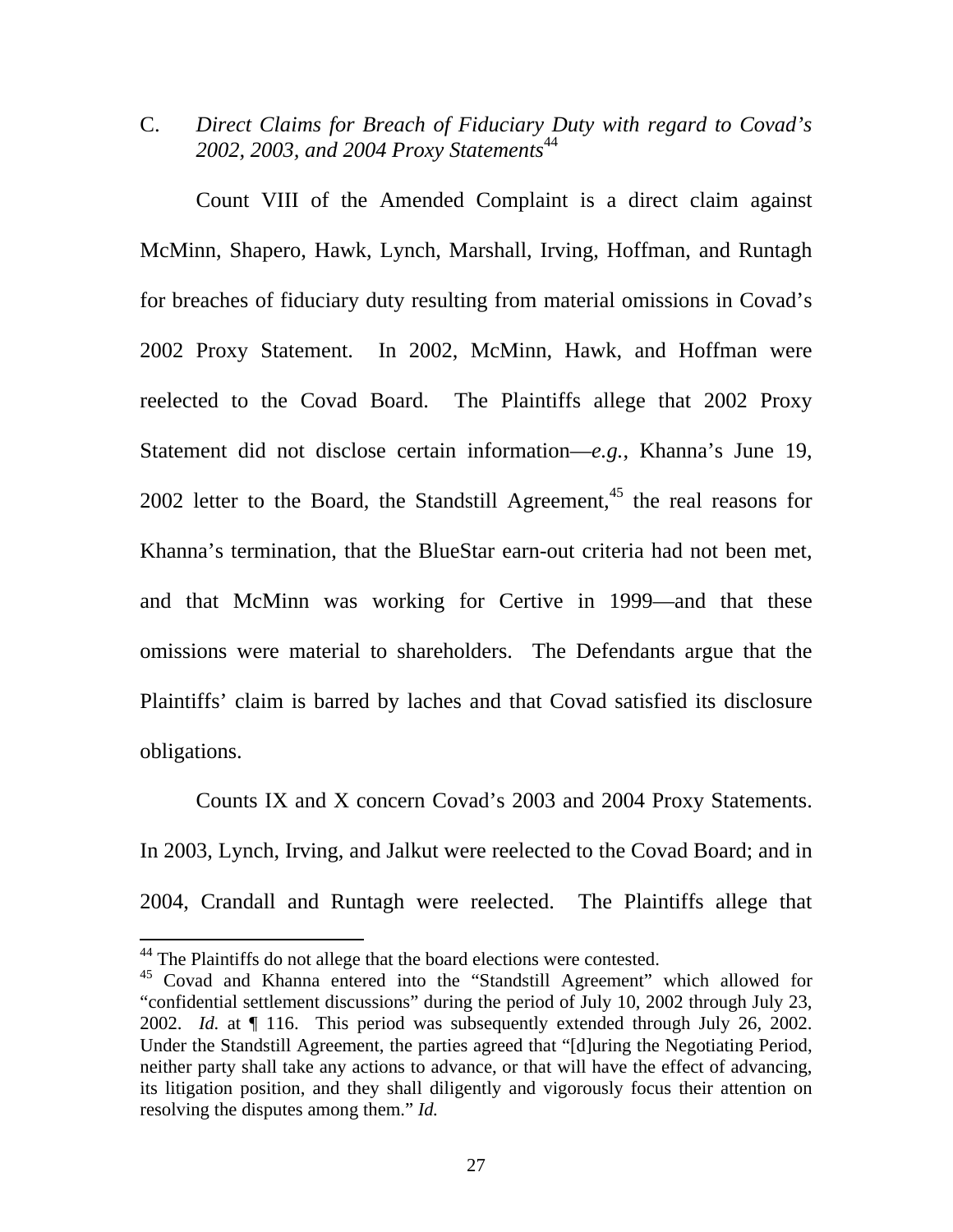certain information was either inadequately disclosed or entirely omitted— Khanna's June 19, 2002 letter, the real reasons for Khanna's termination from Covad, that the BlueStar earn-out criterion had not been met, and which transactions and directors Khanna was challenging—and that these omissions were material to shareholders. Again, the Defendants argue that the Plaintiffs' claims are barred by laches and that Covad satisfied its disclosure requirements.

## D. *Motion to Disqualify Plaintiffs*

Covad contends that Khanna must be disqualified as a representative plaintiff because (1) Khanna's ethical duties, as Covad's former General Counsel, prevent him from pursuing this litigation; (2) he is barred from pursuing litigation against his former client on matters with which he had a "substantial relationship"; (3) he participated, or at least acquiesced, in the challenged transactions; and (4) he has a personal agenda against the Defendants separate from Covad shareholders. Khanna denies all of these allegations. Additionally, Covad contends that Sams and Meisel must be disqualified because they have been "tainted" by exposure to Khanna's privileged information and because they are not the "driving force" behind this litigation.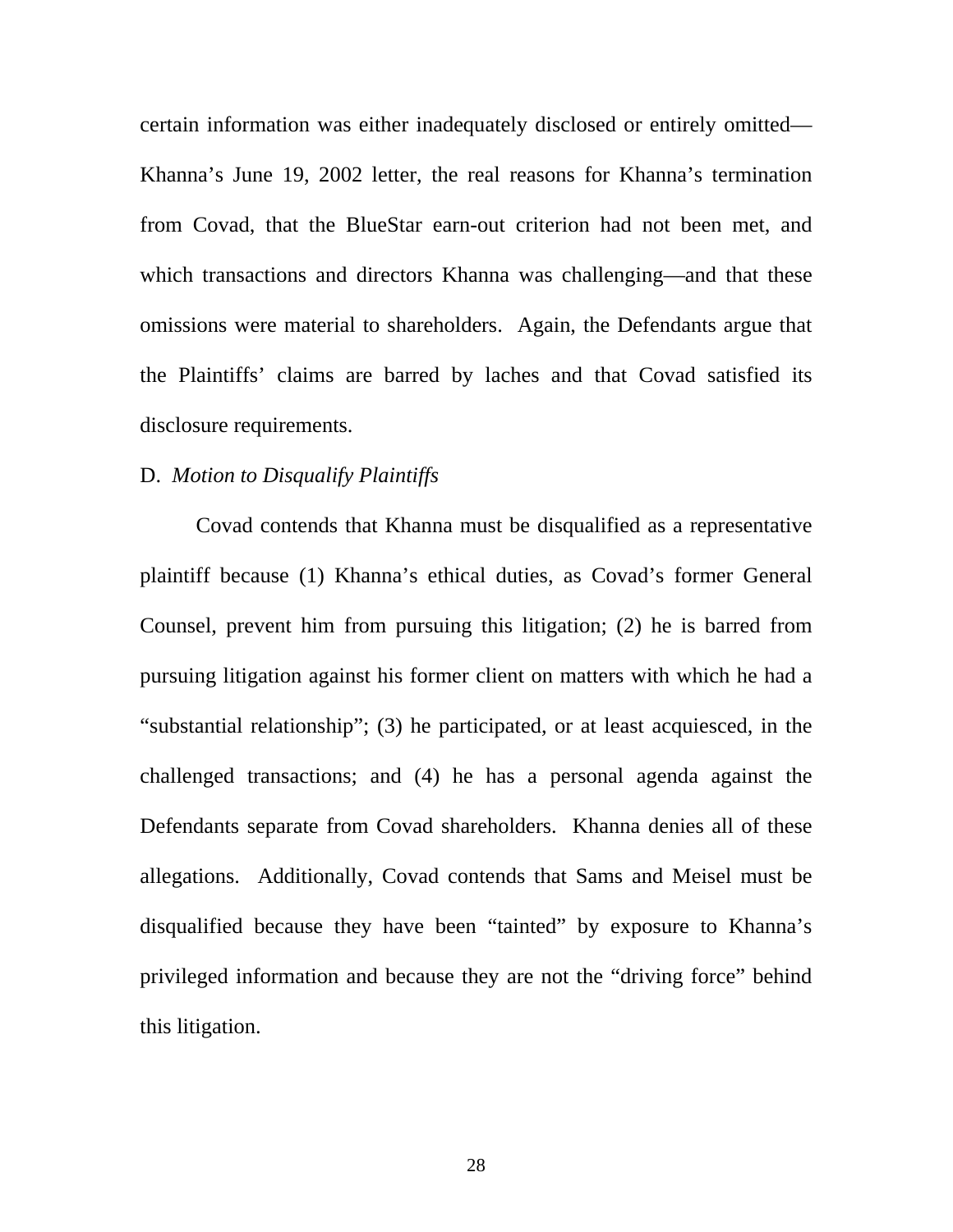E. *Motions to Strike Portions of the Amended Complaint—Motions to Seal/Unseal the Record*

 Covad contends that Paragraphs 52, 54, 55, and 57 of the Amended Complaint should be stricken because they disclose privileged information in violation of Khanna's attorney-client duties. Khanna argues that these paragraphs should not be stricken because the information is public information gained from the § 220 proceeding and, with regard to paragraph 52, because Covad waived any privilege it may have had by introducing its facts as evidence at the § 220 trial.

 Comparable arguments regarding privilege are made in the competing motions to seal and unseal the record.<sup>46</sup> In addition to the challenges presented above, Covad argues that Paragraphs 43, 44, and 74 of the Amended Complaint should remain sealed because they contain confidential and sensitive information.

## **III. DEMAND FUTILITY**

 The Plaintiffs seek to assert multiple derivative claims on behalf of Covad. The Court must first inquire as to whether demand was made on Covad's Board. If it was not, the Court must then determine whether demand is excused.

 $46$  Plaintiffs have moved to unseal the record, in addition to Covad's motion for continued sealing of portions of the record.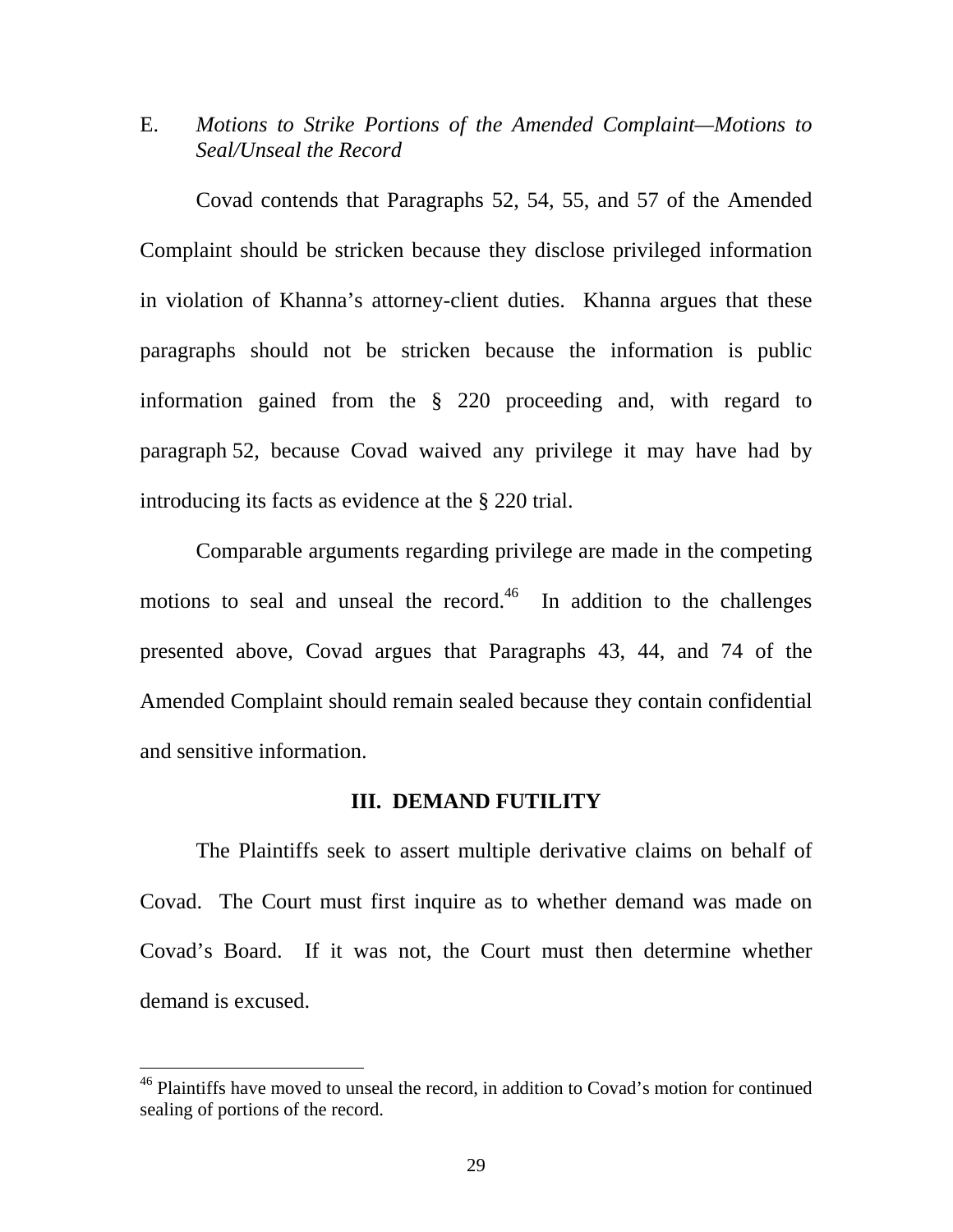## A. *Legal Standard for Demand Futility*

 "A shareholder's right to bring a derivative action does not arise until he has made a demand on the board of directors to institute such an action directly, such demand has been wrongfully refused, or until the shareholder has demonstrated, with particularity, the reasons why pre-suit demand would be futile."<sup>47</sup> This requirement, found in Court of Chancery Rule  $23.1<sup>48</sup>$  arises from the fundamental principle that the board of directors manages the business and affairs of a corporation, including decisions of whether to bring suit on behalf of the corporation.<sup>49</sup> In order to bring a derivative claim, a plaintiff "must overcome the powerful presumptions of the business judgment rule  $\dots$  ..."<sup>50</sup> Indeed, "[t]he key principle upon which

<sup>47</sup> *Ash v. McCall*, 2000 WL 1370341, at \*6 (Del. Ch. Sept. 15, 2000).

 $48$  CT. CH. R. 23.1 ("The complaint shall also allege with particularity the efforts, if any, made by the plaintiff to obtain the action the plaintiff desires from the directors or comparable authority and the reasons for the plaintiff's failure to obtain the action or for not making the effort.").

<sup>49</sup> *See* 8 *Del.C.* § 141; *see also White v. Panic*, 793 A.2d 356, 363 (Del. Ch. 2000), *aff'd*, 783 A.2d 543 (Del. 2001).

<sup>50</sup> *Rales v. Blasband*, 634 A.2d 927, 933 (Del. 1993). This Court has previously explained that

<sup>[</sup>t]he purpose for the demand requirement and concomitant heightened pleading standard is to "effectively distinguish between strike suits motivated by the hope of creating settlement leverage through the prospect of expensive and time-consuming litigation discovery and suits reflecting a reasonable apprehension of actionable director malfeasance that the sitting board cannot be expected to objectively pursue on the corporation's behalf."

*White*, 793 A.2d at 364 (quoting DONALD J. WOLFE, JR. & MICHAEL A. PITTENGER, CORPORATE AND COMMERCIAL PRACTICE IN THE DELAWARE COURT OF CHANCERY § 9- 2(b)(3)(i), at 554 (1998)); *see also Beam v. Stewart*, 845 A.2d 1040, 1050 (Del. 2004).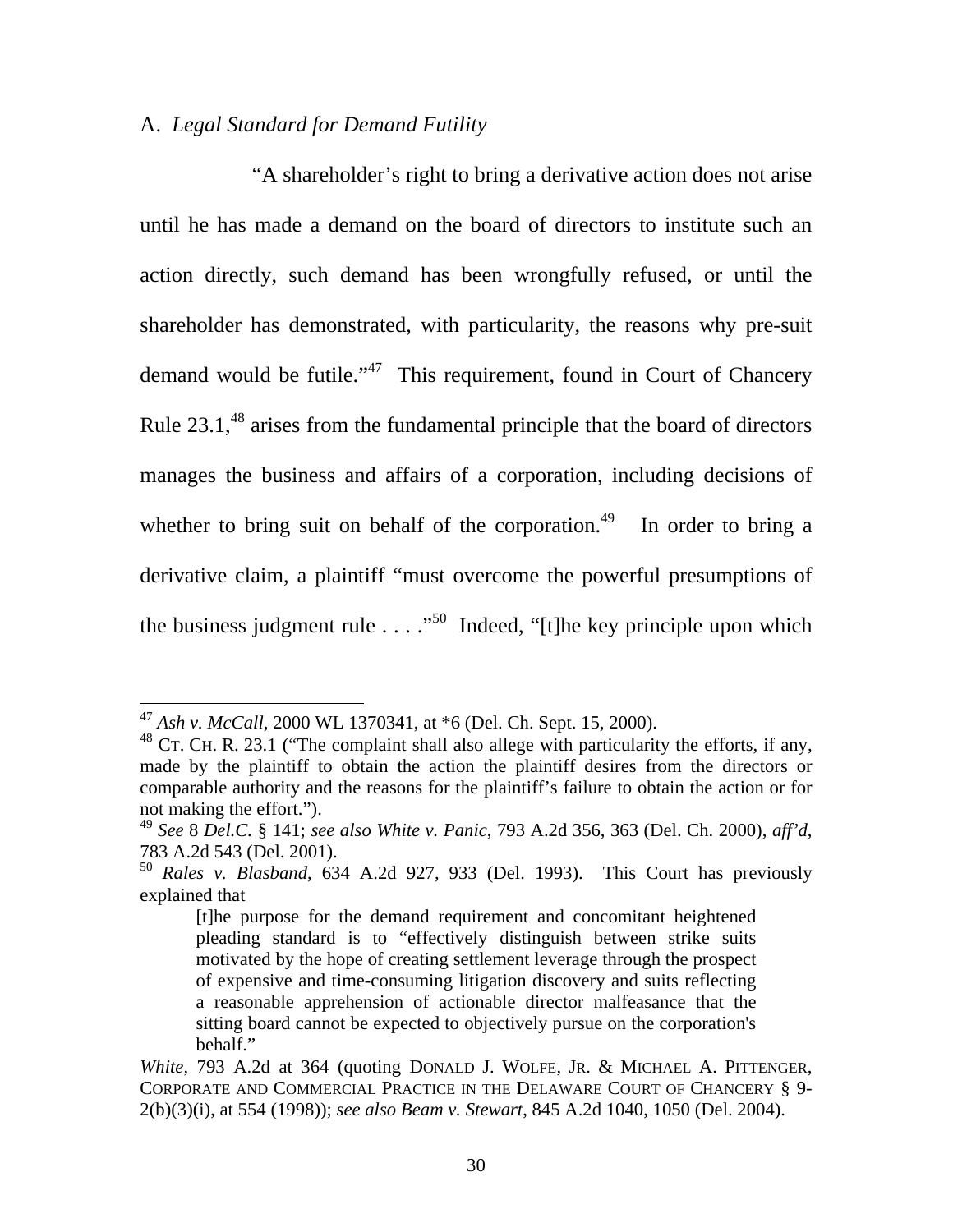this area of our jurisprudence is based is that the directors are entitled to a *presumption* that they were faithful to their fiduciary duties."<sup>51</sup> "By its very nature the derivative suit impinges on the managerial freedom of directors."<sup>52</sup> As a consequence, Court of Chancery Rule 23.1 imposes on a plaintiff a pleading burden that is "more onerous" than the burden a plaintiff must satisfy when confronted with a motion to dismiss under Court of Chancery Rule  $12(b)(6)$ .<sup>53</sup>

As this Court has previously explained, depending on the circumstances, inquiry into whether demand is excused proceeds under either *Aronson v. Lewis*<sup>54</sup> or *Rales v. Blasband*.<sup>55</sup>

Under the two-pronged *Aronson* test, demand will be excused if the derivative complaint pleads particularized facts creating a reasonable doubt that "(1) the directors are disinterested and independent [or] (2) the challenged transaction was otherwise the product of a valid exercise of business judgment." As the Supreme Court stated in *Rales . . .,* however, there are three circumstances in which the *Aronson* standard will not be applied: "(1) where a business decision was made by the board of a company, but a majority of the directors making the

<sup>51</sup> *Beam*, 845 A.2d at 1050 (citing *Aronson v. Lewis*, 473 A.2d 805, 812 (Del. 1984), *overruled on other grounds, Brehm v. Eisner*, 746 A.2d 244, 254 (Del. 2000)).

<sup>52</sup> *Aronson*, 473 A.2d at 811. "The hurdle of proving demand futility also serves an important policy function of promoting internal resolution, as opposed to litigation, of corporate disputes and grants the corporation a degree of control over any litigation brought for its benefit." *Rattner v. Bidzos*, 2003 WL 22284323, at \*7 (Del. Ch. Sep. 30, 2003) (citations omitted).

<sup>53</sup> *Levine v. Smith*, 591 A.2d 194, 207 (Del. 1991), *overruled on other grounds*, *Brehm*, 746 A.2d at 254.

<sup>54 473</sup> A.2d 805 (Del. 1984).

<sup>55 634</sup> A.2d 927 (Del. 1993).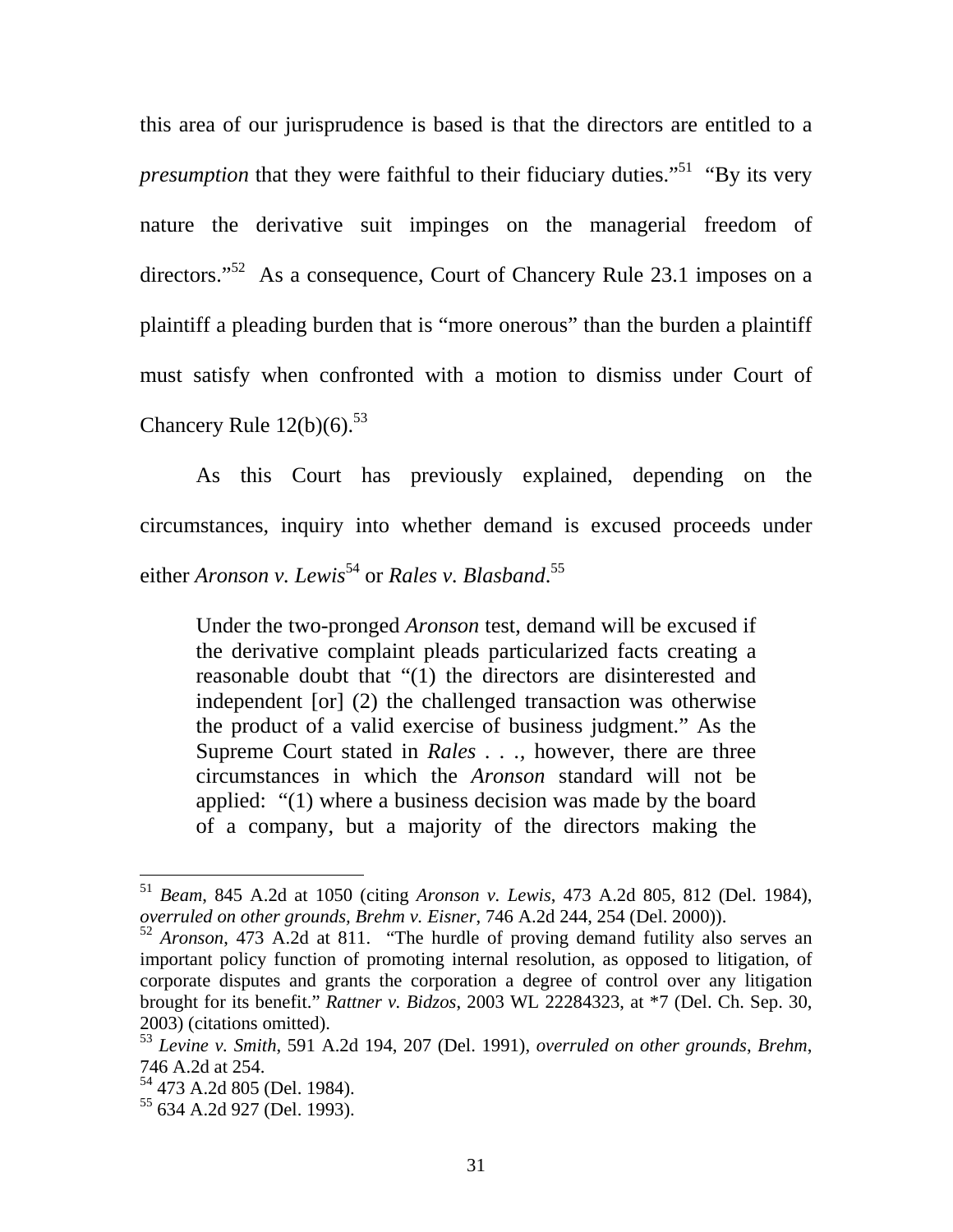decision have been replaced; (2) where the subject of the derivative suit is not a business decision of the board; and (3) where . . . the decision being challenged was made by the board of a different corporation." In those situations, demand is excused only where "particularized factual allegations . . . create a reasonable doubt that, as of the time the complaint is filed, the board of directors could have properly exercised its independent and disinterested business judgment in responding to a demand."<sup>56</sup>

In other words, if the pleadings present particularized "facts sufficient to create a reasonable doubt that . . . a majority of the directors are disinterested and independent,"<sup>57</sup> then demand will be excused under either the test in

*Rales* or the first prong of *Aronson*.

 $\overline{a}$ 

Disinterested "means that directors can neither appear on both sides of a transaction nor expect to derive any personal financial benefit from it in the sense of self-dealing, as opposed to a benefit which devolves upon the corporation or all stockholders generally." "Independence means that a director's decision is based on the corporate merits of the subject before the board rather than extraneous considerations or influences."<sup>58</sup>

If, however, the Court's "review of the complaint reveals that it does not

allege with particularity facts from which the court could reasonably

conclude" that at least half "of the directors in office when the complaint

<sup>56</sup> *In re Bally's Grand Deriv. Litig.*, 1997 WL 305803, at \*3 (Del. Ch. June 4, 1997) (footnotes omitted). See also the Court's discussion at Part III(C)(2), *infra*, addressing analysis of "substantial threat[s] of personal liability" for directors applicable under *Rales*  in certain circumstances.

<sup>57</sup> *White*, 793 A.2d at 364. The burden of demonstrating demand futility lies with the Plaintiffs. *See Aronson*, 473 A.2d at 812.

<sup>58</sup> *In re J.P. Morgan Chase & Co.*, 2005 WL 1076069, at \*8 (Del. Ch. Apr. 29, 2005) (quoting *Aronson*, 473 A.2d at 812, 816), *aff'd*, 2006 WL 585606 (Del. Mar. 8, 2006); *see also Beam*, 845 A.2d at 1049; *Rales*, 634 A.2d at 936.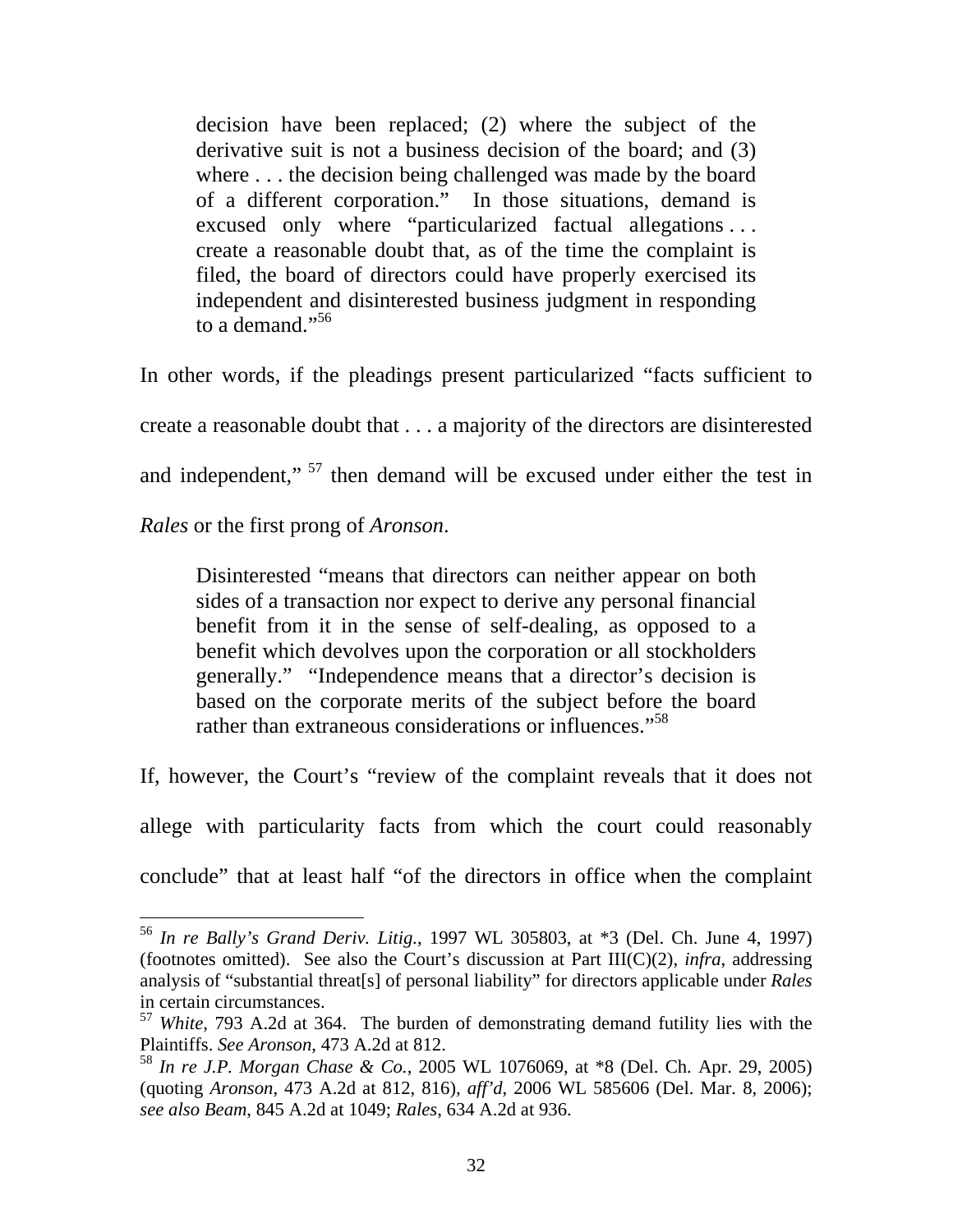was filed were disabled from impartially considering a demand," then the plaintiff's derivative claim will be dismissed—unless the second prong of *Aronson* applies and is satisfied.<sup>59</sup>

"At the motion to dismiss stage of the litigation, '[p]laintiffs are entitled to all reasonable factual inferences that logically flow from the particularized facts alleged, but conclusory allegations are not considered as expressly pleaded facts or factual inferences."<sup>60</sup> The Court "need not blindly accept as true all allegations, nor must [it] draw all inferences from them in plaintiffs' favor unless they are reasonable inferences."<sup>61</sup> Pleading with particularity is essential for a plaintiff to satisfy the requirements of demand excusal. Indeed, such "pleadings must comply with stringent requirements of factual particularity that differ substantially from the permissive notice pleadings governed solely by Chancery Rule  $8(a)$ .<sup>562</sup> The Court must, however, "accept as true all well-pled allegations of fact in the

<sup>59</sup> *Highland Legacy Ltd. v. Singer*, 2006 WL 741939, at \*1 (Del. Ch. Mar. 17, 2006); *see also Beneville v. York*, 769 A.2d 80, 86 (Del. Ch. 2000) (describing analysis where half of board compromised).

<sup>60</sup> *White v. Panic*, 783 A.2d 543, 549 (Del. 2001) (citations omitted); *see also Kahn v. Roberts*, 1994 WL 70118, at \*5 (Del. Ch. Feb. 28, 1994) ("Conclusory allegations of domination and control, without particularized facts showing that an individual person or entity interested in the transaction controlled the board's vote on the transaction, are insufficient to excuse pre-suit demand.").

<sup>61</sup> *White*, 783 A.2d at 549 (citation omitted).

<sup>62</sup> *Brehm*, 746 A.2d at 254 ("What the pleader must set forth are particularized factual statements that are essential to the claim. Such facts are sometimes referred to as 'ultimate facts,' 'principal facts' or 'elemental facts.'" (citations omitted)).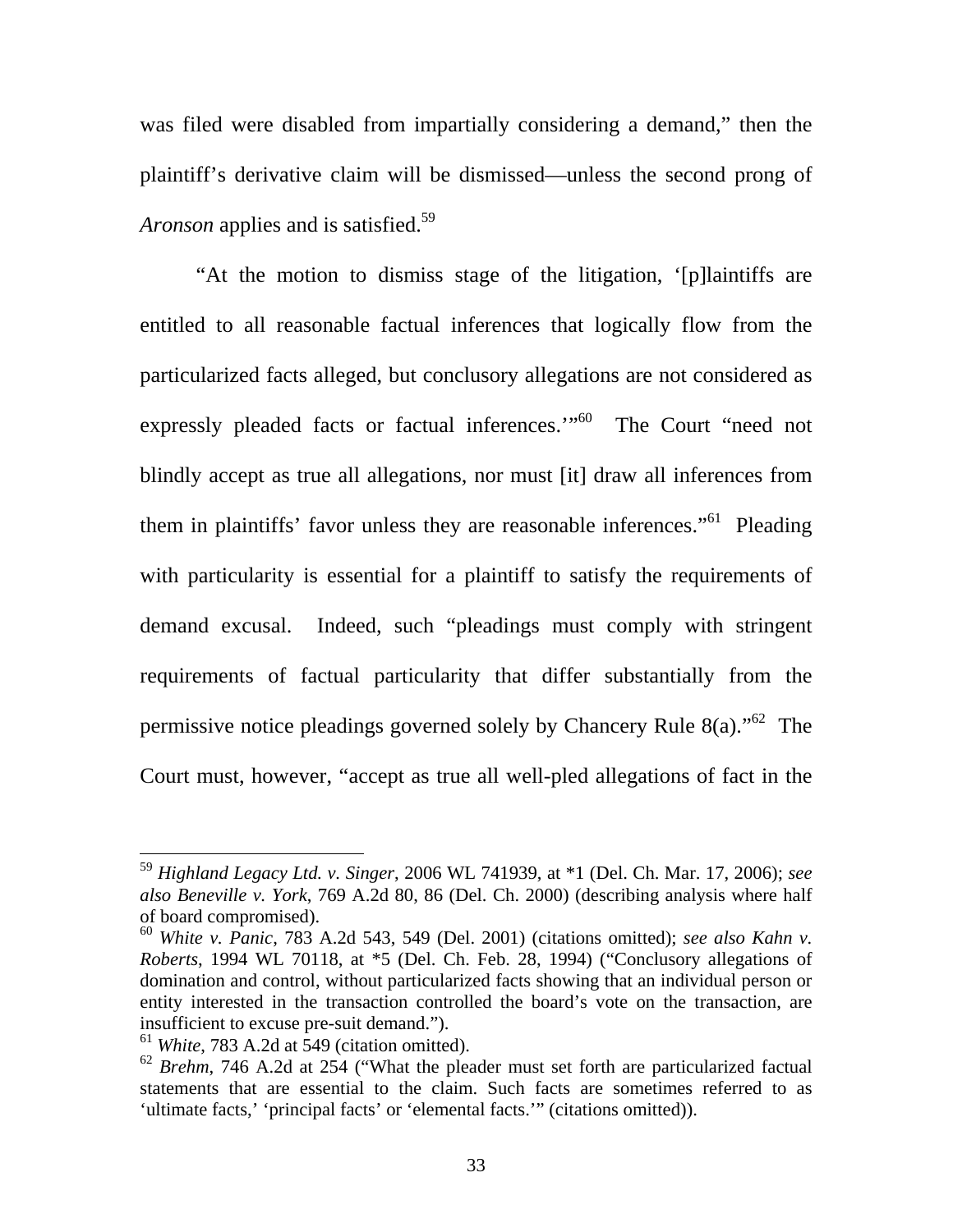complaint, and all reasonable inferences from non-conclusory allegations contained in the complaint must be drawn in favor of the plaintiff."<sup>63</sup>

### B. *Khanna's Letter Was Not a Demand to Covad's Board*

 Before proceeding to demand futility analysis, the Court must first ascertain whether Khanna's letter of June 19, 2002, constituted a demand on the Covad Board. By making demand on a board of directors, a plaintiff concedes the disinterestedness and independence of that board. $64$  It is then left to the board to determine whether to pursue litigation. A plaintiff's only recourse, in that circumstance, would be to demonstrate that demand was wrongfully rejected, but, as with any board decision, rejection of shareholder demand is afforded the presumptions of the business judgment rule.<sup>65</sup>

In determining whether Khanna's June 19, 2002, letter to the Board was a demand, the Court cannot look for "magic words" establishing that a communication is a demand for purposes of Court of Chancery Rule 23.1.<sup>66</sup>

To constitute a demand, a communication must specifically state: (i) the identity of the alleged wrongdoers, (ii) the wrongdoing they allegedly perpetrated and the resultant injury to the corporation, and (iii) the legal action the shareholder

<sup>63</sup> *Rattner*, 2003 WL 22284323, at \*7 (citing *Grobow v. Perot*, 539 A.2d 180, 187 (Del. 1988), *overruled on other grounds*, *Brehm*, 746 A.2d at 254).

<sup>64</sup> *See, e.g.*, *Scattered Corp. v. Chicago Stock Exchange, Inc.*, 701 A.2d 70, 73 (Del. 1997) (quoting *Levine*, 591 A.2d at 197-98).

<sup>65</sup> *Id.*<sup>66</sup> *See Yaw v. Talley*, 1994 WL 89019, at \*7 (Del. Ch. Mar. 2 1994) ("There is no allinclusive legal formula defining what types of communications will constitute a demand. That determination is essentially fact-driven.").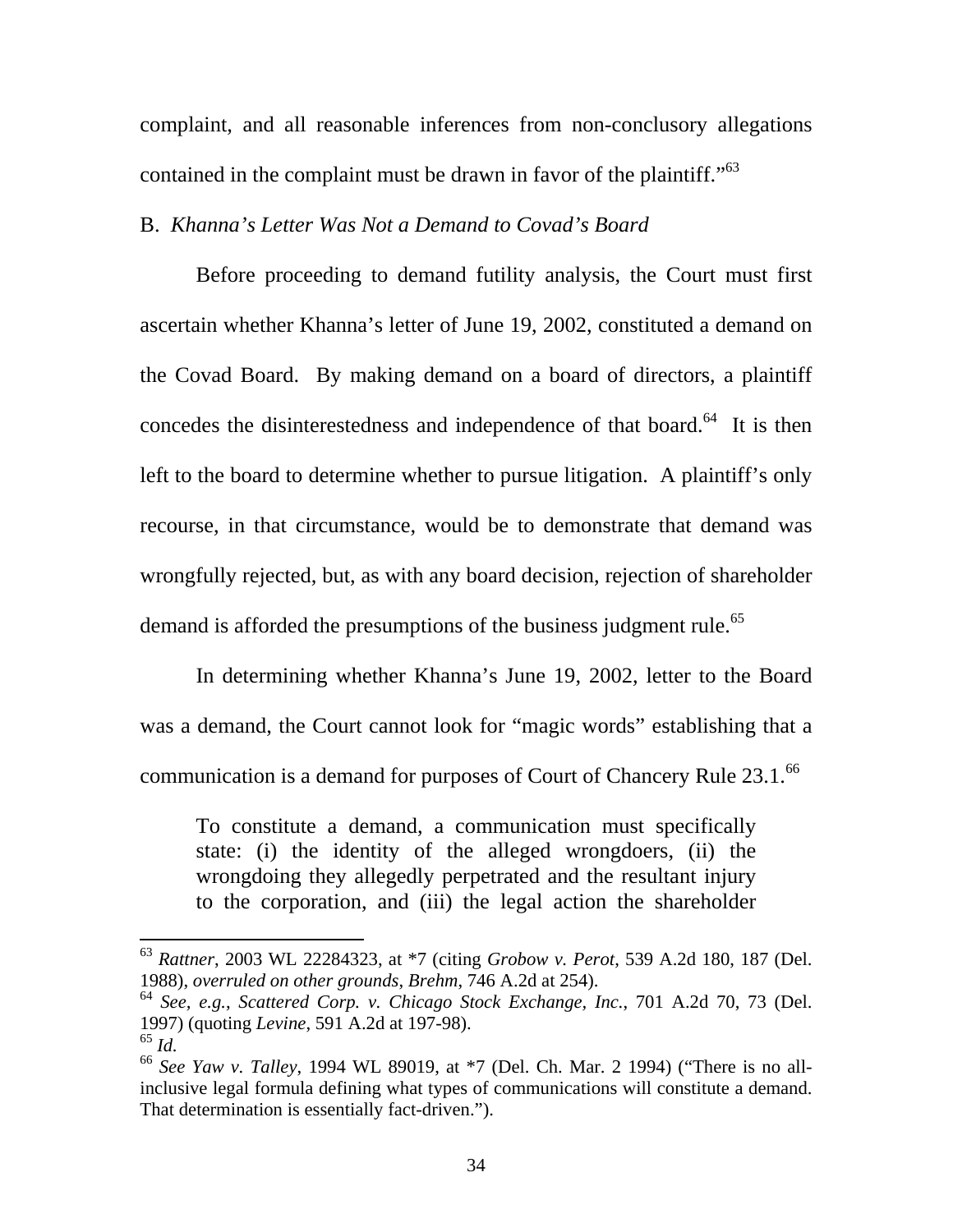wants the board to take on the corporation's behalf. Those elements are consistent with and derive from the policies underlying the demand requirement.  $67$ 

The burden of demonstrating that a communication was a demand lies with the party alleging that the communication should be viewed as such.<sup>68</sup>

In this instance, the Defendants contend that the June 19, 2002, letter from Khanna's attorney<sup>69</sup> constituted a demand. The letter clearly meets the first two requirements of a demand: it identified the alleged wrongdoers and the harm they caused Covad. The issue, then, is whether the letter identified "the legal action the shareholder wants the board to take on the corporation's behalf."<sup>70</sup> Covad argues that the letter can be "fairly construed [to give] rise to the inference that Khanna was demanding the Board take legal action on the corporation's behalf<sup> $271$ </sup> and cites, in particular, to various requests (or, in the Defendants' view, demands) made by Khanna in the letter, such as his reinstatement as General Counsel and his appointment to Covad's Board.<sup>72</sup>

Though it is not a question free from doubt, the Court rejects Defendants' argument for the following reasons. First, the Defendants bear

<sup>67</sup> *Id.*

<sup>&</sup>lt;sup>68</sup> See id. ("Policy considerations require that the burden lie with the party asserting that a demand was made, and that ambiguous communications be construed against a finding of a demand.").

<sup>69</sup> JTX 123.

<sup>70</sup> *Yaw*, 1994 WL 89019, at \*7 (emphasis added).

 $71$  Reply Mem. in Supp. of Covad Comme'ns Group, Inc.'s Mot. to Dismiss Am. Deriv. & Class Action Compl. ("Covad Reply Br. to Dismiss") at 3.

<sup>72</sup> JTX 123, at 11-12.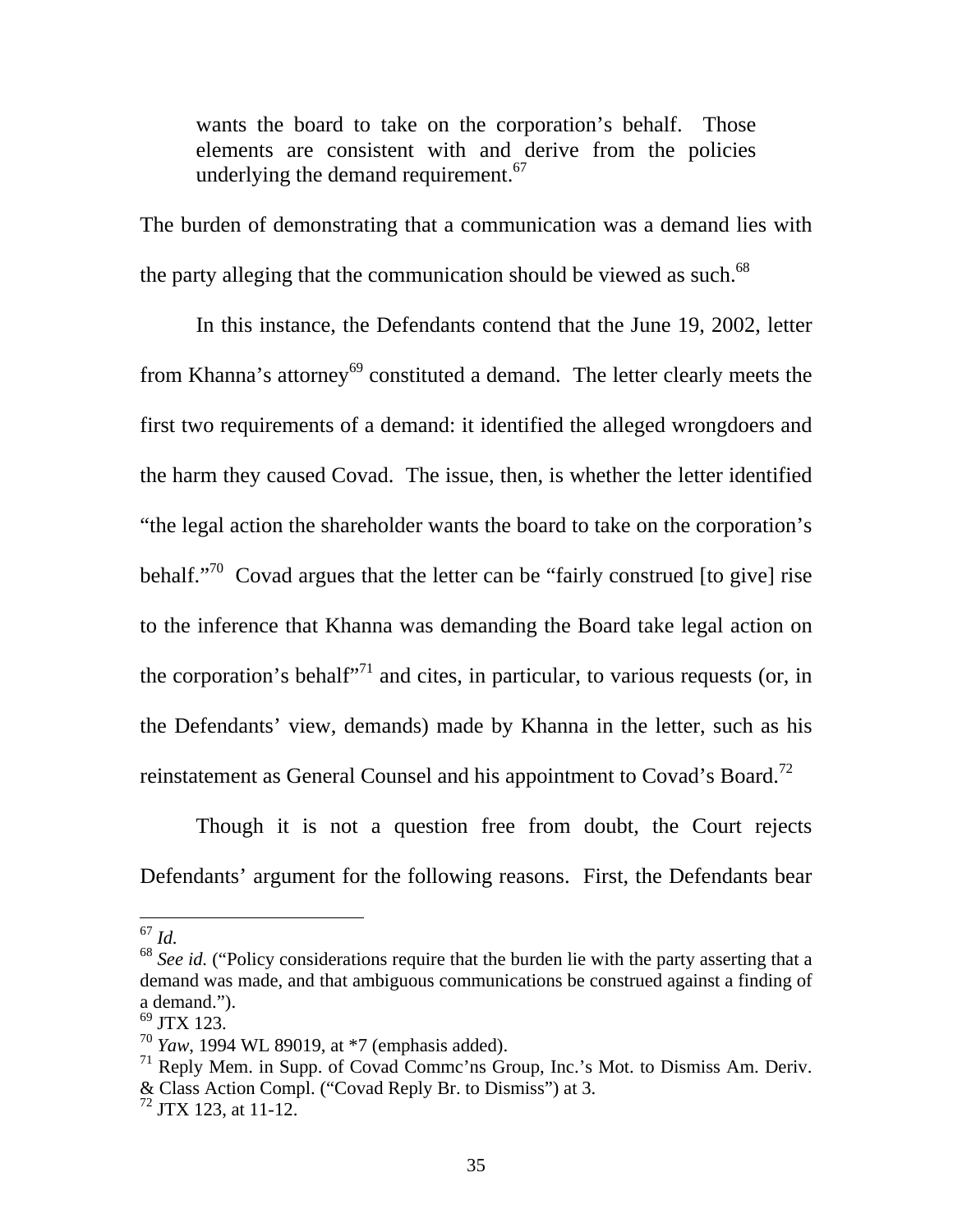the burden of establishing that demand was, in fact, made, and any ambiguity must be construed against a finding of demand. Second, the remedial actions sought by Khanna related to his removal as Covad's General Counsel and his future employment status at Covad. The relief would have been for his personal benefit; it would have accomplished little (or nothing) for the shareholders. The transactions challenged in this litigation are related, at most, tangentially to his termination dispute. In other words, the remedies Khanna sought in the letter addressed directly his claimed wrongful suspension and likely termination, and the letter cannot fairly be read as an attempt to seek a remedy for the challenged transactions for the good of Covad or its shareholders.<sup>73</sup>

Covad points out language in the letter—for example, the threat to "light a legal fuse"<sup>74</sup>—that could be read as an expansive threat to seek a remedy for every wrong alleged in the letter and that the remedies Khanna sought, while inadequate to "make whole" the shareholders at large, nonetheless were the remedies Khanna chose. A far more plausible reading of the letter, however, is that the remedies Khanna sought were, as the

<sup>73</sup> This question is complicated by transmission of a draft complaint. *See* Amended Compl. at ¶ 123; JTX 124. Although the transmission of a draft complaint, along with other communications, has been previously held not to constitute demand, *see Yaw*, 1994 WL 89019, at  $*6 - *8$ , the aggregate here draws near the threshold of demand status. 74 JTX 123 at 12.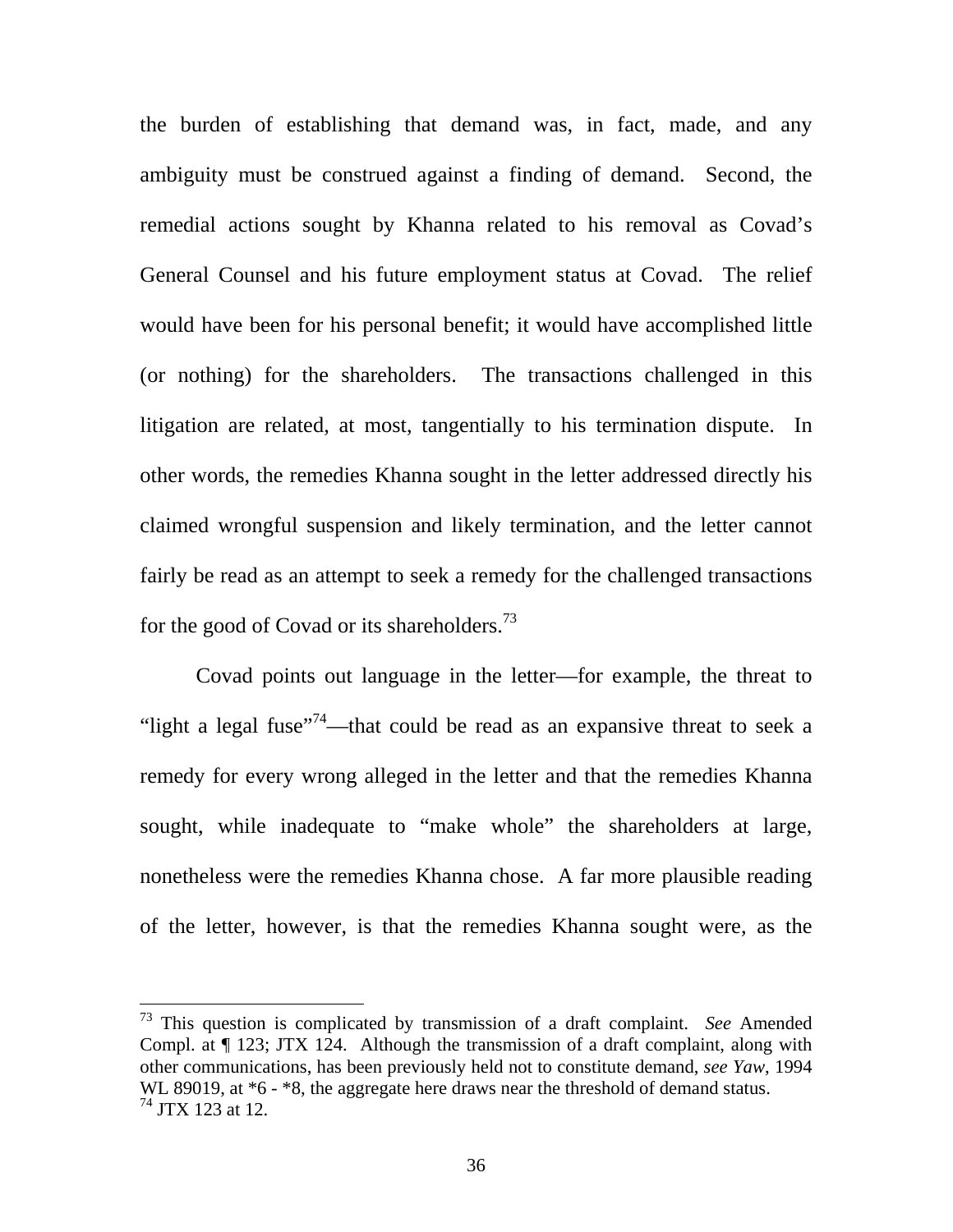letter's opening sentence provides, "relat[ed] to his removal from the position of General Counsel of Covad."75 Ambiguity of this sort must be resolved in favor of Khanna (*i.e.*, the party not seeking to show that the letter was a demand). Therefore, the Court concludes that Khanna's June 19, 2002, letter did not constitute demand upon the Covad Board.<sup>76</sup>

C. *Plaintiffs' Failure to Allege with Particularity that the Covad Board was Interested or Lacked Independence* 

The Court now turns to the question of whether at least half of the Covad Board was either interested or lacked independence when this action was filed.<sup>77</sup> The Court's demand-futility analysis here is somewhat complicated by the relatively long time-span during which the challenged transactions took place and by turnover in the membership of Covad's Board. A majority of Covad's Board changed after the events surrounding Counts II and III and, probably, Count I. Additionally, the Plaintiffs bring

<sup>75</sup> *Id.* at 1.

 $76$  Covad also argues that the letter constituted demand because "[t]he Board did exactly what it was required to do upon receiving a pre-lawsuit demand" and notes that "Khanna was an active and willing participant in the investigation." Covad Reply Br. to Dismiss, at 4. Although this may be true, the Board's interpretation of what the letter represented does not control the Court's determination of whether it was a demand.

<sup>77</sup> *See, e.g.*, *Brehm*, 746 A.2d at 257; *see also Highland Legacy Ltd.*, 2006 WL 741939, at \*4; *In re Nat'l Auto Credit, Inc. S'holders Litig.*, 2003 WL 139768, at \*8 (Del. Ch. Jan. 10, 2003); *Cal. Pub. Employees' Ret. Sys. v. Coulter*, 2002 WL 31888343, at \*10 (Del. Ch. Dec. 18, 2002); *In re Bally's Grand*, 1997 WL 305803, at \*3. *Cf.* DONALD J. WOLFE, JR. & MICHAEL A. PITTENGER, CORPORATE AND COMMERCIAL PRACTICE IN THE DELAWARE COURT OF CHANCERY, § 9-2[b], at 9-75 to –76, 9-78 (2005), (considering which "Board"—at the time of suit or the time of the transaction—must be evaluated under *Aronson*).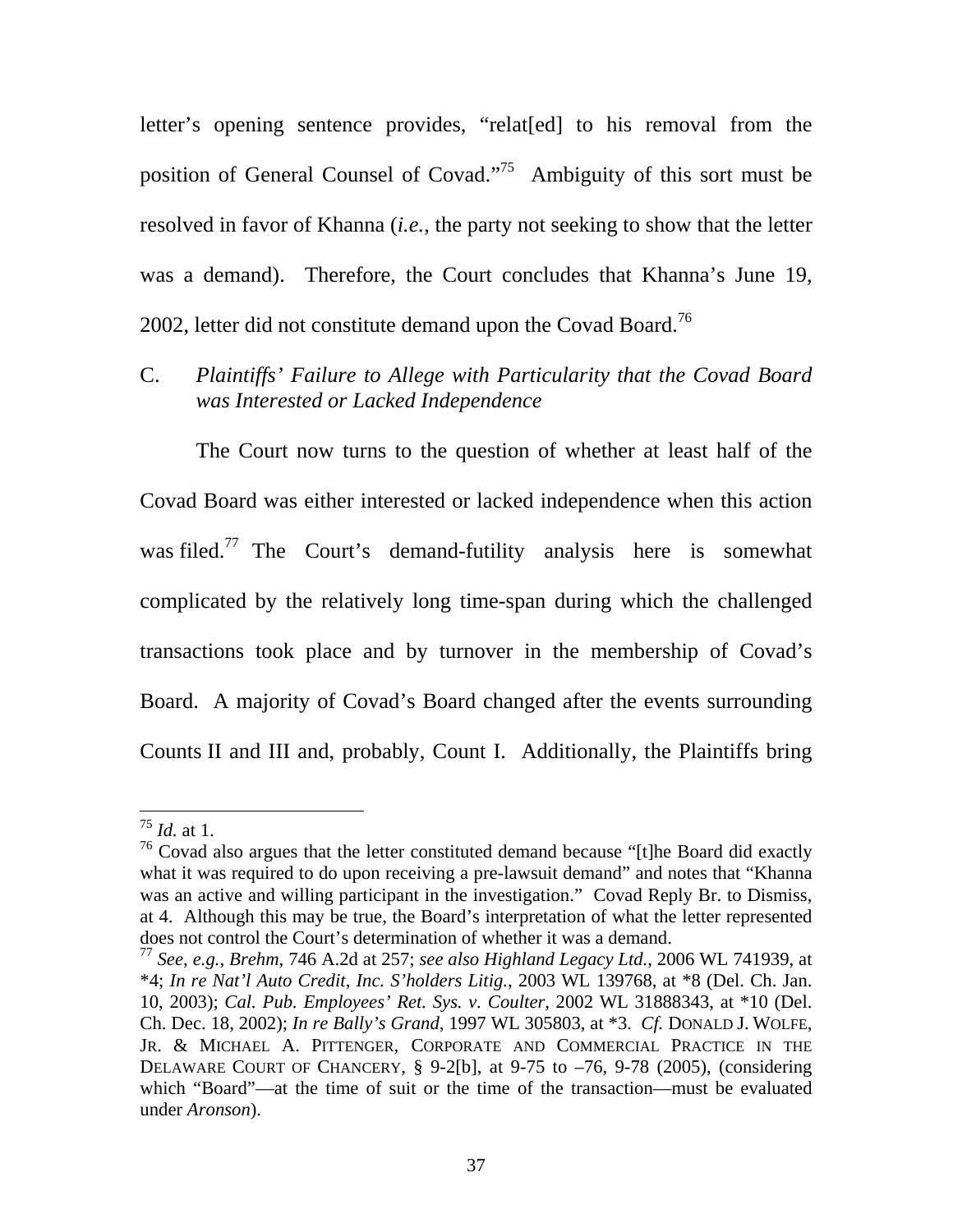Count I (the vesting of McMinn's founders' shares) on the theory that it was result of board inaction—*i.e.*, that no business decision was made. The parties agree, therefore, that demand-futility with respect to the Certive Claims must be analyzed under *Rales*. 78 A majority of the Covad board has *not* changed, however, since the events surrounding Counts IV and V (*i.e.*, the "BlueStar Claims" and the "Dishnet Claims," respectively); therefore, the Court employs the two-prong standard of *Aronson* with respect to these claims.

 "Demand futility [will] be determined solely from the well-pled allegations of the Complaint."<sup>79</sup> This analysis is fact-intensive and proceeds director-by-director and transaction-by-transaction.<sup>80</sup> The Covad Board, at the time of filing of this action, consisted of eight directors: Irving, Jalkut, Lynch, Crandall, Runtagh, Hawk, Hoffman, and McMinn.<sup>81</sup> If the Court concludes that the Plaintiffs failed in their efforts to allege that at least four

<sup>78</sup> *See Rales*, 634 A.2d at 934. With respect to Count I, the Amended Complaint fails to allege the date of the vesting of the disputed Covad shares. *Rales*, in one form or another, will control. *See, e.g.*, Pls.' Ans. Br. in Opp'n to Covad Commc'ns Group, Inc.'s Mot. to Dismiss Am. Deriv. & Class Action Compl. ("Pls.' Ans. Br. to Covad's Mot. to Dismiss") at 30**;** Covad Reply Br. to Dismiss at 9; Pls.' Ans. Br. in Opp'n to Dir. Defs. Mot. to Dismiss Am. Deriv. & Class Action Compl. ("Pls.' Ans. Br. to Dirs.' Mot. to Dismiss") at 31. *But cf. In re Bally's Grand*, 1997 WL 305803, at \*3 - \*4 (declining to examine demand futility because complaint failed to identify directors on board at filing). <sup>79</sup> *In re Cooper Co., Inc.*, 2000 WL 1664167, at \*5 (Del. Ch. Oct. 31, 2000).

<sup>80</sup> *See, e.g.*, *Beam*, 845 A.2d at 1051 (explaining that review occurs on a "case-by-case basis").

<sup>81</sup> As explained below, consideration of Jalkut does not prejudice the Plaintiffs. *See* Part III (C)(5), *infra*.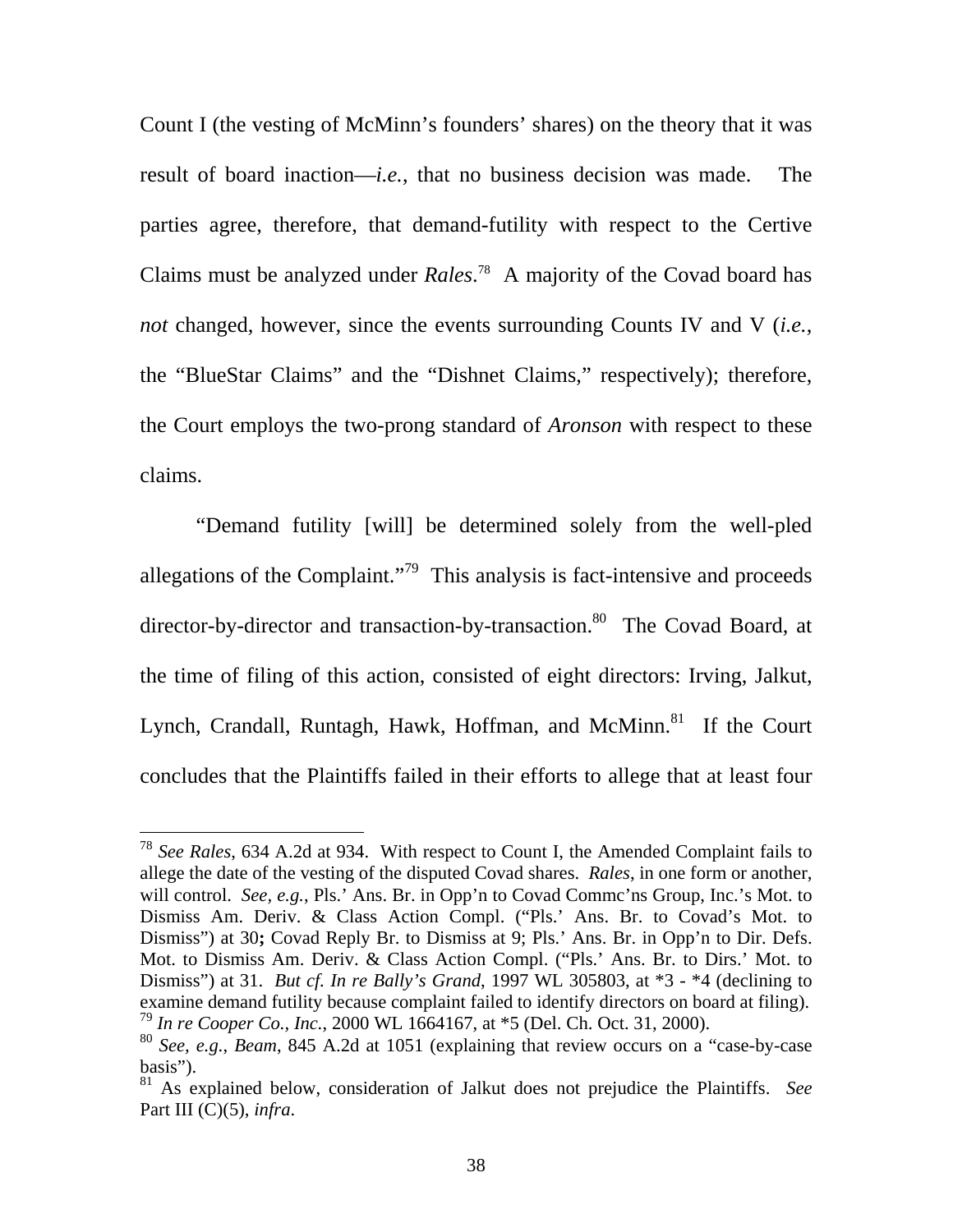of the directors were not disinterested and independent for demand purposes, then the Court's analysis with respect to *Rales* and the first-prong of *Aronson* is at an end.

\* \* \*

As a preliminary matter, the Court notes that the Amended Complaint repeatedly sets forth certain generalized, conclusory allegations. In the interest of efficiency, the Court examines these now. Demand-futility jurisprudence often recites that certain allegations cannot "without more," or "standing alone," satisfy the particularized pleading requirements of Court of Chancery Rule 23.1. These conclusory allegations add no, or only *de minimis*, substance to the Court's demand-futility inquiry; they are to be distinguished from substantive allegations that are, by themselves, insufficient but, when viewed *in toto*, may push the analysis over the threshold of "reasonable doubt" and thereby excuse demand.

First, the Plaintiffs repeatedly allege that the Covad Board is McMinn (and/or Shapero) "dominated," or some variant thereof. $82$  Indeed, the Plaintiffs' theory as to why demand is excused appears, at times, to hinge largely on this characterization. The Plaintiffs have not, however, alleged that McMinn is a controlling shareholder, and, even if he were, "[t]here must

<sup>82</sup> *See, e.g.*, Amended Compl. at ¶¶ 32, 40, 138.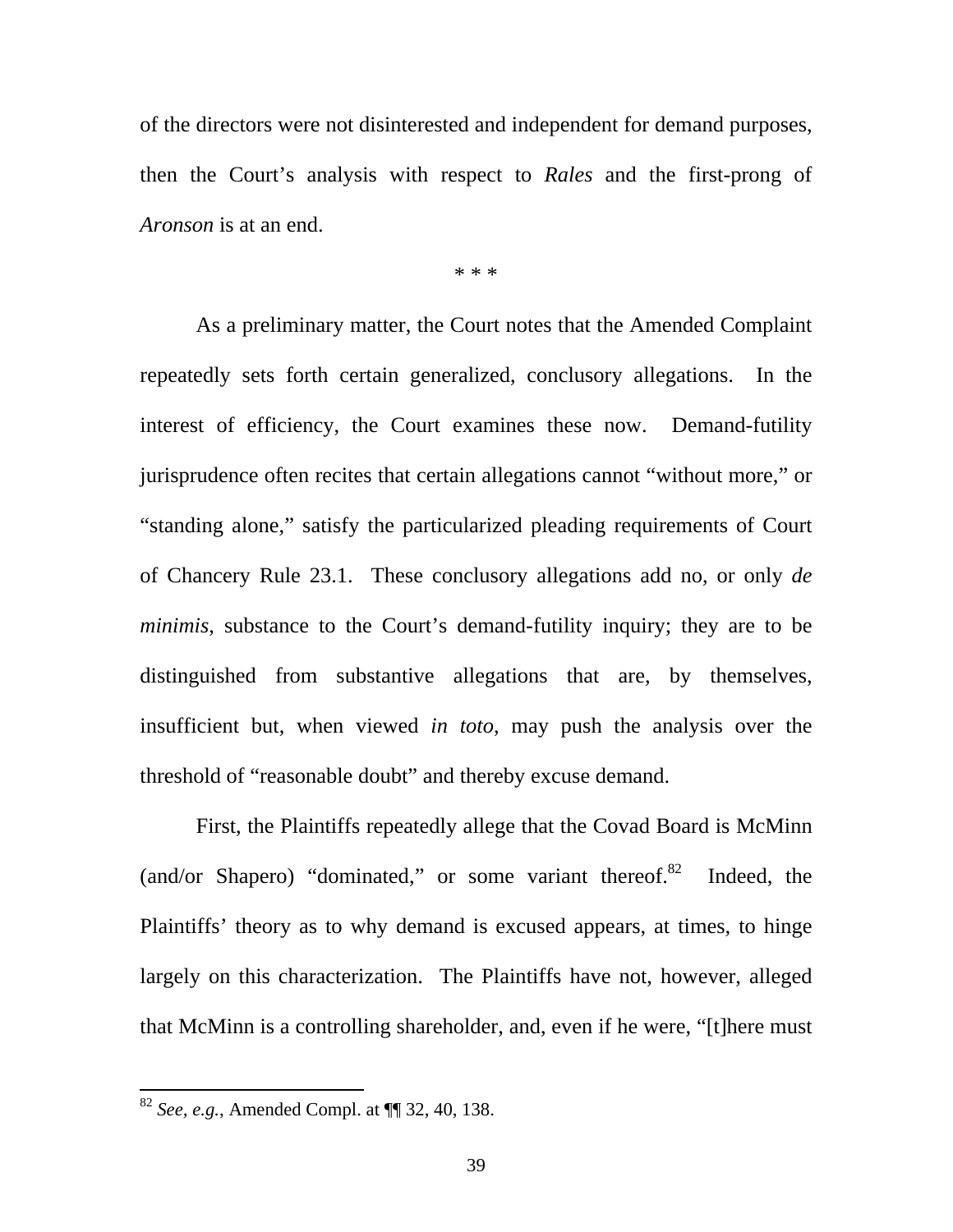be coupled with the allegation of control such facts as would demonstrate that through personal or other relationships the directors are beholden to the controlling person."<sup>83</sup> Whether McMinn (or any other director) "dominates" the Covad Board is a question that must be resolved director-by-director, based on particularized allegations of fact. "Independence is a fact-specific determination made in the context of a particular case. The court must make that determination by answering the inquiries: independent from whom and independent for what purpose?"<sup>84</sup> Conclusory, across-the-board allegations of a lack of independence will not prevail; allegations of this type are akin to the "shorthand shibboleth" which this Court has long-rejected.<sup>85</sup>

Second, the Amended Complaint repeatedly alleges that McMinn (or another director) "recruited" certain individuals to be Covad directors, that those individuals took their seats at McMinn's (or others') "behest," and that those individuals became directors with the other directors' "consent and approval."86 Again, conclusory allegations of this nature do not advance the Court's inquiry; they will not "sterilize" a director's judgment with respect

<sup>83</sup> *Aronson*, 473 A.2d at 815; *see also Beam*, 845 A.2d at 1050.

<sup>84</sup> *Beam*, 845 A.2d at 1049-50; *see also Highland Legacy, Ltd.*, 2006 WL 741939, at \*5 ("There must be some alleged nexus between the domination and the resulting personal benefit to the controlling party." (citing *Aronson*, 473 A.2d at 816)).

<sup>85</sup> *See, e.g.*, *Cal. Pub. Employees' Ret. Sys.*, 2002 WL 31888343, at \*7; *see also* WOLFE & PITTENGER, *supra* note 77, § 9-2[b], at 9-57, 9-69 to -72.

<sup>86</sup> *See, e.g.*, Amended Compl. at ¶¶ 15-17.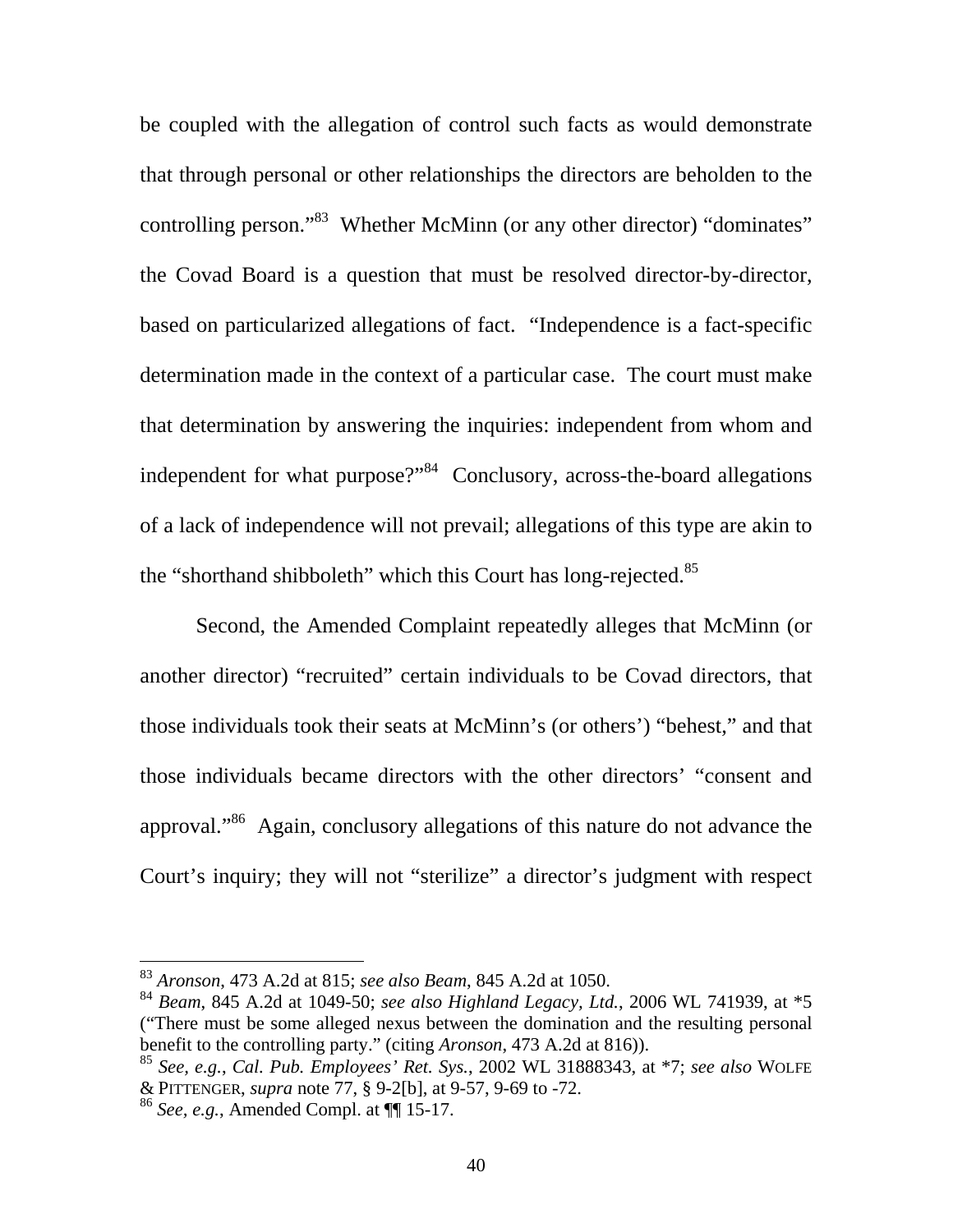to demand.<sup>87</sup> "The proper focus is the care, skill and diligence used by the directors in making the challenged decision rather than upon the way in which the directors obtained their seats in the boardroom.<sup>88</sup> "Directors" must be nominated and elected to the board in one fashion or another,"<sup>89</sup> and to hold otherwise would unnecessarily subject the independence of many corporate directors to doubt. Conclusory allegations of this type do not cast suspicion on the independence of directors without additional facts demonstrating reason to view the nomination process askance. As a consequence, such allegations, "without more," are of little assistance in view of the requirement for particularity—and the "piling-on" of more and similar conclusory allegations will not sum to a reasonable doubt.

Third, the Amended Complaint sets forth the repeated incantation that the directors' lack of independence is demonstrated by their "pattern" of votes and "acquiescence" in permitting McMinn and others to benefit from self-dealing transactions.<sup>90</sup> The complaint fails either to explain, in most instances, how the directors' alleged acquiescence benefited them (other

<sup>87</sup> *See Aronson*, 473 A.2d at 816. *See also White*, 793 A.2d at 366; *Benerofe v. Cha*, 1996 WL 535405, at \*7 (Del. Ch. Sept. 12, 1996); *cf. In re W. Nat'l Corp. S'holders Litig.*, 2000 WL 710192, at \*15 (Del. Ch. May 22, 2000) (applying summary judgment standard).

<sup>88</sup> *Emerald Partners v. Berlin*, 1993 WL 545409, at \*4 (Del. Ch. Dec. 23, 1993).

<sup>89</sup> *In re W. Nat'l Corp.*, 2000 WL 710192, at \*15.

<sup>90</sup> *See* Amended Compl. at ¶¶ 14-16, 139.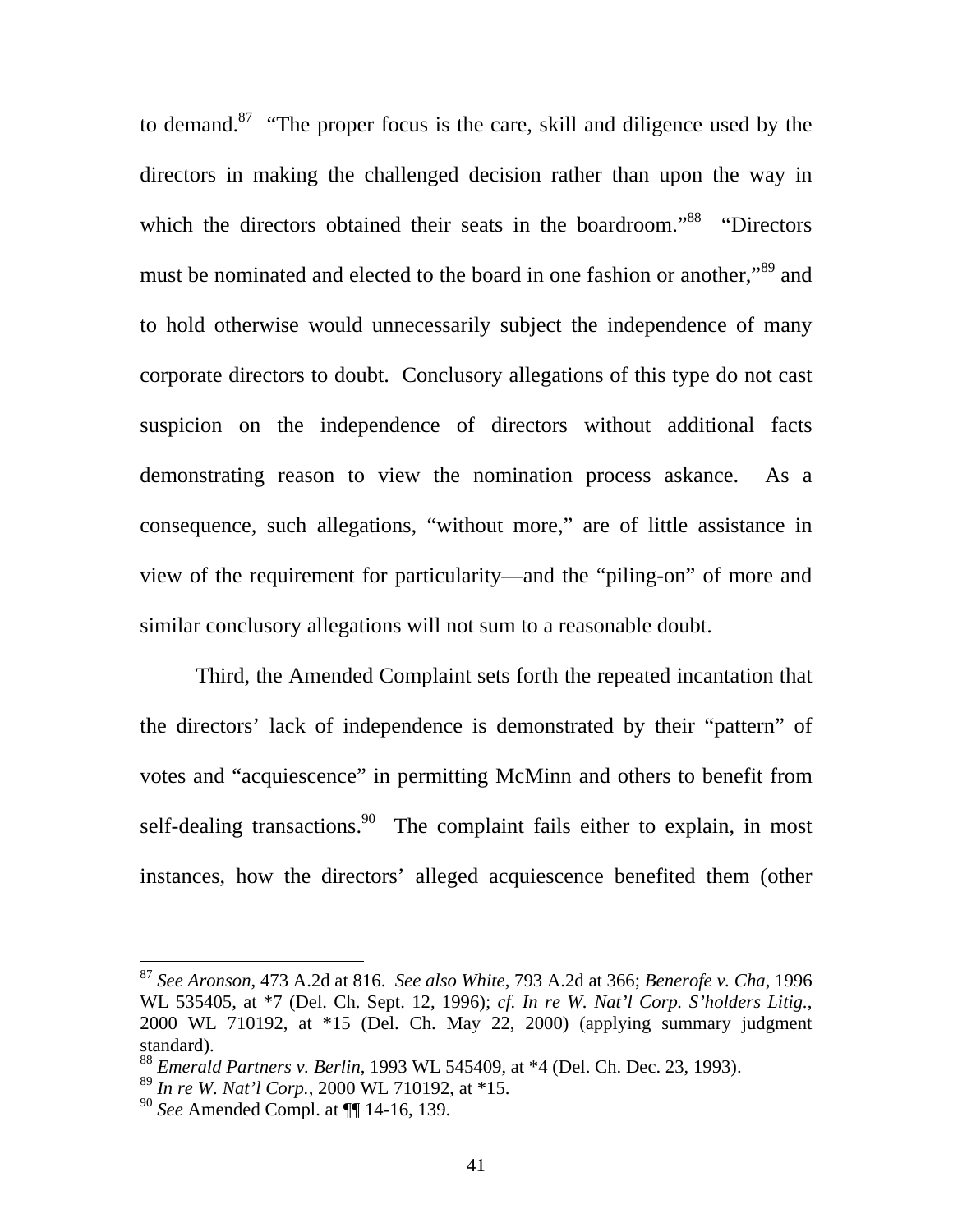than possibly as addressed in the next paragraph) $91$  or to set forth particularized facts showing a pattern of votes (in addition to the few challenged transactions) from which the Court could draw a reasonable inference.<sup>92</sup>

Fourth, the Amended Complaint alleges, repeatedly, that the directors "derived the benefit of being and remaining on the Board of Directors of, and receiving compensation from, Covad  $\ldots$   $\cdot$   $\cdot$   $\cdot$  The Plaintiffs then conclusorily allege that the price of these "benefits" was the directors' support for the "self-dealing" occurring at  $Covad<sup>94</sup>$  As with the allegations described above, the mere fact that a director receives compensation for her service as a board member adds little or nothing to demand-futility analysis, "without more"95—*i.e.*, unless the pleadings demonstrate, for example, that the status or compensation was somehow "material" to the director or otherwise outside the norm.

<sup>91</sup> *Cf. In re eBay, Inc. S'holders Litig.*, 2004 WL 253521, at \*4 - \*5 (Del. Ch. 2004).

<sup>92</sup> *See, e.g.*, *Cal. Pub. Employees' Ret. Sys.*, 2002 WL 31888343, at \*7, \*9; *Beam v. Stewart*, 833 A.2d 961, 981 (Del. Ch. 2003), *aff'd*, 845 A.2d 1040 (Del. 2004). *Cf. Brehm*, 746 A.2d at 257 n.34.

Although there may be instances in which a director's voting history would be sufficient to negate a director's presumed independence, routine consensus cannot suffice to demonstrate disloyalty on the part of a director. To conclude otherwise would simply encourage staged disagreements and nonunanimous decisions for the sake of nonunanimous decisions in the boardroom.

<sup>93</sup> *See* Amended Compl. at ¶¶ 14-17.

<sup>94</sup> *See id.*

<sup>95</sup> *See, e.g.*, *Grobow*, 539 A.2d at 188; *cf. Highland Legacy Ltd.*, 2006 WL 741939, at \*5; *White*, 793 A.2d at 366 (addressing allegations involving normal fees and compensation).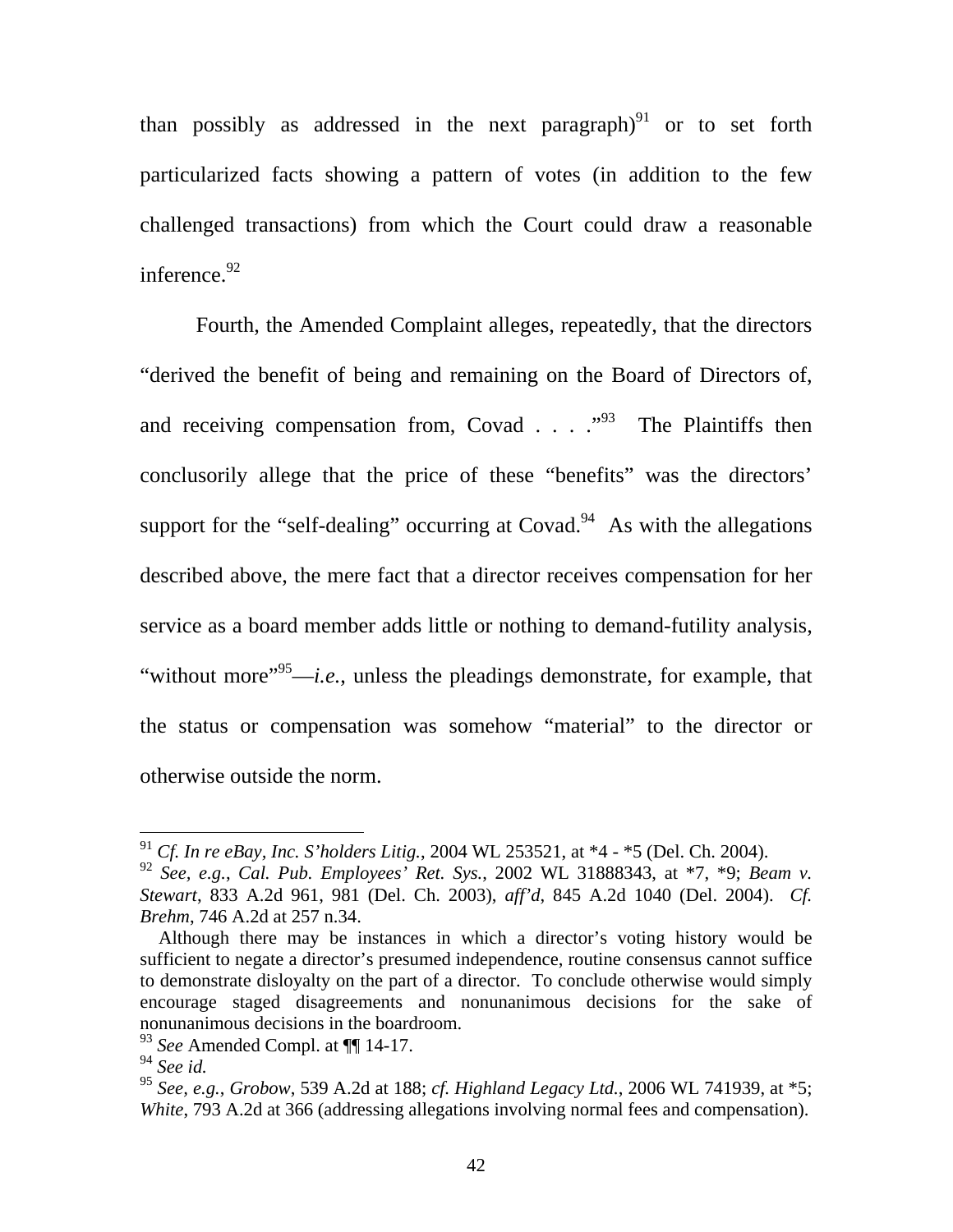Finally, the Amended Complaint sets forth numerous allegations of various social and business ties among members of the Covad Board.<sup>96</sup> With the exception of Lynch, however, as discussed in some detail below, the Plaintiffs' allegations amount to no more than the equivalent of a simple assertion that demand should be excused due to "structural bias." As explained in *Beam v. Stewart*,<sup>97</sup> "to render a director unable to consider demand, a relationship must be of a bias-producing nature. Allegations of mere personal friendship or a mere outside business relationship, standing alone, are insufficient to raise a reasonable doubt about a director's independence."98 The Court's analysis in *Beam* was primarily directed at social relationships, but it also may inform the evaluation of allegations of business relationships, as well: "Whether they arise before board membership or later as a result of collegial relationships among the board of directors, such affinities-standing alone-will not render pre-suit demand futile."<sup>99</sup> Although not all allegations of past or present social or business relationships may be lumped in the category of allegations that provide no

<sup>96</sup> *See* Amended Compl. at ¶¶ 13-14.

<sup>97 845</sup> A.2d 1040 (Del. 2004).

<sup>98</sup> *Id.* at 1051.

<sup>99</sup> *Id.*; *see also Jacobs v. Yang*, 2004 WL 1728521, at \*5 - \*6, \*7 (Del. Ch. Aug. 2, 2004), *aff'd*, 867 A.2d 902 (Del. 2005) (TABLE) (citing *Orman v. Cullman*, 794 A.2d 5, 27 n.33 (Del. Ch. 2002) ("The naked assertion of previous business relationships is not enough to overcome the presumption of a director's independence.")); *Cal. Pub. Employees' Ret. Sys.*, 2002 WL 31888343, at \*9.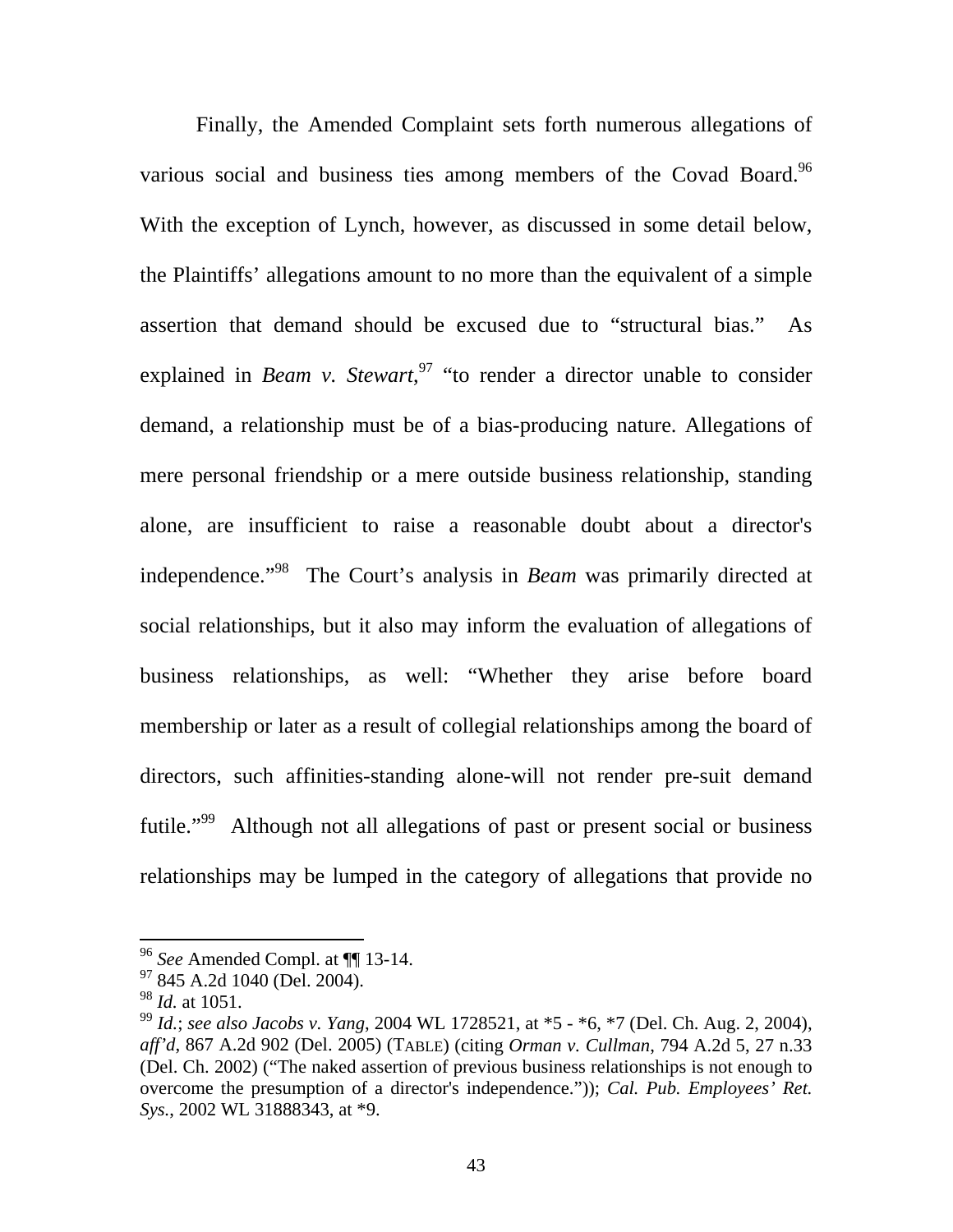grist for the mill of demand-futility inquiry, the heightened strength of relationship required to find that a director's "discretion would be sterilized" renders allegations concerning most ordinary relationships of limited value, at most.<sup>100</sup>

Having examined the repeated, conclusory allegations that comprise too much of the Amended Complaint, the Court now begins a director-bydirector (and, as necessary, transaction-by-transaction) inquiry into the specific, substantive allegations of the Amended Complaint relevant to demand excusal.<sup>101</sup>

### 1. Crandall

 $\overline{a}$ 

 The Amended Complaint, on its face, fails to create a reasonable doubt as to the disinterestedness or independence of Crandall. Crandall was only appointed to the Covad Board on June 20, 2002, after the challenged transactions took place.<sup>102</sup> While this does not, alone, make demonstration of potential interest or lack of independence impossible, it does make the

<sup>100</sup> *See, e.g.*, *Beam*, 845 A.2d at 1050-52; *see also* Michael P. Dooley & E. Norman Veasey, *The Role of the Board in Derivative Litigation: Delaware Law and the Current ALI Proposals Compared*, 44 BUS. LAW. 503, 534-35 (1989).

<sup>&</sup>lt;sup>101</sup> It should be noted that, in several instances during the course of analysis, the Court identifies facts that the Plaintiffs did not plead in their attempt to obtain demand excusal. This is not intended to set forth a requirement that each of the absent facts be pleaded in order that demand be excused; on the contrary, the Court's intent is only to point out facts that, if alleged, could significantly increase the likelihood of a finding of interestedness or lack of independence.

 $102$  Amended Compl. at  $\P$  19. Nowhere in the Amended Complaint is Crandall alleged to have been interested in any of the transactions in question.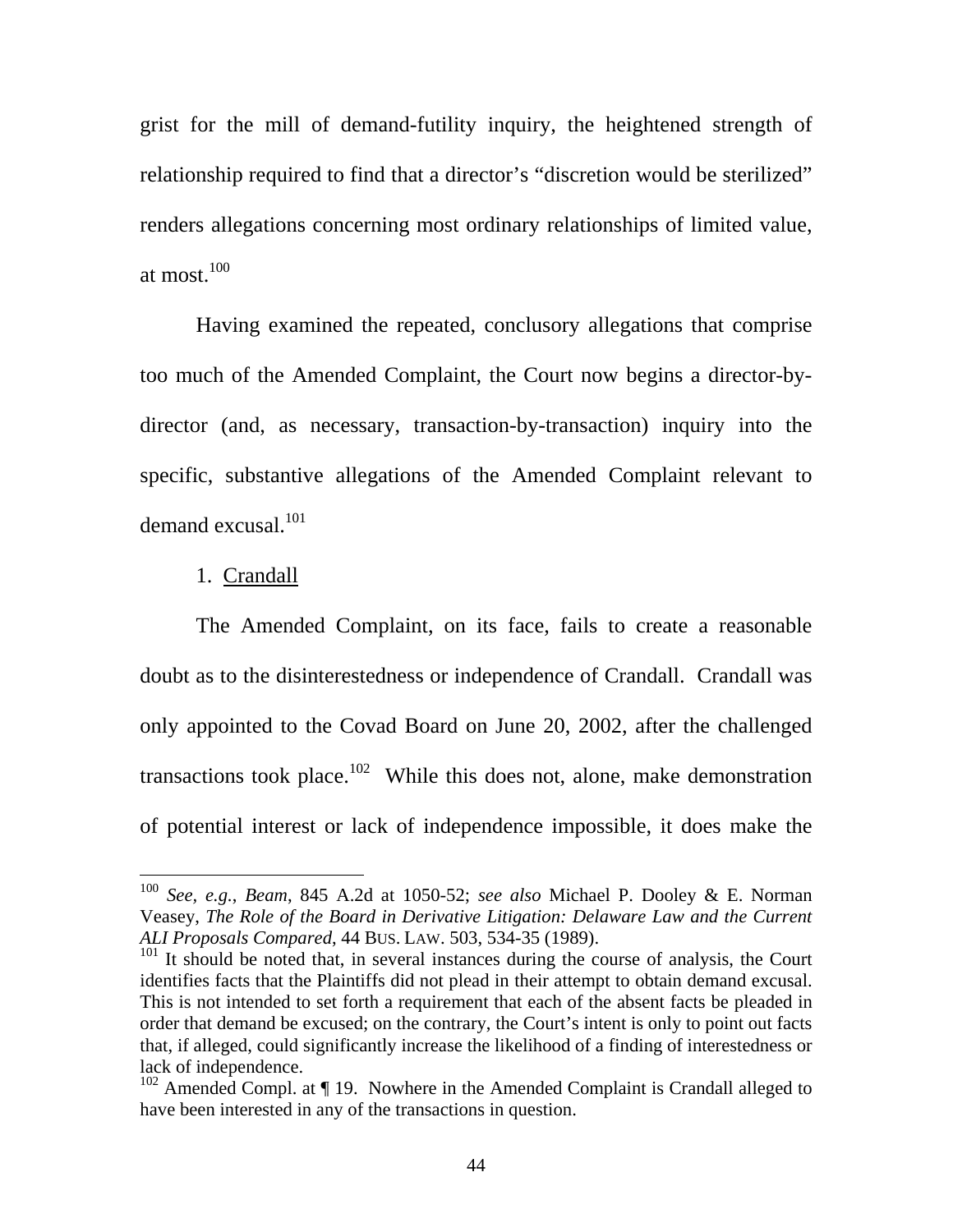Plaintiffs' burden more difficult. Indeed, the Amended Complaint may be read to concede Crandall's disinterestedness and independence. The complaint does not list Crandall as among the seven members of the Covad Board who are alleged either to be interested or lack independence.<sup>103</sup>

 The Plaintiffs, in their answering brief, however, assert for the first time that Crandall's independence is compromised by his ties to BEA Systems, a Covad vendor.<sup>104</sup> The Plaintiffs explain that Crandall is a member of the board of directors of BEA Systems, a supplier of software and related support that received in excess of \$2.2 million in revenue from Covad in 2004. The Plaintiffs make no mention of BEA Systems in the Amended Complaint; $^{105}$  nevertheless, they now ask the Court to consider this information on the grounds that it is contained in Covad's 2004 Proxy, which is referenced in their brief with respect to the Plaintiffs' proxy disclosure claims.<sup>106</sup> Although the Court is skeptical that this constitutes a proper means of asserting by way of a *well-pleaded complaint* particularized facts within the meaning of Court of Chancery Rule  $23.1$ ,  $107$  the parties may

<sup>103</sup> *See* Amended Compl. at ¶¶ 137, 140; *see also* CT. CH. R. 23.1 (requiring that complaint "allege with particularity . . . the reasons . . . for not making [demand]").

 $104$  Pls.' Ans. Br. to Covad's Mot. to Dismiss at 34.

<sup>105</sup> *See* Amended Compl. at ¶ 19.

<sup>106</sup> *See* Calder Decl., Ex. E (Covad's 2004 Proxy Statement).

<sup>&</sup>lt;sup>107</sup> A plaintiff for whom demand will be excused should be capable of demonstrating demand futility by recourse solely to the particularized facts alleged in the complaint. *Cf. Kaplan v. Peat, Marwick, Mitchell & Co.*, 540 A.2d 726, 727-28 (Del. 1988) ("When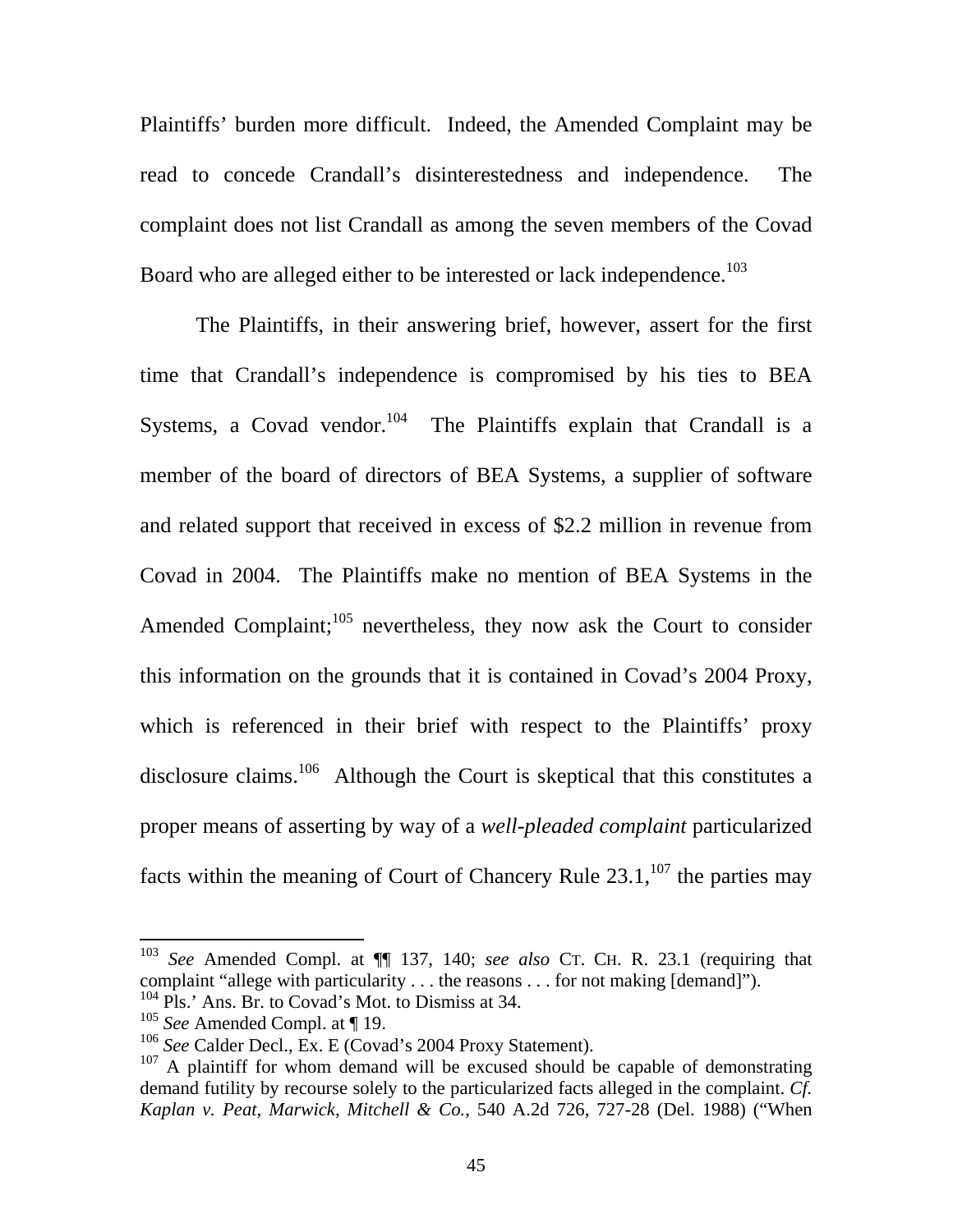refer to the substance of certain documents if those documents are "integral to plaintiffs' claims and incorporated in the complaint."108 Here, the proxy statement was "integral" to the disclosure claims, not to assertions regarding Crandall's independence. To evaluate fully the Plaintiffs' claims, the Court will consider Crandall's ties to BEA Systems in analyzing his independence, as well.

Ultimately, the inquiry into independence turns in this instance on whether Covad's business relationship with BEA Systems was material to BEA or to Crandall himself as a director of BEA.<sup>109</sup> The 2004 Proxy merely reports that Crandall is a member of the BEA Systems board of directors and the amounts Covad paid for the firm's products and services. These facts, standing alone, are insufficient to cast reasonable doubt on Crandall's independence for demand purposes.<sup>110</sup> The Court cannot discern whether the revenue from Covad is material to either BEA Systems or to Crandall because of his relationship with BEA Systems.<sup>111</sup> Neither the terms of BEA

deciding a motion to dismiss for failure to make a demand under Chancery Rule 23.1 the record before the court must be restricted to the allegations of the complaint.").

<sup>108</sup> *Saito v. McCall*, 2004 WL 3029876, at \*1 n.9 (Del. Ch. Dec. 20, 2004). *Cf. In re Gen. Motors (Hughes) S'holder Litig.*, 2006 WL 722198, at \*3 (Del. Mar. 20, 2006) (describing extent to which a court may consider matters outside complaint on motion to dismiss under Rule 12(b)(6)).

<sup>109</sup> *See, e.g.*, *Jacobs*, 2004 WL 1728521, at \*6.

<sup>110</sup> *See id*; *see also Cal. Pub. Employees' Ret. Sys.*, 2002 WL 31888343, at \*9.

<sup>111</sup> *See Jacobs*, 2004 WL 1728521, at \*6.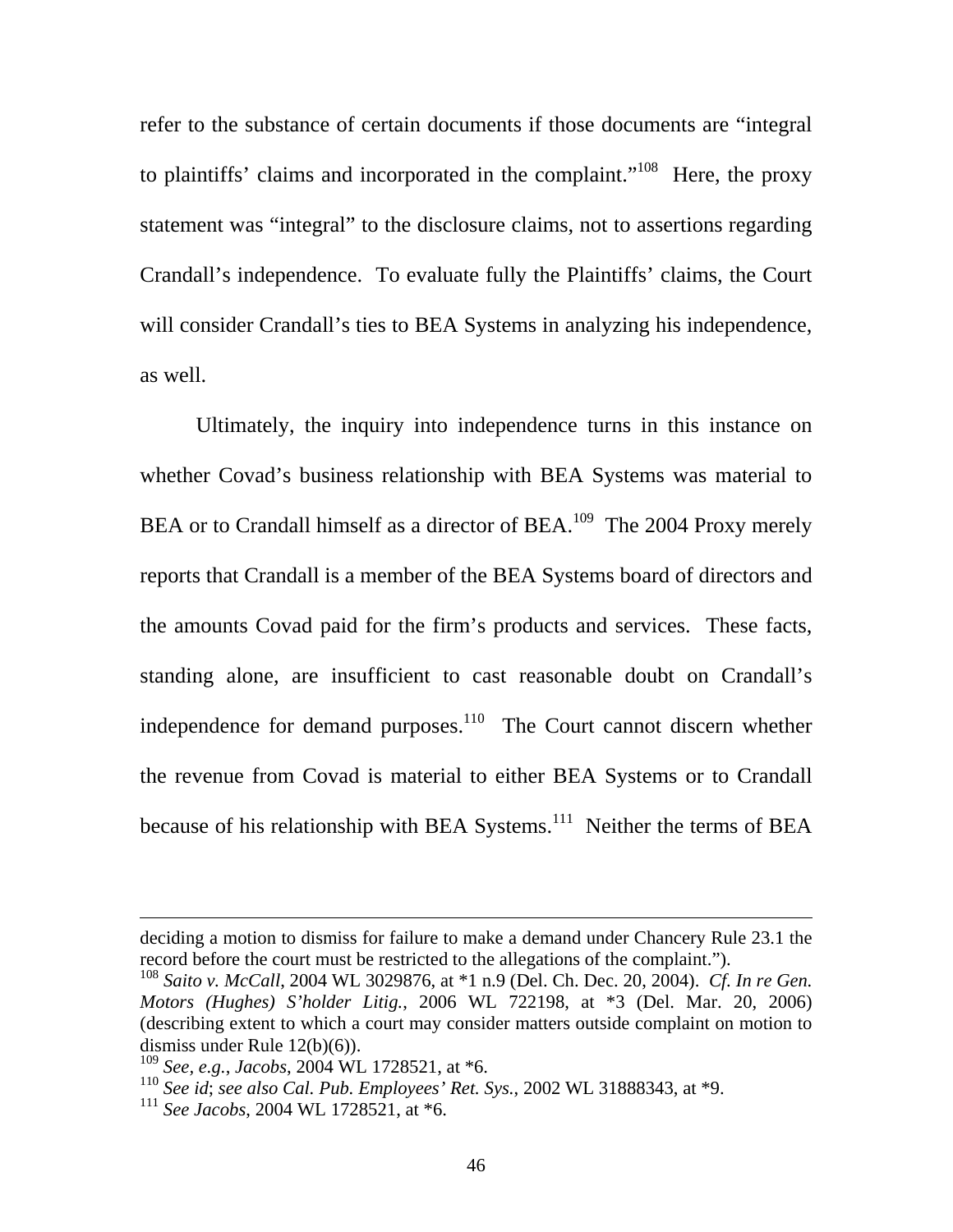Systems' relationship with Covad (*e.g.*, whether the companies have entered into a long-term contract), nor particularized facts supporting the Plaintiffs' conclusory statement in their brief that BEA Systems' business with Covad could be "taken away"<sup>112</sup> by McMinn and others, are provided.<sup>113</sup> Moreover, no allegation has been made that Crandall's responsibilities to BEA Systems include managing the firm's relationship with Covad; nor could the Court conclude that Crandall has a financial interest in BEA, other than possibly an unspecified director's salary, which might influence his decisions.<sup>114</sup> Put simply, even considering Crandall's ties to BEA Systems, the Plaintiffs have not alleged particularized facts sufficient to demonstrate that Crandall independent discretion would be compromised.<sup>115</sup>

# 2. Runtagh

Similarly, the Plaintiffs fail to create a reasonable doubt as to Runtagh's disinterestedness and independence. The Plaintiffs' principal claim is that Runtagh lacks independence because "[s]he became a director with the consent and approval of the McMinn-Shapero director

<sup>&</sup>lt;sup>112</sup> Pls.' Ans. Br. to Covad's Mot. to Dismiss at 34.

<sup>&</sup>lt;sup>113</sup> These statements are too conclusory to demonstrate that particular interested Covad directors "have the authority or ability to cause [Covad] to terminate its relationships with the companies." *Jacobs*, 2004 WL 1728521, at \*6.

<sup>&</sup>lt;sup>115</sup> *See id.* ("[T]he existence of contractual relationships with companies that directors are affiliated with potentially makes the board's decision more difficult, 'but it does not sterilize the board's ability to decide.'" (citation omitted)).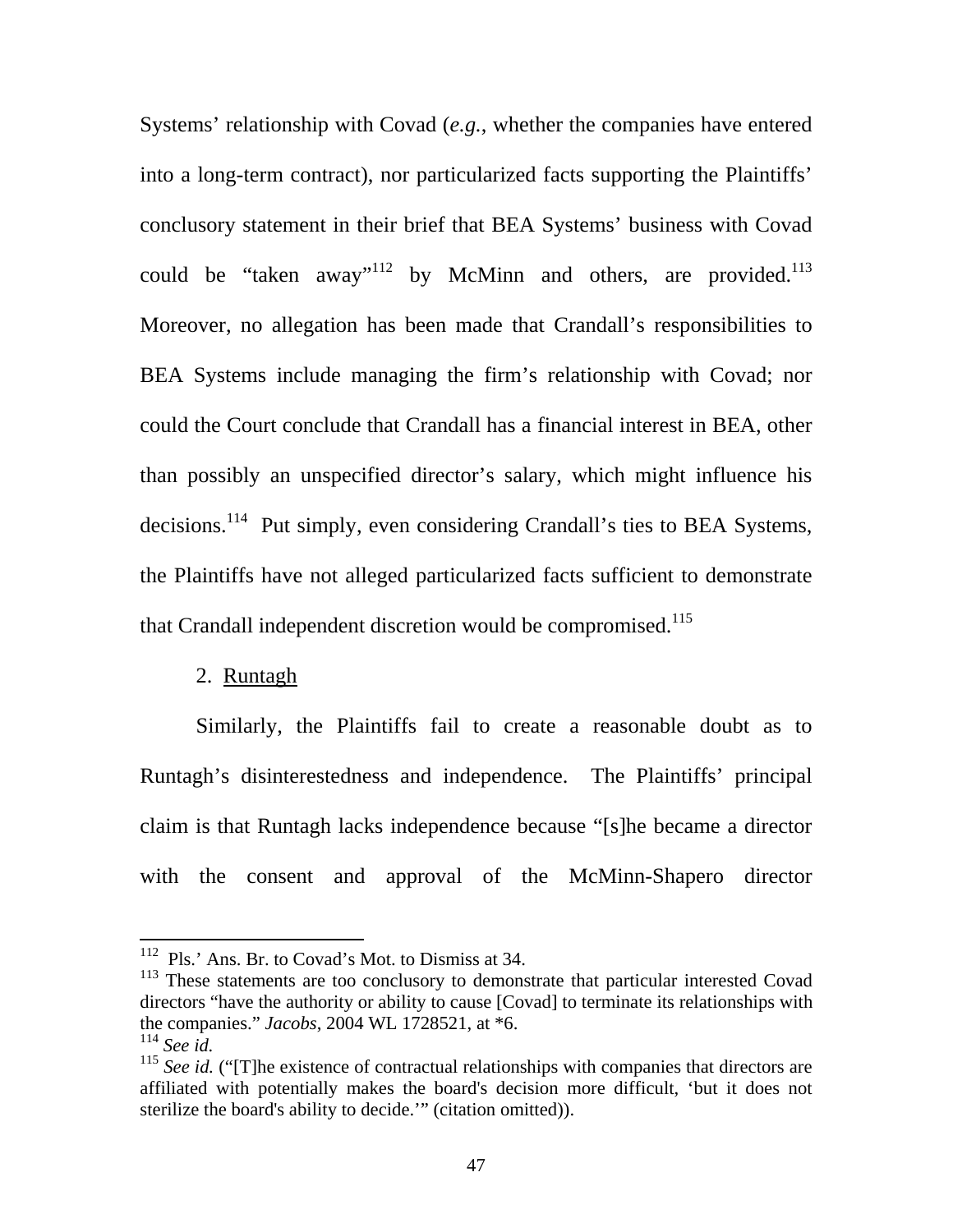appointees"116 and "derived the benefits of being and remaining on the Board of Directors of, and receiving compensation from, Covad by supporting and favoring the self-dealing of other directors in the BlueStar and Dishnet transactions."<sup>117</sup> As explained above, these bare allegations are insufficient to negate Runtagh's presumed independence.

 Interestingly, the Plaintiffs also allege that Runtagh has a "disabling interest" that was "acknowledged" by the Covad Board in its resolution creating the special committee to investigate the claims made by Khanna in his June 19, 2002 letter to the Covad Board.<sup>118</sup> The Plaintiffs quote the resolution, which provides: "Mr. Crandall shall have the authority to act alone in the event that, in his sole judgment, an alleged material conflict of interest arises with respect to Ms. Runtagh."<sup>119</sup> This short statement, however, cannot be construed as an admission by the Board, cannot satisfy

 $116$  Amended Compl. at  $\P$  15.

<sup>&</sup>lt;sup>117</sup> *Id.* Similarly, the Court rejects the Plaintiffs' conclusory allegation that Runtagh "acquiesced knowingly in . . . McMinn's breach of duty." *Id.* at ¶¶ 93, 139. *See Cal. Pub. Employees' Ret. Sys.*, 2002 WL 31888343, at \*9 ("Our cases have determined that personal friendships, without more; outside business relationships, without more; *and approving of or acquiescing in the challenged transactions, without more,* are each insufficient to raise a reasonable doubt of a director's ability to exercise independent business judgment.") (emphasis added)).

<sup>&</sup>lt;sup>118</sup> Amended Compl. at  $\P$  125, 137. The Plaintiffs allege that "Defendant Runtagh . . . has a disabling interest, which was acknowledged by defendants in their resolutions constituting the Committee." *Id.* at ¶ 137.

 $^{119}$  *Id.* at ¶ 125.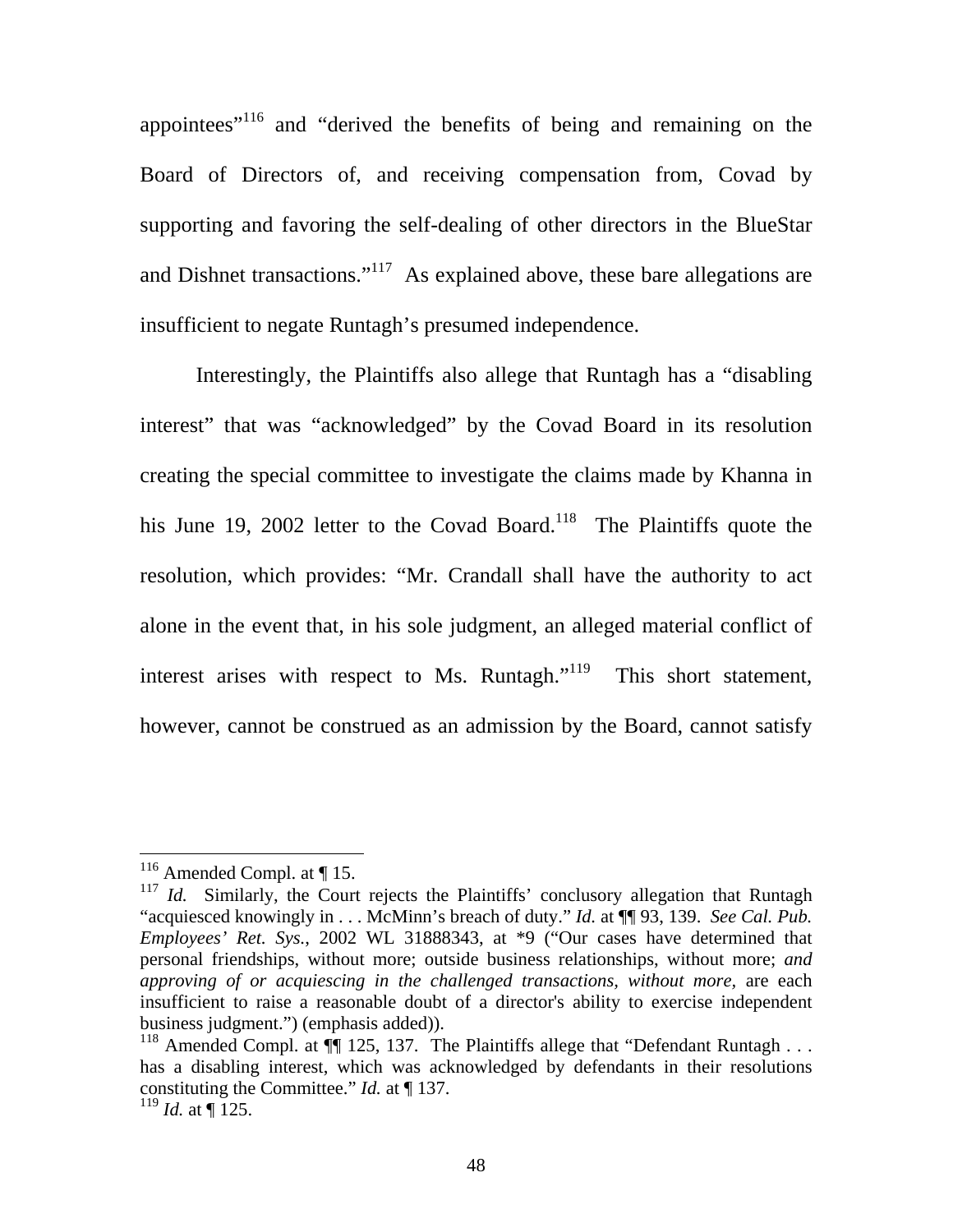demand-futility's pleading with particularity requirement, and does not permit a *reasonable* inference of interestedness or lack of independence.<sup>120</sup>

 Because Count I of the Amended Complaint (the vesting of McMinn's founders' shares) may be analyzed under *Rales* for having resulted from board inaction, one additional issue must be considered with respect to Runtagh's capacity to consider demand: whether she faces a "substantial likelihood" of personal liability resulting from the vesting of McMinn's shares.<sup>121</sup> As the Court in *David B. Shaev Profit Sharing Account v. Armstrong*, 122 explained: "Most notably in *In re Caremark Int'l Inc. Derivative Litigation,* and then in other cases . . . this court has taken cognisance of allegations that the directors failed to act when they otherwise

<sup>&</sup>lt;sup>120</sup> *See White*, 783 A.2d at 549 (The Court "need not blindly accept as true all allegations, nor must [it] draw all inferences from them in plaintiffs' favor unless they are reasonable inferences." (citation omitted)).

 $121$  As discussed below, the Court considers whether a director considering demand faces a "substantial threat" of personal liability arising from the alleged wrongful acts—with a finding of a "substantial threat" resulting in reasonable doubt as to the capacity of that director to consider demand. *See, e.g.*, *David B. Shaev Profit Sharing Account v. Armstrong*, 2006 WL 391931, at \*4 (Del. Ch. Feb. 13, 2006); *Guttman*, 823 A.2d at 501. This analysis would perhaps apply equally, for example, in analyzing the disinterestedness of current directors who participated in the alleged wrongful conduct, *see Rales*, 634 A.2d at 936, even though a majority of board has "flipped." The confusion, here, lies in the fact that the Court cannot determine from the Amended Complaint whether Runtagh was a member of the Covad Board at the time the vesting challenged in Count I occurred—and, therefore, is unable to determine with confidence whether the *Rales* analysis proceeds under the first or second *Aronson* exception. *See Rales*, 634 A.2d at 934. As a consequence, the Court's analysis addresses both scenarios. The Court need not address these considerations for Board members other than Runtagh, however, because, with respect to Counts II and III, it is clear that a majority of the current Board members both did not participate in the underlying acts and have been determined otherwise to be disinterested and independent.

<sup>122</sup> *Shaev*, 2006 WL 391931 (Del. Ch. Feb. 13, 2006).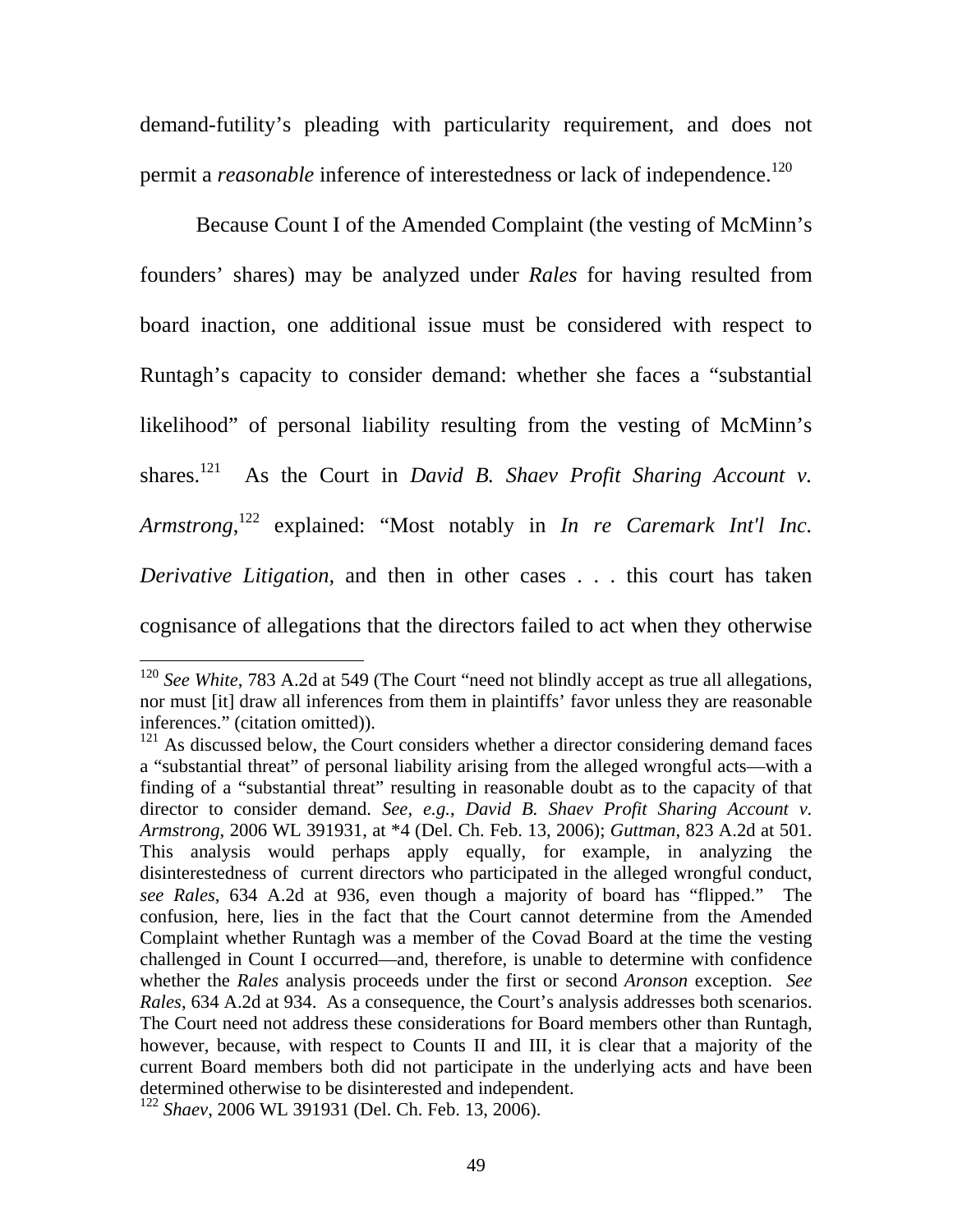should have done so."123 When analyzing demand futility under *Rales*  where no board action was taken,<sup>124</sup> the Court looks not only to whether directors are disinterested and independent for demand purposes, but also to whether directors "face a substantial likelihood of personal liability, because doubt has been created as to whether their actions were products of a legitimate business judgment."<sup>125</sup> A "mere threat of personal liability," however, is insufficient in this context.<sup>126</sup>

The Plaintiffs allege that a breach of duty occurred because, "under his Restricted Stock Purchase Agreement, McMinn needed to remain a fulltime employee of Covad until November 2000 to fully vest in his founders' shares of [Covad]. If he did not maintain full-employment with the Company until all of his shares were vested, Covad had the right under the Restricted Stock Purchase Agreement to repurchase his unvested shares for mere pennies."<sup>127</sup> McMinn, however, determined that he wished to pursue other opportunities (namely, the formation of Certive), and informed Knowling by email, on May 3, 1999, that he would be pursuing investment

<sup>123</sup> *Id.* at \*4 (citing *In re Caremark Int'l Inc. Deriv. Litig.*, 698 A.2d 959 (Del. Ch. 1996)). <sup>124</sup> *Compare supra* note 121.

<sup>125</sup> *Id.* (citing *Guttman*, 823 A.2d at 501).

<sup>126</sup> *See Rales*, 634 A.2d at 936 ("[T]he mere threat of personal liability for approving a questioned transaction, standing alone, is insufficient to challenge either the independence or disinterestedness of directors . . . ." (quoting *Aronson*, 473 A.2d at 815)).

 $127$  Amended Compl. at  $\P$  42.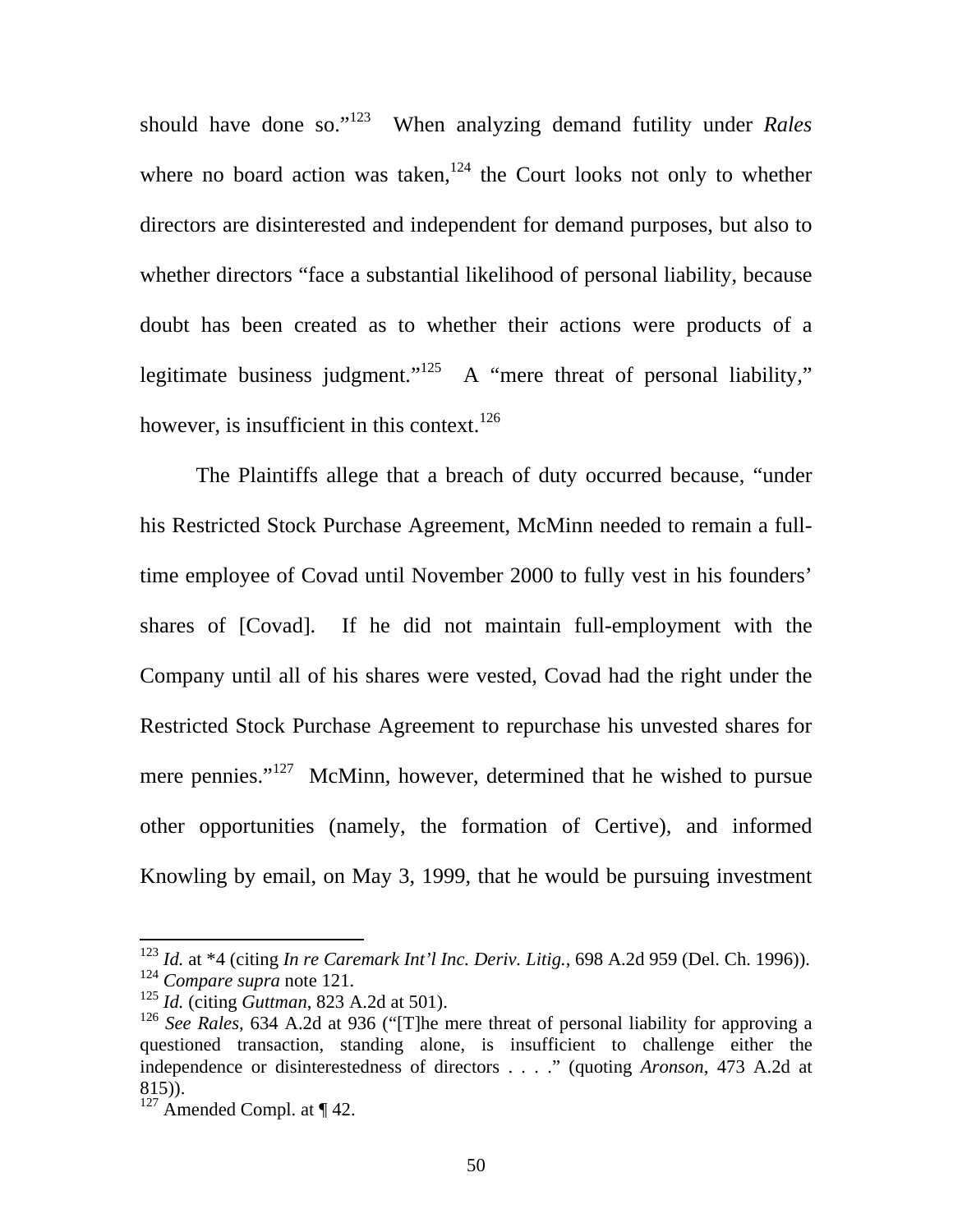opportunities with Crosspoint.<sup>128</sup> The Amended Complaint further provides that, although McMinn "offered to leave Covad's employ altogether, but only if he could 'accelerate the vesting of the remaining 31% of [his] unvested Covad stock," an "exception" was made for his benefit.<sup>129</sup> "[U]nbeknownst to Covad's public shareholders, [McMinn] continued vesting his founders' shares, drew a full-time salary from Covad, and served as its Chairman of the Board  $\dots$   $\cdot$ <sup>130</sup> The complaint additionally alleges that Shapero, as General and Managing Partner of Crosspoint, was aware of McMinn's activities, and that it was "highly likely" that Hawk, as a Special Limited Partner of Crosspoint, knew, as well.<sup>131</sup> McMinn resigned as a Covad director on November 1, 1999, and did not rejoin the board until late October 2000.

The Amended Complaint does not allege when McMinn's shares fully vested. It is this difficulty that potentially necessitates analysis of Runtagh's liability with respect to this claim. It perhaps can be said that two potential alternative conclusions may be reasonably inferred from the Plaintiffs' allegations: (1) that McMinn's shares were deemed vested when he resigned on November 1, 1999, or (2) that the exception for McMinn permitted his

 $128$  *Id.* at ¶ 43.

 $129$  *Id.* at  $\frac{1}{9}$  45.

 $^{130}$  *Id.* 

 $^{131}$  *Id.* at ¶ 48.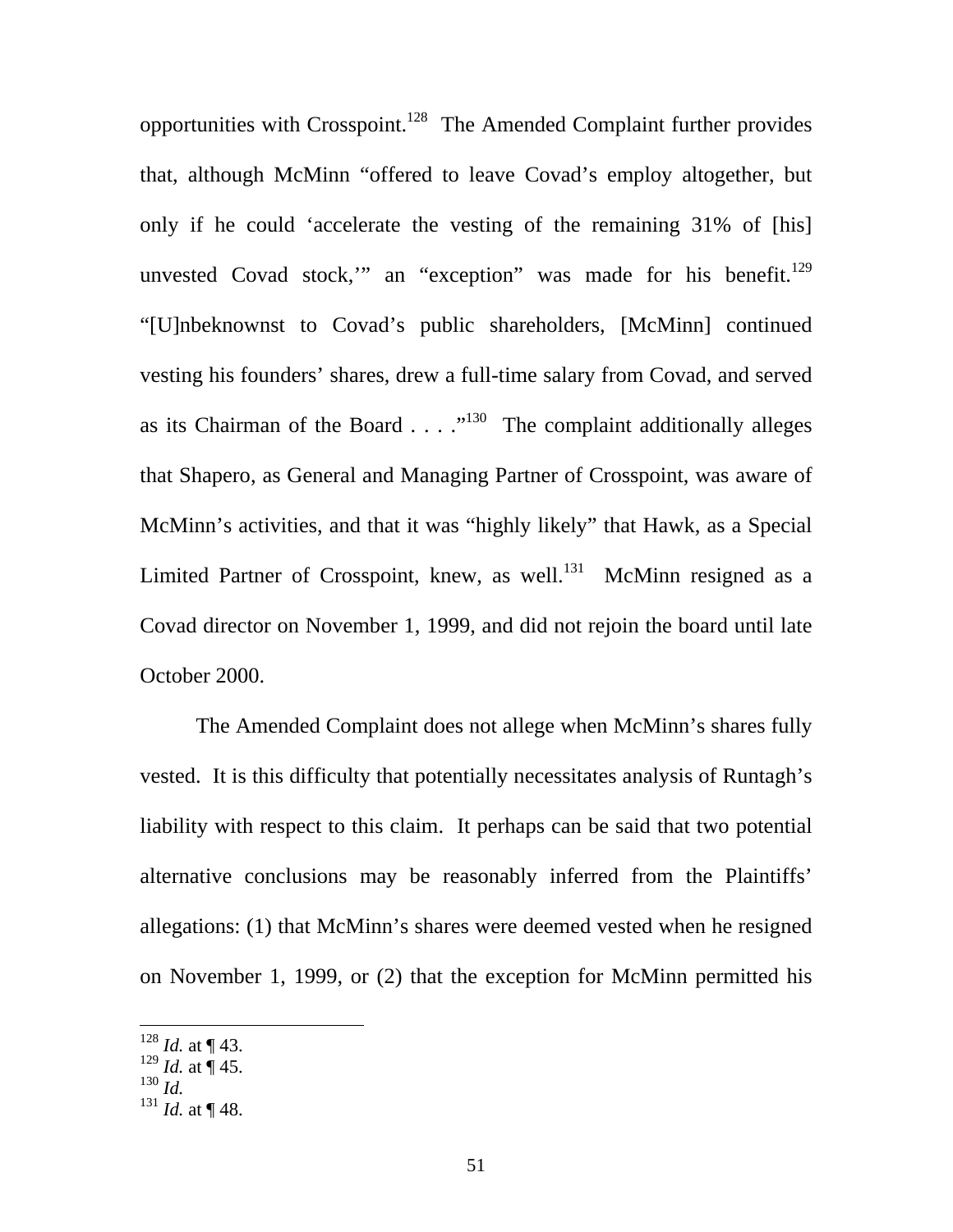shares to vest fully as of November 2000. The Amended Complaint provides only that Runtagh joined the Covad board in "November 1999."<sup>132</sup> If it is the former, then it is unreasonable to conclude that Runtagh faced a "substantial likelihood" of personal liability for a vesting of shares that occurred, at most, only on her first day as director. In the event it is the latter, however, it is theoretically possible that Runtagh could face personal liability for the vesting such that she would be unable to consider demand with respect to this claim. In that case, analysis of Runtagh's potential liability under *Caremark* would be necessary.

Notwithstanding the above, the Court concludes that this potential aspect the Plaintiffs' vesting claim, however, is without merit for several reasons. The dilemma presented by the multiple alternative scenarios points to the foremost reason why the Court need not develop this analysis: the absence of alleged facts permitting the Court to determine whether vesting occurred throughout the relevant period fails to satisfy the particularity requirements of Court of Chancery Rule 23.1.<sup>133</sup>

 $132$  *Id.* at  $\P$  15. A third inference that may be drawn is that the vesting ended with the meeting of the Covad board on September 22, 1999, at which the board "blessed" McMinn's founding of Certive, but also adopted a corporate opportunity policy "expressly requir[ing] the prior approval of the Board before a fiduciary of Covad could take a corporate opportunity for himself." *Id.* at ¶ 54.

<sup>&</sup>lt;sup>133</sup> Indeed, the imprecise allegation that Runtagh joined that Covad board in "November" 1999" only compounds the Court's difficulties. Also, the question of whether the Plaintiffs' claims are time-barred has been vigorously debated; that defense would further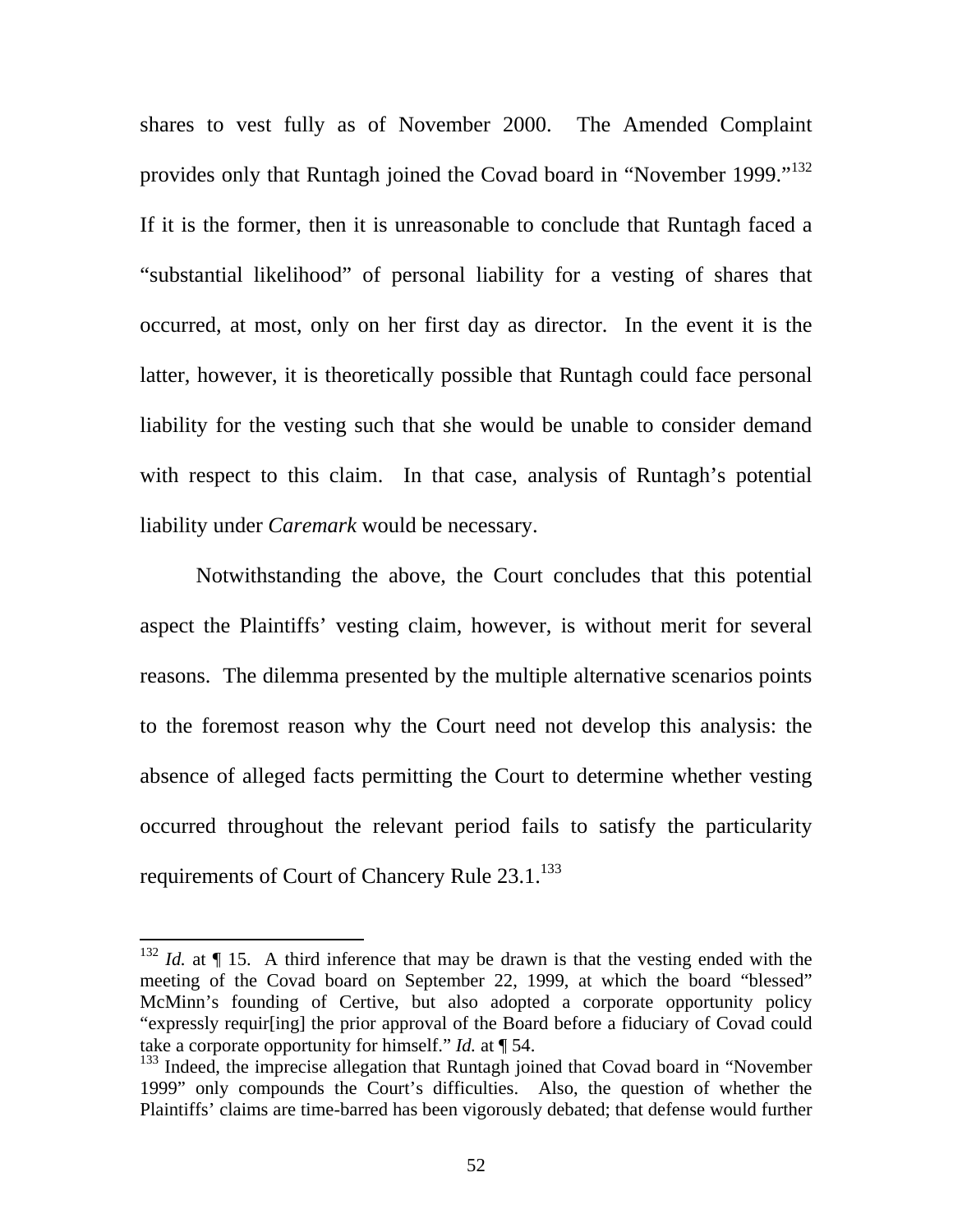## 3. Irving

In setting forth their reasons for why Irving lacks independence, the Plaintiffs make conclusory allegations regarding Irving's voting history, that he became a director "with the consent and approval of the McMinn-Shapero nominees," and that he receives compensation as a Covad director.<sup>134</sup> Again, bare allegations of this nature are insufficient, separately or cumulatively, to negate Irving's independence.

First, the Plaintiffs allege that Irving "put[] the interests of the McMinn cronies ahead of Covad's . . . ." This conclusory allegation, however, is essentially a repetition of the Plaintiffs' "acquiescence" arguments, which the Court has already rejected for being insufficient to assist in meeting the particularized pleading requirements.<sup>135</sup> Second, the Plaintiffs' refrain that a particular director was appointed to the Covad Board "with the consent and approval of the McMinn-Shapero nominees" fails, without more. Finally, the Plaintiffs have failed to allege particularized facts demonstrating that the fees Irving receives as a director would

diminish the prospect of liability for Runtagh (who also is not named by the Plaintiffs as a defendant liable with respect to Count I). *See Rales*, 634 A.2d at 936 (stating that a "mere threat of personal liability" is insufficient). Finally, the Plaintiffs have not argued that Runtagh is exposed to personal liability as the result of the vesting of McMinn's shares.

 $134$  Amended Compl. at  $\P$  16, 139.

<sup>135</sup> *See also Cal. Pub. Employees' Ret. Sys.*, 2002 WL 31888343, at \*9.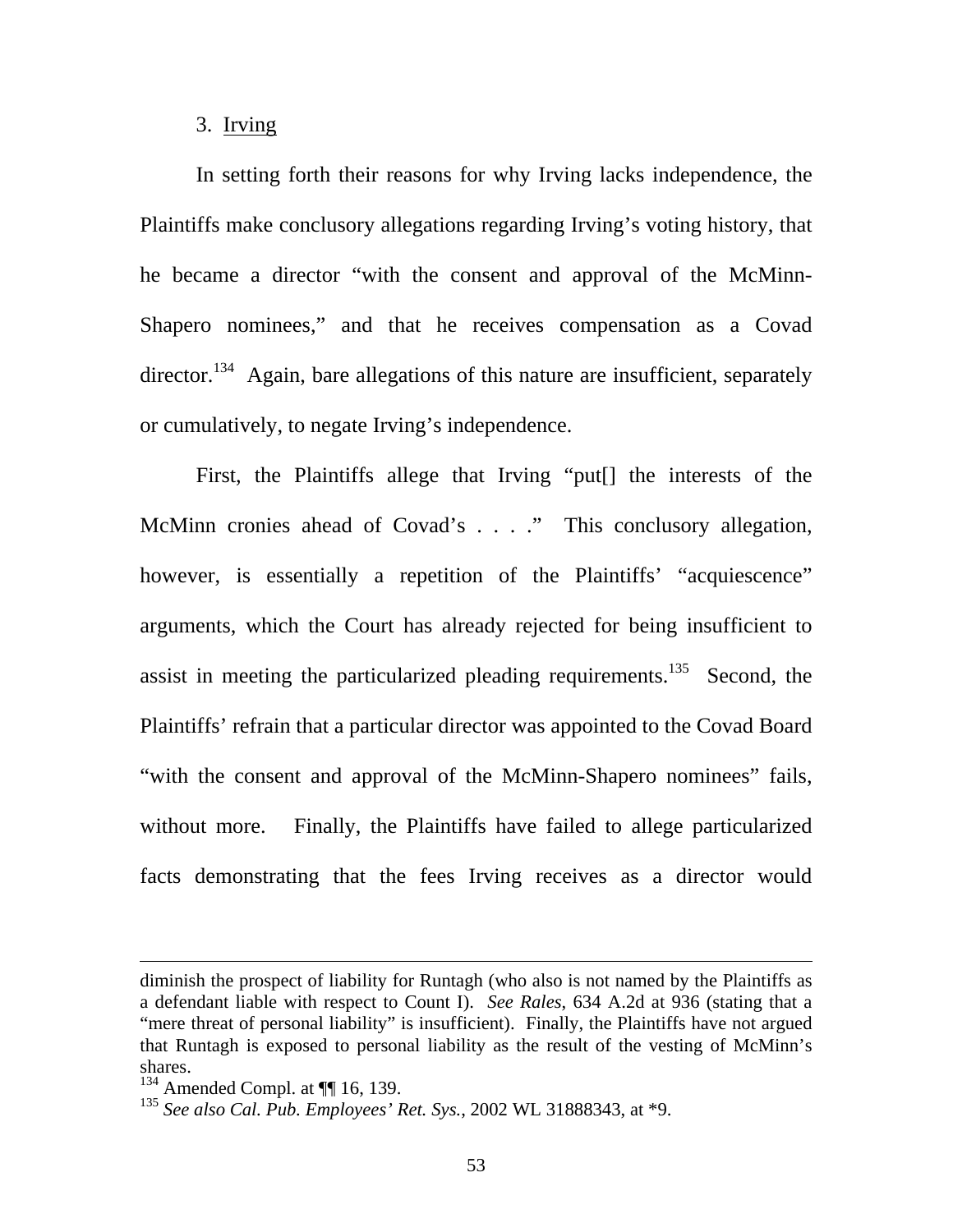somehow interfere with the exercise of his judgment; indeed, they have failed to enumerate even what these fees are. As a consequence, Irving's disinterestedness and independence are not subject to reasonable doubt on the basis of the facts plead.

4. Lynch

 The Plaintiffs have failed to satisfy their burden to present sufficient particularized facts to create a reasonable doubt as to the presumed disinterestedness and independence of Lynch. The Amended Complaint alleges that Lynch is a "long-time friend of McMinn."136 Indeed, the Plaintiffs' allegations provide that their friendship is "so close" that they own both homes in the same neighborhood and "neighboring wineries." Certainly, according to these allegations, Lynch and McMinn are not strangers—indeed, they maybe fairly close—but allegations of this nature do not allow a reasonable inference that the exercise of a director's discretion and judgment is impaired. As alluded to above, "to render a director unable to consider demand, a relationship must be of a bias-producing nature. Allegations of mere personal friendship or a mere outside business relationship, standing alone, are insufficient to raise a reasonable doubt

 $136$  Amended Compl. at ¶ 9.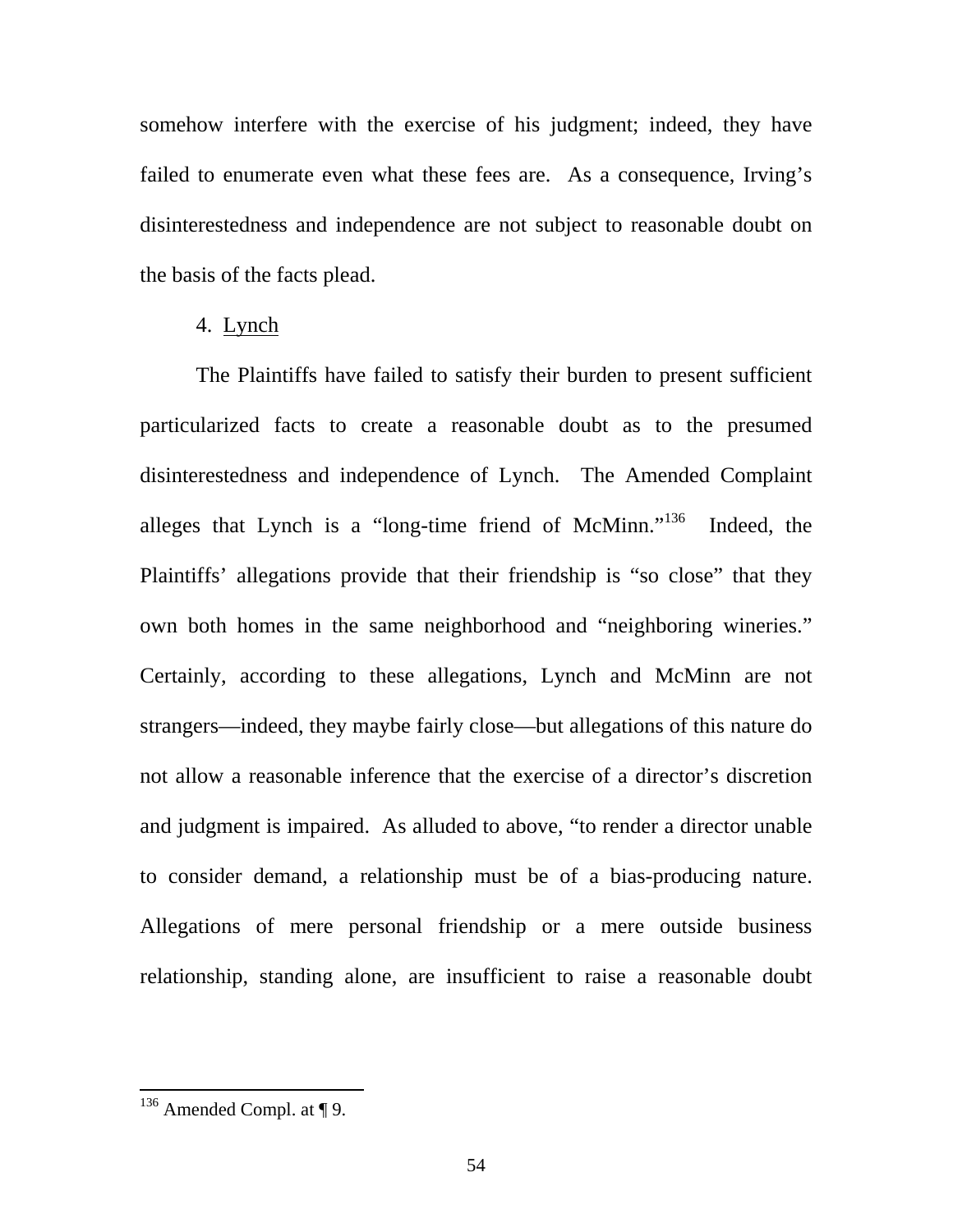about a director's independence."<sup>137</sup> This is true regardless of whether such ties arose as a consequence of the directors' board membership or whether they were pre-existing.<sup>138</sup> "Mere allegations that [the directors in question] move in the same business and social circles, or a characterization that they are close friends, is not enough to negate independence for demand excusal purposes."<sup>139</sup> In the context of pre-suit demand, "friendship must be accompanied by substantially more in the nature of *serious* allegations" supporting a reasonable doubt as to independence.<sup>140</sup> In other words, considering "the risks that directors would take by protecting their social acquaintances in the face of allegations that those friends engaged in misconduct,"141 the Plaintiffs have failed to create a reasonable doubt that Lynch "would be more willing to risk his . . . reputation than risk the relationship with the interested director."<sup>142</sup>

<sup>137</sup> *Beam*, 845 A.2d at 1051; *see also Odyssey Partners, L.P. v. Fleming Cos., Inc.*, 735 A.2d 386, 409 (Del. Ch. 1999) ("That [directors] were neighbors or former neighbors is of no moment.").

<sup>138</sup> *See Beam*, 845 A.2d at 1051.

<sup>139</sup> *Id.* at 1051-52.

<sup>140</sup> *Id.* at 1052 (emphasis added); *see also id.* at 1050-51 (describing other instances in which reasonable doubt might arise).

<sup>141</sup> *Id.* at 1052.

<sup>142</sup> *Id.*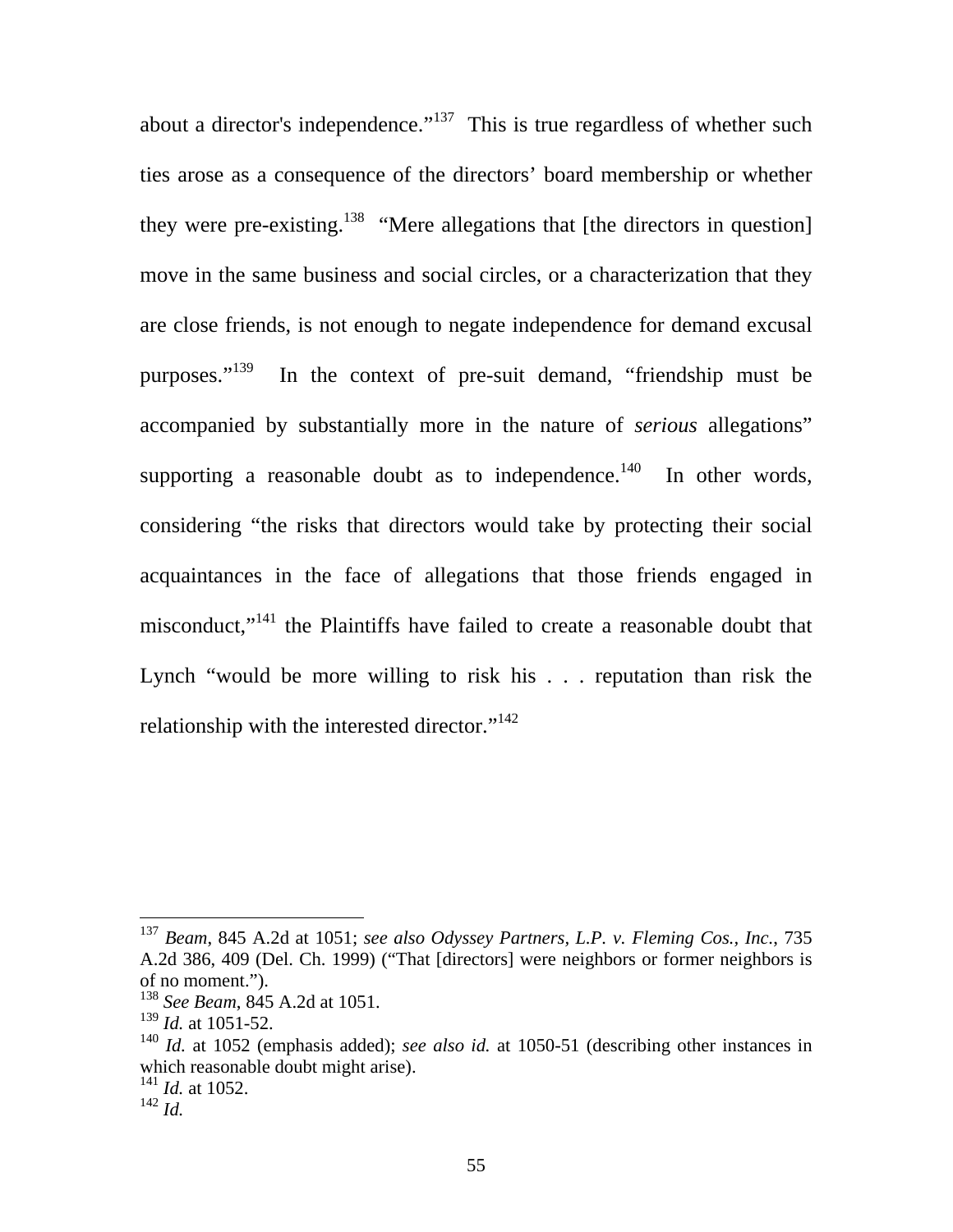Similarly, "the naked assertion of a previous business relationship is not enough to overcome the presumption of a director's independence."<sup>143</sup> In their Amended Complaint, the Plaintiffs again repeat their well-worn allegation that Lynch "derived the benefits of being and remaining on the Board . . . of, and receiving compensation from, Covad . . .;  $144$  the Court has already explained its reasons for giving little weight to such allegations. The Amended Complaint, however, also asserts in this instance that Lynch has "derived" these "benefits" as a consequence of certain unspecified "business dealings" with Covad directors.<sup>145</sup> As discussed above, the sweeping absence of particularity, here, precludes a reasonable inference that Lynch's business dealings or relationships compromised his presumed independence.

Finally, the Plaintiffs allege that Lynch was rewarded for his support with membership on Certive's "Advisory Board,"<sup>146</sup> and that fact demonstrates both his interestedness with respect to the Certive Claims, as well his lack of independence generally.<sup>147</sup> Though the question may be close, the Plaintiffs' argument, however, ultimately fails for lack of support with sufficiently particularized allegations. The Amended Complaint does

<sup>143</sup> *Orman*, 794 A.2d at 27; *see also Crescent/Mach I Partners, L.P. v. Turner*, 846 A.2d 963, 980-81 (Del. Ch. 2000).

 $144$  Amended Compl. at ¶ 9.

<sup>145</sup> *Id.* 

 $^{146}$  *Id.* at ¶ 56.

<sup>147</sup> *Id.* at ¶¶ 137, 138, 140.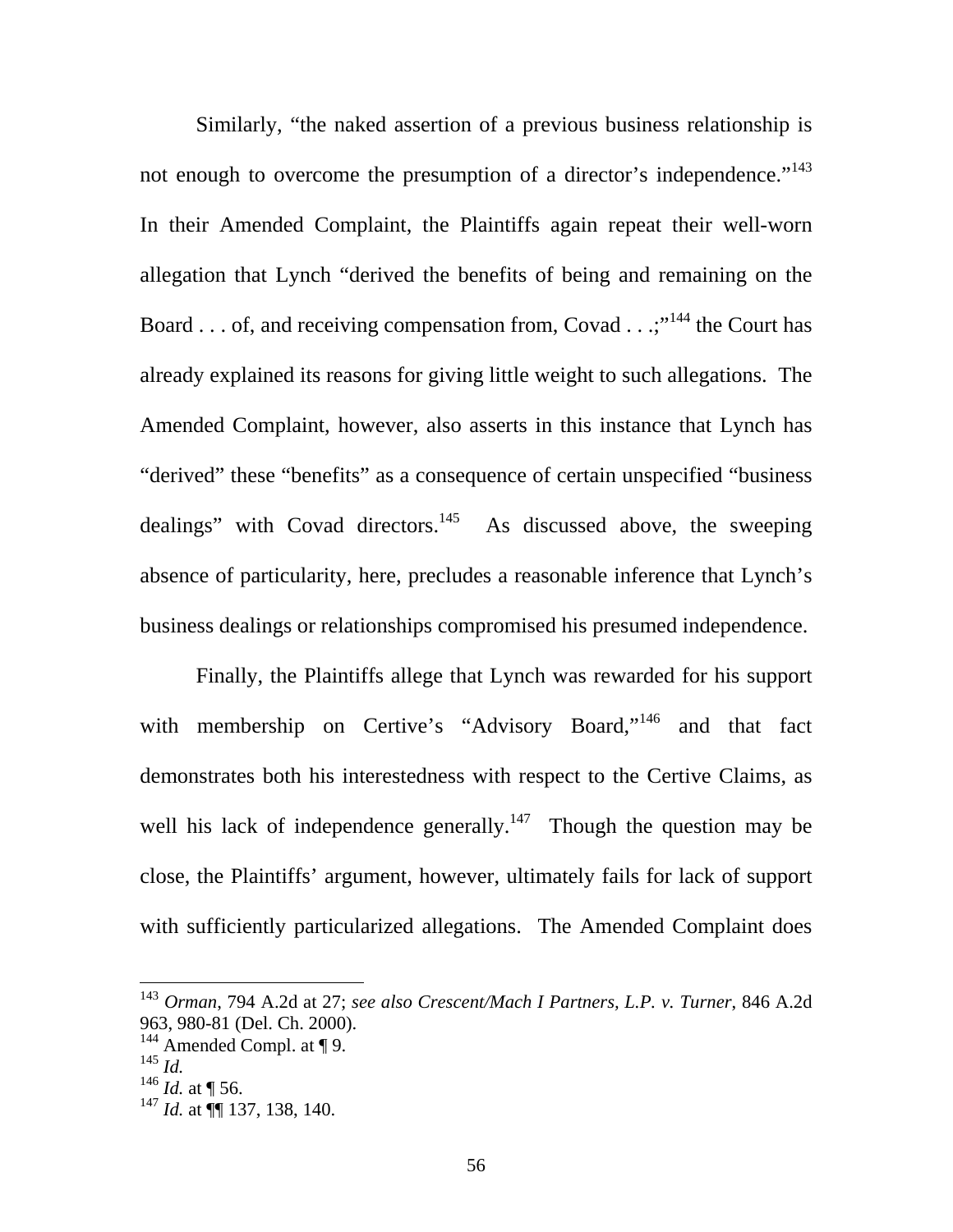not inform the Court what membership on the Certive "Advisory Board" actually entails. Although the Court cannot conclude with certainty from the face of the pleadings, it does not appear to refer to Certive's board of directors.<sup>148</sup> Moreover, although the Plaintiffs contend that the position is prestigious and lucrative, $149$  the only allegation offerred to support this assertion is that Certive's website describes the Advisory Board by stating that "many companies use Advisory Boards as window dressing[,] Certive believes they should be much more  $\ldots$  .  $\ldots$ <sup>150</sup> Perhaps a certain level of prestige (at least from Certive's perspective) can be inferred from this statement, but that alone does not prove its materiality to Lynch.

[I]n the absence of self-dealing, it is not enough to establish the interest of a director by alleging that he received *any* benefit not equally shared by the stockholders. Such benefit must be alleged to be *material* to that director. Materiality means that the alleged benefit was significant enough "*in the context of the director's economic circumstances*, as to have made it improbable that the director could perform her fiduciary duties

<sup>&</sup>lt;sup>148</sup> *See id.* at  $\P$  56. The Amended Complaint quotes the Certive website as explaining: "[The Certive Advisory] Board meets quarterly and *provides insight that we actively use to run the business*. [Advisory] Board meetings are lively and protracted—one and a half days. And, everyone attends." *Id.* (emphasis added). These allegations appear to refer to a group of experienced, outside advisors who generally advise those actually managing the company's affairs. This demonstrates the Court's difficulty (and the need for compliance with the requirement of particularized pleading): the Court can only hazard a guess, based on the allegations—and, therefore, no inference doubting Lynch's presumed independence and disinterestedness can flow from this allegation.

<sup>&</sup>lt;sup>149</sup> *Id.* ("These positions are highly sought after and potentially lucrative as advisory board members in Silicon Valley companies are given stock options which during the 1990s became a source of great wealth for many people."). <sup>150</sup> *Id.*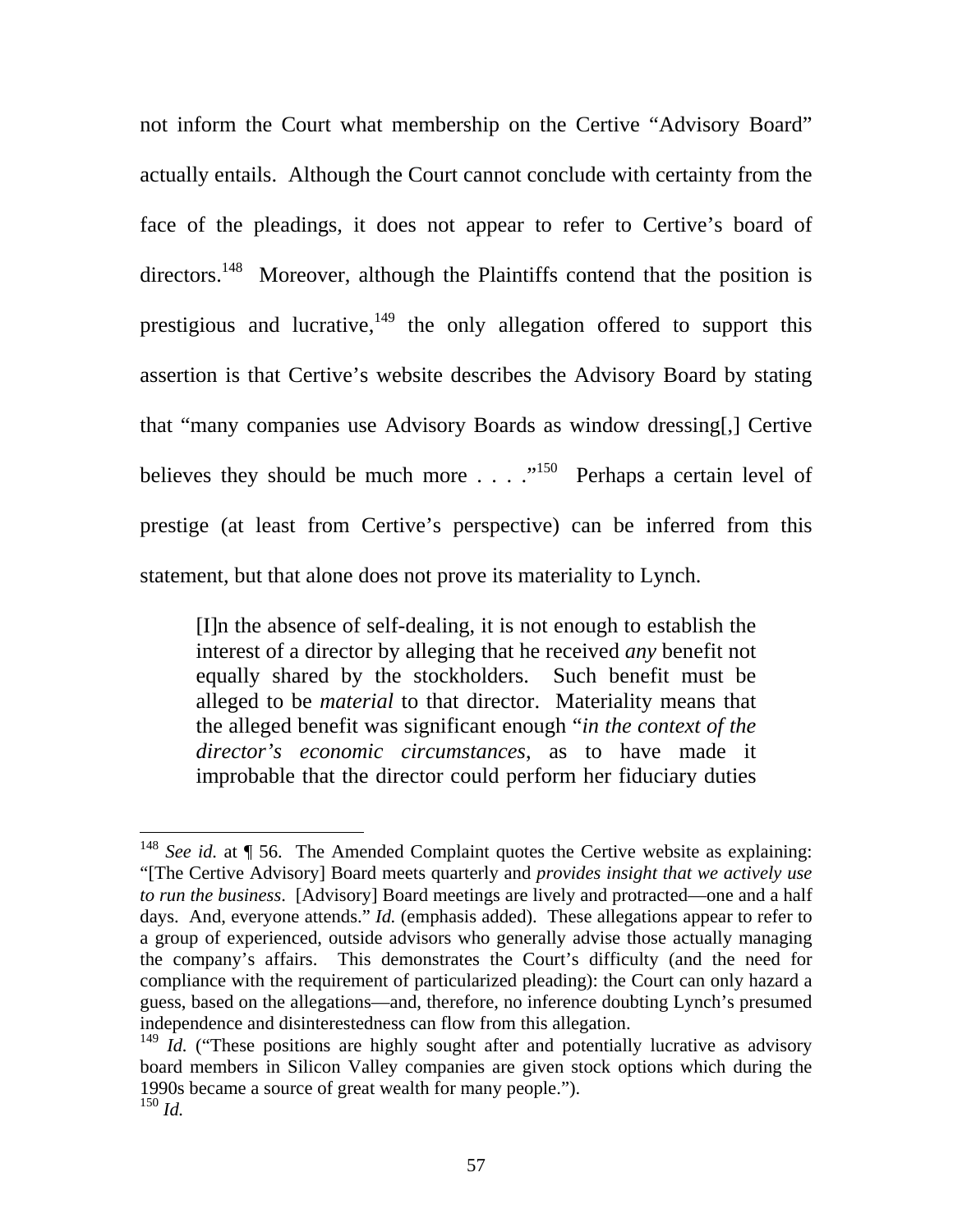to the . . . shareholders without being influenced by her overriding personal interest."<sup>151</sup>

The allegations provided by the Plaintiffs clearly fail to meet the abovearticulated standard: they set forth no particularized allegations of compensation actually received by Lynch in return for his Advisory Board service or as to whether such compensation would be material to a director in Lynch's position. Indeed, the Plaintiffs allege only that Certive "grant[ed] stock interests in Certive *and/or* provide[d] *some form* of compensation" to Lynch for his service on the Advisory Board.<sup>152</sup> These allegations fail to satisfy the materiality test described above, much less set forth particularized facts sufficient for the Court to conclude that Lynch was "'beholden to [McMinn or Crosspoint] or so under their influence that [his] discretion would be sterilized."<sup>153</sup>

<sup>151</sup> *Orman*, 794 A.2d at 23 (footnotes omitted) (emphasis in original).

<sup>152</sup> Amended Compl. at ¶ 56; *see also id.* at ¶¶ 137-38.

<sup>153</sup> *Rales*, 634 A.2d at 936. Additionally, the Plaintiffs do not plead when Lynch received his appointment. The Plaintiffs offer no *particularized* facts demonstrating the necessary linkage between Lynch's appointment to the Certive Advisory Board and his relationship to McMinn. Perhaps the Court should infer this from the facts, but the Plaintiffs have also alleged that "Lynch is a private investor in a number of start-up companies in the Internet area." Amended Compl. at ¶ 33. Indeed, it is the relatively "incestuous" nature of Silicon Valley's business culture that appears to be at the heart of the Plaintiffs' suit; however, on the other hand, "cozy" business relationships of this nature are perhaps an almost inevitable by-product of a highly-sophisticated growth industry reliant almost entirely on innovation and a narrow field of experienced entrepreneurial talent.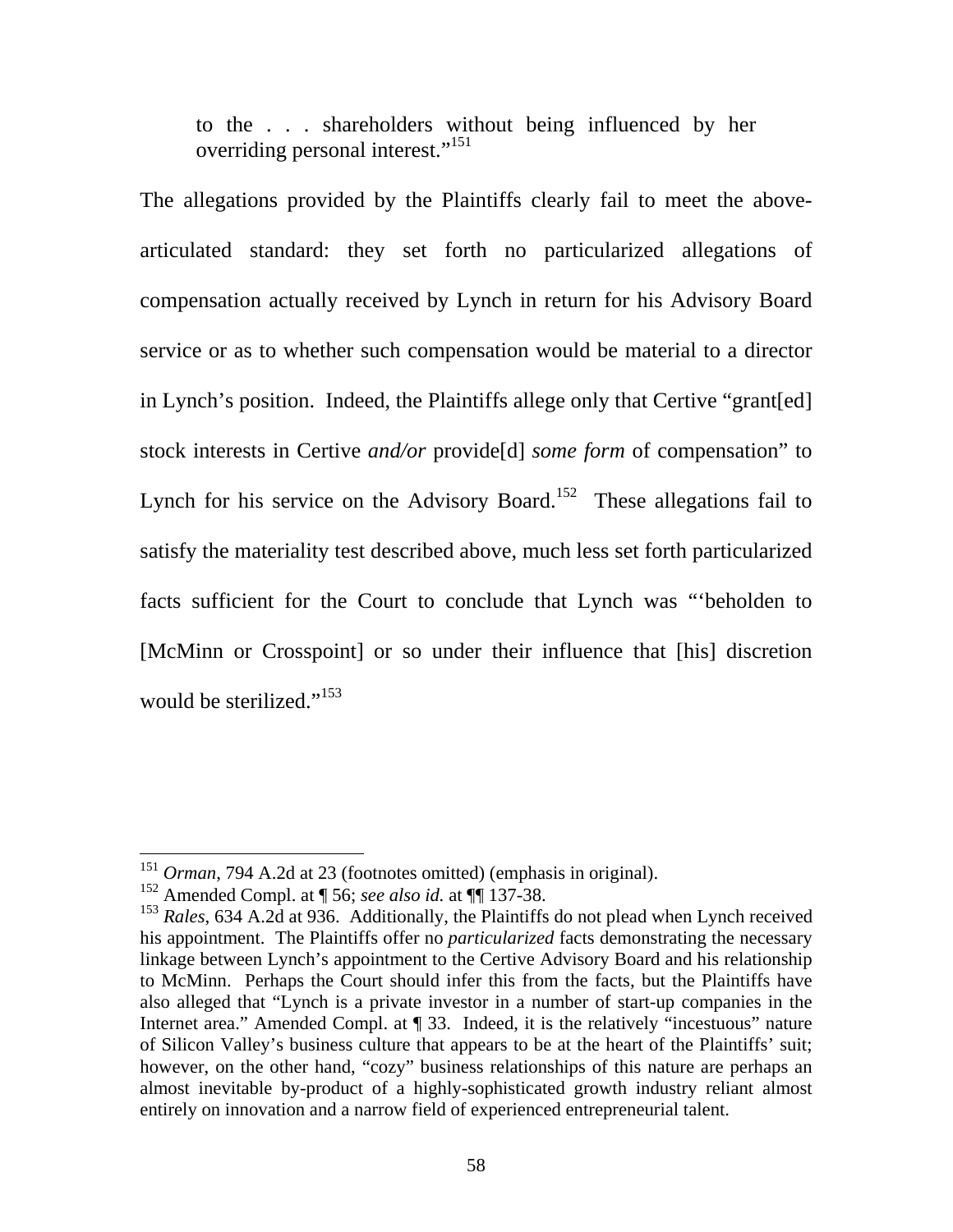### 5. Jalkut

 The Plaintiffs dispute inclusion of Jalkut in the Court's demand futility analysis because they allege that his appointment to the Covad Board occurred in violation of the Standstill Agreement between Covad and Khanna,  $154$  which provided that the parties would "refrain from taking any action that could advance their respective positions."155 Essentially, the Plaintiffs argue that Covad advanced its position in litigation by appointing Jalkut because it gave "the McMinn-tainted Board one more vote in their camp."<sup>156</sup> This argument begs the question, however, as the inquiry during demand futility analysis, in this context, is independence. Jalkut can only be viewed as a "vote in the McMinn camp" if he is not independent—and if he is not independent, then McMinn and his confederates gain no benefit from his presence. Thus, for demand futility purposes, it is appropriate to consider Jalkut because the inquiry into whether Covad advanced its litigation position by packing the Board (in violation of the Standstill Agreement) and inquiry into Jalkut's independence are substantially the same.

<sup>154</sup> *See* Amended Compl. at ¶¶ 136, 138.

<sup>&</sup>lt;sup>155</sup> Pls.' Ans. Br. to Covad's Mot. to Dismiss at 33 n.13. <sup>156</sup> *Id.*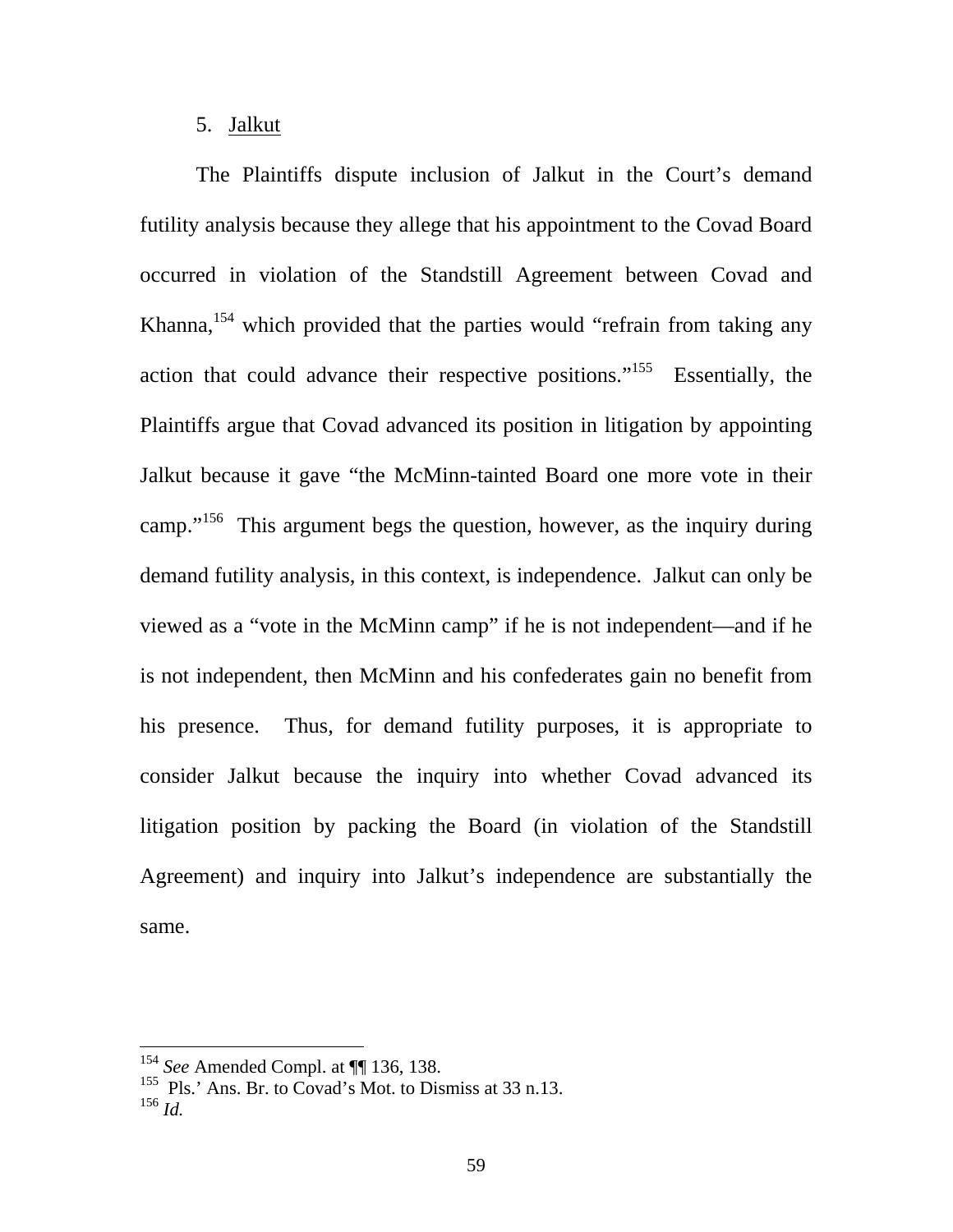Moreover, because the Court concludes that Jalkut is disinterested and independent, the Court's decision to include or to exclude Jalkut from its demand futility analysis results in no detriment to the Plaintiffs. Exclusion of Jalkut from the Board members considered lowers the total number of directors on the Board for demand futility purposes to seven—therefore, since the Court has already concluded that four are disinterested and independent, analysis under the first prong of *Aronson* is at an end. On the other hand, if Jalkut is included in the Court's analysis, then the total number of directors is raised to eight, with five disinterested and independent directors required to preclude demand excusal under *Aronson*'s first prong. Jalkut, then, is that fifth director.

 Assuming that Jalkut is to be included, the Court turns to analysis of his disinterestedness and independence. The Plaintiffs allege that, in addition to his seat on the Covad Board, Jalkut serves as chief executive officer of TelePacific, a Covad reseller (*i.e.*, a Covad retailer). Specifically, the Plaintiffs allege that "[a]s the CEO of a customer of Covad, Jalkut lacks the independence to fairly and impartially judge the actions of his fellow Board members."<sup>157</sup> As with Crandall, the Plaintiffs point to information

<sup>&</sup>lt;sup>157</sup> Amended Compl. at  $\P$  20, 138 ("Jalkut lacks independence from the McMinndominated Board because he is the CEO and president of one of Covad's customers, TelePacific.").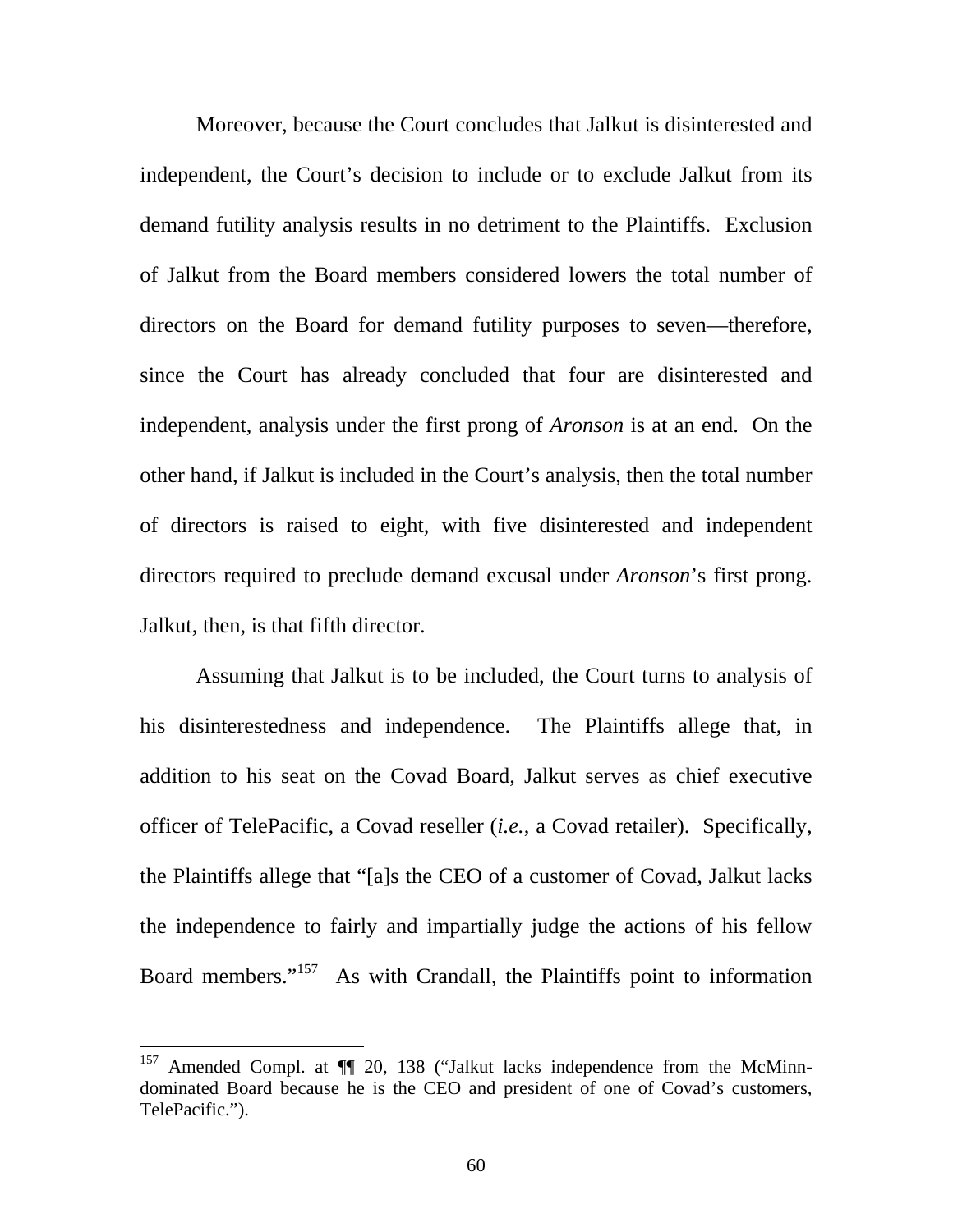available in the 2004 Proxy Statement (but not explicitly mentioned in the Amended Complaint) to support their claim. Indeed, the allegations in the Amended Complaint, standing alone, are exceedingly conclusory.

Assuming that the 2004 Proxy Statement may be considered for these purposes, $158$  the Plaintiffs still fail to allege facts sufficient to create a reasonable doubt as to Jalkut's independence. Specifically, the Plaintiffs explain that Covad "recognized in excess of \$1.3 million and \$1.8 million in revenues from TelePacific [in 2002 and 2001], respectively."159 The Plaintiffs contend that this "obviously" resulted in "many millions more in revenue" for TelePacific, on the theory that services purchased from Covad by TelePacifc were then sold to TelePacific customers at a mark-up.<sup>160</sup> Without particularized allegations of fact, however, there is nothing "obvious" about this argument. Without knowledge of the mark-up, one wonders if "many millions more" is even plausible. Moreover, although gross revenues are not unimportant, the critical information would be profits, something the Plaintiffs have not provided.

<sup>158</sup> This may not be a good assumption. *Compare Hughes*, 2006 WL 722198, at \*3 (holding that court may consider documents referred to in complaint "in some instances and for carefully limited purposes"). *See also supra* text accompanying note 108.  $159$  Pls.' Ans. Br. to Covad's Mot. to Dismiss at 33-34.  $^{160}$  *Id.*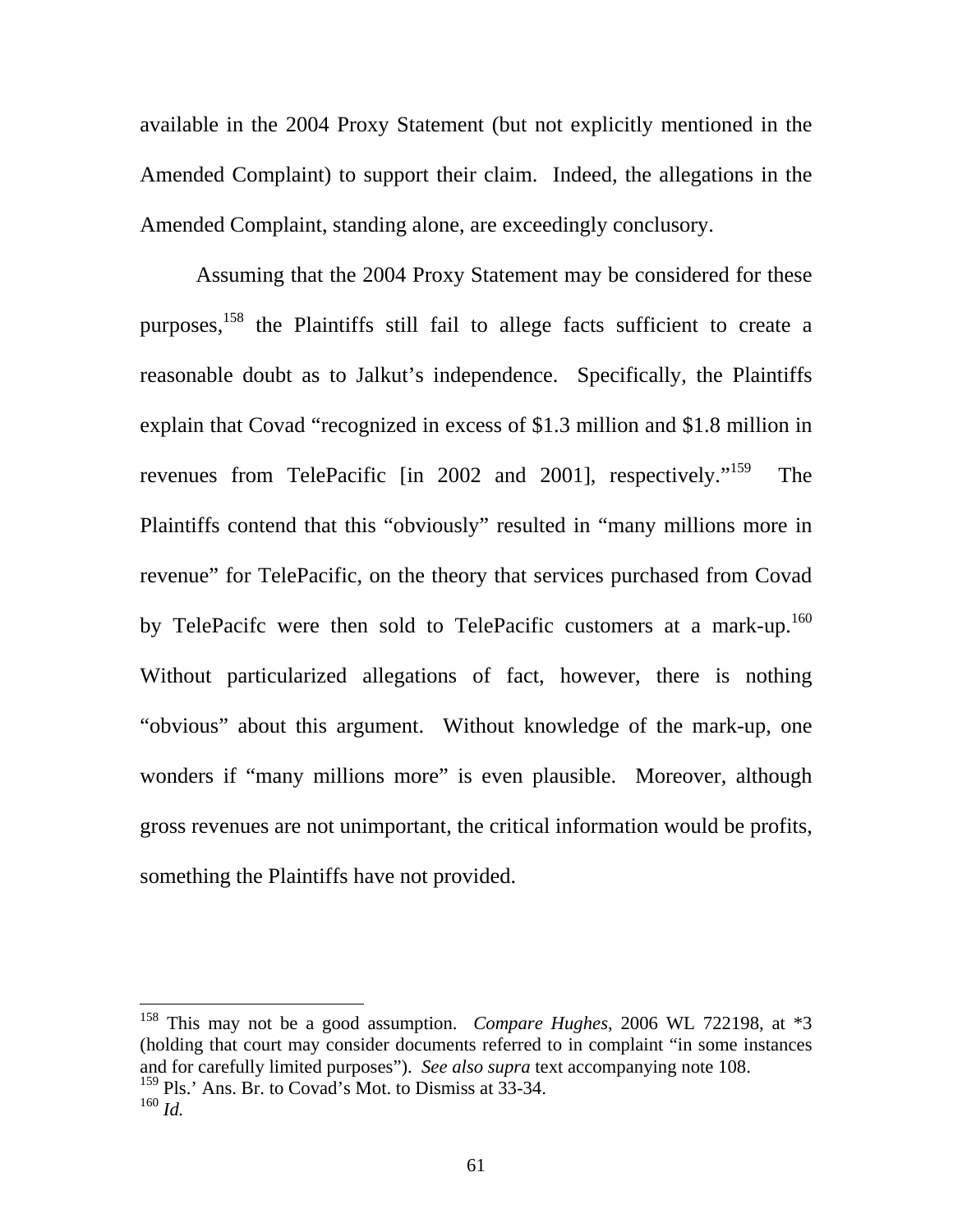Moreover, there are no particularized facts alleged adequately linking the business relationship between TelePacific and Covad with the claimed lack of independence of Jalkut. The Plaintiffs argue that TelePacific, as a customer of Covad, would not want to jeopardize the current pricing structure offered to TelePacific (as an increase in price has the potential to adversely affect TelePacific's profits). Arguments of this nature (*i.e.*, that a customer wants to avoid offending its supplier) must be considered with care. First, the Plaintiffs' contention assumes that the market for TelePacific's product is highly elastic and that, as a consequence, increases in cost will be absorbed by TelePacific, instead of passed on to the firm's customers. Although it may be reasonable to assume that some percentage of cost increases will be absorbed by a retailer, the amount (and therefore its materiality) may vary widely across firms and industries. The Plaintiffs argue that "Jalkut clearly does not want TelePacific to have to pay more for [Covad's] services,"<sup>161</sup> which, though certainly a reasonable observation, is insufficient to lead to the broader inference that Jalkut's judgment has been sterilized as to the best interests of Covad shareholders.<sup>162</sup> Moreover, the Plaintiffs' allegations are insufficiently particularized to displace the notion

<sup>&</sup>lt;sup>161</sup> Pls.' Ans. Br. to Covad's Mot. to Dismiss at 33-34.

<sup>162</sup> *Cf. Jacobs*, 2004 WL 1728521, at \*5 - \*6.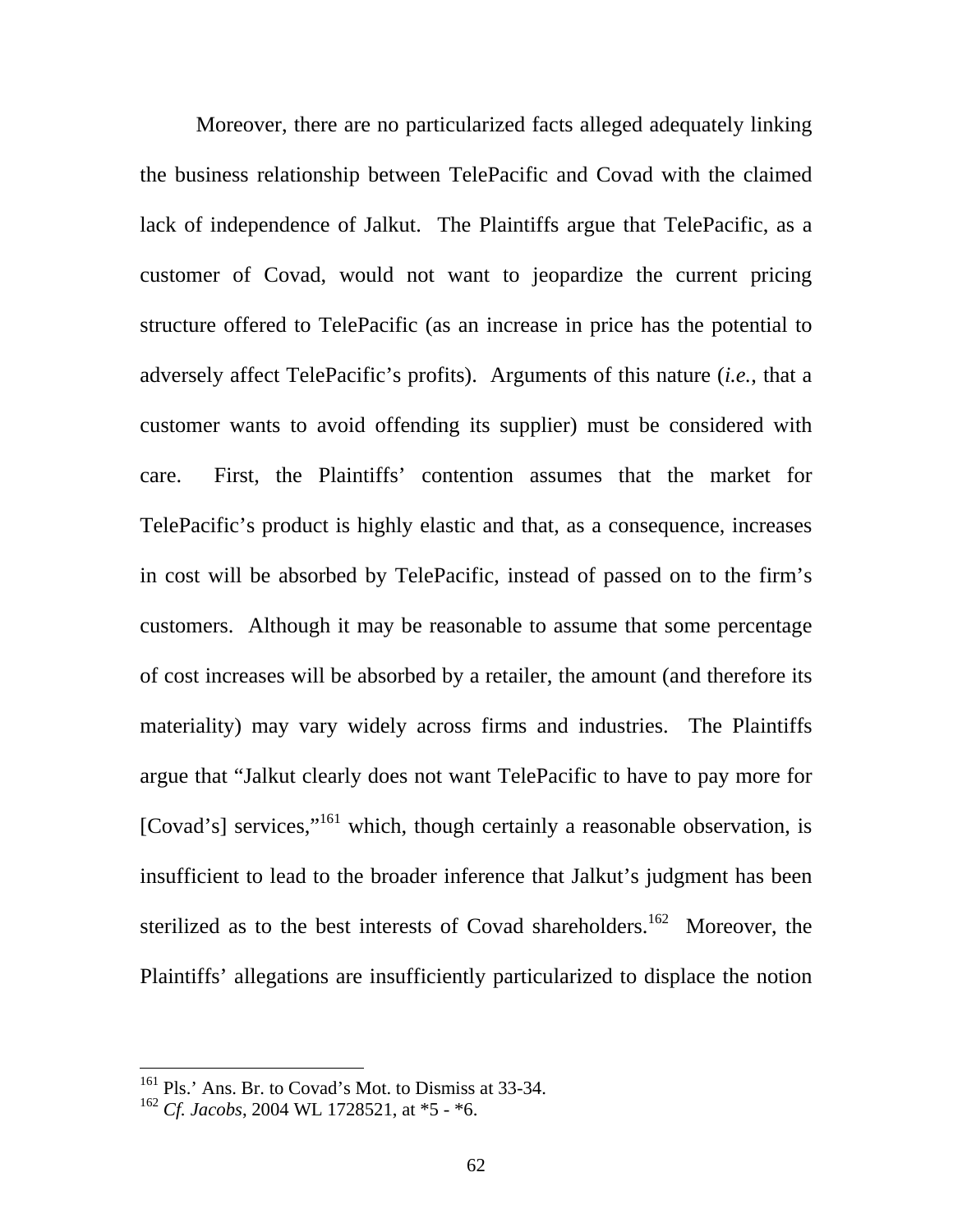that, in this context, if Covad unilaterally raised its prices relative to the market, TelePacific would purchase from another, lower-priced seller.

Additionally, as with Crandall and BEA Systems, the Plaintiffs make no allegations as to the terms of TelePacific's business dealings with Covad; nor do the Plaintiffs allege facts permitting the Court to infer, in this context, that TelePacific's relationship with Covad is material. Although the Plaintiffs have asserted that Covad received certain revenue from TelePacific in 2001 and 2002, this tells the Court little about the materiality of this relationship to TelePacific. As a consequence, without more, the Plaintiffs have failed to create a reasonable doubt as to the presumed disinterestedness and independence of Jalkut.

#### \* \* \*

In summary, the Court concludes that Khanna's June 19, 2002 letter to the Covad Board was not a demand letter, and, thus, there is no need to inquire into whether demand was wrongfully rejected. Additionally, although the Covad Board had "cozy" business and social relationships, the Plaintiffs have failed to plead particularized allegations that would cast a reasonable doubt on the disinterestedness and independence of at least half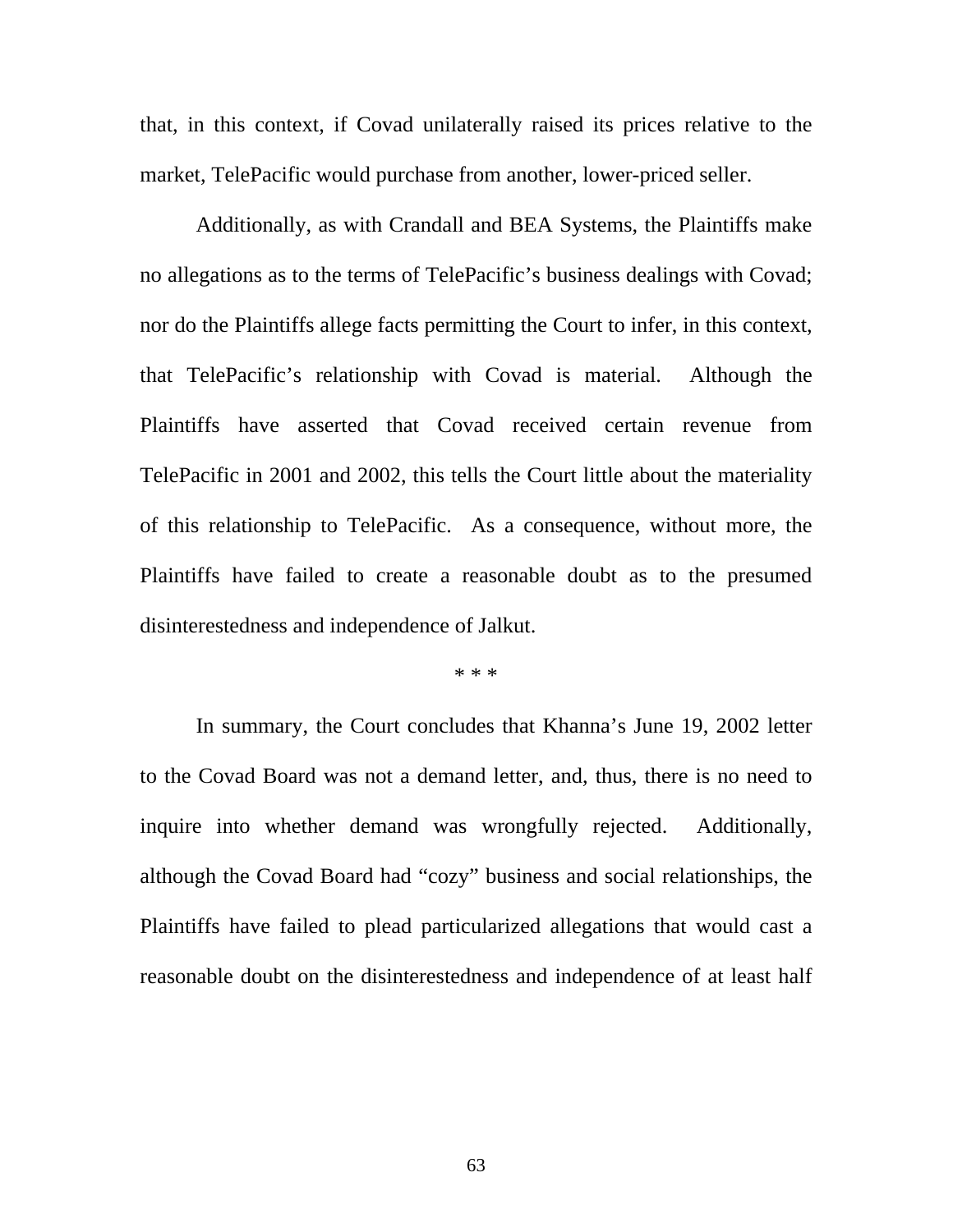of the Covad Board.<sup>163</sup> Consequently, the Plaintiffs have failed to show that demand was excused under the first prong of *Aronson* or under *Rales*. 164

# **IV. BUSINESS JUDGMENT**

As discussed above, because the two prongs of the test for demand futility under *Aronson* "are disjunctive," the challenged transactions subject to analysis under *Aronson* must be examined under the test's second-prong, in addition to the first prong's "disinterestedness" and "independence" analysis.165 As a consequence, the BlueStar Transactions and the Dishnet Settlement each require inquiry into whether reasonable doubt is created that these challenged transactions were "otherwise the product of a valid exercise of business judgment."<sup>166</sup>

<sup>&</sup>lt;sup>163</sup> The Court notes that the factual paucity described above may have resulted from difficulties in accessing certain information. Indeed, even after using the "tools at hand" to develop particularized facts (*e.g.*, public filings and § 220), certain information may be restricted due to the fact that it is held by entities with no public disclosure obligations. Although the burdens presented by such obstacles have been recognized, *see Brehm*, 746 A.2d at 268 (Hartnett, J., concurring) ("Plaintiffs must not be held to a too-high standard of pleading because they face an almost impossible burden when they must plead facts with particularity and the facts are not public knowledge."), the pleading standard under which the Court examines allegations for requisite particularity remains unaltered, even for plaintiffs who employed the "tools at hand."

<sup>&</sup>lt;sup>164</sup> Accordingly, the Certive Claims (Counts I through III) must be dismissed.

<sup>165</sup> *See, e.g.*, *In re J.P. Morgan & Co.*, 2005 WL 1076069, at \*8.

<sup>166</sup> *See Aronson*, 473 A.2d at 814. Analysis under the second prong of *Aronson* is not required for the Certive Claims, because a majority of the board has changed since the events giving rise to Counts II and III and because Count I does not challenge a business decision. *See Rales*, 634 A.2d at 934.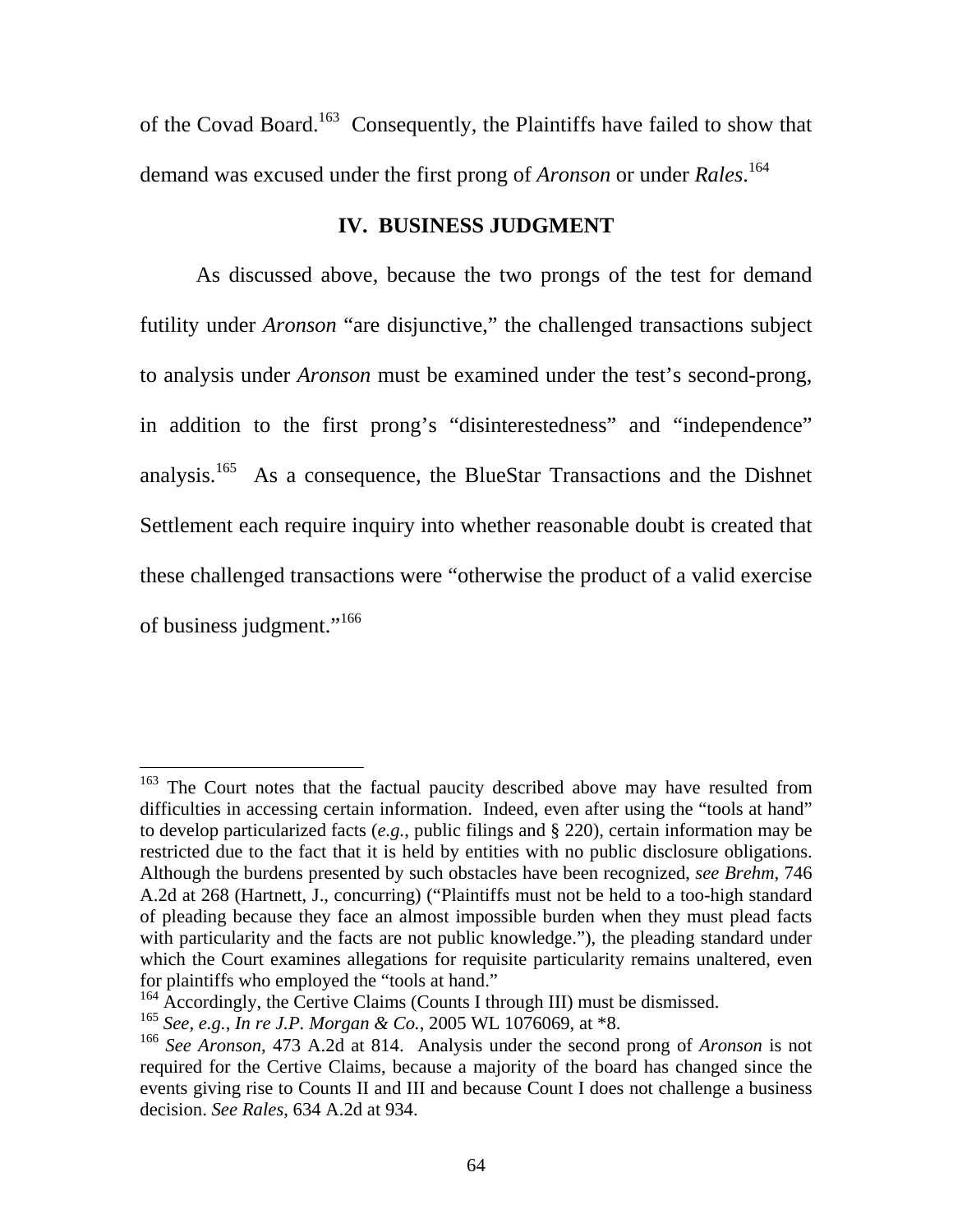## A. *Legal Standard*

In order to satisfy the second prong of *Aronson*, the Plaintiffs must plead "particularized facts creating a reasonable doubt that the decisions of the [board] were protected by the business judgment rule."<sup>167</sup> "[A]bsent particularized allegations to the contrary, the directors are presumed to have acted on an informed basis and in the honest belief that their decisions were in furtherance of the best interests of the corporation and its shareholders."<sup>168</sup> It is not an easy task to allege that a decision falls outside the realm of the business judgment rule because "[t]his Court will not second-guess the judgment of a board of directors if it bases its decision on a rational business purpose."<sup>169</sup> Thus, "[t]he burden is on the party challenging the decision to establish facts rebutting the presumption."170 In conducting its analysis, the Court must examine the "substantive nature of the challenged transactions and the board's approval thereof."<sup>171</sup>

<sup>167</sup> *Brehm*, 746 A.2d at 258.

<sup>168</sup> *Highland Legacy Ltd.*, 2006 WL 741939, at \*7; *see also Levine*, 591 A.2d at 206 ("[P]laintiff . . . must plead particularized facts creating a reasonable doubt as to the 'soundness' of the challenged transaction sufficient to rebut the presumption that the business judgment rule attaches to the transaction."); *Pogostin v. Rice*, 480 A.2d 619, 624 (Del. 1984) ("A court does not assume that the transaction was a wrong to the corporation requiring corrective measures by the board."), *overruled on other grounds*, *Brehm*, 746 A.2d at 254.

<sup>169</sup> *Kahn v. Roberts*, 1995 WL 745056, at \*4 (Del. Ch. Dec. 6, 1995), *aff'd*, 679 A.2d 460 (Del. 1996).

<sup>170</sup> *Aronson*, 473 A.2d at 812.

<sup>171</sup> *Id*. at 814.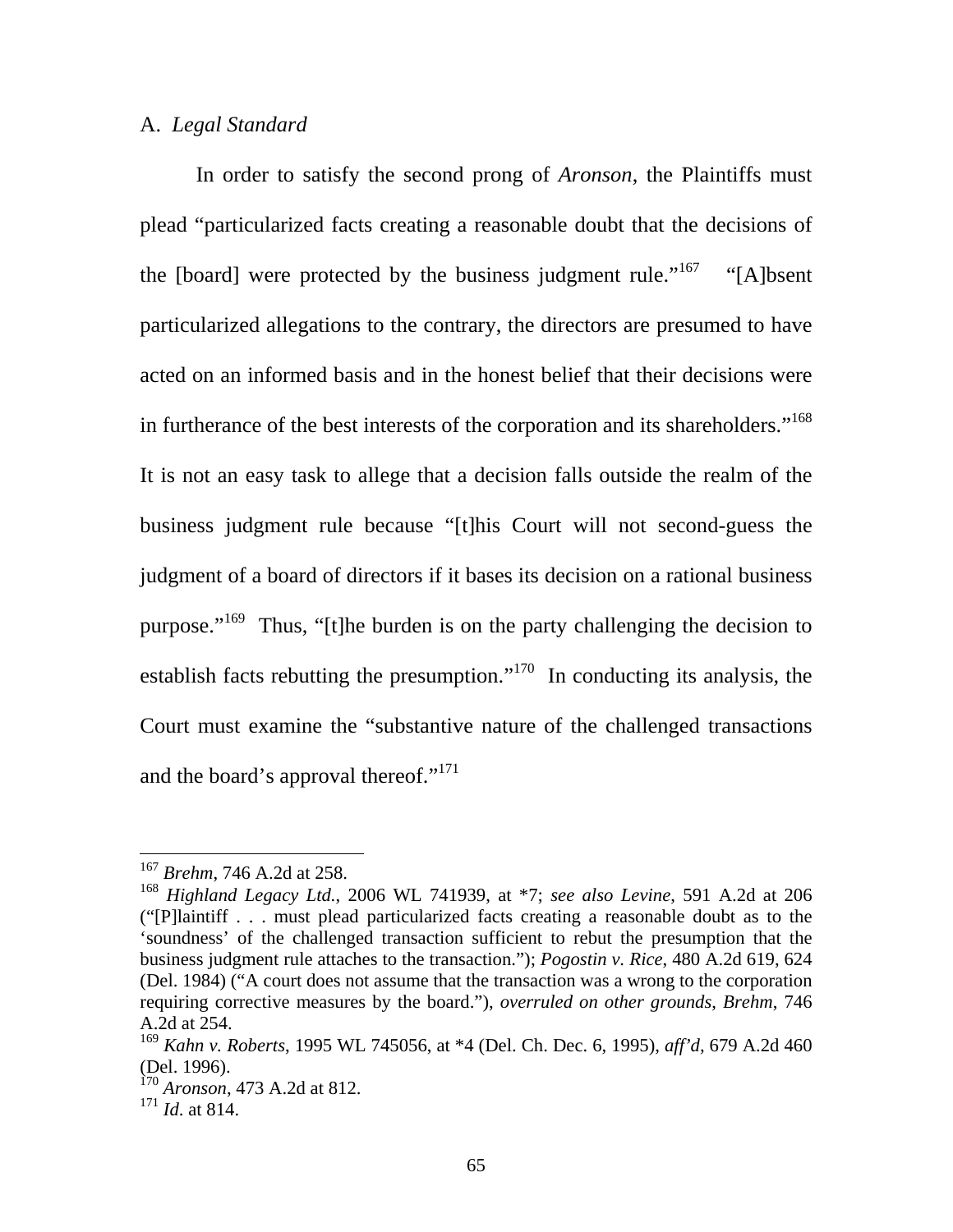A plaintiff seeking to demonstrate demand futility under the second prong of *Aronson* "must plead particularized facts sufficient to raise (1) a reason to doubt that the action was taken honestly and in good faith or (2) a reason to doubt that the board was adequately informed in making the decision."<sup>172</sup> The Court's inquiry in this context is "predicated upon concepts of gross negligence."<sup>173</sup> "The plaintiff faces a substantial burden, as the second prong of the *Aronson* test is 'directed to extreme cases in which despite the appearance of independence and disinterest a decision is so extreme or curious as to itself raise a legitimate ground to justify further inquiry and judicial review.'"174 Although the second prong of *Aronson* may potentially be satisfied by recourse to multiple theories,  $175$  establishing that a board's decision falls outside the scope of the business judgment rule

<sup>172</sup> *In re Walt Disney Co. Deriv. Litig.*, 825 A.2d 275, 286 (Del. Ch. 2003); *see also In re J.P. Morgan Chase & Co.*, 2005 WL 1076069, at \*11. *Cf. Levine*, 591 A.2d at 206 (although addressing only whether directors were adequately informed, identifying selfinterest, entrenchment, waste, and acting in such an uninformed manner as to constitute gross negligence as topics of analysis in this context).

<sup>173</sup> *Aronson*, 473 A.2d at 812; *see also Brehm*, 746 A.2d at 259 ("Pre-suit demand will be excused in a derivative suit only if the Court . . . conclude[s] that the particularized facts in the complaint create a reasonable doubt that the informational component of the directors' decisionmaking process, *measured by concepts of gross negligence,* included consideration of all material information reasonably available." (emphasis in original)).

<sup>174</sup> *Greenwald v. Batterson*, 1999 WL 596276, at \*7 (Del. Ch. July 26, 1999) (quoting *Kahn v. Tremont Corp.*, 1994 WL 162613, at \*6 (Del. Ch. Apr. 22, 1994)); *see also Highland Legacy Ltd.*, 2006 WL 741939, at \*7.

<sup>175</sup> *See, e.g.*, *Levine*, 591 A.2d at 206; *see also* WOLFE & PITTENGER, *supra* note 77, § 9-2[b], at 9-76 n.303 (describing analysis under second prong of *Aronson* generally as looking to substantive due care and to procedural due care).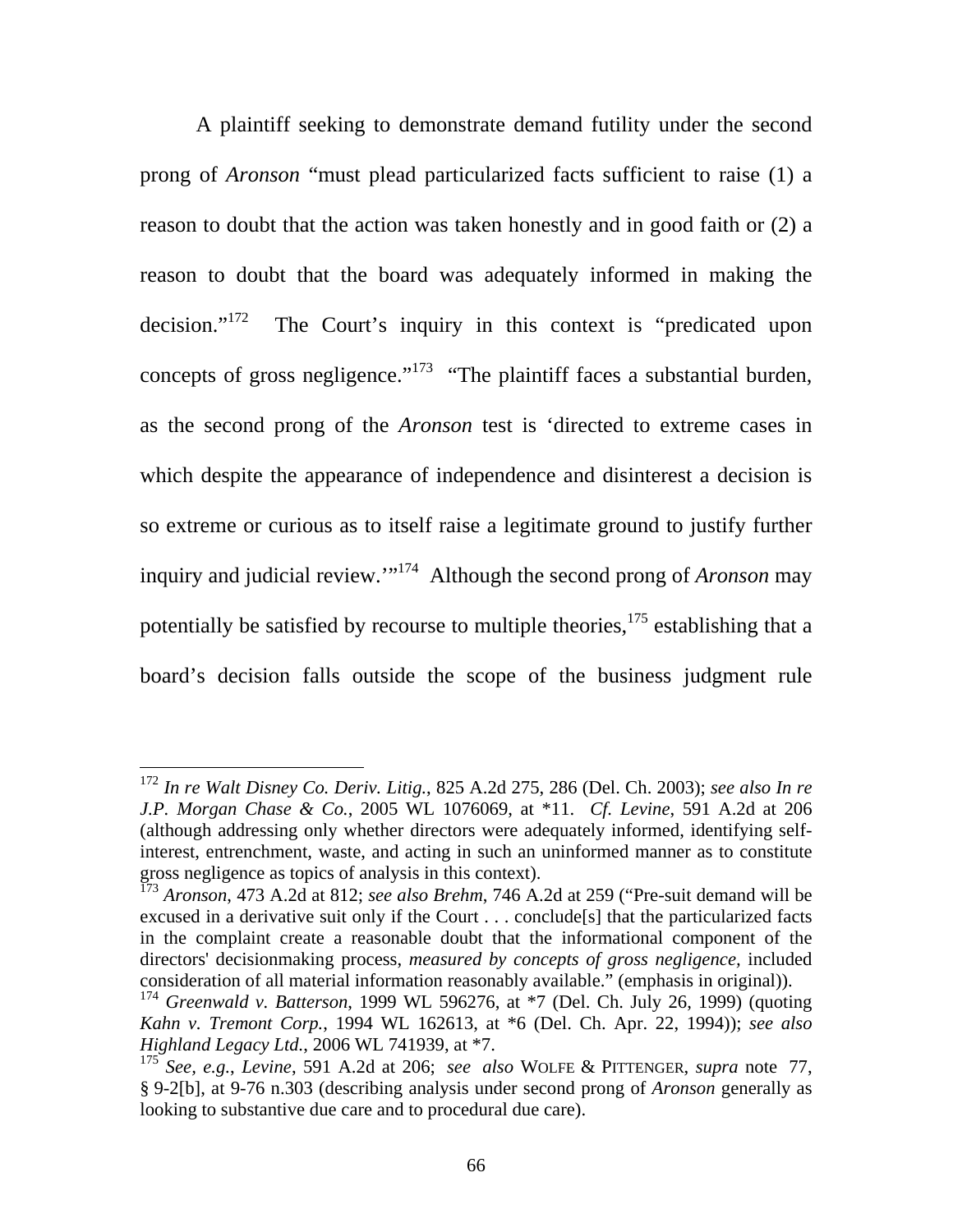frequently requires a showing of facts tantamount to corporate waste.<sup>176</sup> As a consequence, a plaintiff will bear a difficult, but not insurmountable, burden in pleading particularized facts demonstrating demand futility under this prong of *Aronson*. 177

# B. *The BlueStar Transactions*

 $\overline{a}$ 

The BlueStar acquisition was approved by the Covad Board on June 15, 2000, and announced on June 16, 2000. The Amended Complaint sets forth that, on September 22, 2000, the transaction was completed with Covad's issuance of approximately 6.1 million shares of Covad common stock to BlueStar stockholders "according to an exchange ratio by which BlueStar stockholders received an average market price of \$14.23 in exchange for all outstanding preferred and common stock."<sup>178</sup> The Amended Complaint explains that this resulted in a price to Covad of "at

<sup>&</sup>lt;sup>176</sup> See Tremont Corp., 1994 WL 162613, at \*6 ("The test for this second stage is thus necessarily high, similar to the legal test for waste.").

<sup>177</sup> *See, e.g.*, *Brehm*, 746 A.2d at 263 (describing waste as "'an exchange that is so one sided that no business person of ordinary, sound judgment could conclude that the corporation has received adequate consideration'" (quoting *Glazer v. Zapata Corp.*, 658 A.2d 176, 183 (Del. Ch. 1993)); *Grobow*, 539 A.2d at 189 (holding that waste depends on "whether 'what the corporation has received is so inadequate in value that no person of ordinary, sound business judgment would deem it worth that which the corporation has paid'" (quoting *Saxe v. Brady*, 184 A.2d 602, 610 (Del. Ch. 1962)); *see also Green v. Phillips*, 1996 WL 342093 (Del. Ch. June 19, 1996) ("That extreme test is rarely satisfied, because if a reasonable person could conclude the board's action made business sense, the inquiry ends and the complaint will be dismissed.").

<sup>&</sup>lt;sup>178</sup> Amended Compl. at ¶ 73. Outstanding BlueStar stock options and warrants were converted into options to purchase approximately 225,000 shares of Covad common stock at a "fair value" of \$6.55 per share. *Id.*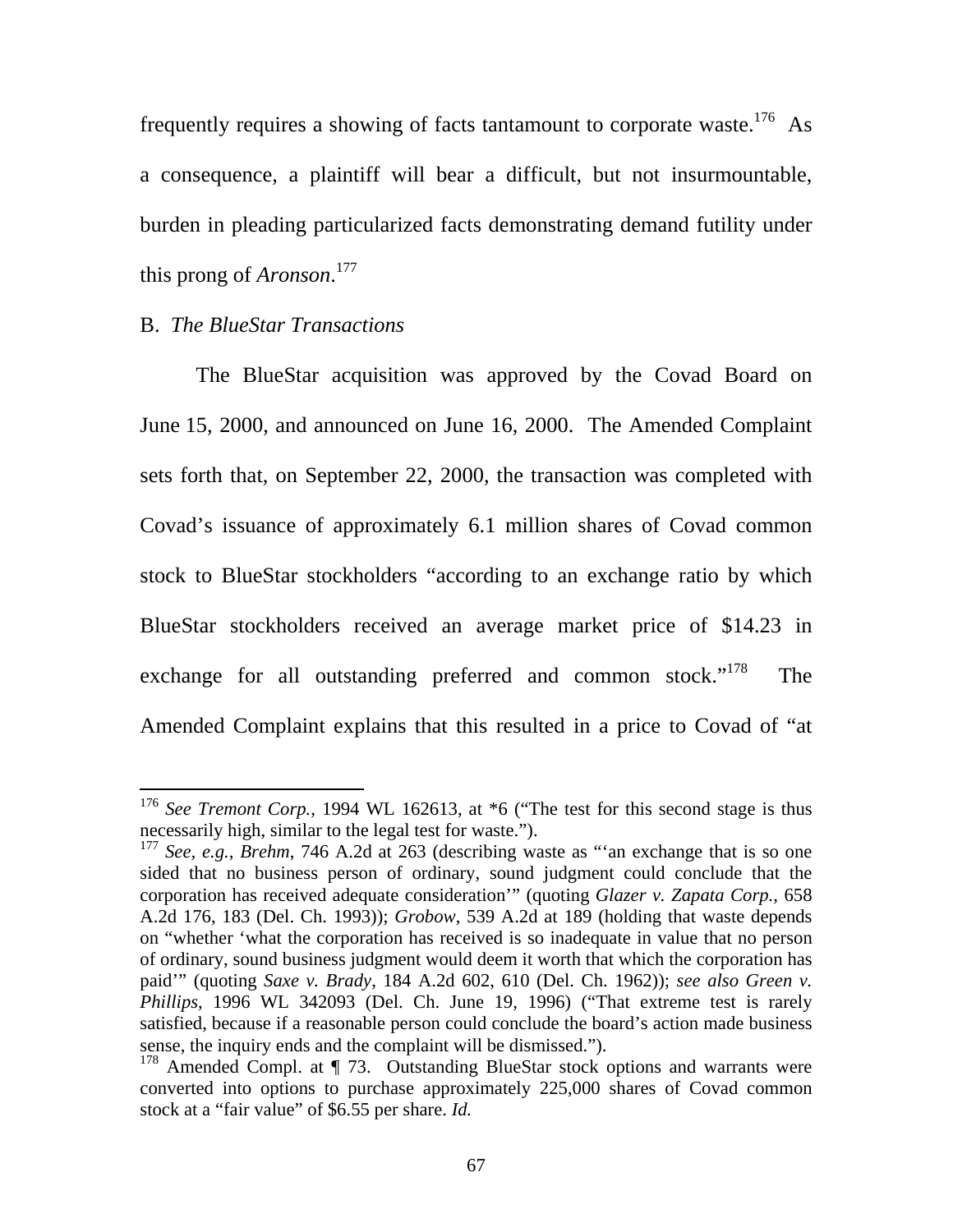least \$200 million" for BlueStar.<sup>179</sup> The complaint further states that the day after the merger was announced, Covad's shares dropped 27%, constituting \$1 billion of market value.<sup>180</sup>

The Plaintiffs identify numerous grounds on which they contend that the BlueStar acquisition was not a valid exercise of the Covad Board's business judgment. They principally argue that the Board's approval process was procedurally deficient, that the Board failed to inform itself adequately and to act in good faith, and that the transaction constituted corporate waste.

The Amended Complaint alleges that no special committee of disinterested directors was formed to consider the transaction.<sup>181</sup> The mere allegation of a failure to form a committee is insufficient, however, to satisfy *Aronson*'s second prong.<sup>182</sup> This fact, however, is not without value, given

 $\overline{a}$ <sup>179</sup> *Id.* 

<sup>&</sup>lt;sup>180</sup> *Id.* at  $\P$  70. It is uncertain whether the drop in share price can be attributed solely to the BlueStar transaction, since the Amended Complaint ambiguously explains that, "at the same time [Covad] announced the merger," the company also announced that "it had reduced both the number of end-user lines it expected to be in service on June 30, 2000 and its 2000 line growth expectations primarily because of the channel conflict with BlueStar." *Id.* 

<sup>181</sup> *See* Amended Compl. at ¶ 65.

<sup>&</sup>lt;sup>182</sup> The parties' briefs contain significant debate over which directors participated in the review and approval of the challenged transactions and the effect of those directors' participation on the Court's analysis. The Covad Board at the time of the BlueStar acquisition was comprised of Dunn, Hawk, Irving, Knowling, Lynch, Marshall, Runtagh, and Shapero. The Amended Complaint, however, does not allege which directors participated in the review and approval of the BlueStar acquisition. Although Paragraph 80 of the complaint provides that, with respect to the BlueStar earn-out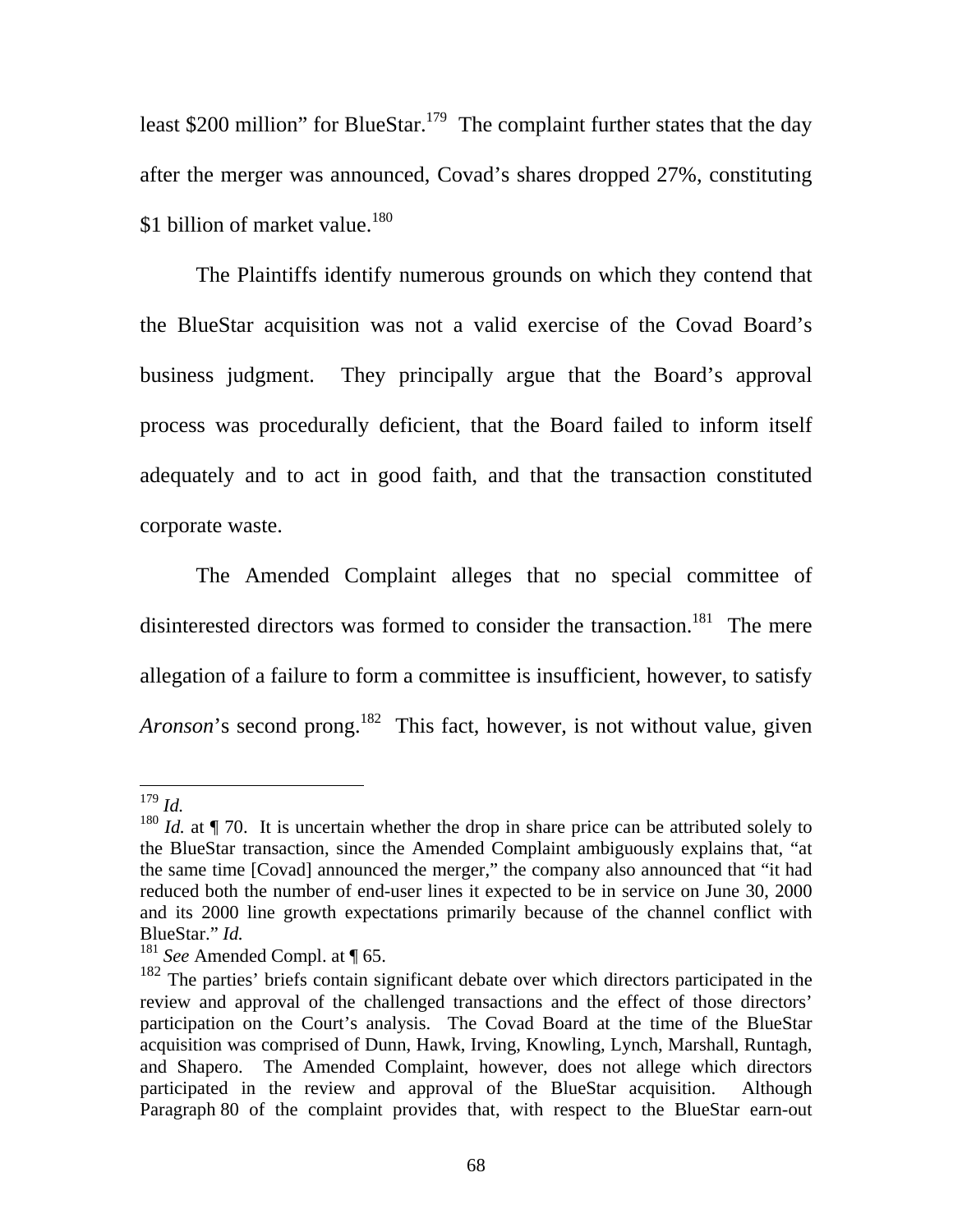the material interests in the transaction of at least one-quarter (*i.e.*, Shapero and Hawk) of the Covad Board.<sup>183</sup> Moreover, the Plaintiffs allege that the acquisition was initiated by the repeated lobbying of Covad's then-chief executive officer and board member, Knowling. The Amended Complaint provides that "Shapero lobbied Knowling through lengthy emails on the weekend of May 20-21, 2000 to have Covad acquire BlueStar and NewEdge. After Shapero's full-court press, Knowling decided on May 21, 2000—without any due diligence—that Covad should acquire BlueStar."184

settlement, "under normal Covad practice, self-interested directors would have left any Board meeting when matters pertaining to their self-interest are discussed and voted upon," the Court is unable to draw any conclusions from this fact as to approval of the BlueStar acquisition under the standard governing motions to dismiss.

At the time of the BlueStar earn-out settlement, McMinn, Shapero, Hawk, Irving, Lynch, Marshall, and Runtagh were members of the Covad Board. Paragraph 80 does explicitly allege that McMinn, Hawk, and Shapero did not participate in board meetings for "review and approval" of the settlement.

The Amended Complaint provides that "at least as early as mid-1999, Shapero, through Crosspoint, owned approximately 46% of BlueStar's outstanding shares, and both McMinn and Hawk owned a substantial number of preferred shares." *Id.* at ¶ 59. Paragraph 72 of the Amended Complaint provides: "Each of Messrs. McMinn, Hawk and Shapero and/or Crosspoint were significant shareholders of BlueStar." Crosspoint, for which Shapero serves as General and Managing Partner, is alleged to have owned approximately 30 million shares, representing approximately 41.9% of all issued and outstanding BlueStar shares. *See id*. "Hawk, a Special Limited Partner of Crosspoint, was also a significant shareholder of BlueStar stock." *Id.* McMinn is alleged to have been the beneficial owner of approximately 656,942 shares of BlueStar common stock, *see id.*; however, it should be noted that McMinn had resigned from the Covad Board on November 1, 1999, prior to the BlueStar acquisition's approval. McMinn rejoined the Board in late October 2000, and was a member at the time of the BlueStar earn-out settlement.

<sup>&</sup>lt;sup>184</sup> Amended Compl. at ¶ 62. Shapero sat on the board of NewEdge Networks, a "provider of dedicated internet access for businesses and communications carriers." A reasonable doubt has also been shown as to Knowling's independence at the time of the acquisition. At that time, Knowling was Covad's chief executive officer, as well as a member of its Board, and "received a generous compensation package when hired": \$1.5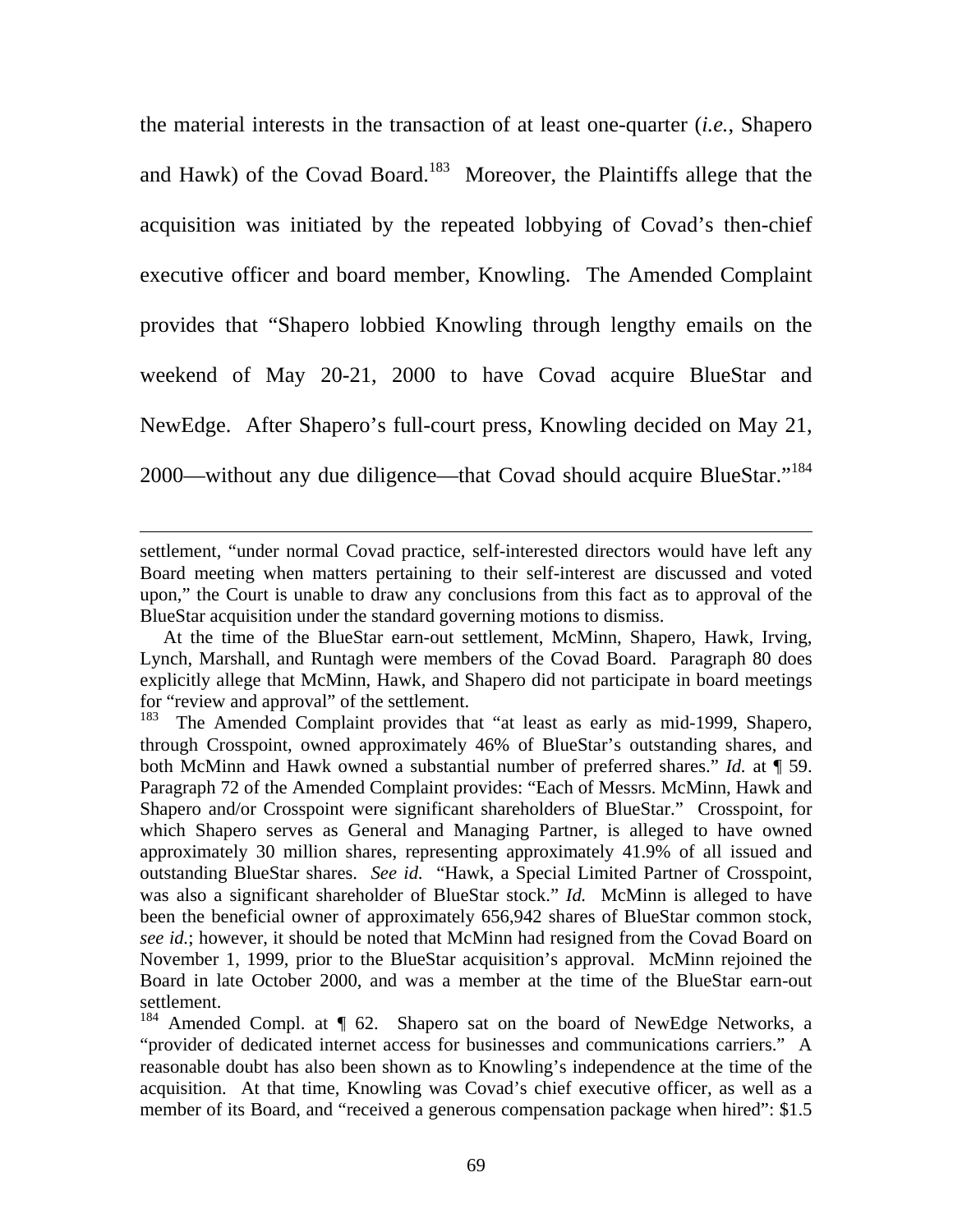The Amended Complaint further alleges that the reason for the "hasty process" was that it "served BlueStar's interests (and, therefore, Shapero/Crosspoint's interests) in that BlueStar was in a precarious financial condition and had it continued as a stand-alone company, it would have been unable to mask its serious problems any longer." $185$  Indeed, the Amended Complaint alleges that the fairness opinion rendered by Donaldson, Lufkin & Jenrette ("DLJ") to BlueStar with respect to the merger stated that DLJ had been informed by the "management of the Company" that "the Company, as of June 14, 2000, expected to exhaust its liquidity in the near term and did not have a financing source for funding its anticipated operating and capital needs over the following 12 months."<sup>186</sup>

The Amended Complaint sets forth that "[a]lmost uniformly, Covad management objected to the transaction."<sup>187</sup> Indeed, the Amended Complaint alleges that Knowling "was the sole Covad officer to support" the

million signing bonus, \$400,000 salary, other bonuses, and stock options. *Id*. at ¶ 97. Additionally, Covad granted Knowling severance benefits "worth \$1.5 million" and forgave a \$500,000 loan to him when he resigned in November 2000 (months after the BlueStar acquisition). *Id*. Most significantly, Shapero served as a member of Covad's compensation committee at this time. *Id*. at ¶¶ 11, 72.

 $185$  *Id.* at ¶ 62.

 $186$  *Id.* at ¶ 63.

<sup>&</sup>lt;sup>187</sup> *Id.* at  $\stackrel{\text{d}}{]}$  64. The complaint particularly cites Khanna, Chuck Haas, Vice President and co-founder of Covad, and Ron Marquardt, Covad's engineering director, as having "expressed their objections to the deal."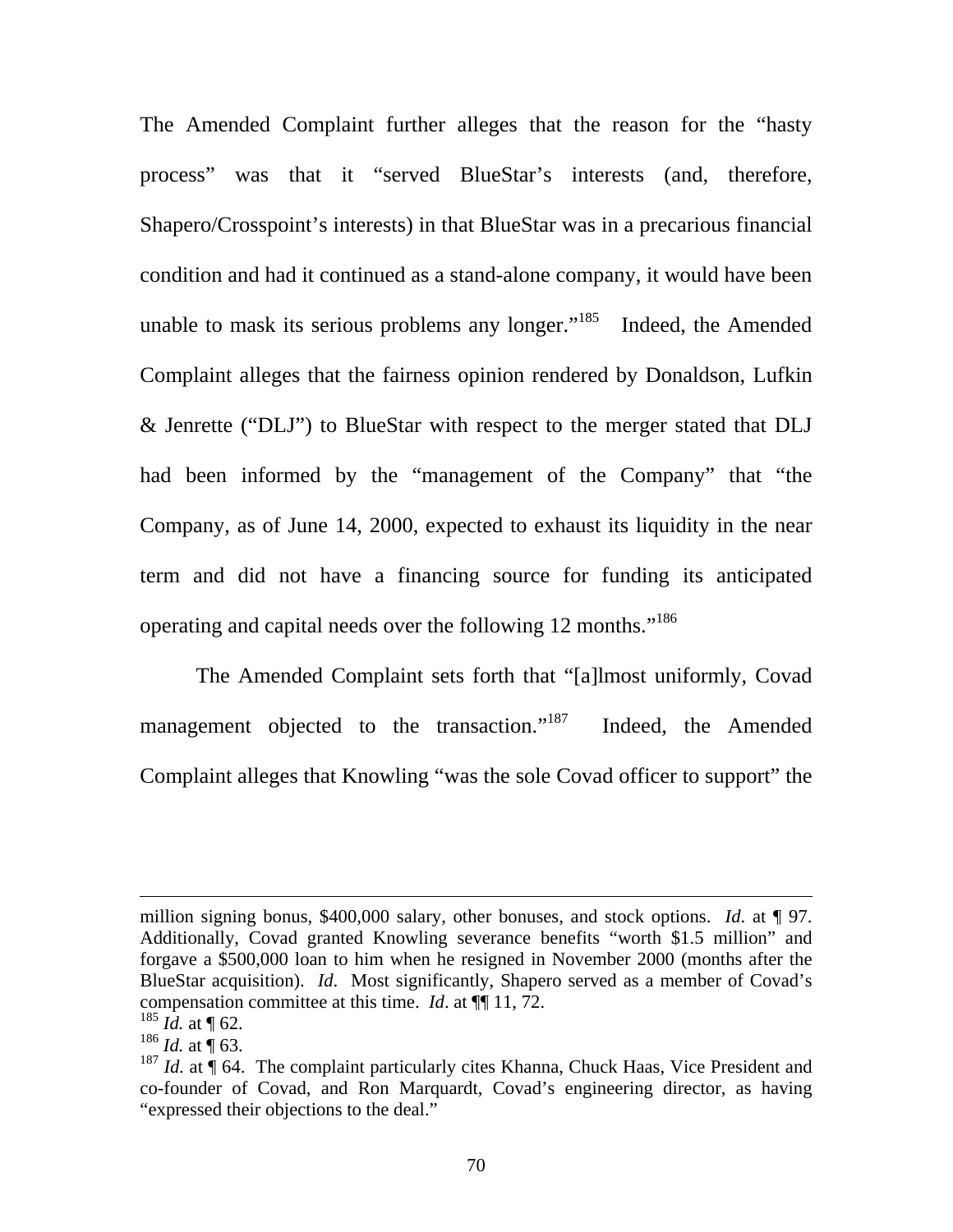BlueStar acquisition.<sup>188</sup> The complaint also describes a due diligence report prepared by Covad's engineering director, "which stated that the acquisition would be virtually useless because of the overlap in the companies' networks."<sup>189</sup> The complaint alleges that the Board "ignored" management's due diligence findings, which were presented to the Board and which "expressed serious concern" that "Covad already had overlapping physical assets to provide DSL coverage in 70% of BlueStar service territory . . . . .<sup>190</sup> The Plaintiffs charge that the Covad directors did not "evaluate" the due diligence reports "prepared by . . . [the director of engineering] and others that pointed out many of the key acute problems of BlueStar  $\dots$ <sup>191</sup>

Finally, the Plaintiffs argue that Covad's investment banker (Bear Stearns), which provided a fairness opinion for the transaction, "had a conflict of interest with respect to the merger, and the Board was aware of the conflict."<sup>192</sup> The Amended Complaint recites that "Bear Stearns"

 $188$  *Id.* at ¶ 72.

<sup>189</sup> *Id.* at ¶ 64.The Plaintiffs, in their answering brief, also charge, *inter alia*, that the directors approved the transaction after only a "35 minute telephone conversation" with five board members present. Pls.' Ans. Br. to Dirs.' Mot. to Dismiss at 40. This information, however, is not among the allegations of the Amended Complaint.  $190$  Amended Compl. at  $\P$  68.

<sup>&</sup>lt;sup>191</sup> *Id.* at ¶ 65. The Plaintiffs' answering brief also provides that "no independent appraisal of BlueStar was sought much less obtained . . . ." This allegation does not appear in the Amended Complaint. Pls.' Ans. Br. to Dirs.' Mot. to Dismiss at 40.

 $1^{92}$  Amended Compl. at  $\P$  66. The Amended Complaint describes the fairness opinion as "perfunctory." *Id.* This perhaps adds context, but little substance, to the Court's inquiry. Moreover, the absence of an independent opinion on which the board relied would not, of itself, demonstrate gross negligence satisfying *Aronson*'s second prong. In this instance,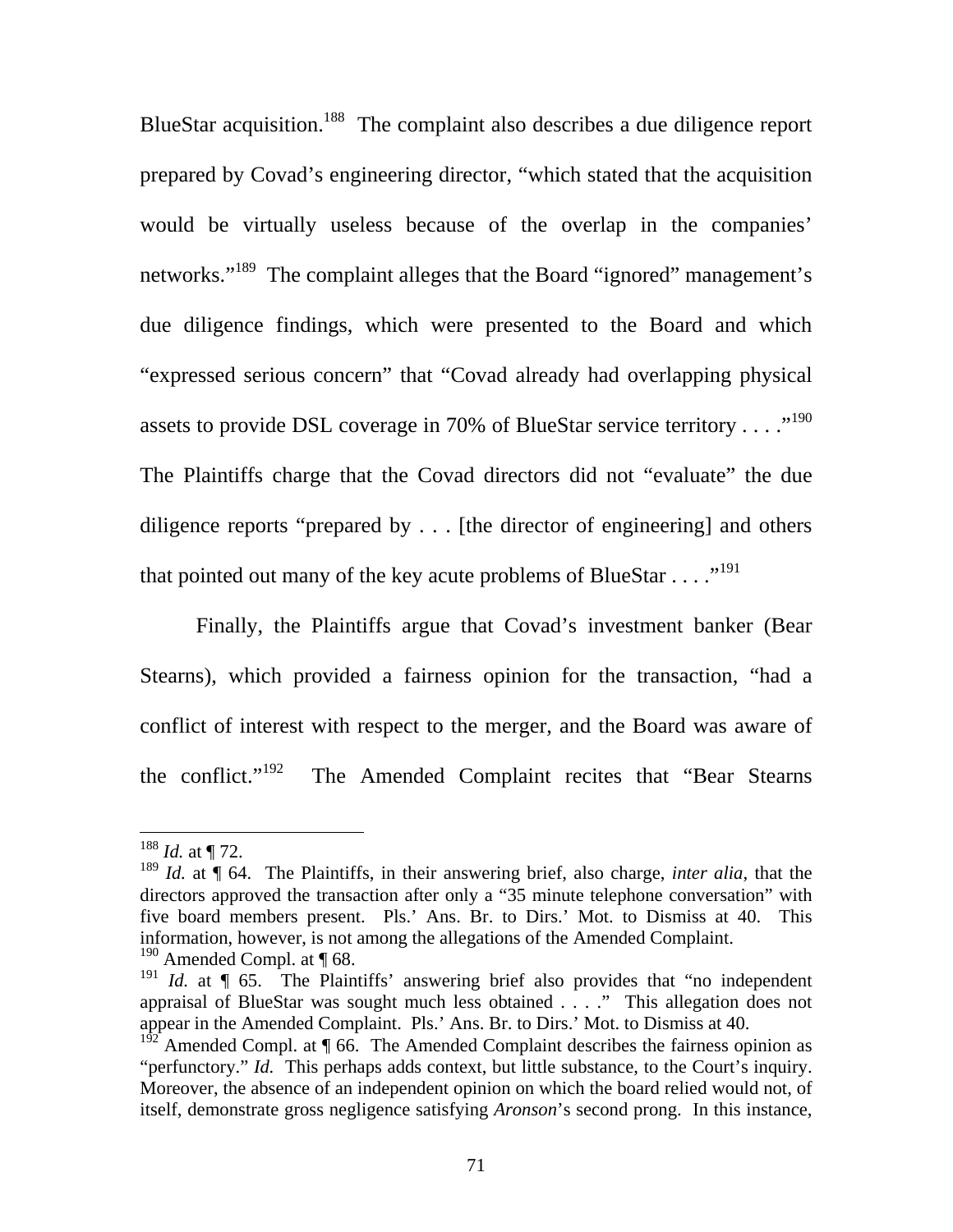Corporate Lending, Inc., an affiliate of Bear Stearns, provided BlueStar with a \$40 million financing commitment to fund BlueStar's continuing operations until the effective date of the merger. $193$  The complaint states that, as a result of this bridge loan, it was in the interest of Bear Stearns "to render a favorable opinion . . . and ensure the closing of the transaction," and that, "even though all the signs at the outset indicated that the transaction would spell financial disaster for Covad," Bear Stearns was conflicted from "urging (and therefore failed to urge) Covad to cancel the deal."<sup>194</sup> As the Amended Complaint explains, "if Covad did not close the transaction, Bear Stearns would be left with the unpaid bridge loan  $\dots$ ."<sup>195</sup>

 $\overline{a}$ 

 The Court is commanded to make all reasonable inferences in favor of the Plaintiffs from particularized allegations. In this instance, the inference clearly intended by the Plaintiffs' from Paragraph 66 of the Amended Complaint is that loaned funds were at risk—not merely fees for making the loan—because the loan was extended before the

however, the Amended Complaint alleges, for example, that Covad's management's opinion was "[a]lmost uniformly" hostile to the transaction.

<sup>&</sup>lt;sup>193</sup> *Id.* The Amended Complaint also provides that Bear Stearns was conflicted because it had an "ongoing interest in earning fees from this and other Covad transactions." *Id.* First, this is insufficiently particularized. Second, the mere fact that an investment bank will receive typical fees for its services does not render its advice conflicted. <sup>194</sup> *Id.* 

<sup>195</sup> *Id. Compare Crescent/Mach I Partners, L.P.*, 846 A.2d at 984-85.

The Court notes that the Amended Complaint does not specify when the bridge loan was extended to BlueStar. The chronology, however, may have substantial impact on the analysis. If the bridge loan was made prior to rendering the fairness opinion, then this fact certainly adds substance to the Court's "reasonable doubt" analysis. On the other hand, if the loan was not negotiated or extended until *after* Bear Stearns rendered its fairness opinion (or until after the Covad Board's vote to approve), then the existence of the bridge loan would be substantially less significant to the Court's analysis. Issues of continuing reliance on Bear Stearns' advice might arise, but these would perhaps be distinct from reliance on the fairness opinion, itself.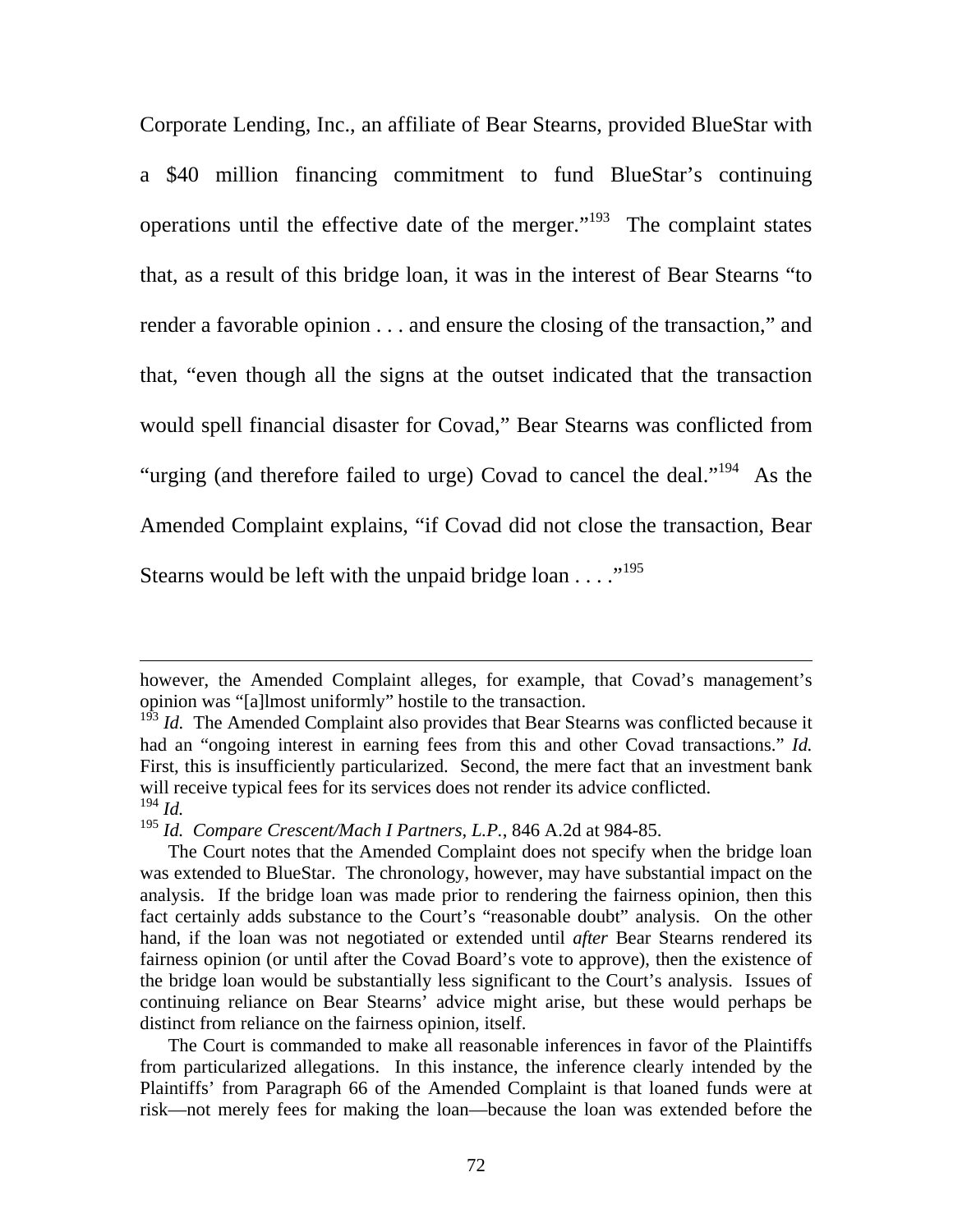On a motion to dismiss, the Court is required to accept as true all well-pleaded allegations and to draw all reasonable inferences from such allegations in favor of the Plaintiffs. The Court acknowledges that the above facts, if true, create a reasonable doubt that the transaction was the product of a valid exercise of business judgment. The Plaintiffs have argued that, in acting to approve the merger, the directors committed violations of their duties of good faith and due care. Demand will be excused, for example, where the Court "conclude[s] that the particularized facts in the complaint create a reasonable doubt that the informational component of the directors'

opinion was delivered. Similarly, Paragraph 141 states that the Board obtained a "highlyconflicted Bear Sterns [sic] opinion in connection with the First BlueStar Transaction." The Plaintiffs' briefs support the Court's inference and make even more clear the light in which the Plaintiffs intended the allegations to be read. *See, e.g.*, Pls.' Ans. Br. to Covad's Mot. to Dismiss at 36-37 ("The Amended Complaint . . . is replete with facts *known to the Board at the time it approved the transaction* which unequivocally show the gross negligence of Runtagh and Lynch. . . . The only financial opinion before the Board was that of Bear Stearns . . . . That opinion was hopelessly conflicted (and the Covad Board knew it) because a subsidiary of Bear Stearns had a \$40 million bridge loan outstanding to BlueStar and would not see a dime of that money returned to it unless Covad acquired BlueStar."); *id*. at 12 ("[The Covad Board] accepted the fairness opinion of Covad's investment banker, Bear Stearns, despite the fact that Bear Stearns *had* a glaring conflict of interest with respect to the merger. Bear Stearns Corporate Lending, Inc. . . . *had given* BlueStar a \$40 million financing commitment to fund BlueStar's continuing operations, and would have had no hope of recouping a dime of that money without the merger." (citing Amended Compl. at  $\P$  66 (emphasis added))); Pls.' Ans. Br. to Dirs.' Mot. to Dismiss at 10 ("[The Covad board] accepted a favorable 'preliminary' opinion from an investment banker that the Covad Board *knew* had an enormous conflict that prevented it from evaluating the BlueStar acquisition in an objective manner." (citing Amended Compl. at  $\P$  65, 66) (emphasis in original)). The Court recognizes that this is perhaps an example of particularly artful drafting, as well. Indeed, at the hearing on these motions, the Defendants pointed to documents produced in § 220 action that may resolve this issue; however, the Court may not consider them in the present analysis.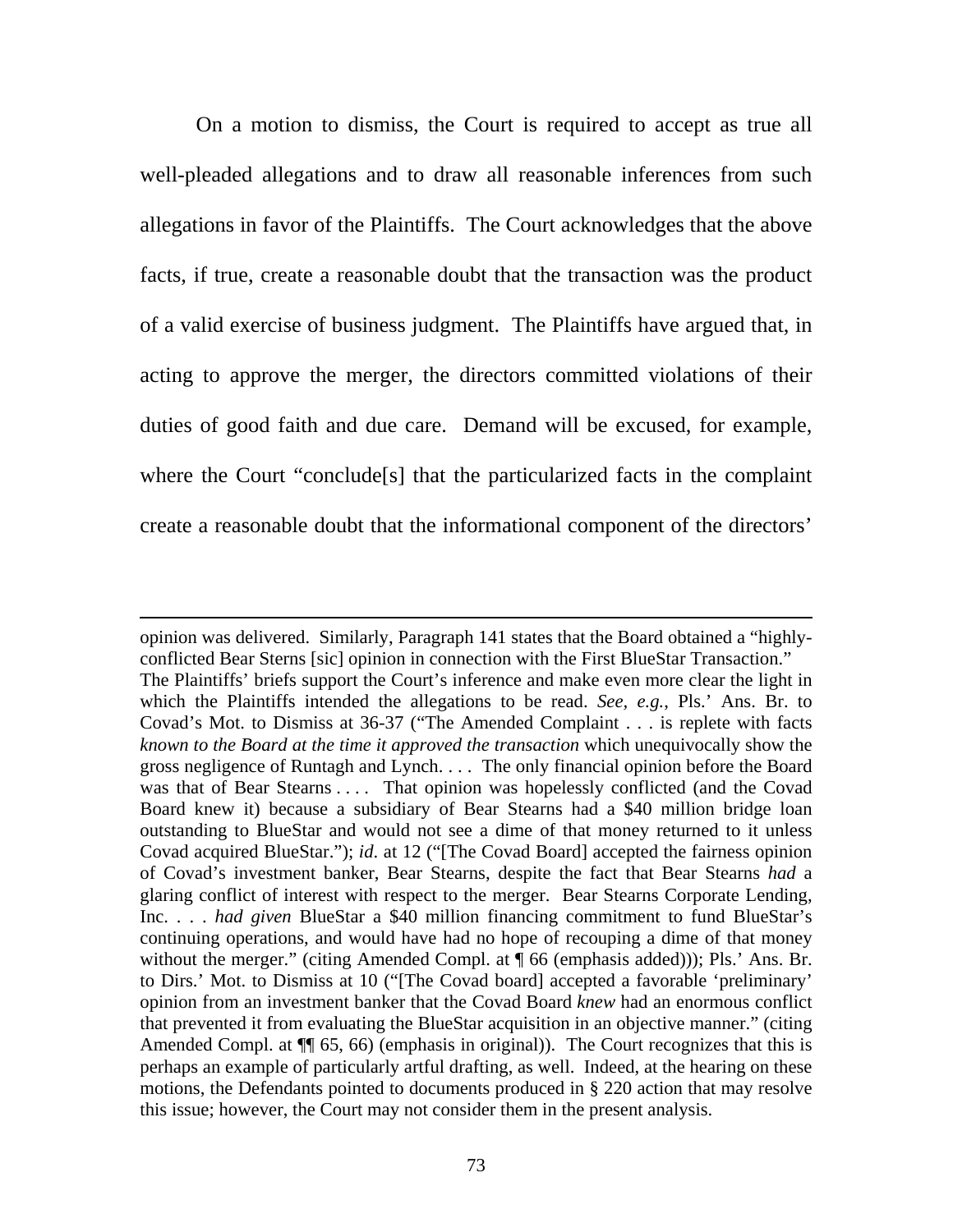decisionmaking process, *measured by concepts of gross negligence,* included consideration of all material information reasonably available."<sup>196</sup> It is possible that demand may also be excused where the Court may reasonably doubt that directors have complied in good faith with the requirement they fulfill their fiduciary duties.<sup>197</sup> This Court has previously addressed the possibility that

disinterested, independent directors "knew that they were making material decisions without adequate information and without adequate deliberation, and that they simply did not care if the decisions caused the corporation and its stockholders to suffer injury or loss." If they did indeed act in such a way, they have acted in a manner that cannot be said to be the product of sound business judgment and so cannot be protected by the presumption of the business judgment rule.<sup>198</sup>

In other words, if they behaved in such a manner, then they "'*consciously* 

*and intentionally disregarded their responsibilities*,' and . . . therefore, could

be in violation of their fiduciary duties to the corporation."<sup>199</sup>

The Plaintiffs have pleaded particularized facts alleging, *inter alia*,

that the Covad Board had members with significant, material interests in the

<sup>196</sup> *Brehm*, 746 A.2d at 259 (emphasis in original).

<sup>197</sup> *Cf. Guttman v. Huang*, 823 A.2d 492, 506 (Del. Ch. 2003); *IHS*, 2004 WL 1949290, at \*9 n.36.

<sup>198</sup> *Official Comm. of Unsecured Creditors of Integrated Health Servs., Inc.* ("*IHS*") *v. Elkins*, 2004 WL 1949290, at \*10 (Del. Ch. Aug. 24, 2004) (addressing motion to dismiss under Court of Chancery Rule 12(b)(6)) (quoting *In re Walt Disney Co.*, 825 A.2d at 289).

<sup>199</sup> *IHS*, 2004 WL 1949290, at \*9 (quoting *In re Walt Disney Co.*, 825 A.2d at 289) (emphasis in original).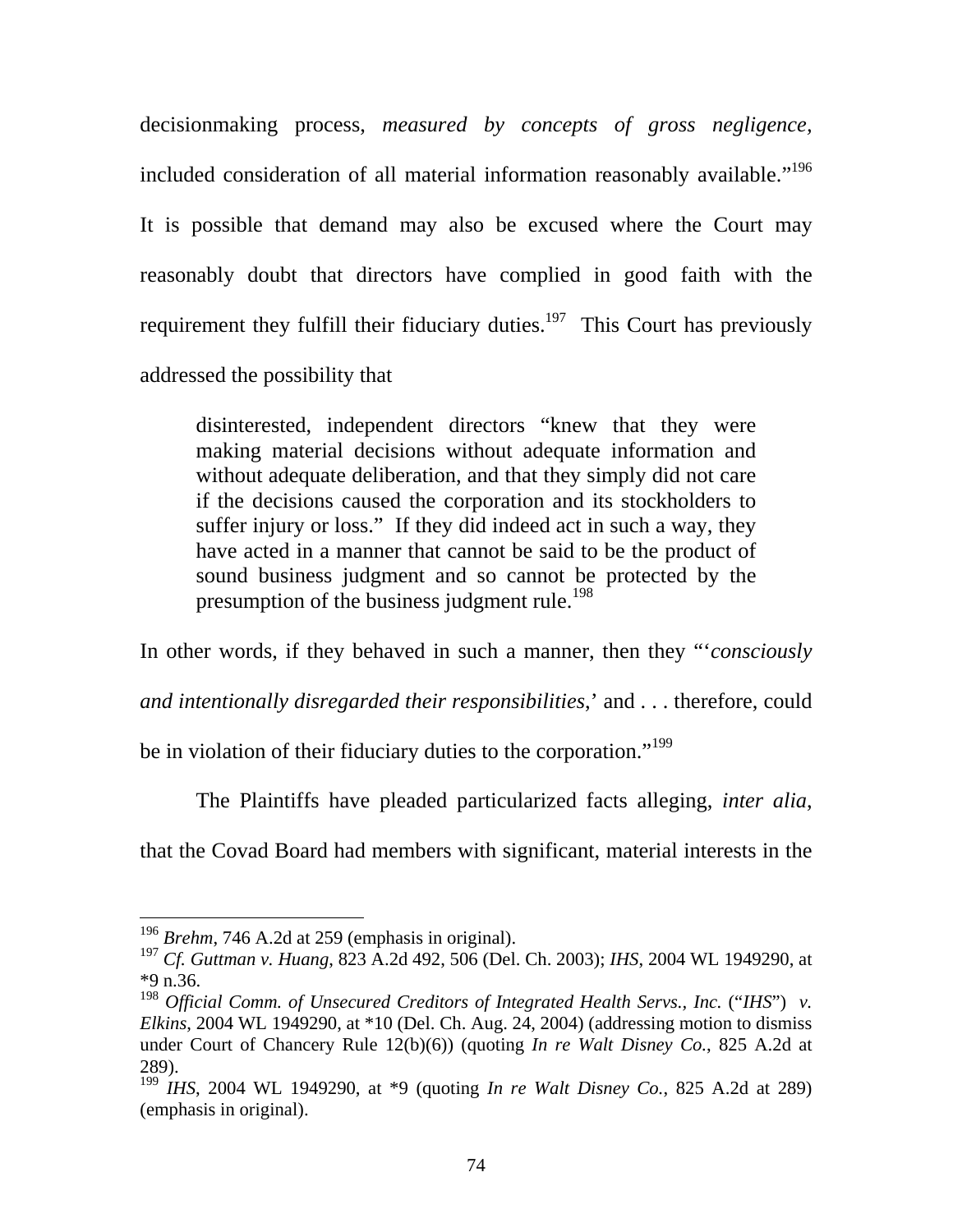transaction, ignored a management that objected to the acquisition "[a]lmost uniformly," failed to "evaluate" management due diligence findings that expressed "serious concerns" about the transaction, and knew of significant conflicts held by the investment banker rendering the fairness opinion on which the Board relied.<sup>200</sup> As a consequence, the Court concludes that the allegations contained in the Amended Complaint create a reasonable doubt as to whether approval of the BlueStar transaction was the product of a valid exercise of business judgment by the Covad Board.<sup>201</sup>

 $200$  The Court acknowledges that, after an opportunity for discovery, it may become clear that the bridge loan was negotiated, and funded, only after Bear Stearns had rendered its opinion. *See, e.g.*, *In re New Valley Corp.*, 2001 WL 50212, at \*6 n.17 (Del. Ch. Jan. 11, 2001) (remarking that affidavit might give reason to doubt allegations, but was nevertheless improper to consider on motion to dismiss); *Mizel v. Connelly*, 1999 WL 550369, at \*5 n.5 (Del. Ch. July 22, 1999) (same).

<sup>&</sup>lt;sup>201</sup> The Director Defendants contend that their compliance with the "safe harbor" provisions of 8 *Del.C.* § 144(a) conclusively rebuts the Plaintiffs' contentions; however, compliance with § 144(a) does not guarantee the benefit of the presumption of the business judgment rule that entire fairness review will not apply. *See, e.g.*, *Benihana of Tokyo, Inc. v. Benihana, Inc.*, 891 A.2d 150, 185 (Del. Ch. 2005); *In re Cox Commc'ns S'holders Litig.*, 879 A.2d 604, 614-15 (Del. Ch. 2005); *Cal. Pub. Employees' Ret. Sys.*, 2002 WL 31888343, at \*13. As the Court in *Benihana* explained:

Satisfying the requirements of § 144 only means that the [challenged transaction] is not void or voidable *solely* because of the conflict of interest. 'While non-compliance with  $\S$ § 144(a)(1), (2)'s disclosure requirement by definition triggers fairness review rather than business judgment rule review, the satisfaction of  $\S\S 144(a)(1)$  or (a)(2) alone does not always have the opposite effect of invoking business judgment rule review .... Rather, satisfaction of  $\S$ § 144(a)(1) or (a)(2) simply protects against invalidation of the transaction 'solely' because it is an interested one. As such, § 144 is best seen as establishing a floor for board conduct but not a ceiling." Thus, equitable common law rules requiring the application of the entire fairness standard on grounds other than a director's interest still apply.

<sup>891</sup> A.2d at 185. Moreover, the Director Defendants' purported compliance may not be a matter amendable to resolution on the basis of the pleadings. *See supra* note 182.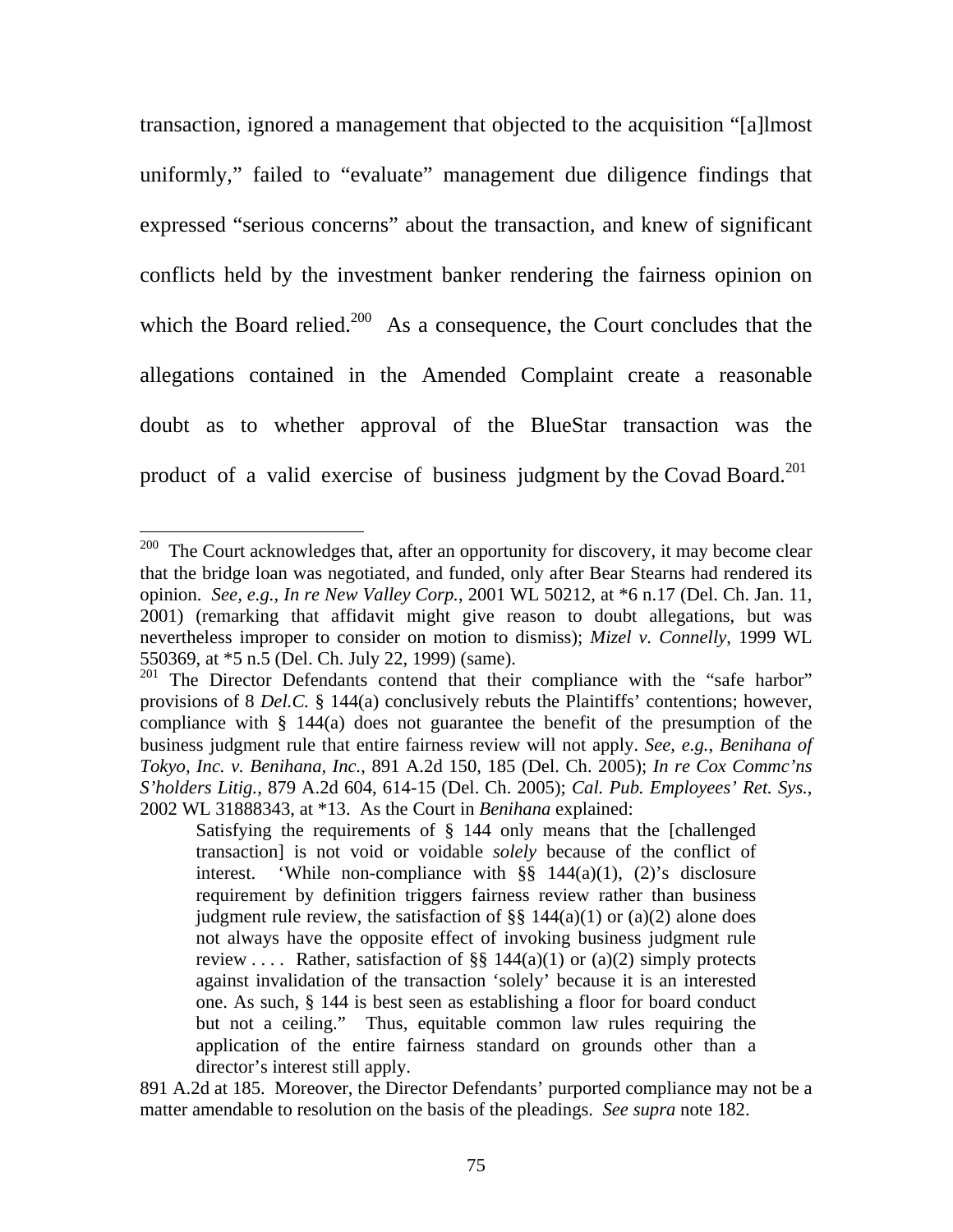Therefore, demand is excused as to the BlueStar acquisition of Count IV.<sup>202</sup>

 $\overline{a}$ 

 The Director Defendants also argue that, since Covad's Amended and Restated Certificate of Incorporation exempts directors from liability for breaches of the duty of care pursuant to 8 *Del.C.* § 102(b)(7), all claims against the Director Defendants involving duty of cares must be dismissed. However, "when a duty of care breach is not the *exclusive* claim, a court may not dismiss based upon an exculpatory provision." *Alidina v. Internet.com Corp.*, 2002 WL 31584292, at \*8 (Del. Ch. Nov. 6, 2002) (citing *Emerald Partners v. Berlin*, 787 A.2d 85, 91 (Del. 2001); *see also Malpiede v. Townson*, 780 A.2d 1075 (Del. 2001).

 Additionally, charter provisions adopted under § 102(b)(7) merely work to exculpate liability, but do not erase the underlying breach of fiduciary duty. As a consequence, a tension potentially exists between the effect of  $\S$  102(b)(7) provisions on analysis under *Rales* and under the second-prong of *Aronson*. For instance, the pertinent question under *Rales*, in this context, is whether a director faces a "substantial likelihood" of personal liability, which, if it exists, would then be deemed as compromising the director's capacity to consider demand. *See, e.g.*, *Guttman*, 823 A.2d at 501. If a mere breach of a duty of care is the exclusive well-pleaded claim, however, then, in the presence of a § 102(b)(7) provision, the question posed by *Rales*, above, will likely be answered in the negative. *See id.* With respect to analysis under *Aronson*'s second prong, however, courts are instructed to ask whether the "challenged transaction was otherwise the product of a valid exercise of business judgment"—*i.e.*, the pertinent question, in this context, is whether an underlying breach has occurred and not whether a substantial threat of liability exists, regardless of breach. The crucial factor, however, would seem to be questions of the potential for personal liability which affect capacity to consider demand. *See id.* ("When . . . there are allegations that a majority of the board that must consider a demand acted wrongfully, the *Rales* test sensibly addresses concerns similar to the second prong of *Aronson.* To wit, if the directors face a 'substantial likelihood' of personal liability, their ability to consider a demand impartially is compromised under *Rales,* excusing demand."); *see also Aronson*, 473 A.2d at 815 ("[T]he mere threat of personal liability for approving a questioned transaction, standing alone, is insufficient to challenge either the independence or disinterestedness of directors, although in rare cases a transaction may be so egregious on its face that board approval cannot meet the test of business judgment, and a substantial likelihood of director liability therefore exists.").

 $202$  With respect to the Defendants' motion under Court of Chancery Rule 12(b)(6), the Court's conclusion here that demand is excused under the more demanding standard of *Aronson*'s second-prong necessarily moots analysis under Rule 12(b)(6).

 The Defendants contend that the challenge to the BlueStar acquisition is barred by laches (or the "borrowed" three-year statute of limitations) because the Original Complaint was filed more than three years after the Covad Board's approval of the transaction. *See* Mem. in Supp. of Dirs.' Mot. to Dismiss Am. Deriv. & Class Action Compl. ("Dirs.' Op. Br. to Dismiss") at 26-27 (citing *Kahn v. Seaboard Corp.*, 625 A.2d 269, 271 (Del. Ch. 1993); *In re Marvel Entm't Group, Inc.*, 273 B.R. 58, 73-74 (D. Del. 2002)). *But see* Pls.' Ans. Br. to Dirs.' Mot. to Dismiss. at 21 (citing *Kaufman v. Albin*, 447 A.2d 761 (Del. Ch. 1982); *Dofflemyer v. W.F. Hall Printing Co.*, 558 F. Supp. 372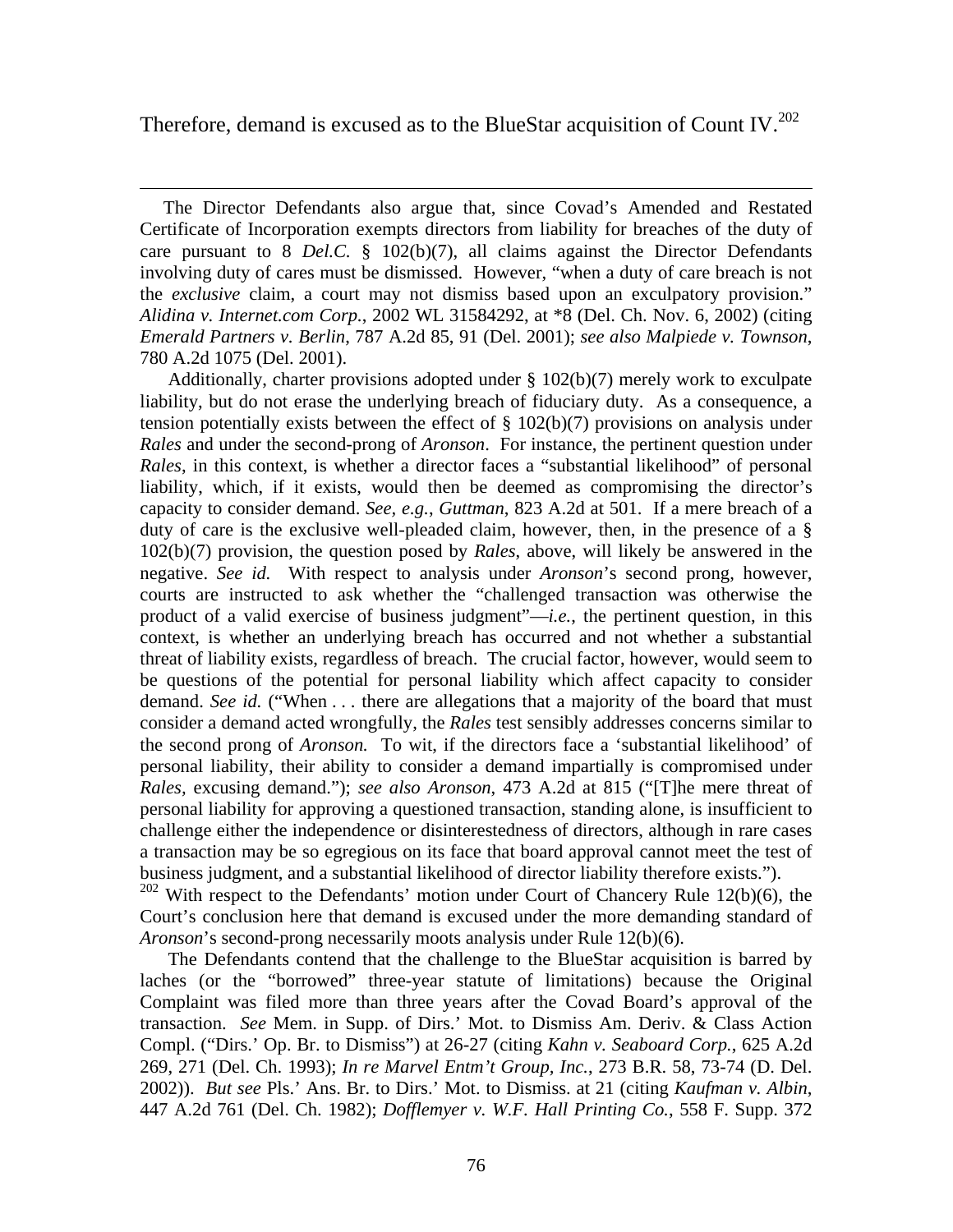The Court, furthermore, will not conduct business judgment analysis examining the BlueStar earn-out settlement separately. The two aspects of the BlueStar investment, proximate in time, as well as presenting issues of fact and law not easily bifurcated, are best tackled by treating them as one for demand excusal purposes. Thus, demand is also excused with respect to claims the Plaintiffs asserted in Count IV involving the BlueStar earn-out settlement.<sup>203</sup>

<sup>(</sup>D. Del. 1983)). The motion to dismiss, with respect to the Defendants' affirmative defense of laches, is reviewed under Court of Chancery Rule 12(b)(6). Because the Court is unable to discern with reasonable certainty from the complaint that laches applies, the Court cannot grant the Defendants' motion on this ground at this time. *See, e.g.*, Amended Compl. at ¶ 144; Reply in Supp. of Dirs.' Mot. to Dismiss Am. Deriv. & Class Action Compl. ("Dirs.' Reply Br. to Dismiss") at 9 (alluding to "requirement" that BlueStar shareholders "approve the transaction by tendering their shares on September 22, 2000").

 $203<sup>203</sup>$  Although the acquisition appears disastrous with the benefit of hindsight, the Court cannot permit the *ex post* results of a decision to cloud analysis of a board's *ex ante* judgment. *See, e.g.*, *White*, 783 A.2d at 554; *Ash*, 2000 WL 1370341, at \*8; *Greenwald*, 1999 WL 596276, at \*7 (citing *In re Walt Disney Co. Deriv. Litig.*, 731 A.2d 342, 361-62 (Del. Ch. 1998), *aff'd in part and rev'd in part, sub nom. Brehm*, 746 A.2d 244; *Litt v. Wycoff*, 2003 WL 1794724, at \*10 (Del. Ch. Mar. 28, 2003); William T. Allen, Jack B. Jacobs & Leo E. Strine, Jr., *Realigning the Standard of Review of Director Due Care with Delaware Public Policy: A Critique of Van Gorkom and its Progeny as a Standard of Review Problem*, 96 NW. U. L. REV. 449, 454-55 (2002).

BlueStar's performance has been characterized as "dismal," but the Court notes the possibility that the ultimate failure of the deal may have had much to do with exogenous market forces affecting all of the telecommunications industry during this time. The failure to anticipate and avoid these reversals of fortune may perhaps not have been the result of, for example, bad faith, but rather aggressive and overly-optimistic business strategies that, in times of better economic fortune, are lauded as demonstrative off entrepreneurial skill and wisdom.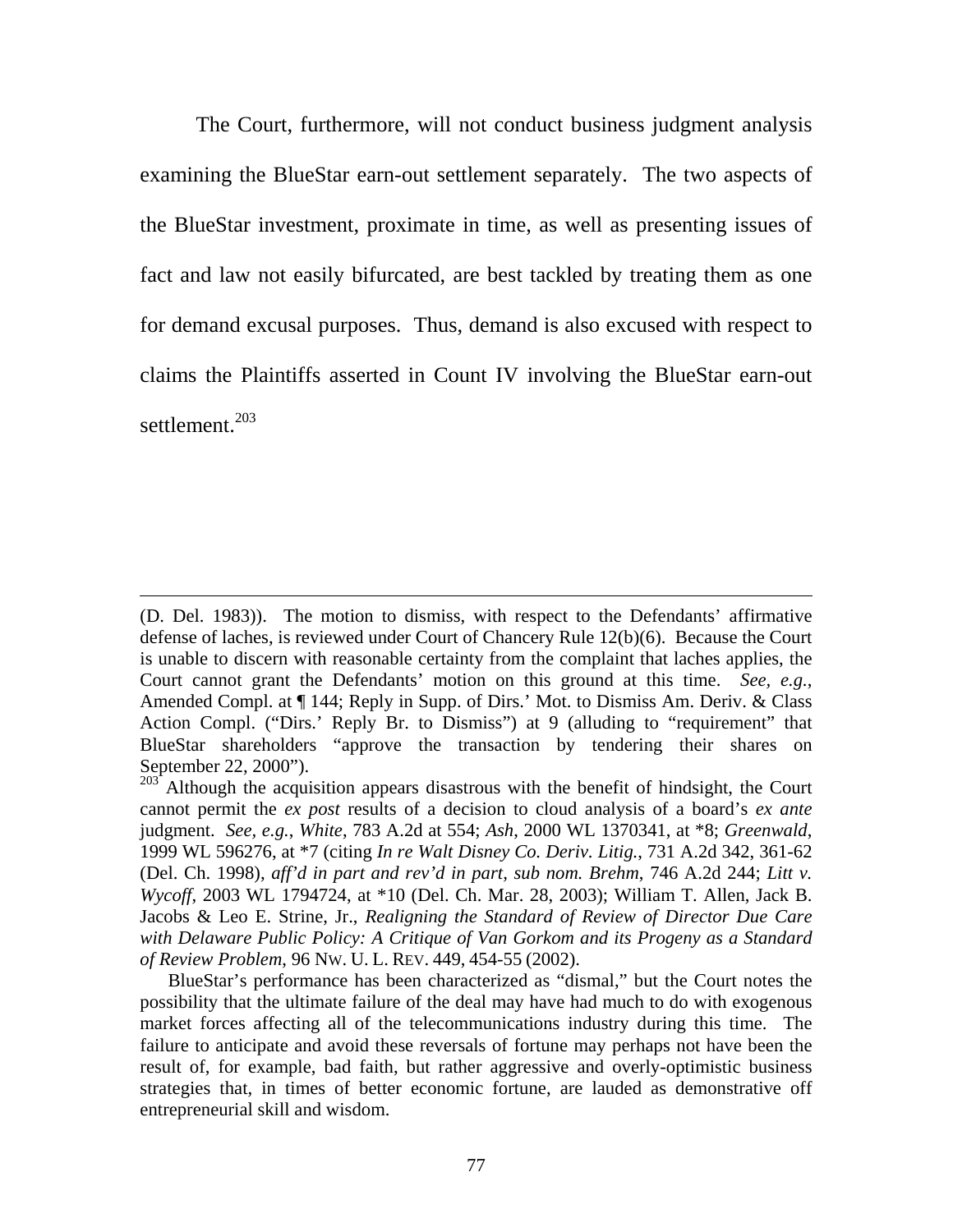# C. *The Dishnet Settlement*<sup>204</sup>

 $\overline{a}$ 

Again, the Plaintiffs challenge the Covad Board's alleged failure to employ certain procedural devices (*e.g.*, a special committee) in approving the Dishnet Settlement.205 As above, such allegations do not establish a *per se* rebuttal of the business judgment rule, as the Plaintiffs suggest. The Plaintiffs make only a conclusory allegation that the agreement was entered into "without the benefit of the necessary financial and legal analysis  $\ldots$ ."<sup>206</sup> This clearly fails to meet the requirement that the Plaintiffs plead particularized facts. Although the Plaintiffs' briefs rely heavily, and expand, upon this "fact," the Court must look to the Amended Complaint to determine whether the Plaintiffs have satisfied their pleading burden—and they have not. $207$ 

 $204$  Although the Plaintiffs cast aspersions on Covad's decision to invest in Dishnet, they have not pursued any attack with particularized allegations.

<sup>&</sup>lt;sup>205</sup> Amended Compl. at ¶ 141. At the time of the Dishnet settlement, McMinn, Shapero, Lynch, Marshall, Hawk, Hoffman, Irving, and Runtagh comprised the Covad Board. The Amended Complaint does not allege which directors participated in review and approval of the settlement. Although Paragraph 93 of the complaint addresses McMinn's "course and conduct in connection with the failed Dishnet investment" and provides that "the other Covad directors at the time—including Shapero, Lynch, Marshall, Hawk, Hoffman, Irving and Runtagh—acquiesced knowingly in, and as a group supported," McMinn's conduct, the Court cannot draw any conclusions with regard to director participation on the basis of the pleadings under the standard governing motions to dismiss.

<sup>&</sup>lt;sup>206</sup> *Id.* at ¶ 92. The Plaintiffs also make the highly conclusory allegation that, with respect to Dishnet, "the other Covad directors at the time," excluding McMinn, "acquiesced knowingly in, and as a group supported, McMinn's breach of duty. *Id*. at ¶ 93.

 $^{207}$  Although the Plaintiffs point out that McMinn was director of both Dishnet and Covad at this time, the Plaintiffs do not allege that McMinn participated in the meeting or voted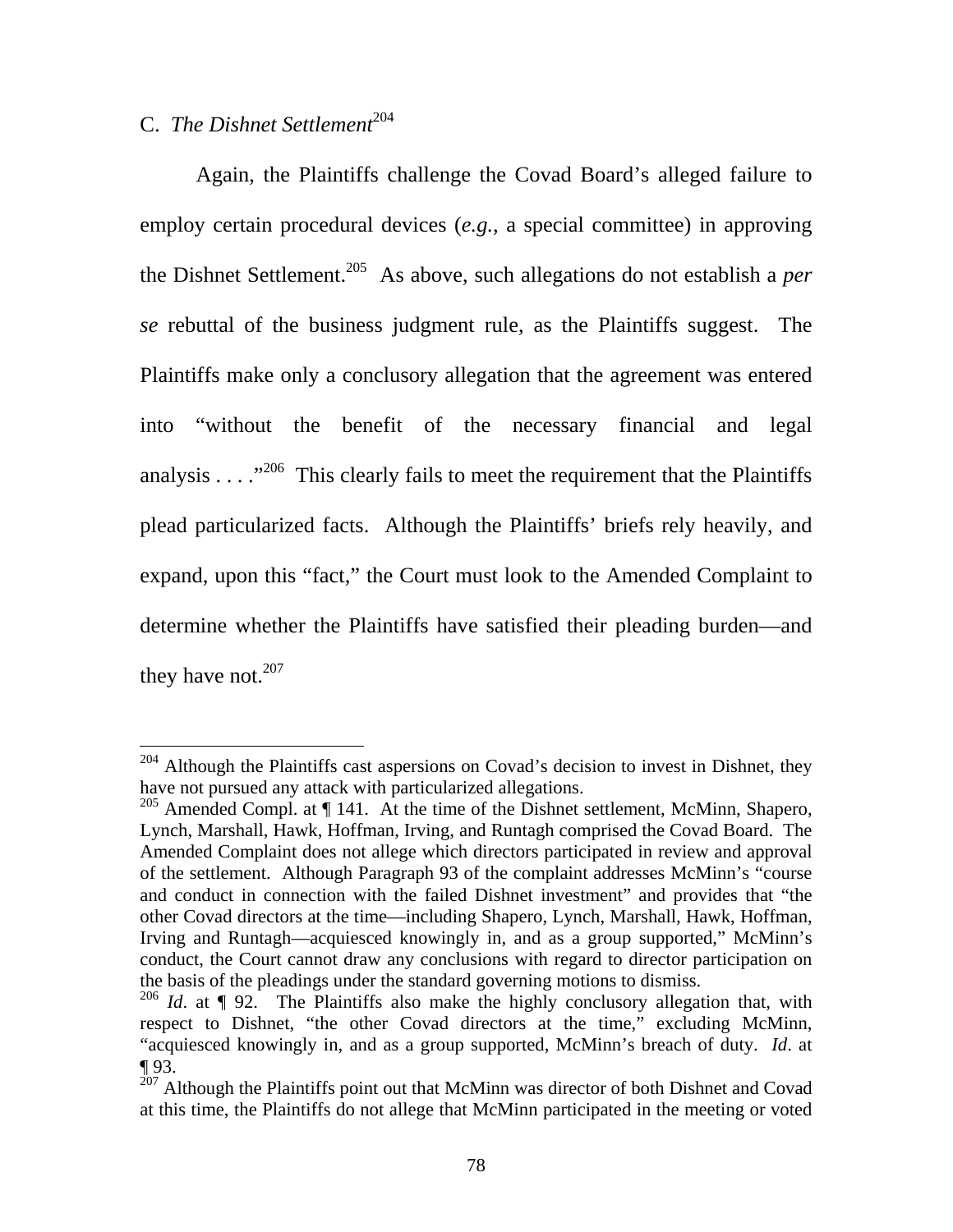The Plaintiffs' allegations regarding the Dishnet settlement appear principally, if not exclusively, directed toward corporate waste. The allegations of the Amended Complaint do not amount to waste because it cannot be said that the benefits received by Covad from the settlement are "so inadequate in value that no person of ordinary, sound business judgment would deem it worth that which the corporation has paid."<sup>208</sup> It is not, however, outside the realm of business reasonableness to conclude that Covad was better off settling with Dishnet and putting the Dishnet ordeal behind it than to engage in a drawn-out battle with the risk of losing.<sup>209</sup> There are certainly instances in which settling claims—even though of questionable merit—is the prudent course of conduct. Based on the facts alleged, the Plaintiffs have failed to plead that the Covad Board's decision to enter into the Dishnet settlement was beyond the business judgment rule.<sup>210</sup>

to approve the settlement. The Amended Complaint essentially sets forth only the terms of the settlement. *See, e.g.*, *id*. at ¶¶ 89, 92. This is significant in light of Paragraph 80 of the Amended Complaint, which, in addressing the Board's consideration of the BlueStar earn-out settlement, provides that "under normal Covad practice, self-interested directors would have left any Board meeting when matters pertaining to their self-interest are discussed and voted upon . . . ."<br> $\frac{208}{208}$  See note 177, supra.

<sup>&</sup>lt;sup>209</sup> If, as the Plaintiffs allege, the key principal of Dishnet "had a highly mixed reputation in Asia," *id.* at ¶ 88, it may not have been outside the realm of business judgment to determine that an immediate disentanglement from Dishnet was worth the cost.

<sup>&</sup>lt;sup>210</sup> The Director Defendants' opening brief contends that this action should be dismissed on the grounds that the Plaintiffs have failed to state a claim under Court of Chancery Rule 12(b)(6). *See* Dirs.' Op. Br. to Dismiss at 1, 3. In support of their argument, the Director Defendants contend that their approvals of the transactions are protected under the business judgment rule. *See* Dirs.' Op. Br. to Dismiss at 34-35. In their answering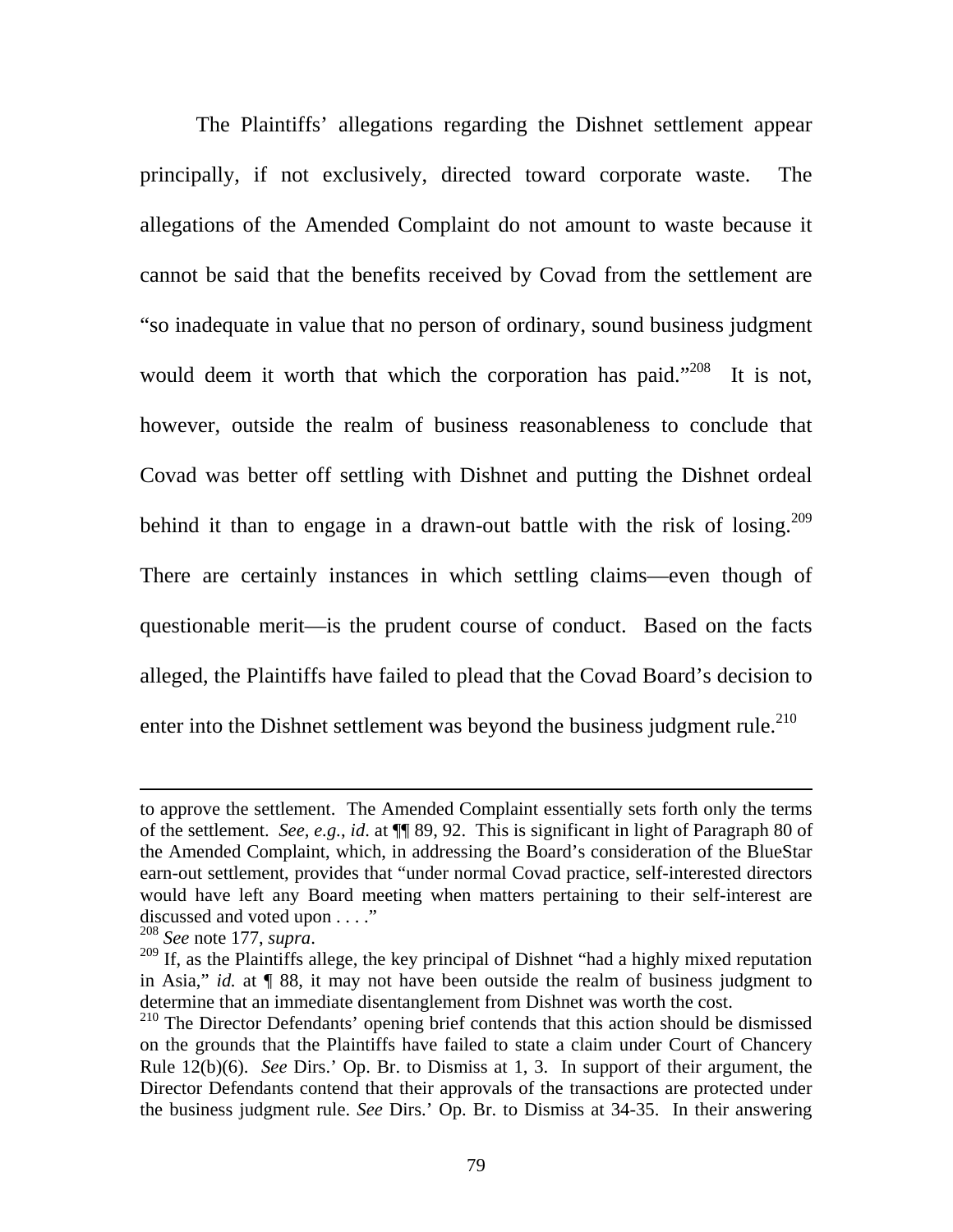#### **V. AIDING AND ABETTING CLAIMS**

The Plaintiffs assert claims in Count VI of the Amended Complaint against Crosspoint for aiding and abetting poorly behaving fiduciaries with respect to the Certive and BlueStar transactions. The Court has already determined that the Plaintiffs' claims regarding Certive must be dismissed for failure to make demand upon the Board. The Court now addresses the Plaintiffs' aiding and abetting claim with respect to the BlueStar transactions.

 A third party may be liable for aiding and abetting a breach of a corporate fiduciary's duty to the stockholders if the third party "knowingly participates" in the breach. To survive a motion to dismiss, the complaint must allege facts that satisfy the four elements of an aiding and abetting claim: "(1) the existence of a fiduciary relationship, (2) a breach of the fiduciary's duty,  $\dots$  (3) knowing participation in that breach by the defendants," and (4) damages proximately caused by the breach. $^{211}$ 

brief to the Director Defendants, the Plaintiffs raised certain arguments questioning applicability of the protections of the business judgment rule. *See* Pls.' Ans. Br. Dirs.' Mot. to Dismiss at 30, 43-46. As the Plaintiffs chose only to address these arguments to the Director Defendants' briefing with respect to Rule 12(b)(6), in this context, the Court neither addresses them with respect to demand excusal nor expresses a view as to their potential applicability in light of dismissal of the various claims under Rule 23.1. *Compare* Pls.' Ans. Br. to Covad's Mot. to Dismiss 40-43.

<sup>211</sup> *Malpiede*, 780 A.2d at 1096 (quoting *Gilbert v. El Paso Co.*, 490 A.2d 1050, 1057 (Del. Ch. 1984) ("It is well settled that a third party who knowingly participates in the breach of a fiduciary's duty becomes liable to the beneficiaries of the trust relationship."), *aff'd*, 575 A.2d 1131 (Del. 1990)); *Penn Mart Realty Co. v. Becker*, 298 A.2d 349, 351 (Del. Ch. 1972)); *see also Laventhol, Krekstein, Horwath and Horwath v. Tuckman,* 372 A.2d 168, 170-71 (Del. 1976) ("[P]ersons who knowingly join a fiduciary in an enterprise which constitutes a breach of his fiduciary duty of trust are jointly and severally liable for any injury which results.").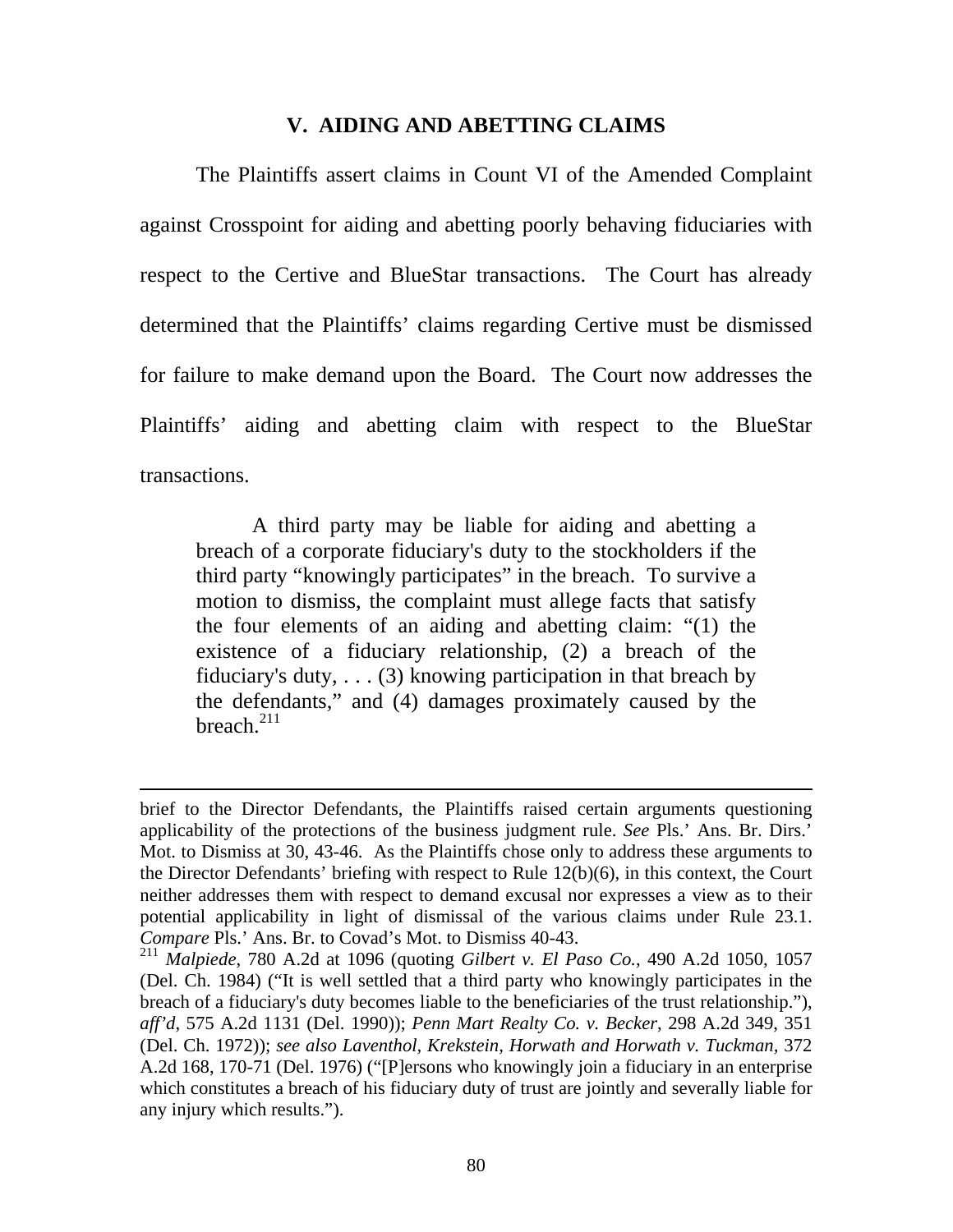The Court notes first the distinction between the party who stands in a fiduciary relationship (described by the first and second elements of the test) and the non-fiduciary defendant (described by the test's third element) against whom the aiding and abetting claim is brought.<sup>212</sup> Of course, the Covad Board at the time of the BlueStar acquisition owed fiduciary duties to Covad and its shareholders, thereby satisfying the first element of an aiding and abetting claim. Moreover, the Court has already determined that the Plaintiffs' claims with respect to the BlueStar transactions survive the motion to dismiss; thus, the second element of the test is satisfied here, as well. Similarly, the Amended Complaint sufficiently alleges that, in the event a breach of fiduciary duty is proved, damages were proximately caused.<sup>213</sup> As to the requirement that there be "knowing participation" in the breach by the non-fiduciary defendant (*i.e.*, Crosspoint), "[a] claim of knowing participation need not be pled with particularity. However, there must be factual allegations in the complaint from which knowing participation can be reasonably inferred."<sup>214</sup> Shapero's status as a Covad

<sup>212</sup> *See, e.g.*, *In re Gen. Motors (Hughes) S'holder Litig.*, 2005 WL 1089021, at \*24 (Del. Ch. May 4, 2005), *aff'd*, 2006 WL 722198 (Del. Mar. 20, 2006).

<sup>213</sup> *See also Hughes*, 2005 WL 1089021, at \*23 (requiring that "damages to the plaintiff resulted from the concerted action of the fiduciary and the non-fiduciary" (quoting *Jackson Nat'l Life Ins. Co. v. Kennedy*, 741 A.2d 377, 386 (Del. Ch. 1999)).

<sup>214</sup> *Hughes*, 2005 WL 1089021, at \*24 (quoting *In re Shoe-Town, Inc. S'holders Litig.*, 1990 WL 13475, at \*8 (Del. Ch. Feb. 12, 1990)). Crosspoint's motion to dismiss the Plaintiffs' aiding and abetting claim is reviewed under Court of Chancery Rule 12(b)(6).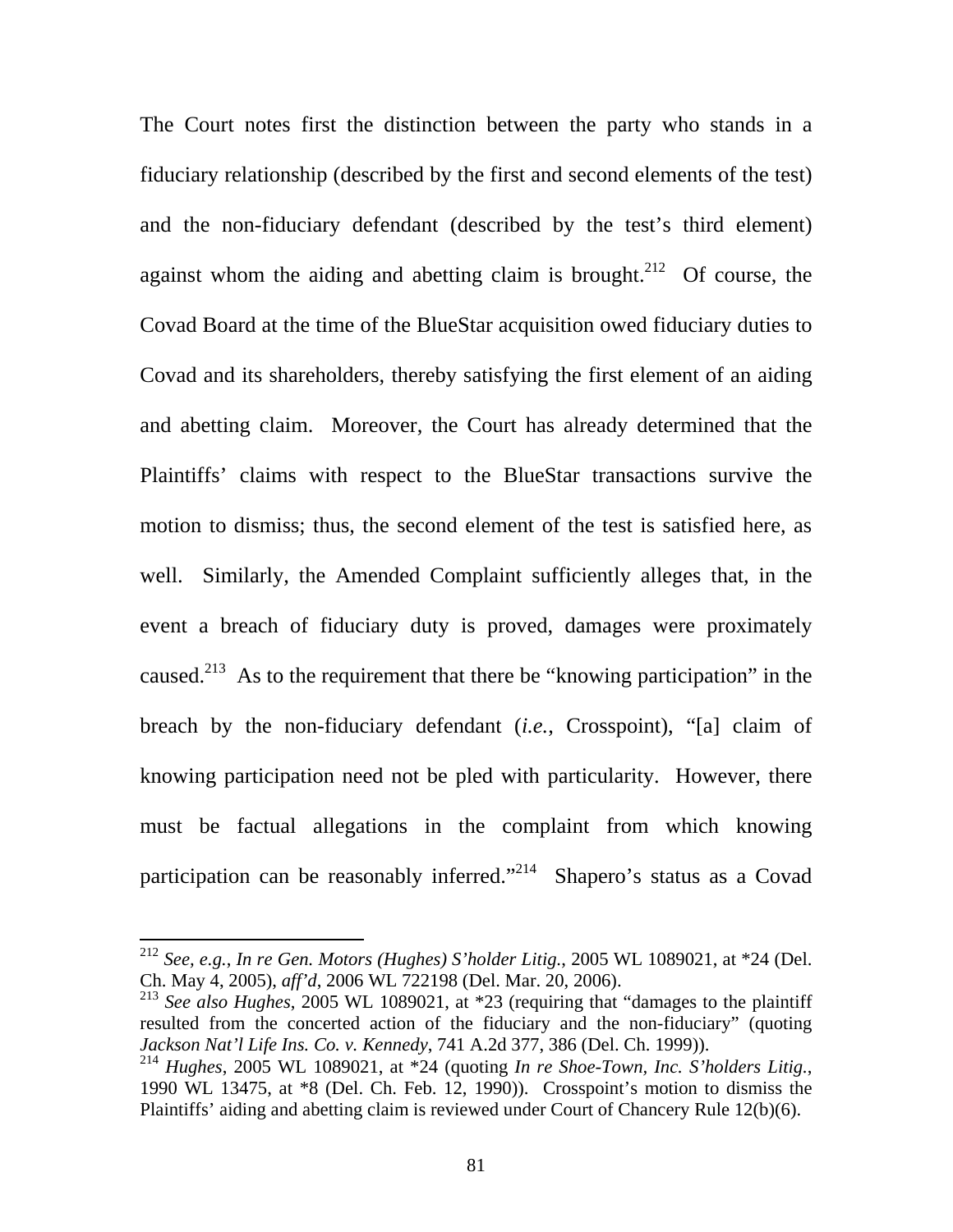director and General and Managing Partner of Crosspoint is sufficient to impute knowledge of Shapero's conduct with respect to the BlueStar acquisition to Crosspoint, for purposes of this motion to dismiss.<sup>215</sup> The allegations of the Amended Complaint support the reasonable inference that Shapero, and therefore Crosspoint, knew of BlueStar's gloomy business prospects at the same time he was touting the potential acquisition.<sup>216</sup> Moreover, the allegations permit the reasonable inference that Shapero—by his statements and influence over, at least, Knowling—initiated, induced, and contributed to the underlying breach of Covad's Board.<sup>217</sup> The Amended Complaint sets forth that "Shapero lobbied Knowling through lengthy emails on the weekend of May 20-21, 2000, to have Covad acquire BlueStar and NewEdge."<sup>218</sup> Additionally, the Complaint alleges:

According to Covad's amended Form S-4/A, filed with the Securities and Exchange Commission on August 30, 2000, BlueStar's directors, which included defendants McMinn and Shapero, suggested that the CEOs of BlueStar and Covad meet initially to discuss a possible business combination. In fact, the

<sup>215</sup> *See, e.g.*, *Carlson v. Hallinan*, 2006 WL 771722, at \*20 - \*21 (Del. Ch. Mar. 21, 2006) (imputing majority shareholder's knowledge to nonfiduciary defendant-entities for which shareholder serves as director and officer) (citing *In re HealthSouth Corp. S'holders Litig.*, 845 A.2d 1096, 1108 n.22 (Del. Ch. 2003), *aff'd*, 847 A.2d 1121 (Del. 2004) (TABLE)).

<sup>216</sup> *See* Amended Compl. at ¶¶ 58, 59, 62, 63.

<sup>&</sup>lt;sup>217</sup> Because Shapero serves as General and Managing Partner of Crosspoint, his acts permit the Plaintiffs to charge Crosspoint with "participation" in the context of the third element of the aiding and abetting claim. Indeed, the emails sent by Shapero to Knowling were from Shapero's Crosspoint email account and are signed "Rich Shapero, Managing Partner, Crosspoint Venture Partners." Calder Decl., Ex. Q. <sup>218</sup> Amended Compl. at  $\P$  62.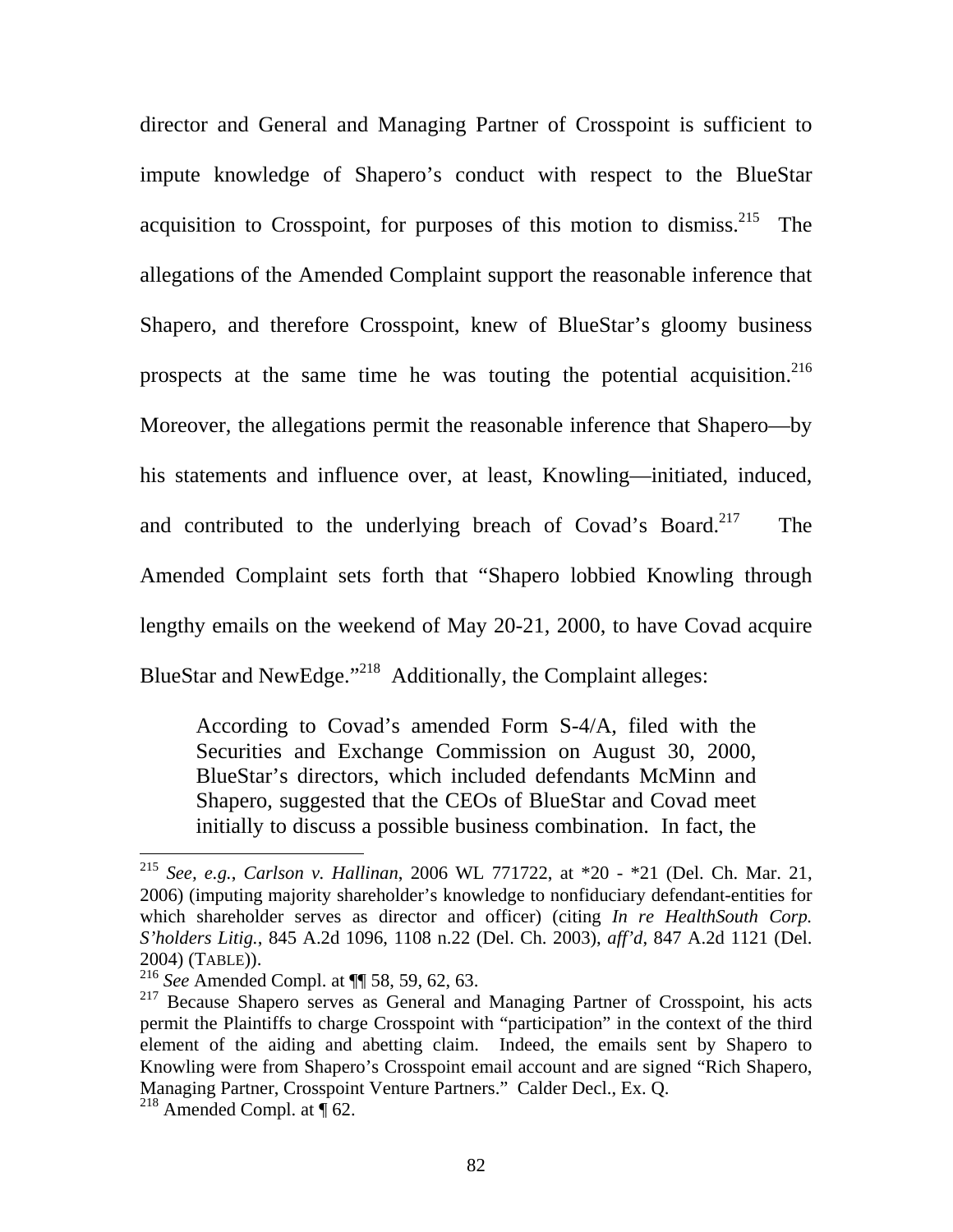documents produced in the § 220 action clearly show that Shapero, a member of Covad's compensation committee, repeatedly and directly lobbied (and ultimately persuaded) Knowling, the CEO whose compensation was determined by Shapero and his other committee members, that Covad should acquire BlueStar.<sup>219</sup>

Crosspoint contends that documents produced as a consequence of the § 220 action, and on which the Plaintiffs in part rely,<sup>220</sup> fail to demonstrate that Shapero acted improperly.<sup>221</sup> Specifically, Crosspoint argues that document LWDK 0002013 shows that Shapero's statements were not improper, but merely constituted permitted "expression" of Shapero's views.<sup>222</sup> The Court

 $\overline{a}$ <sup>219</sup> *Id.* at  $\P$  72. The Amended Complaint additionally provides:

Each of Messrs. McMinn, Hawk and Shapero and/or Crosspoint were significant stockholder of BlueStar. Specifically, McMinn was the beneficial owner of approximately 656,942 shares of BlueStar common stock. Shapero's venture capital firm, Crosspoint, owned approximately 30 million shares of BlueStar stock, which represented approximately 41.9% of all of BlueStar's issued and outstanding common stock. Hawk, a Special Limited Partner of Crosspoint, was also a significant shareholder of BlueStar stock. BlueStar's CEO, Robert Dupuis, had previously worked for Crosspoint and thus had ties to Shapero and Hawk.

*Id.* It should be noted that McMinn was not a member of Covad's Board at the time of the acquisition, having resigned on November 1, 1999, and rejoining only in "late October 2000." *Id*. at ¶ 8.

<sup>220</sup> *See* Pls.' Ans. Br. in Opp'n to Def. Crosspoint Venture Partners, L.P.'s Mot. to Dismiss Am. Deriv. & Class Action Compl. ("Pls.' Ans. Br. to Crosspoint's Mot. to Dismiss**"**) at 33 (citing Calder Decl., Exs. Q (LWDK0002013-2015), R (LDWK0002987- 2988); *see also* Amended Compl. at ¶ 72 (stating that "the documents produced in the § 220 action clearly show" Shapero's involvement).

<sup>&</sup>lt;sup>221</sup> Reply Br. in Further Supp. of Def. Crosspoint Venture Partners, L.P.'s Mot. to Dismiss Pls.' Am. Deriv. & Class Action Compl. ("Crosspoint's Reply Br. to Dismiss") at 26.

<sup>222</sup> *See id*. at 25-26. Crosspoint states that "[a]n interested director's expression of his views does not taint the decision of the disinterested directors." *Id*. (citing *In re Ply Gem Indus. Inc. S'holders Litig*., 2001 WL 755133 (Del. Ch. June 26, 2001); *Lewis v. Leaseway Transp. Corp.*, 1990 WL 67383 (Del. Ch. May 16, 1990)). Shapero, however, is alleged to have moved well beyond merely "expressing his views." Moreover, the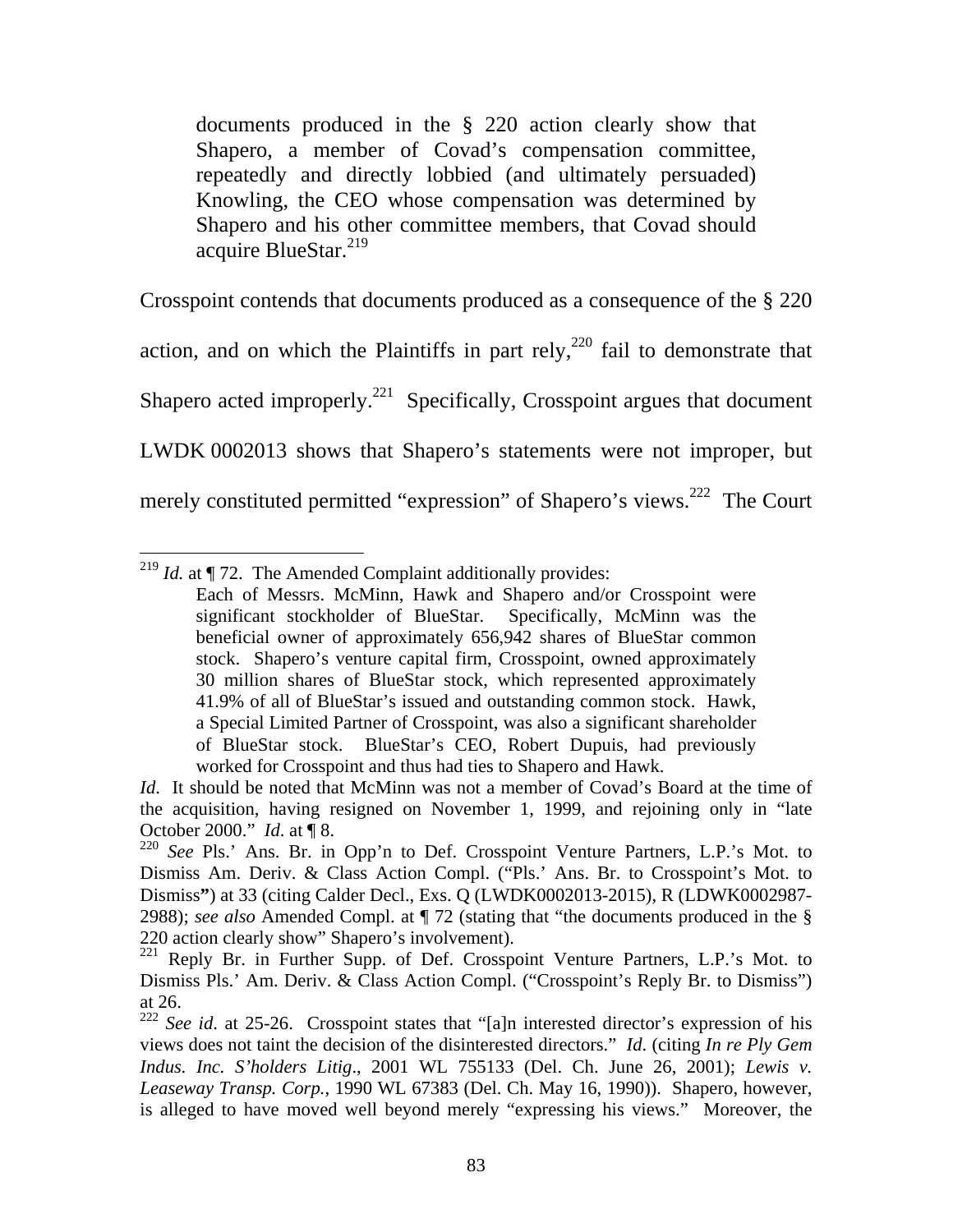need not resolve the question of the characterization of the disputed emails, however, since a reasonable inference to draw from the allegations in the Amended Complaint is that Shapero's power to infect the decisions of Knowling and the Board, and the process by which this was accomplished, were premised not solely on his salesmanship (as reflected in this limited email chain), but, *inter alia*, on his power over Knowling's compensation as a member of Covad's compensation committee. Thus, the Court concludes that, based on the allegations before it, the Plaintiffs' claim against Crosspoint for aiding and abetting, with respect to the BlueStar transactions, cannot be dismissed. $^{223}$ 

#### **VI.** *RESPONDEAT SUPERIOR* **CLAIM**

 In Count VII of the Amended Complaint, the Plaintiffs also assert claims against Crosspoint under the doctrine of *respondeat superior*. The Court concludes that these claims must be dismissed in their entirety. The

inference can be drawn that he was well aware of BlueStar's dismal circumstances and prospects.

 $223$  The Plaintiffs asserted fiduciary duty claims against Crosspoint arising out of the Certive matters because, at that time, Crosspoint controlled a significant, even if less than half, portion of Covad's outstanding stock. Those claims were dismissed for failure to make demand on the Board. By the time of the BlueStar Transaction, Crosspoint had eliminated (or substantially reduced) its holdings in Covad and, thus, no longer owed (if it ever did) fiduciary duties to Covad.

Additionally, in the context of the motion to dismiss, the Court cannot conclude that, *inter alia*, that the transaction was the product of arms-length negotiations sufficient to preclude aiding and abetting liability. *Compare Hughes*, 2005 WL 1089021, at \*26 - \*28.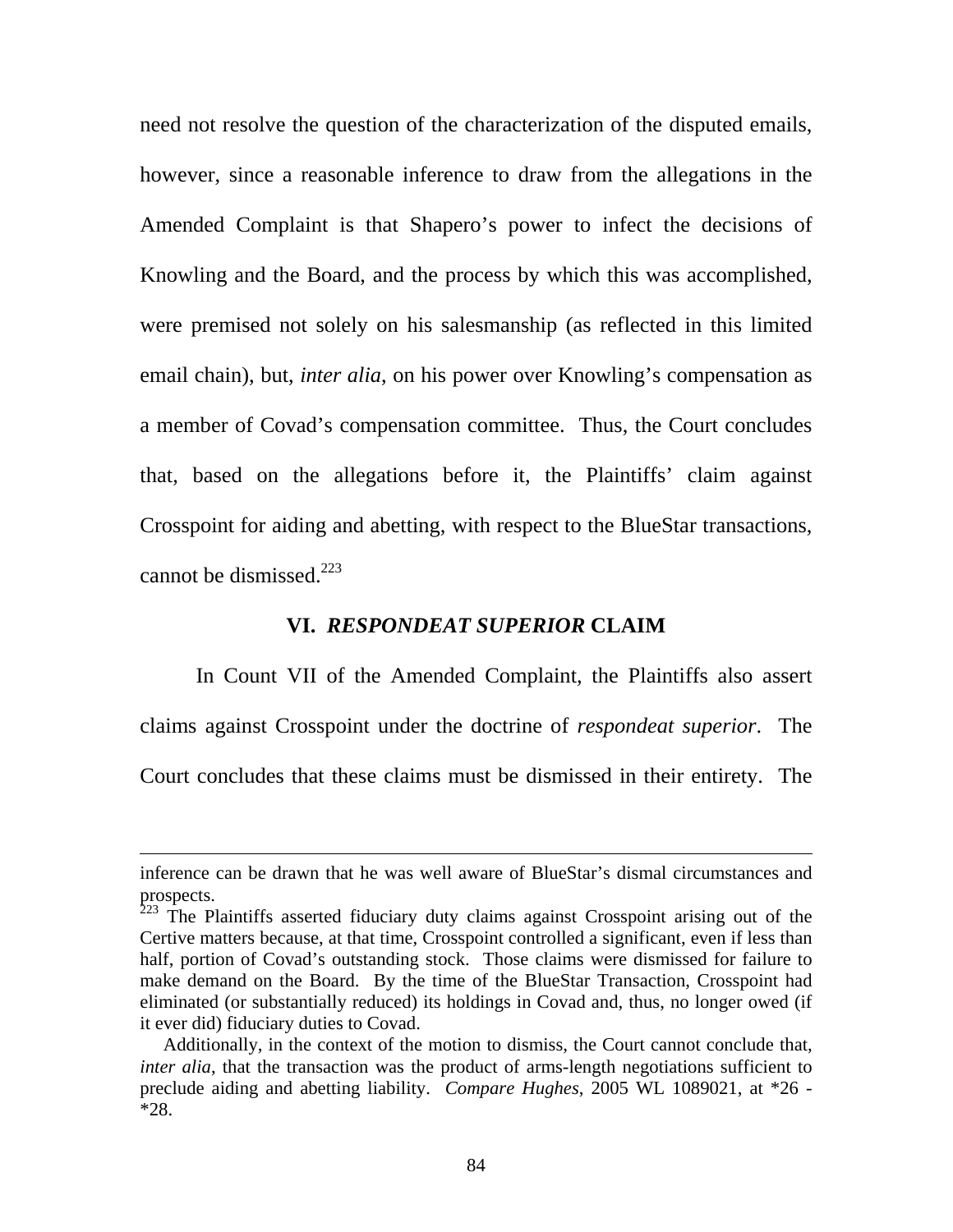Plaintiffs have not cited any authority demonstrating that such claims are permissible, in this context. "*Respondeat superior* imposes liability upon a principal for the torts of his agent committed within the scope of their agency relationship."<sup>224</sup> As has already been described above, Crosspoint stands as a *non-fiduciary* defendant in this litigation vis-à-vis Covad and its shareholders with respect to the BlueStar matters.<sup>225</sup> Indeed, this is a critical element of the Plaintiffs' aiding and abetting claim against Crosspoint. To permit recovery, in this circumstance, under the common law tort law doctrine of *respondeat superior* "would work an unprecedented, revolutionary change in our law, and would give investors in a corporation reason for second thoughts about seeking representation on the corporation's board of directors."<sup>226</sup> As a consequence, the Court determines that the

 $224$  *Arnold v. Soc'y for Sav. Bancorp, Inc.*, 1995 WL 376919, at  $*8$  (Del. Ch. June 15, 1995) (citing *Fields v. Synthetic Ropes, Inc.*, 215 A.2d 427, 432 (Del. 1965)). Count VI also briefly mentions the "Certive Transaction." *See* Amended Compl. at ¶ 181.

To the extent that the Plaintiffs may seek to plead an aiding and abetting claim against Crosspoint for matters arising out of events described by Counts I through III which have been dismissed for failure to make demand on the Board, as described above—the Plaintiffs may not assert a claim for aiding and abetting, since the underlying claims may not be pursued.

<sup>225</sup> *Cf. Emerson Radio Corp. v. Int'l Jensen Inc.*, 1996 WL 483086, at \*20 (Del. Ch. Aug. 20, 1996) ("As a stockholder, [defendant third-party entity] could attain fiduciary status only if it were a majority shareholder or it actually controlled the affairs of [defendant corporation].").

<sup>226</sup> *Emerson Radio Corp.*, 1996 WL 483086, at \*20 n.18 (analogizing plaintiffs' claims in that case to claims brought under theory employed by the Plaintiffs in this litigation). *Cf. USAirways Group, Inc. v. British Airways PLC*, 989 F. Supp. 482, 494 (S.D.N.Y. 1997) (denying recovery under this theory of tort law since it would "undermine" and "circumvent[ ] clear limitations imposed by Delaware corporate law").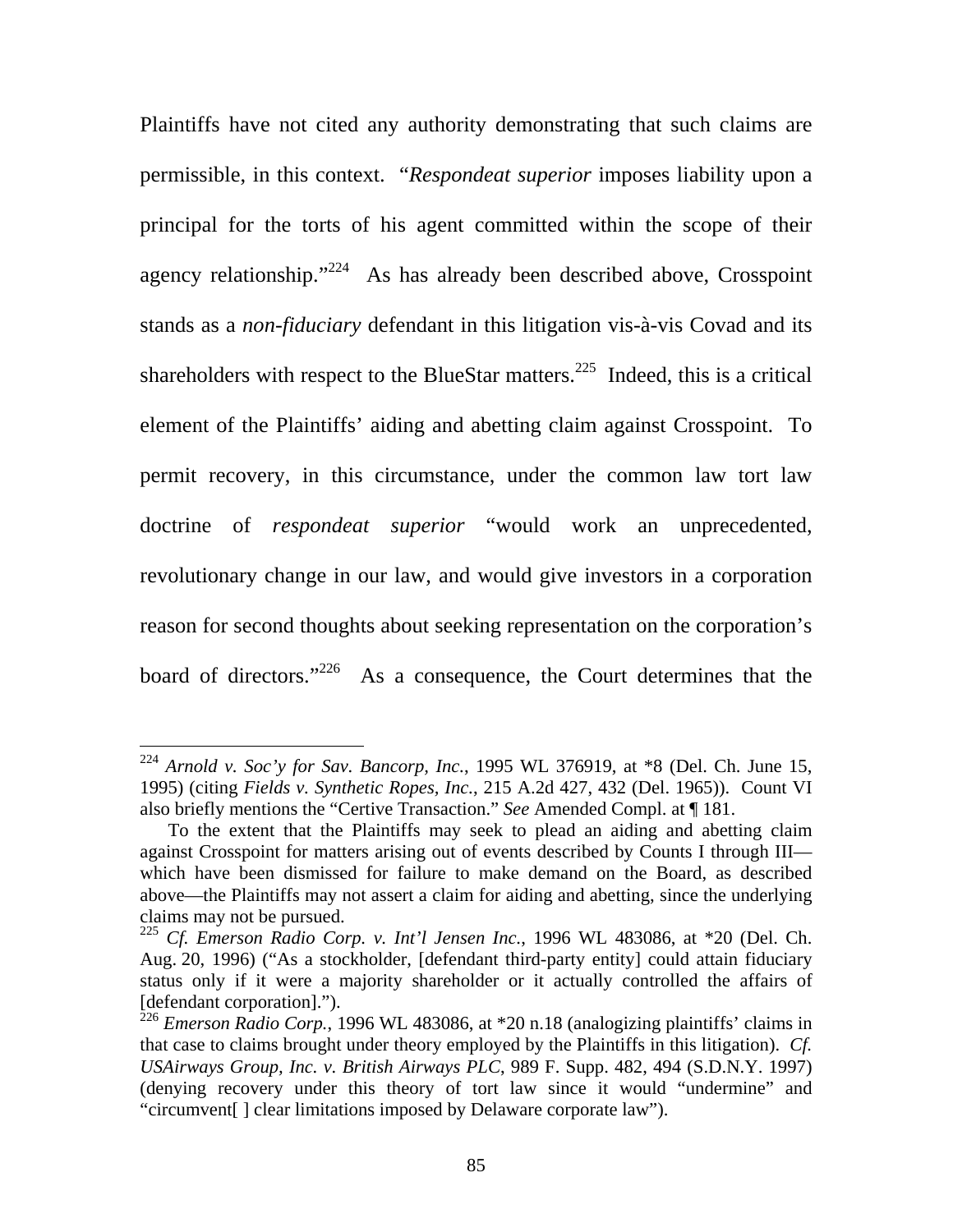Plaintiffs' claim for *respondeat superior* is insufficient as a matter of law, under these circumstances, and, therefore, must be dismissed.

#### **VII. PROXY STATEMENT DISCLOSURES**

 The Plaintiffs also assert direct claims against McMinn, Shapero, Hawk, Lynch, Marshall, Irving, Hoffman, Runtagh, Crandall, and Jalkut for material omissions from Covad's Proxy Statements from 2002, 2003, and 2004. The Plaintiffs allege that Covad shareholders might not have elected the directors who were up for election during those years had the omitted information been disclosed. Specifically, the Plaintiffs allege that the following material information should have been disclosed:

- 1. Khanna's June 19, 2002 letter to the Covad Board. (2002, 2003, & 2004)
- 2. The Standstill Agreement with Khanna. (2002)
- 3. "The real reasons for and circumstances relating to the removal of Khanna as General Counsel and his intention, expressed to them, of taking legal action, if necessary, to seek redress for the harm defendants had caused Covad." (2002, 2003, and 2004)
- 4. The earn-out criterion for the BlueStar transaction had not been met, and Shapero, McMinn, and Hawk derived a great benefit from the settlement. (2002, 2003, and 2004)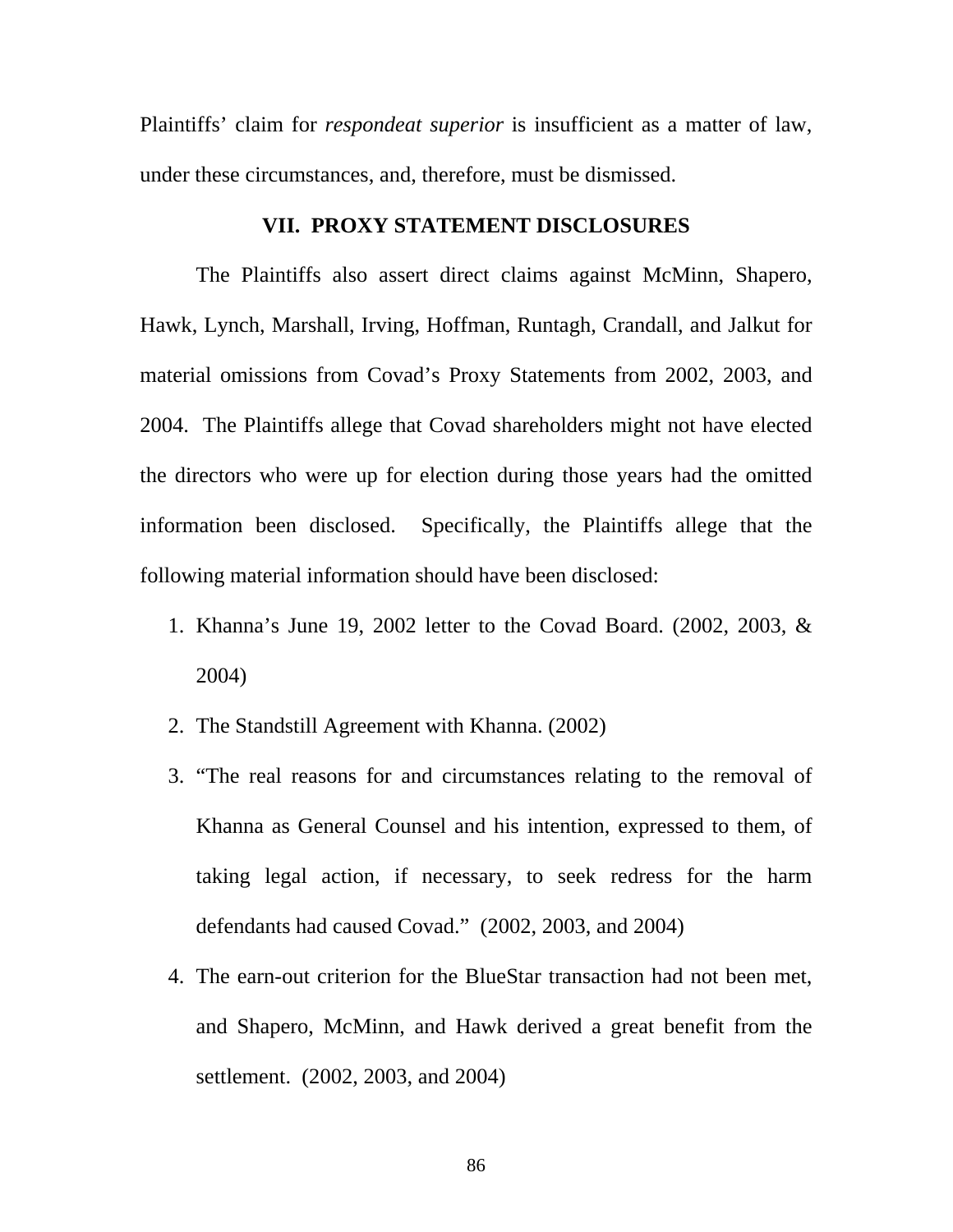- 5. "[D]efendant McMinn, during the time period of February to November 1999 when he purported to be working for Covad fulltime, was actually working for himself and Crosspoint to find new investment vehicles." (2002)
- 6. Generalized information with respect to Khanna's allegations specifically, which transactions and which directors challenged. (2003 & 2004)

In 2002, McMinn, Hawk, and Hoffman were slated for election and were reelected. In 2003, Jalkut, Irving, and Lynch were slated for election and were re-elected. In 2004, Crandall and Runtagh were slated for election and were re-elected. Each of these elections was apparently uncontested.

### A. *Legal Standards*

#### 1. Motion to Dismiss

 The standards governing this Court's analysis of motions to dismiss under Rule 12(b)(6) have recently been reiterated:

> (i) all well-pleaded factual allegations are accepted as true; (ii) even vague allegations are "wellpleaded" if they give the opposing party notice of the claim; (iii) the Court must draw all reasonable inferences in favor of the non-moving party; and (iv) dismissal is inappropriate unless the "plaintiff would not be entitled to recover under any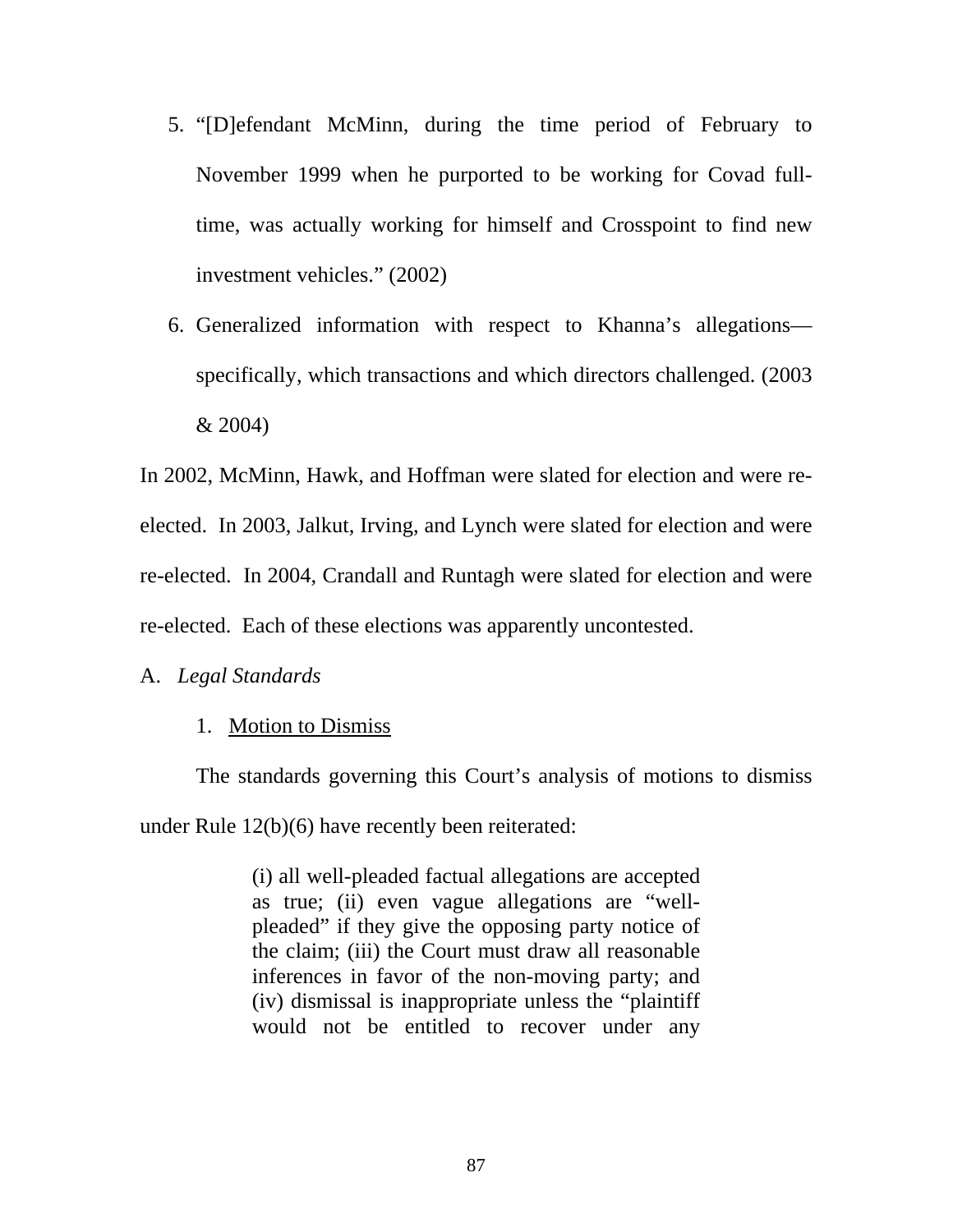reasonably conceivable set of circumstances susceptible of proof." $227$ 

Although the Court must "accept as true all of the well-pleaded allegations of fact and draw reasonable inferences in the plaintiff's favor,"228 it is "not . . . required to accept as true conclusory allegations 'without specific supporting factual allegations." $229$  Instead, the Court must "accept only those 'reasonable inferences that logically flow from the face of the complaint' and 'is not required to accept every strained interpretation of the allegations proposed by the plaintiff.<sup> $1230$ </sup> It should also be noted that the standard governing motions under Court of Chancery Rule 12(b)(6) is "less stringent" than the standard employed in demand futility analysis under Court of Chancery Rule 23.1.<sup>231</sup>

### 2. Fiduciary Duty with Respect to Disclosure

Delaware common law of fiduciary duty requires that directors disclose fully and with complete candor all material facts in soliciting

<sup>227</sup> *Hughes*, 2006 WL 722198, at \*3 (quoting *Savor, Inc. v. FMR Corp.*, 812 A.2d 894, 896-7 (Del. 2002)).

<sup>228</sup> *Id.* (citing *Malpiede*, 780 A.2d at 1082).

<sup>229</sup> *Id.* (citing *In re Santa Fe Pac. Corp. S'holder Litig.*, 669 A.2d 59, 65-66 (Del. 1995)); *see also Solomon v. Pathe Commc'ns Corp.*, 672 A.2d 35, 38 (Del. 1996).

<sup>230</sup> *Hughes*, 2006 WL 722198, at \*3 (quoting *Malpeide*, 780 A.2d at 1082).

<sup>231</sup> *Malpiede*, 780 A.2d at 1082-83 (citations omitted); *see also Rabkin v. Philip A. Hunt Chem. Corp.*, 498 A.2d 1099, 1104 (Del. 1985).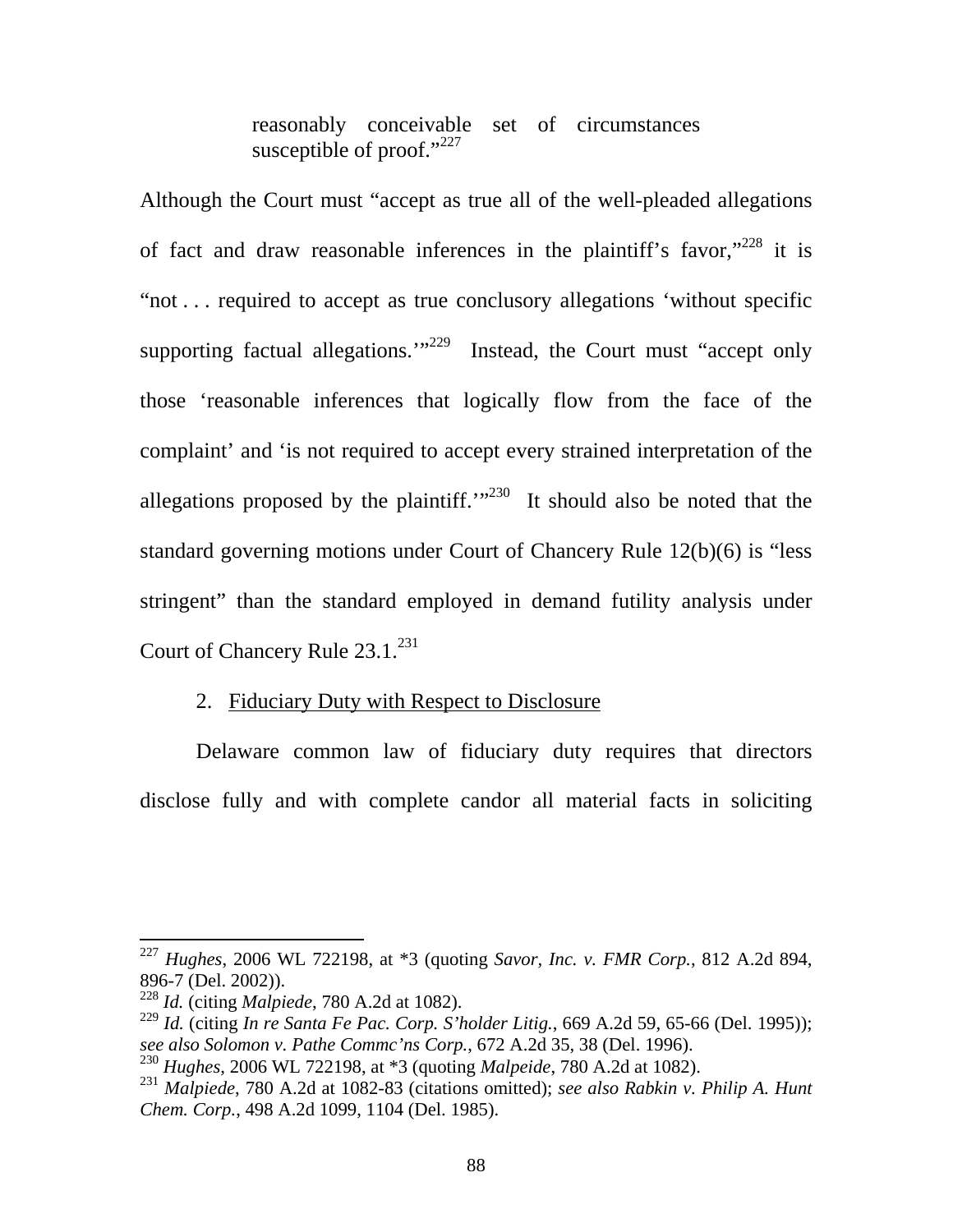proxies from shareholders.<sup>232</sup> Although it has been held that this duty is "best discharged through a broad rather than a restrictive approach to disclosure,"<sup>233</sup> only material facts must be disclosed. "An omitted fact is material if there is a substantial likelihood that a reasonable investor would consider it important in deciding how to vote."<sup>234</sup>

In order to allege adequately a violation of disclosure requirements, a plaintiff must plead "some basis for a court to infer that the alleged violations were material. For example, a pleader must allege that facts are missing from the proxy statement, identify those facts, state why they meet the materiality standard and how the omission caused injury."<sup>235</sup> The test for

<sup>232</sup> *Arnold v. Soc'y for Sav. Bancorp, Inc.*, 650 A.2d 1270, 1277 (Del. 1994); *see also Malpiede*, 780 A.2d at 1086 (explaining that "duty of disclosure" does not exist as an independent fiduciary duty).

<sup>233</sup> *Zirn v. VLI Corp.*, 621 A.2d 773, 779 (Del. 1993); *see also Loudon* v. *Archer-Daniels-Midland Co.*, 700 A.2d 135, 144 (Del. 1997) (declining to adopt "bright line" test for disclosure violations, even though it might be "better practice" for directors "to be more candid and forthcoming in their communications to stockholders when presenting a slate for election to the board").

<sup>234</sup> *Rosenblatt v. Getty Oil Co.*, 493 A.2d 929, 944 (Del. 1985) (quoting *TSC Indus., Inc. v. Northway, Inc.*, 426 U.S. 438, 449 (1976)) ("Put another way, there must be a substantial likelihood that the disclosure of the omitted fact would have been viewed by the reasonable investor as having significantly altered the 'total mix' of information made available."). In order to be material, however, it need not be demonstrated that disclosure of a fact would have changed the shareholder's vote.

<sup>235</sup> *Loudon*, 700 A.2d at 141; *see also M&B Weiss Family Ltd. P'ship of 1996 v. Davie*, C.A. No. 20303, slip op. at 5, Chandler, Ch. (Bench Ruling Del. Ch. Apr. 12, 2005). *Cf. Orman*, 794 A.2d at 31 ("In order for a plaintiff to state properly a claim for breach of a disclosure duty by omission, he must 'plead facts identifying (1) material, (2) reasonably available, (3) information that (4) was omitted from the proxy materials.'" (quoting *O'Reilly v. Transworld Healthcare, Inc.*, 745 A.2d 902, 926 (Del. Ch. 1999)); *accord Wolf v. Assaf*, 1998 WL 326662, at \*1 (Del. Ch. June 16, 1998).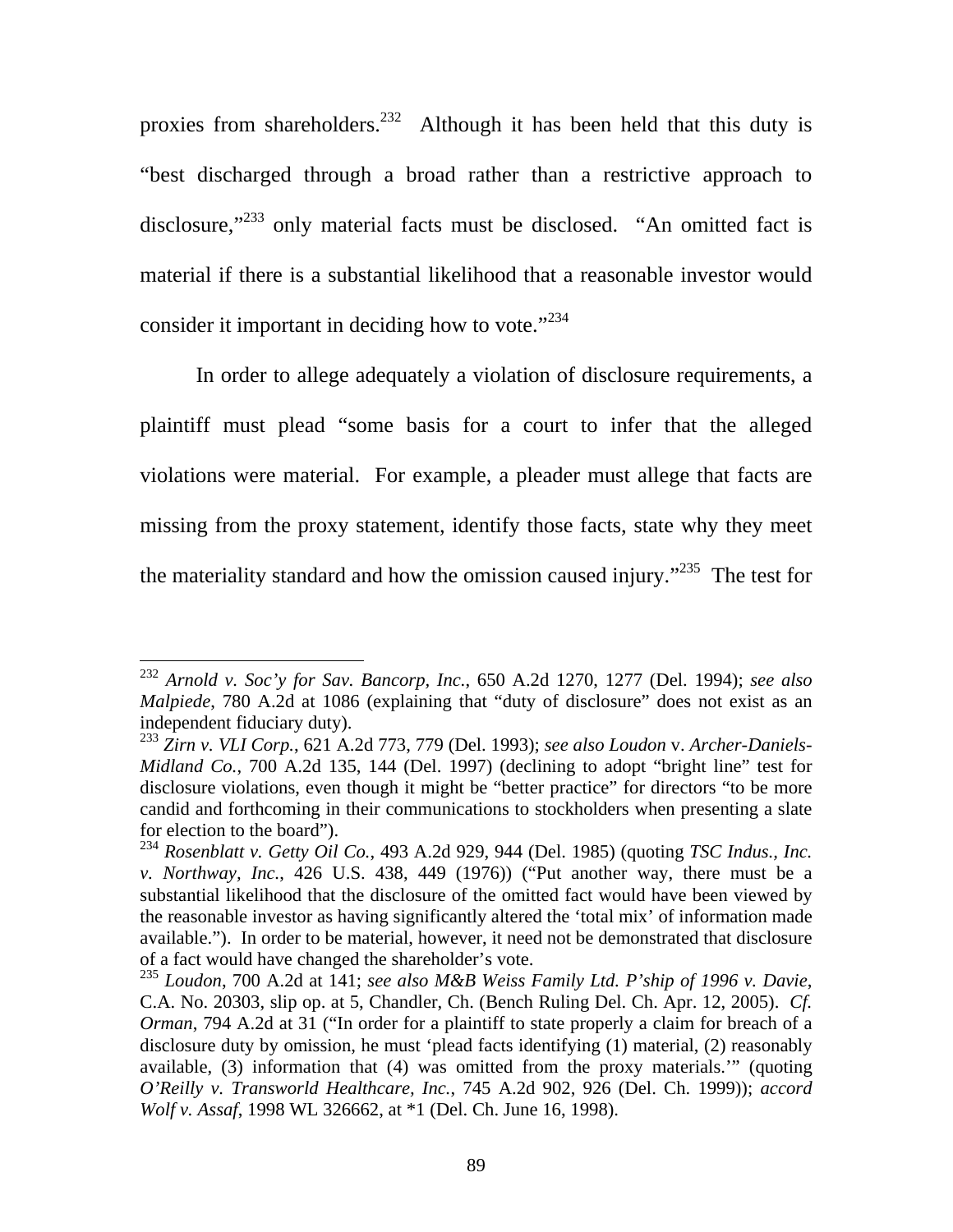whether an omitted fact is material is context-specific, and, therefore, determinations of materiality will not frequently be appropriate on a motion to dismiss.236 Nevertheless, this Court may resolve such questions at the motion to dismiss stage if it is satisfied with reasonable certainty that no set of facts could be proved that would permit the plaintiffs to obtain relief under the allegations made.<sup>237</sup> Even though the Court's analysis in this context is not overly stringent, "it is inherent in disclosure cases that the misstated or omitted facts be identified and that the pleading not be merely conclusory."<sup>238</sup>

#### 3. Self-flagellation

A long-standing principle of disclosure jurisprudence provides that a board need not engage in "self-flagellation."<sup>239</sup> Notwithstanding the requirement that directors disclose fully all material facts in the solicitation of proxies from shareholders, a board of directors is not required to "confess to wrongdoing prior to any adjudication of guilt,"<sup>240</sup> nor must it "draw legal

<sup>236</sup> *See, e.g.*, *Alessi v. Beracha*, 849 A.2d 939, 949 n.68 (Del. Ch. 2004).

<sup>237</sup> *Seagraves v. Urstadt Property Co., Inc.*, 1989 WL 137918, at \*5 (Del. Ch. Nov. 13, 1989); *see also In re Encore Computer Corp. S'holders Litig.*, 2000 WL 823373, at \*8 - \*9 (Del. Ch. June 16, 2000); *In re JCC Holding Co., Inc.*, 843 A.2d 713, 720 (Del. Ch. 2003); *Orman*, 794 A.2d at 32.

<sup>238</sup> *Loudon*, 700 A.2d at 140.

<sup>239</sup> *See, e.g.*, *Stroud v. Grace*, 606 A.2d 75, 84 n.1 (Del. 1992).

<sup>240</sup> *Loudon*, 700 A.2d at 145.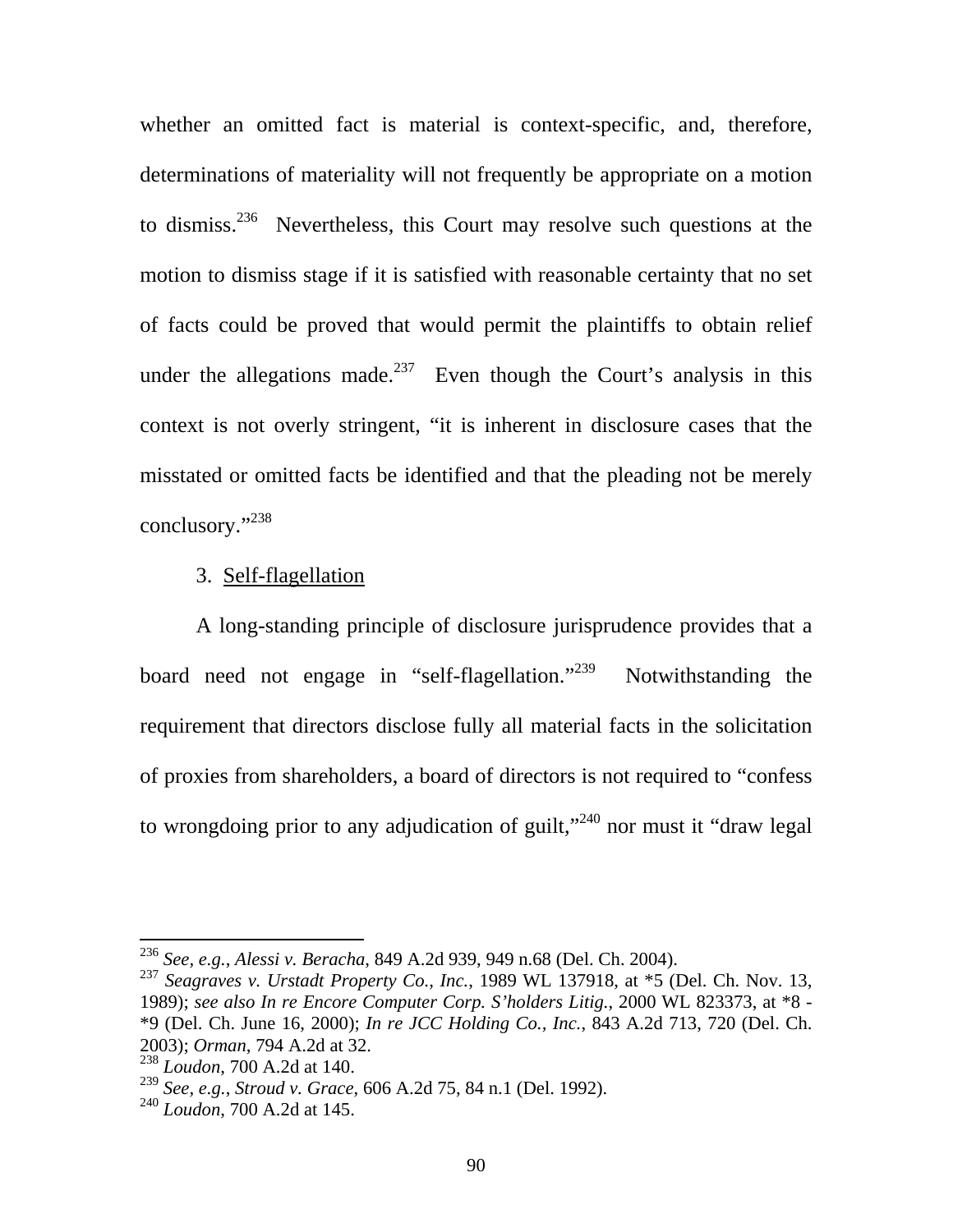conclusions implicating itself in a breach of fiduciary duty from surrounding facts and circumstances prior to a formal adjudication of the matter."<sup>241</sup>

### 4. Laches

 $\overline{a}$ 

 "The essential elements of laches are: (1) the plaintiff must have knowledge of the claim and (2) there must be prejudice to the defendant arising from an unreasonable delay by the plaintiff in bringing the claim."<sup>242</sup> Essentially,

[l]aches is defined as an unreasonable delay by a party, without any specific reference to duration, in the enforcement of a right. An unreasonable delay can range from as long as several years to as little as one month. The temporal aspect of the delay is less critical than the reasons for it, because in some circumstances even a long delay might be excused.<sup>243</sup>

Determination of what constitutes "unreasonable delay" is most often necessarily a factual and context-specific inquiry and, therefore, not generally appropriate for resolution on a motion to dismiss. If, however, the pleadings make reasonably certain that laches is applicable and there can be no facts reasonably supporting a contrary inference, then no insurmountable

<sup>241</sup> *Stroud*, 606 A.2d at 84 n.1. *Compare Big Lots Stores, Inc. v. Bain Capital Fund VII, LLC*, 2006 WL 846121, at \*10 (Del. Ch. Mar. 28, 2006).

<sup>242</sup> *U.S. Bank Nat'l Ass'n v. U.S. Timberlands Klamath Falls, L.L.C.*, 864 A.2d 930, 951 (Del Ch. 2004), *vacated on other grounds*, 875 A.2d 632 (Del. 2005) (TABLE).

<sup>243</sup> *Steele v. Ratledge*, 2002 WL 31260990, at \*3 (Del. Ch. Sept. 20, 2002) (footnotes omitted).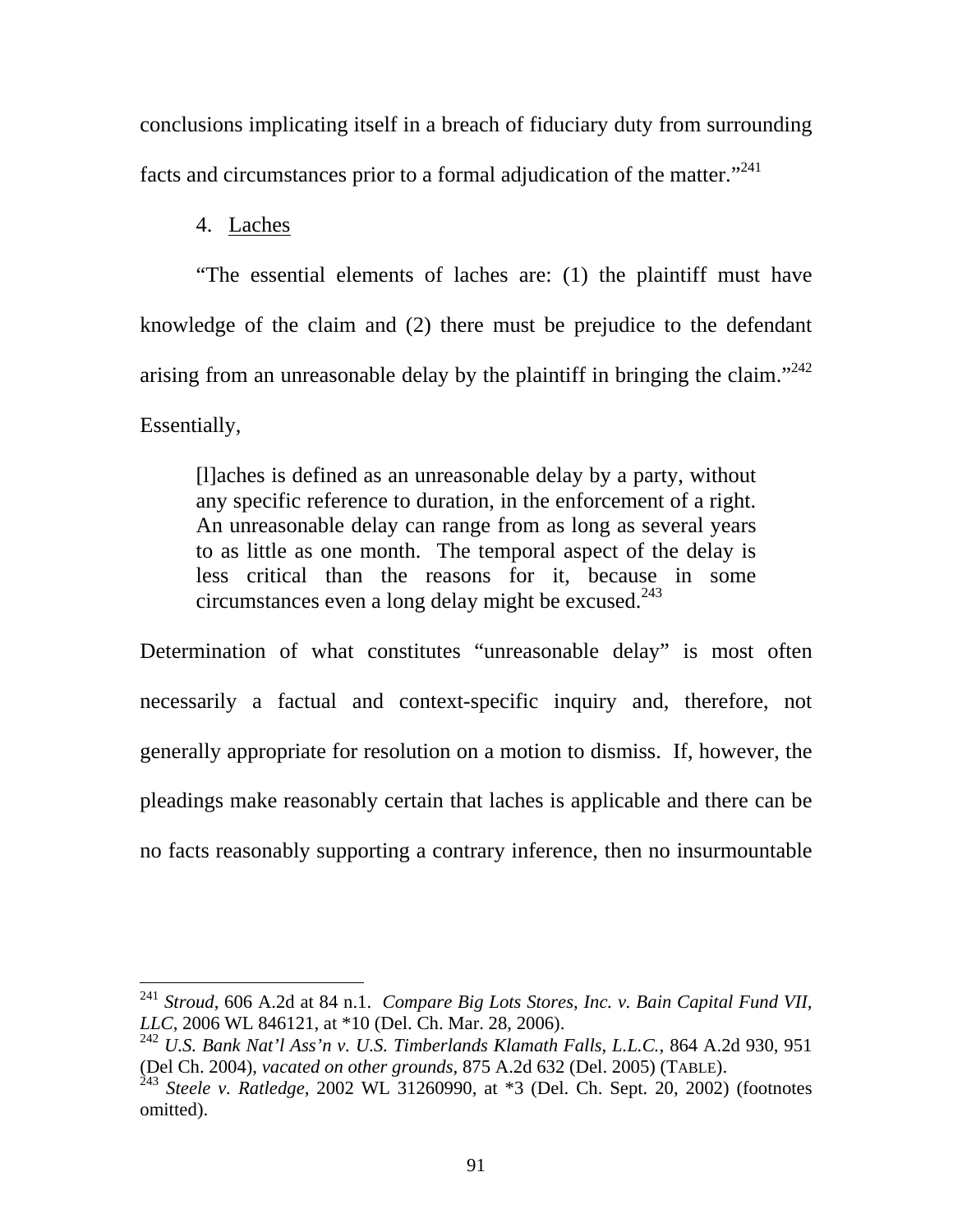procedural hurdle exists to prevent the Court from resolving the issue on a motion to dismiss claim. $^{244}$ 

## 5. Incorporation and Consideration of Matters Outside the Complaint

 "The complaint generally defines the universe of facts that the [Court] may consider in ruling on a . . . motion to dismiss. When the [Court] considers matters outside of the complaint, a motion to dismiss is usually converted into a motion for summary judgment and the parties are permitted to expand the record."<sup>245</sup> The Court may, however, "in some instances and for carefully limited purposes," consider documents referred to in the complaint in order to rule on a motion to dismiss.<sup>246</sup> Additionally, the Court may take judicial notice "of matters that are not subject to reasonable dispute."<sup>247</sup> As a consequence, the Court will consider the challenged Covad proxy statements, as well as other documents incorporated into the Amended Complaint, in its analysis of the motion to dismiss.

<sup>244</sup> *See Bay NewFoundland Co., LTD. v. Wilson & Co., Inc.*, 28 A.2d 157 (Del. Ch. 1942), *aff'd*, 37 A.2d 59 (Del. 1944); *cf. Steele*, 2002 WL 31260990, at \*3 (applying doctrine of laches on summary judgment when "undisputed material facts" established applicability). Although this Court is frequently reluctant to apply laches on a motion to dismiss, *see, e.g.*, *Goldman v. Pogo.com, Inc.*, 2002 WL 1358760, at \*2 n.16 (Del. Ch. June 14, 2002), there is no *per se* bar to its application when it is clearly appropriate. <sup>245</sup> *Hughes*, 2006 WL 722198, at \*3 (citations omitted); *see also* CT. CH. R. 12(b).

<sup>246</sup> *See Hughes*, 2006 WL 722198, at \*3 (citing *In re Santa Fe Pac. Corp.*, 669 A.2d at 69).

 $^{247}$  *See id.* (citing DEL. R. EVID. 201(b)).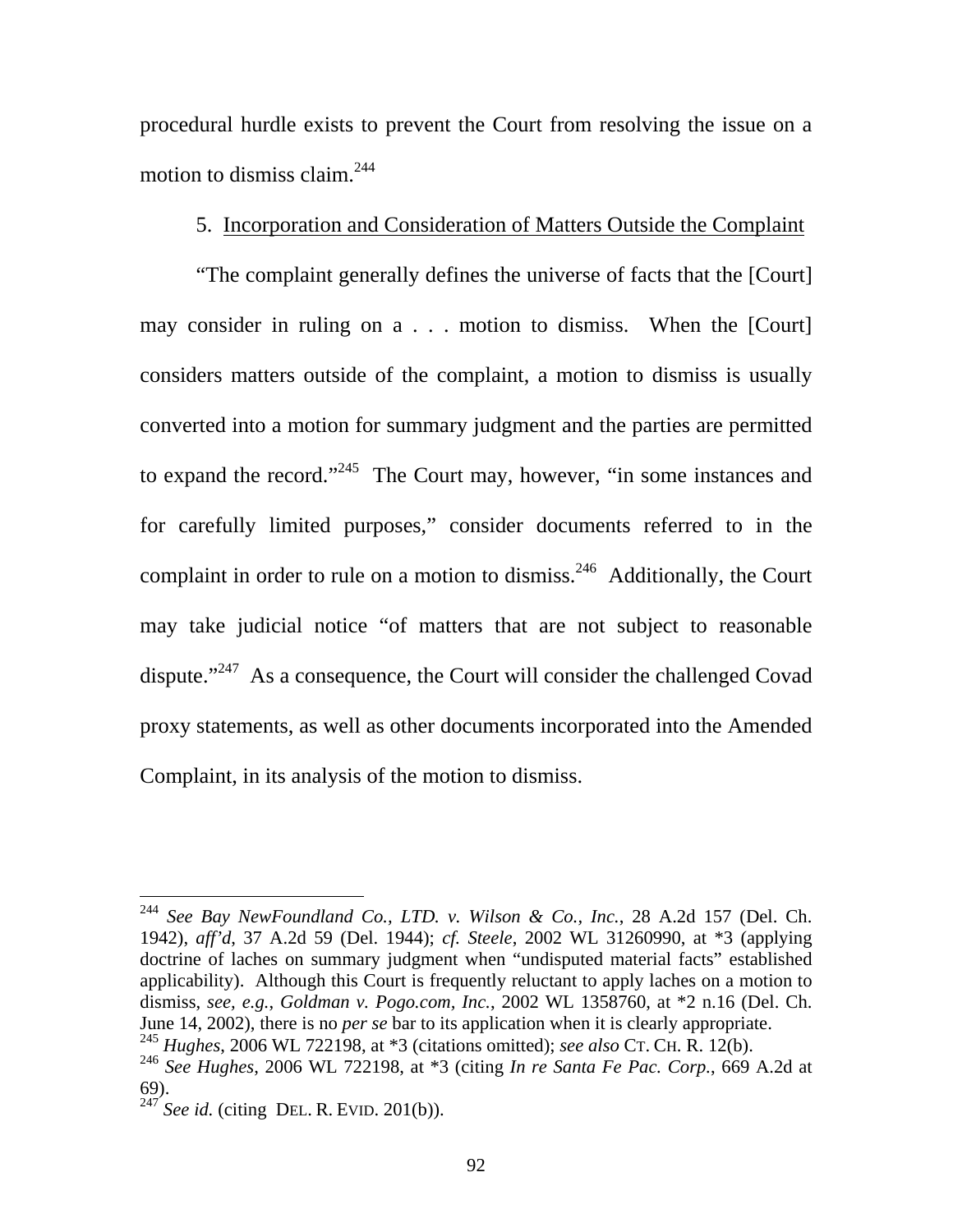#### B. *Analysis*

 $\overline{a}$ 

The Plaintiffs have identified information they allege was omitted from Covad Proxy Statements and have explained it was material because its omission permitted the re-election of particular directors who would perhaps not have been re-elected otherwise. The Plaintiffs ask the Court to grant equitable relief by overturning the 2002, 2003, and 2004 elections. "The courts of this state 'have long held that inequitable conduct by directors that interferes with a fair voting process may be set aside in equity."<sup>248</sup> Therefore, "voiding results of directorial elections and ordering a new election is an appropriate remedy when an election occurs using materially false and misleading proxy materials."<sup>249</sup>

Below, the Court addresses first the application of laches to the Plaintiffs' 2002 Proxy disclosure claims. The Court then turns to each of the Plaintiffs' remaining 2003 and 2004 Proxy disclosure claims and addresses them *seriatim*.

<sup>248</sup> *Millenco L.P. v. meVC Draper Fisher Jurvetson Fund I, Inc.*, 824 A.2d 11, 15 (Del. Ch. 2002) (quoting *Linton v. Everett*, 1997 WL 441189, at \*9 (Del. Ch. July 31, 1997)).<sup>249</sup> *Shamrock Holdings of Cal., Inc. v. Iger*, 2005 WL 1377490, at \*5 n.37 (Del. Ch.

June 6, 2005). The Court notes that the Amended Complaint does not specifically request that the Court order a new election.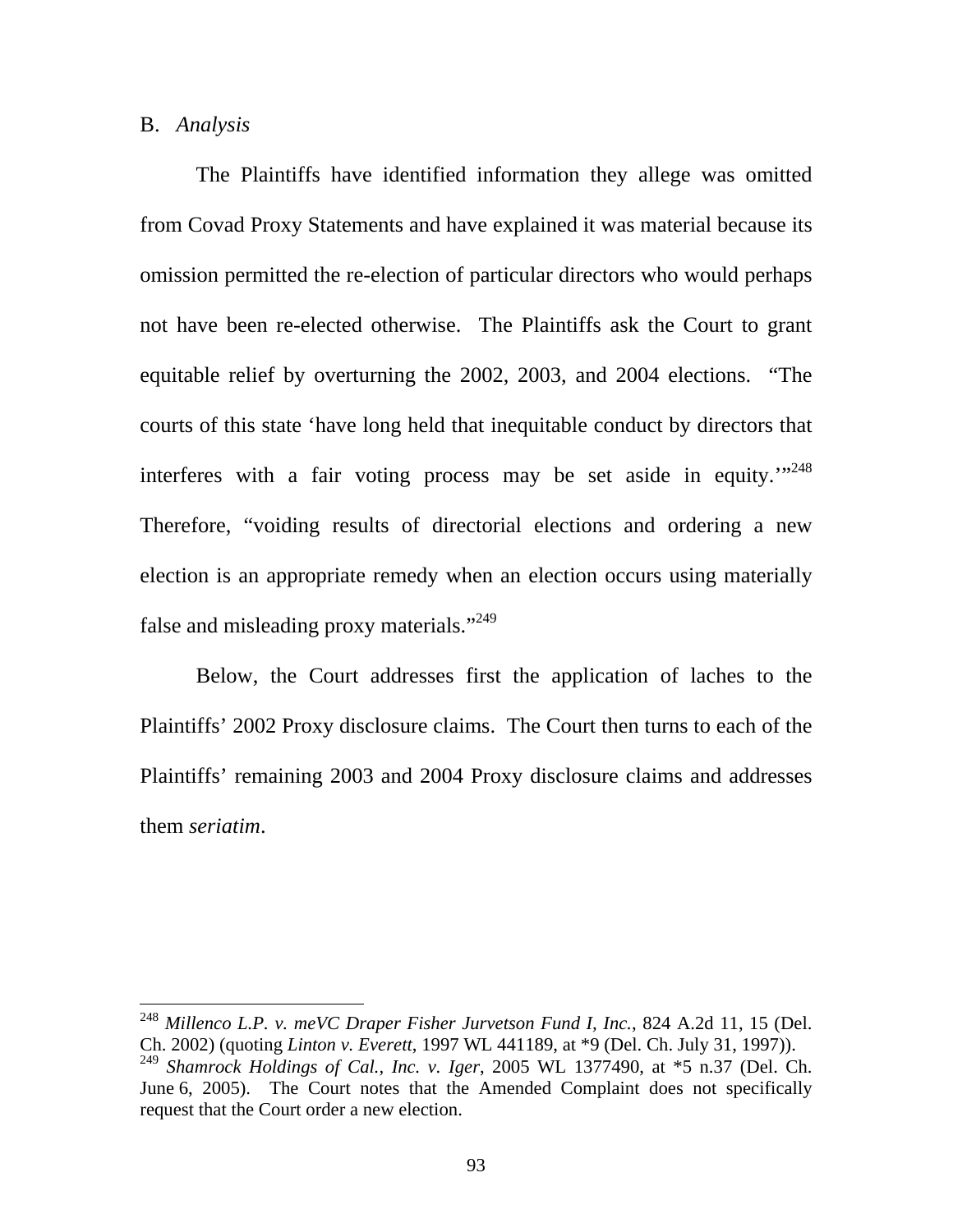# 1. Analysis of Plaintiffs' 2002 Proxy Claims Under Laches  $Doctrine<sup>250</sup>$

As stated above, laches does not, in the mill run of cases, present a proper basis on which the Court may dismiss a plaintiff's claims, since determination of what constitutes "unreasonable delay" is frequently a factual and context-specific inquiry. Notwithstanding the Court's general reluctance to employ laches at the motion to dismiss stage, the Court will, however, dismiss claims when "unreasonable delay" may be found from the face of the pleadings and it is reasonably certain that no set of facts can be proved which would otherwise preclude such a finding.

In the present litigation, the chronology relevant to laches analysis is undisputed. The Plaintiffs seek now to overturn the 2002 election for directors. The directors elected in 2002 have since completed their threeyear terms of office. This fact alone makes equitable relief with respect to the 2002 Proxy claim impossible.

 $250$  This action was filed on September 15, 2003, well before Covad's issuance of the 2004 Proxy Statement on April 30, 2004, and the 2004 Covad Board meeting on June 10, 2004.

It should also be noted that the Plaintiffs did not file their Amended Complaint asserting claims for omissions in the 2004 Proxy until August 3, 2004. Whether the Plaintiffs' 2004 Proxy claims should be dismissed because they were not sooner filed is a question the Court need not decide here, given its analysis below.

The 2002 Proxy Statement is JTX 16; the 2003 Proxy Statement is JTX 24; and the 2004 Proxy Statement appears at Calder Decl., Ex. E.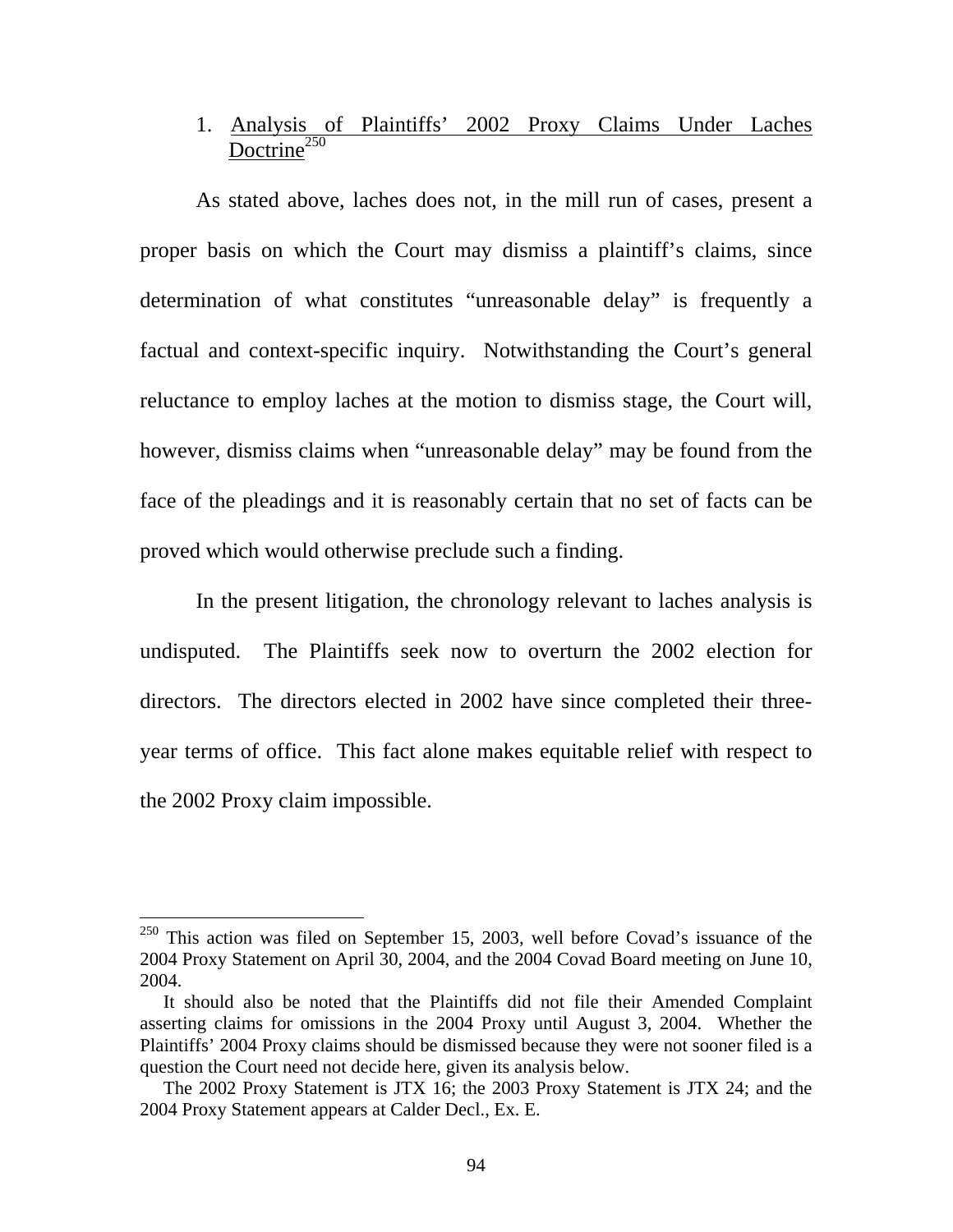Moreover, the Court is troubled by Khanna's delay of more than a year after the 2002 board elections in filing his Original Complaint challenging the adequacy of 2002 Proxy Statement. The Draft Complaint presented to the Covad board by Khanna on July 9, 2002 (as well as his letter to the board of June 19, 2002) demonstrates that he was aware of the facts underlying his disclosure claims before the 2002 board meeting, at the latest (and probably much earlier). Indeed, Khanna served as General Counsel of Covad when the transactions he now challenges (and which underlie the bulk of his disclosure claims) took place. Very few shareholders would stand in a better position to know the relevant facts than a corporation's General Counsel.<sup>251</sup>

 Although this Court may overturn a board election, a plaintiff seeking such relief must present her claims with reasonable alacrity if useful

 $^{251}$  The Plaintiffs also argue that an issue of fact as to Khanna's delay in filing this action is created by a letter from Covad's outside counsel to Khanna's counsel, dated February 13, 2003, Pls.' Ans. Br. to Covad's Mot. to Dismiss at 46-47. JTX 62. The Court notes, first, that the February 13, 2003 letter was actually in response to a letter from Khanna's counsel sent two days earlier, on February 11, *see* JTX 63, and not an email from Khanna, dated November 13, 2002, *see* JTX 33. Moreover, although the February 13 letter does provide that Khanna's disclosure objections would be "refer[ed] . . . to the Company, which is being advised by separate counsel on its disclosure obligations," the Court does not view this as potentially mitigating Khanna's already by then extensive delay in seeking the wide-ranging equitable relief he now requests.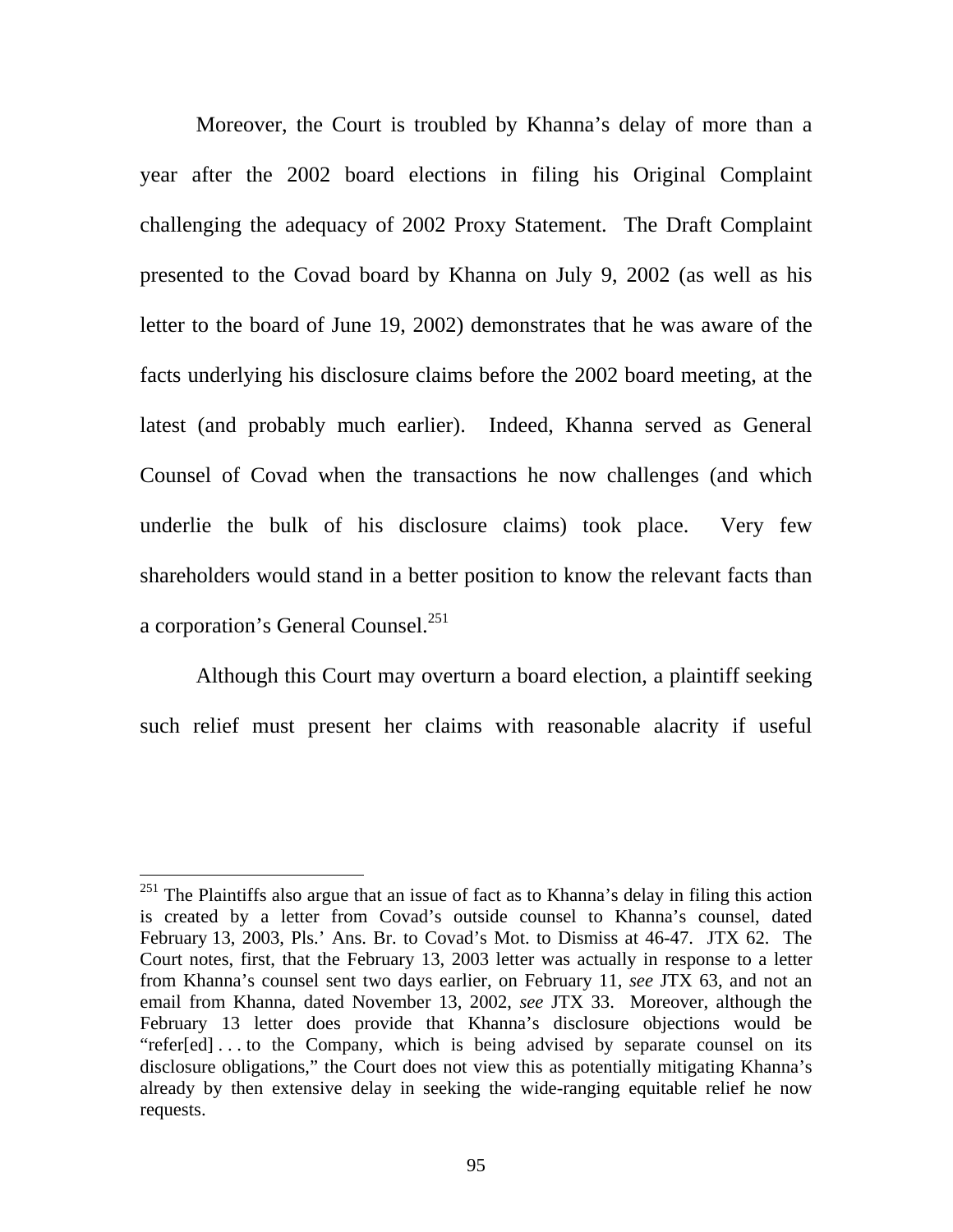equitable relief is to be granted.<sup>252</sup> Moreover, finality and predictability with respect to a corporation's governing structure clearly are not of insignificant benefit to the corporate enterprise.<sup>253</sup> Khanna, with his knowledge of the facts he now asserts were improperly omitted, could have acted at the time of the 2002 election. Similarly, he could have filed an action for equitable relief promptly following the 2002 election. The Plaintiffs have offered the Court no persuasive explanation for his delay of more than one year.

The Court concludes that, in light of equitable principles guiding the exercise of its jurisdiction, it would be inequitable to award the Plaintiffs the relief they seek with respect to their 2002 Proxy disclosure claims. Khanna served as Covad's General Counsel during the period the challenged transactions were approved; however, Khanna filed suit only after his termination, thus generating concern that his actions were motivated by his

 $252$  The policy considerations animating this view in the context of challenges to board elections also apply in the context of challenges to mergers, although perhaps with more severe consequences for the dilatory plaintiff. *Cf. In re J.P. Morgan Chase & Co.*, 2005 WL 1076069, at \*12 (holding that failure to file TRO in merger context resulted in "equitable [being] relief is no longer practicable," since the "'eggs' ha[d] been irretrievably 'scrambled' and there [was] no possibility of effective equitable relief"); *see also Arnold*, 678 A.2d at 537. *But see Loudon*, 700 A.2d at 138 (in context of board election, stating that "[a] timely complaint, properly pleaded and supported by proof sufficient to invoke preliminary equitable relief, could result in an *early* injunction or the imposition of corrective disclosures *before* the complained-of corporate activity had been consummated" (emphasis added)).

<sup>253</sup> *Compare Bay Newfoundland Co. v. Wilson & Co.*, 37 A.2d 59, 62 (Del. 1944) (addressing certainty interests in the distinct, but analogous context of corporate act approval).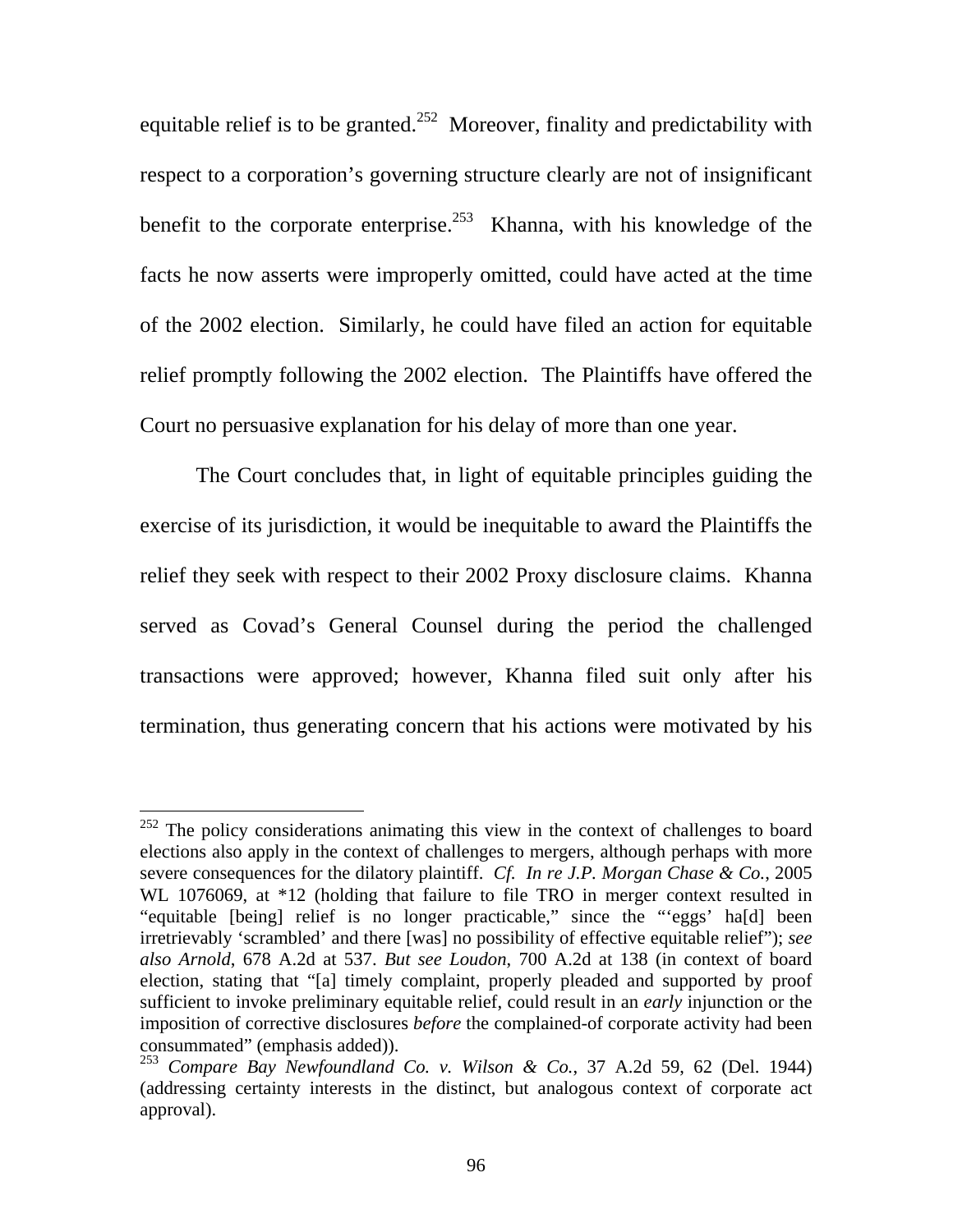employment dispute.<sup>254</sup> Khanna's role at Covad provided him with knowledge and a platform from which the problems could have been addressed. Khanna now seeks to employ that knowledge against the corporation, and its directors, well after the fact.<sup>255</sup> Moreover, the addition of Sams and Meisel, as plaintiffs, fails to ameliorate the Court's concerns.<sup>256</sup> The Court cannot permit the Plaintiffs in this instance to have stood effectively idle until more than a year after the 2002 annual meeting to bring their challenge before this Court. Fundamentally, this is not an instance in which the grant of equitable relief would comport with its general notions of equity, and, as a consequence, the Plaintiffs' claims with respect to the 2002 Proxy Statement must be dismissed under the doctrine of laches.<sup>257</sup>

 $254$  The Court acknowledges the Plaintiffs' allegations that Khanna objected to the transactions and that he was investigated internally for sexual harassment as a result of his objections, *but see* Pls.' Ans. Br. to Covad's Mot. to Dismiss at 42 n.14 (explaining that Khanna's objections with respect to Dishnet—and presumably the other transactions, as well—were business advice only, and not legal advice); however, the Court does not view Khanna's termination as isolated from Khanna's filing litigation against the defendants soon thereafter—*i.e.*, the timing of events is not mere coincidence. Indeed, given the Court's treatment of Khanna's June 19 letter to the Covad Board as made in the employment context (which is a treatment that the Plaintiffs necessarily desire), the Court will not now view the present litigation as unrelated (*i.e.*, not to gain advantage in what may perhaps be viewed as a substitute for convoluted employment litigation).

 $255$  This does not diminish, however, the Court's ruling, below, that certain information is not subject to attorney-client privilege.

<sup>&</sup>lt;sup>256</sup> The Court holds Sams and Meisel, as co-plaintiffs with Khanna, charged with the behavior of Khanna that took place prior to their appearance in this action.

<sup>&</sup>lt;sup>257</sup> The Court also notes that prior decisions have held claims for equitable relief moot when the challenged directors' terms have expired. *See Loudon*, 700 A.2d at 138; *see also M&B Weiss Family Ltd. P'ship of 1996*, C.A. No. 20303, slip op. at 5. This applies to Hawk, and it also likely applies to the claims against McMinn and Hoffman. Because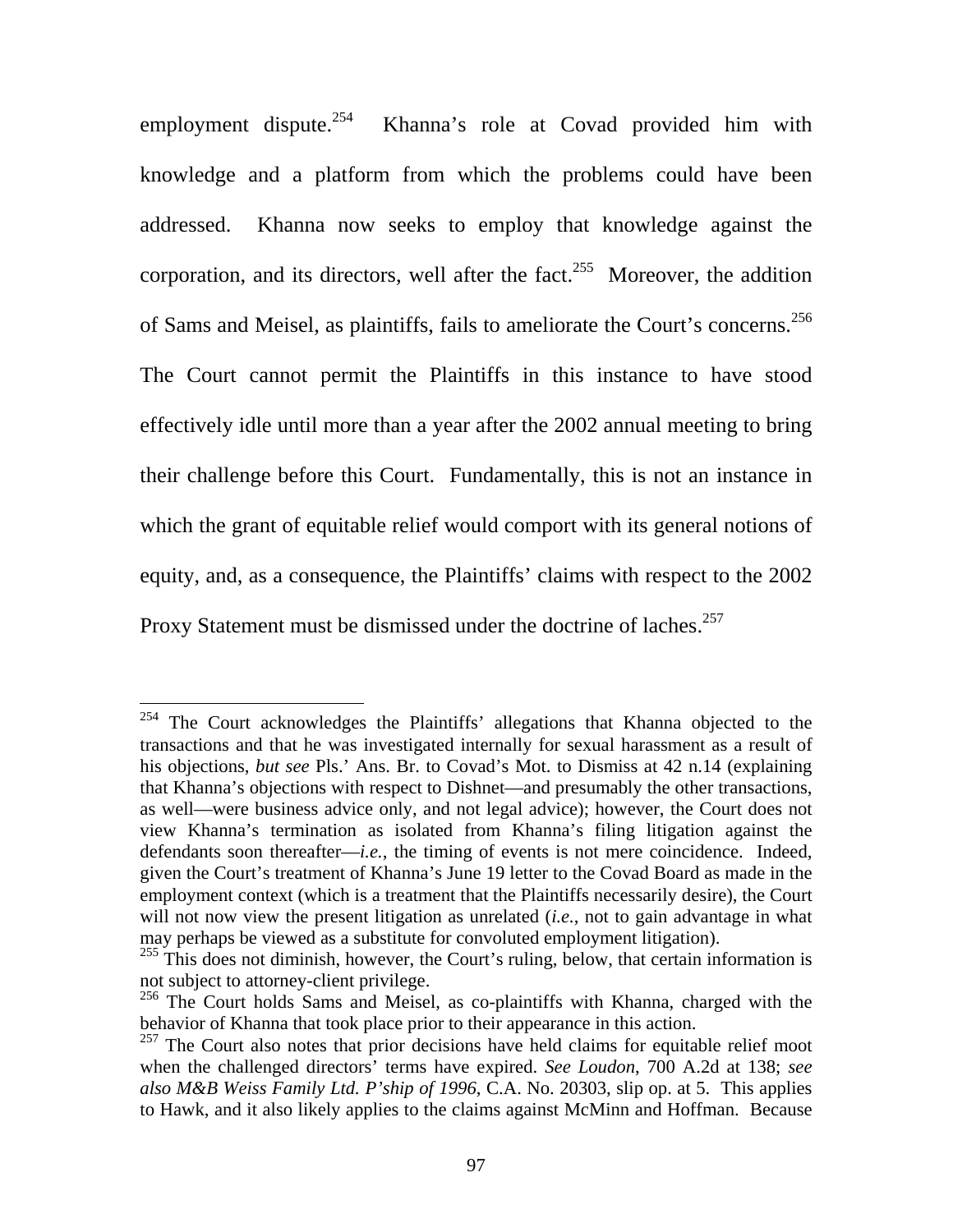### 2. Analysis of Plaintiffs' Individual Proxy Disclosure Claims

## a. *Disclosure Claim #1: Khanna's June 19, 2002 Letter to the Covad Board (2002, 2003, and 2004 Proxy Statements)*

The Plaintiffs first claim that the failure to disclose Khanna's June 19, 2002 letter to the Covad Board constituted a material omission from Covad's 2002 Proxy Statement.<sup>258</sup> Based on the foregoing analysis, this claim must be dismissed.

The claims presented in the Amended Complaint with respect to the 2003 and 2004 Proxy Statements do not specifically identify the letter as a material omission.259 Nevertheless, assuming *arguendo* that the Amended Complaint does set forth such claims, they would be dismissed as well.

First, any such claims involving the 2003 and 2004 Proxy Statements fail principally because, as explained above, Khanna's June 19, 2002 letter must be viewed primarily as part of an on-going employment dispute between Covad and Khanna. Therefore, the letter is a document that the Company is not required to disclose, standing alone. This Court has already ruled in the Plaintiffs' favor on this issue, deeming the letter not to have

McMinn and Hoffman were re-elected on expiration of their terms in 2005, however, the Court declines to rely on this principle.

<sup>258</sup> Amended Compl. at ¶ 194.

<sup>&</sup>lt;sup>259</sup> Compare id. at | 194, *with*  $\P$  204, 213. Indeed, as explained above, failure to identify the omitted facts which form the basis of a plaintiff's claim is, in itself, cause to dismiss. *See Loudon*, 700 A.2d at 140.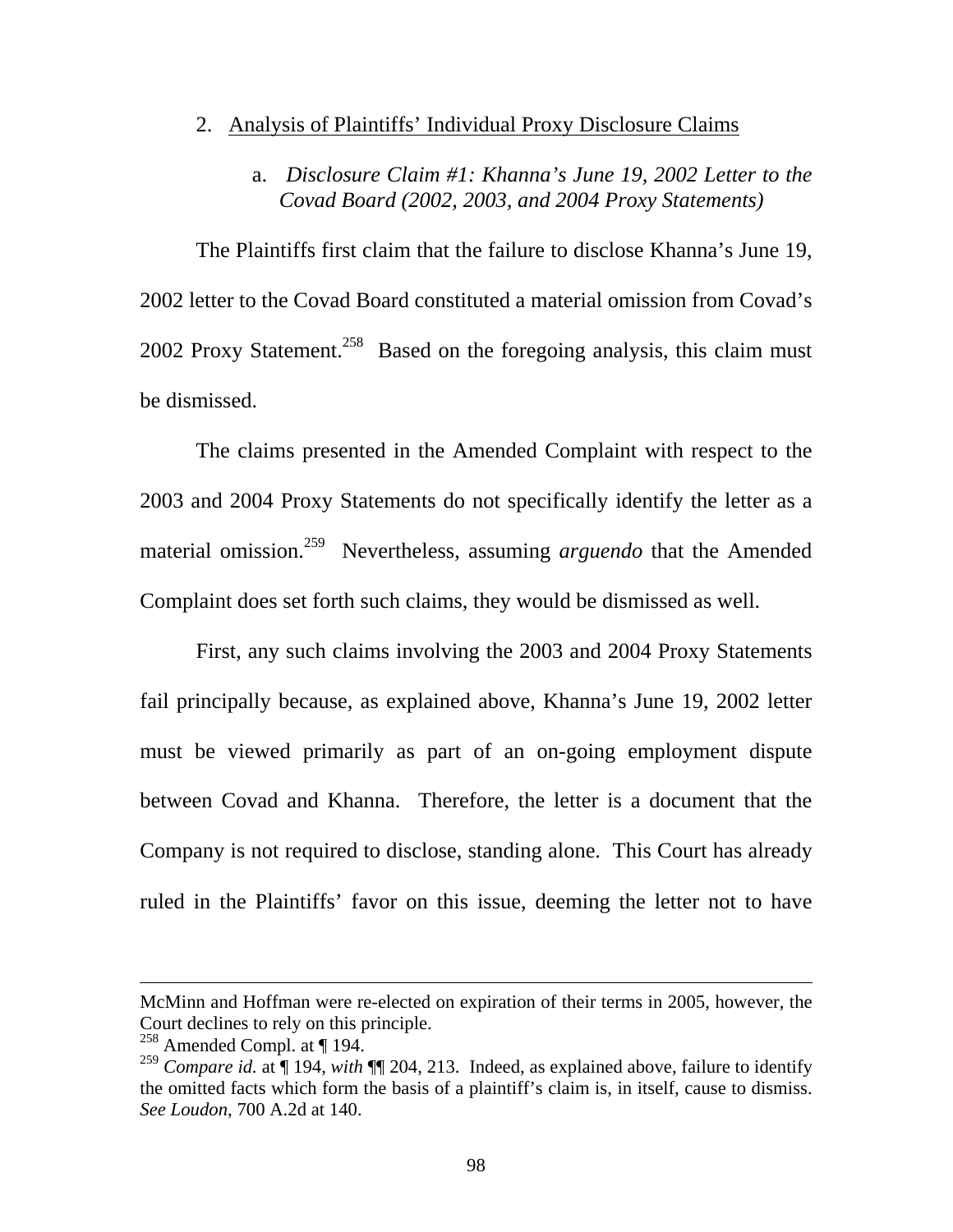been a demand on the Covad Board, but the Plaintiffs must endure the consequences along with the benefits of this conclusion. Moreover, the Plaintiffs' claims with respect to the letter fail because disclosing the letter (and its characterization of the challenged transactions) would amount to a requirement that the Covad Board disclose and adopt Khanna's pejorative characterization of the challenged conduct. This would amount to "selfflagellation."

## b. *Disclosure Claim #2: Standstill Agreement (2002 Proxy Statement)*

As explained above, this claim must be dismissed because it is a challenge to the 2002 Proxy Statement. The Court also briefly notes, however, that the Plaintiffs have failed to satisfy the materiality standard necessary to survive the motion to dismiss this claim, as well. On June 10, 2002, the Proxy Statement was issued. On June 19, 2002, Khanna sent the Covad Board his letter. The directors were elected on July 25, 2002. Thus, with regard to the 2002 disclosure of the Standstill Agreement, the question becomes whether this was material before July 25, 2002. The Court concludes that it was not. Since the Standstill Agreement related solely to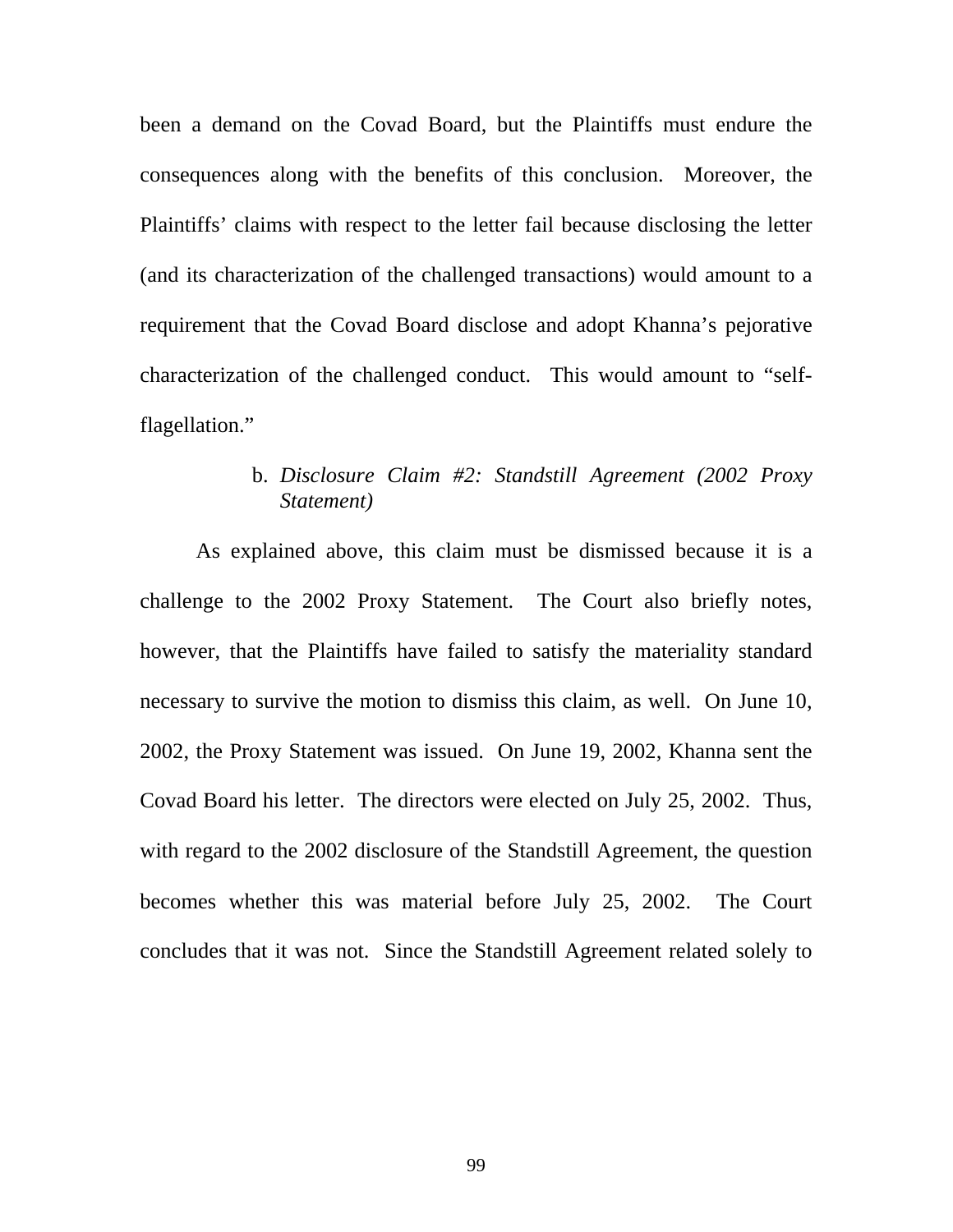Khanna's employment claims, it was not relevant to shareholders, at least in the way that the Amended Complaint alleges.<sup>260</sup>

> c. *Disclosure Claim #3: "Real Reasons" for Khanna's Termination as General Counsel of Covad (2002, 2003, & 2004 Proxy Statements)*

 As with the above discussion of the June 19, 2002 letter, the Plaintiffs' third disclosure claim (that the "real reasons" behind Khanna's termination should have been disclosed) would constitute admissions of wrongdoing, which the Defendants contest, before a final adjudication on the merits. This constitutes a request that the Board engage in classic "selfflagellation," and, therefore, this claim is dismissed as well.<sup>261</sup> Moreover,

 $^{260}$  As discussed above, Khanna's June 19, 2002 letter—read it in the light most favorable to the Plaintiffs—relates to Khanna's employment dispute. The corporate governance allegations are subordinate to the employment demands. Similarly, the Standstill Agreement relates to Khanna's employment claims. The Amended Complaint does not allege that this understanding changed while the Standstill Agreement was in effect between July 10, 2002 and July 26, 2002. Obviously, at some point the posture of Khanna's claims against Covad purportedly changed from being centered on his termination to seeking redress for shareholders in general. When the nature of these claims changed is unclear from the Amended Complaint. However, it is clear that it was after July 25, 2002.

Moreover, the Amended Complaint alleges that the omissions from Covad's 2002 Proxy Statement led to the election of McMinn, Hawk, and Hoffman and that the omitted facts would have been material to this decision. It is not at all clear how disclosure of the Standstill Agreement would have been material to the decision of whether to reelect these directors.

<sup>&</sup>lt;sup>261</sup> The Court also views the additional disclosures the Plaintiffs seek here to be not material to shareholders' decisions of whether to elect particular directors, especially since they relate to an employment dispute. Moreover, the only directors whom the Plaintiffs allege tried to "intimidate" Khanna (McMinn and Hoffman) were re-elected in 2002.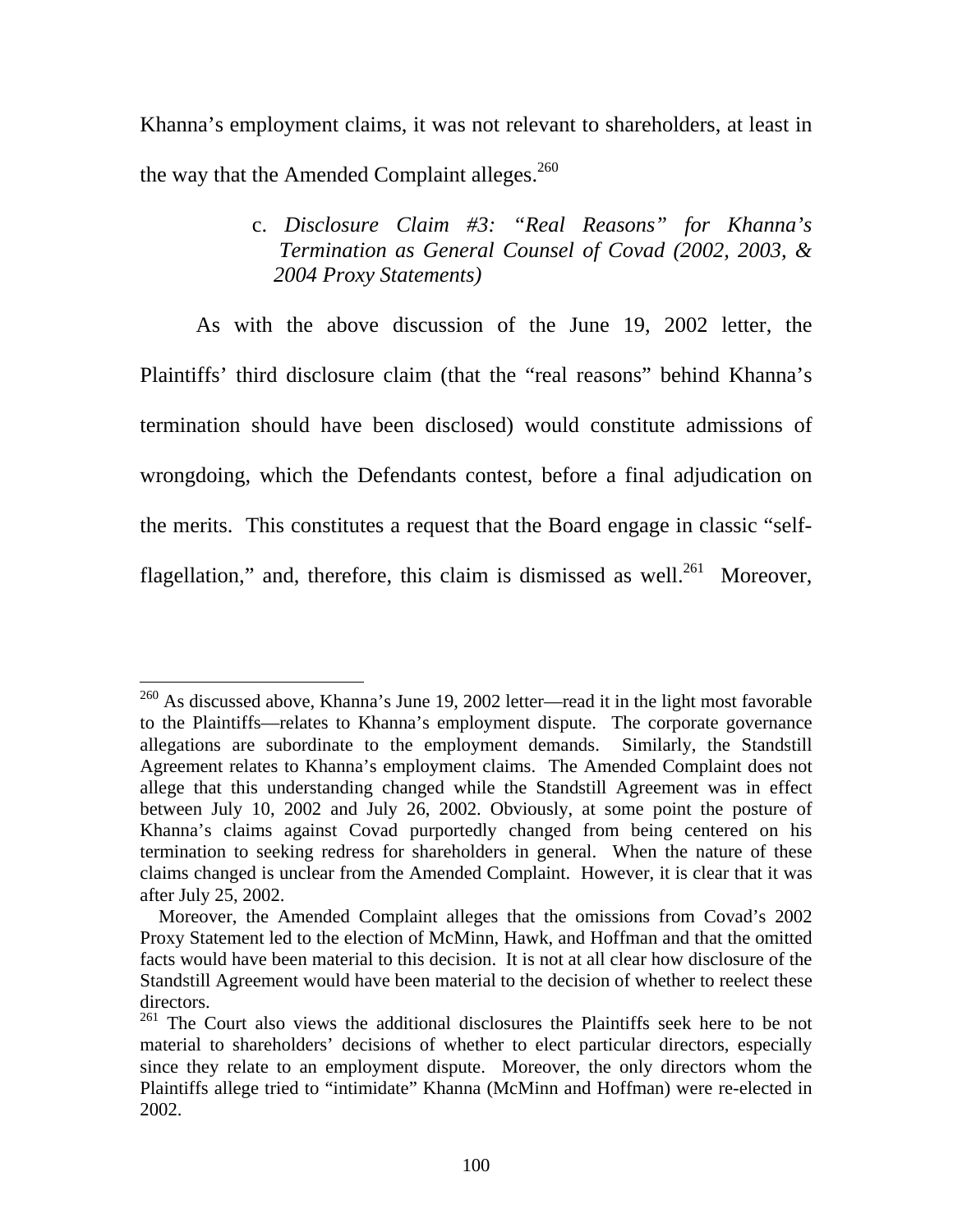the Plaintiffs' challenges to the 2002 Proxy must also be dismissed with respect to this claim for the reasons stated above.<sup>262</sup>

### d. *Disclosure Claim #4: Failure to Satisfy the BlueStar Earn- Out Criteria (2002, 2003, & 2004 Proxy Statements)*

 The Plaintiffs also allege that the failure of BlueStar to meet the earnout criteria set forth in the BlueStar Acquisition constituted a material omission from all three challenged Covad Proxy Statements. Specifically, the Plaintiffs allege: "Defendants also did not disclose that the earn-out criteria for the BlueStar transaction had not been met, but that they decided to pay out the 3,250,000 shares. Defendants Crosspoint, Shapero, McMinn, and Hawk derived great benefit by, between them, receiving almost 50% of the 3,250,000 shares issued by Covad in this transaction."<sup>263</sup>

At the outset, the Court notes that the 2002 Proxy disclosure claims must be dismissed for the reasons set forth above. The Court, therefore, addresses only the Plaintiffs' claims with respect to the 2003 and 2004 Proxies. With respect to these two proxy statements, the Amended

 $262$  With respect to their 2002 Proxy claim, the Plaintiffs additionally assert that the Defendants failed to "disclose . . . [Khanna's] intention, expressed to them, of taking legal action, if necessary, to seek redress for the harm defendants had caused Covad." Amended Compl. at ¶ 196. This claim is set forth in the same paragraph as the alleged omission of the "real reasons" for Khanna's termination. Khanna's purported "intentions," as a shareholder or even as a former General Counsel, cannot be said to be a material fact that a board must disclose in its proxy statement in this context. <sup>263</sup> *Id.* at ¶¶ 197, 206, 215.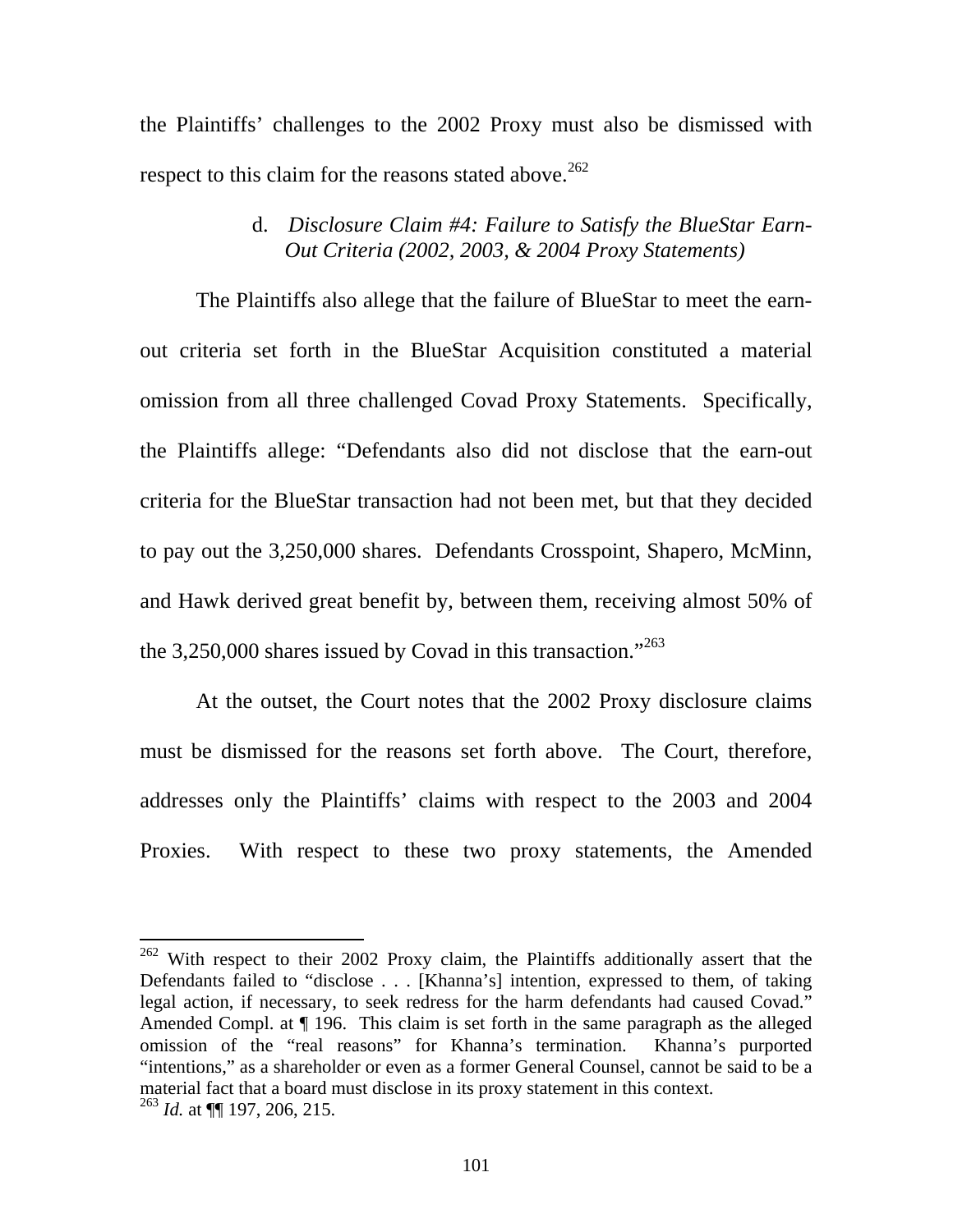Complaint fails to set forth allegations sufficient to survive the Defendants' motion to dismiss. The materiality of any disclosure must be analyzed within the scope of the pleadings. Thus, the fact that BlueStar failed to meet its earning targets must be considered in light of its materiality to shareholders' decision to elect particular directors (*i.e.*, in the context in which the Plaintiffs bring their disclosure claims). Viewed in this light, BlueStar's earning disclosure cannot be viewed as material.<sup>264</sup>

The only potential argument as to why disclosure would be material to shareholders, in the context of the board elections, is that the directors' approval of the earn-out payment may have been relevant in deciding whether or not to elect a particular director. This rationale alone, however, is not sufficient to mandate disclosure. A large quantity of information may exist regarding any director that *could* be useful to shareholders in making a decision whether or not to elect a particular director. Yet, the question is not merely whether a disclosure might be helpful in deciding to elect a director, but, instead, whether the information reaches the necessary threshold of

<sup>&</sup>lt;sup>264</sup> The BlueStar acquisition and earn-out settlement had occurred more than two years before the 2003 proxies were solicited. Shareholder approval was not required for the BlueStar earn-out settlement. If approval had been required, then disclosure of this information would likely have been material to that decision.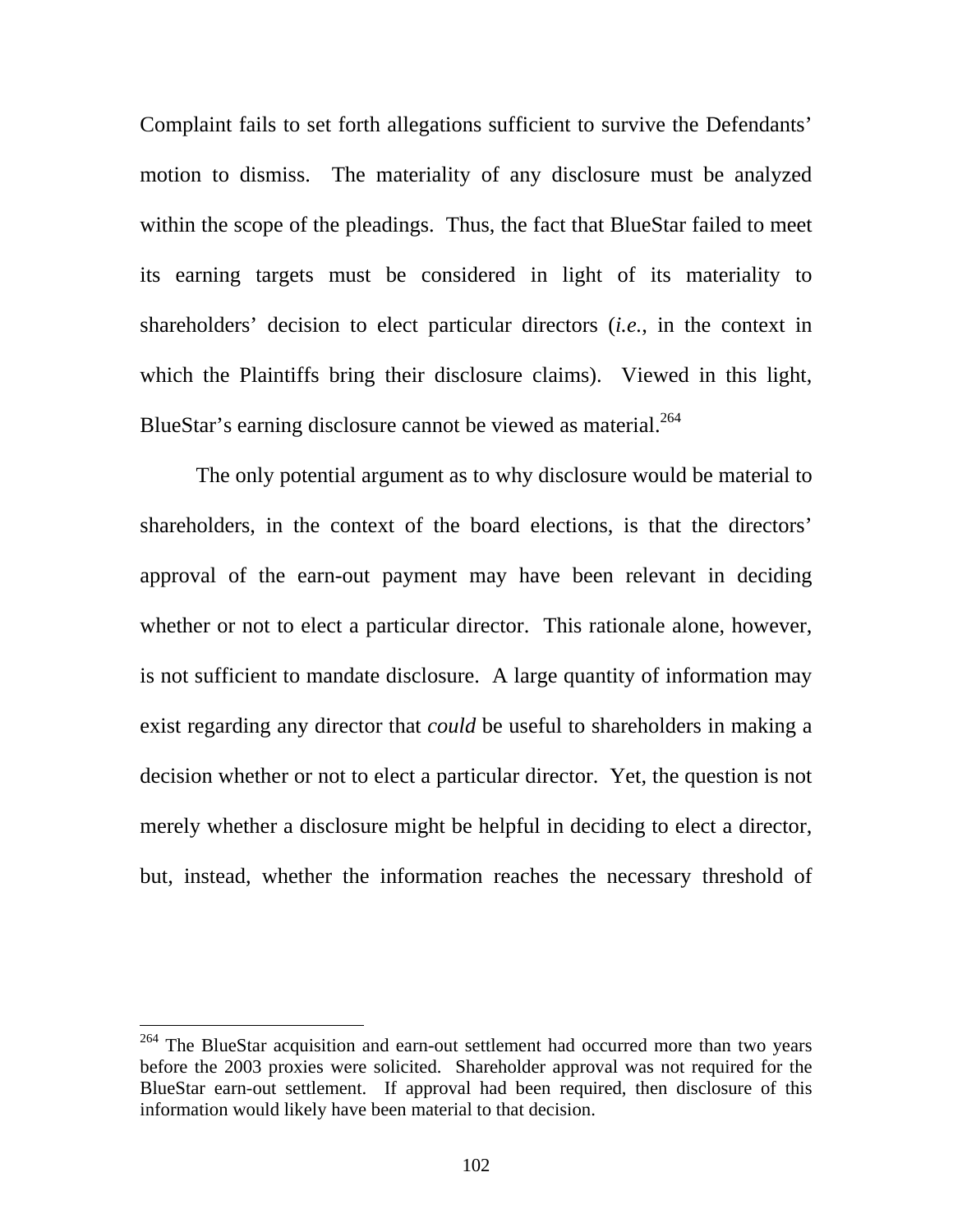materiality.<sup>265</sup> The business decision of a board to settle certain disputed claims is not, standing alone, within the class of information that is the proper subject of disclosure when shareholder action is not requested with respect to that action but, instead, in the context of a director election.<sup>266</sup> Because the BlueStar earn-out settlement was just one of many decisions that Covad's directors made, and given the passage of time following the earn-out settlement, the Court concludes that disclosure of BlueStar's financial data measured against Covad's earn-out obligations to former BlueStar shareholders in the 2003 and 2004 Proxy Statements was not material to the Covad shareholders in this context. Disclosure would not have significantly altered the total mix of information available to shareholders in deciding how to cast their votes in the 2003 and 2004 elections for disinterested directors.<sup>267</sup>

 $^{265}$  A proxy statement need not disclose the details of all transactions in which uninterested directors slated for re-election participated. Certainly, broad disclosure is preferred, *see, e.g.*, *Zirn*, 621 A.2d at 779, but the Plaintiffs' expectations are too expansive in this context.

The Amended Complaint does not identify the lack of detail about Lynch's role in negotiating the BlueStar transaction as an improper omission from the 2003 Proxy Statement. *See* Amended Compl. at ¶¶ 197, 206, 215.

<sup>&</sup>lt;sup>266</sup> *Cf. Loudon*, 700 A.2d at 145. ("The details of a corporation's inner workings and its day-to-day functioning are not the proper subject of disclosure.").

 $267$  The Court takes a dim view of the 2002 Proxy Statement's vague (if at all extant) references to the interests of McMinn and Hawk in the BlueStar earn-out settlement. Had the Plaintiffs' 2002 Proxy claims not been dismissed in their entirety, the Court may have found the disclosure shortcomings in this context material for purposes of the motion to dismiss.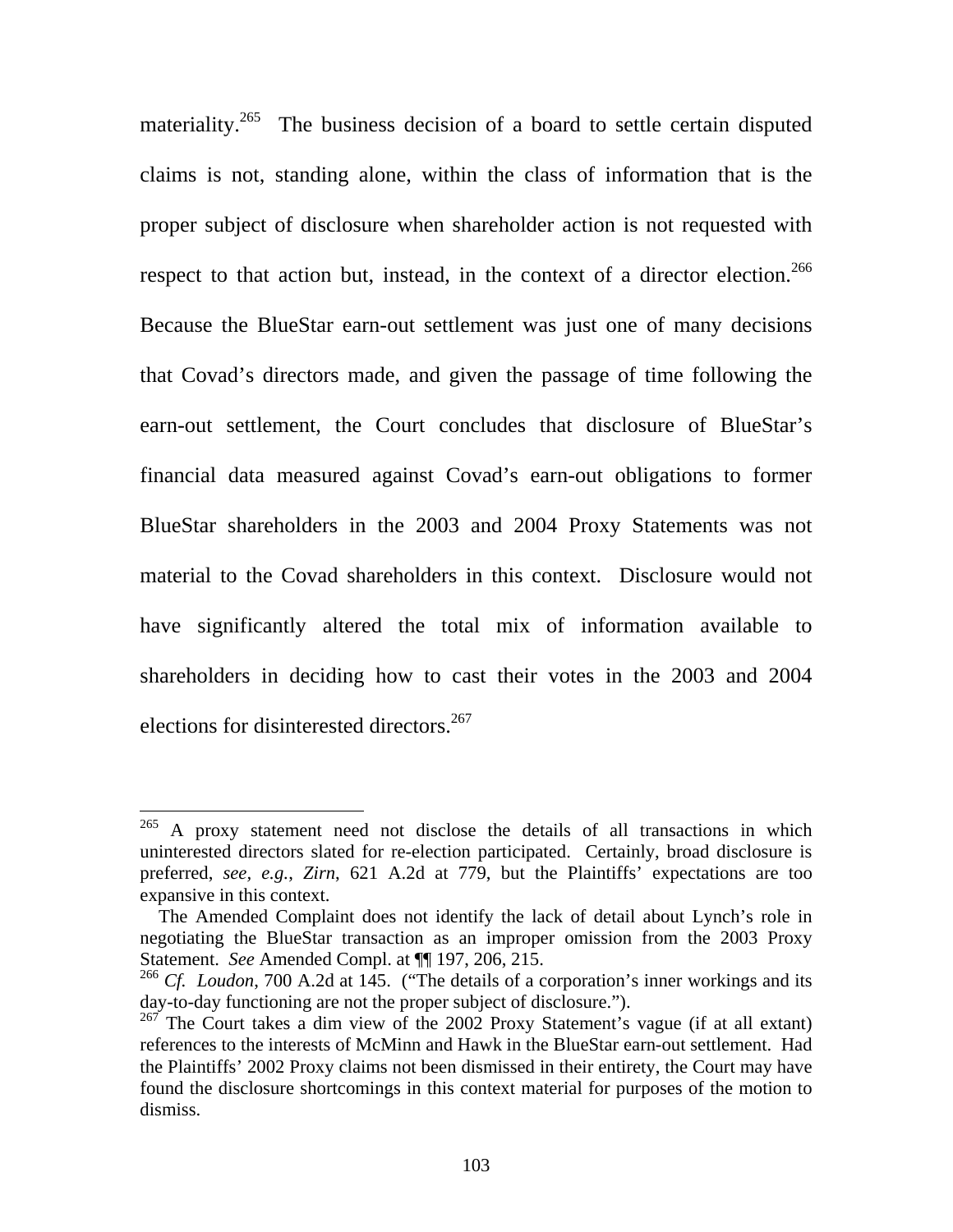Moreover, Covad had already disclosed facts relevant to the BlueStar acquisition and settlement in its 2002 Proxy Statement, and Covad's 2003 10-K describes BlueStar's subsequent liquidation. Indeed, the disclosures of the 2002 Proxy approach, if not fulfill, disclosure of the information the Plaintiffs contend was improperly omitted. Although the Proxy Statement does not explicitly set forth that the criteria were not met, it does make clear that (1) the full amount BlueStar stockholders were originally to receive under the earn-out provisions was not paid, (2) settlement occurred before the full earn-out period had passed, and (3) the settlement was agreed-to "in exchange for a release of all claims against [Covad]."<sup>268</sup>

Were the Court to conclude that the failure to meet the earn-out criteria was material to the shareholders' decision and did not constitute selfflagellation—*e.g.*, if the proxy had been sent to solicit shareholder approval

<sup>&</sup>lt;sup>268</sup> According to the 2002 Proxy Statement:

In connection with our acquisition of BlueStar, we agreed to place approximately 800,000 shares of our common stock in a third-party escrow account. Up to 5,000,000 additional common shares of our common stock were to be issued if BlueStar achieved certain specified levels of revenues and earnings before interest, taxes, depreciation and amortization in 2001. However, in April 2001, we reached an agreement with the BlueStar stockholders' representative to resolve this matter, as well as the matters that caused 800,000 of the Company's common shares to be held in escrow as of December 31, 2000, by providing the BlueStar stockholders with 3,250,000 of the 5,000,000 shares, in exchange for a release of all claims against the Company. BlueStar's former stockholders received the additional shares of the Company's common stock during 2001. The 800,000 common shares held in escrow were ultimately returned to the Company under this agreement.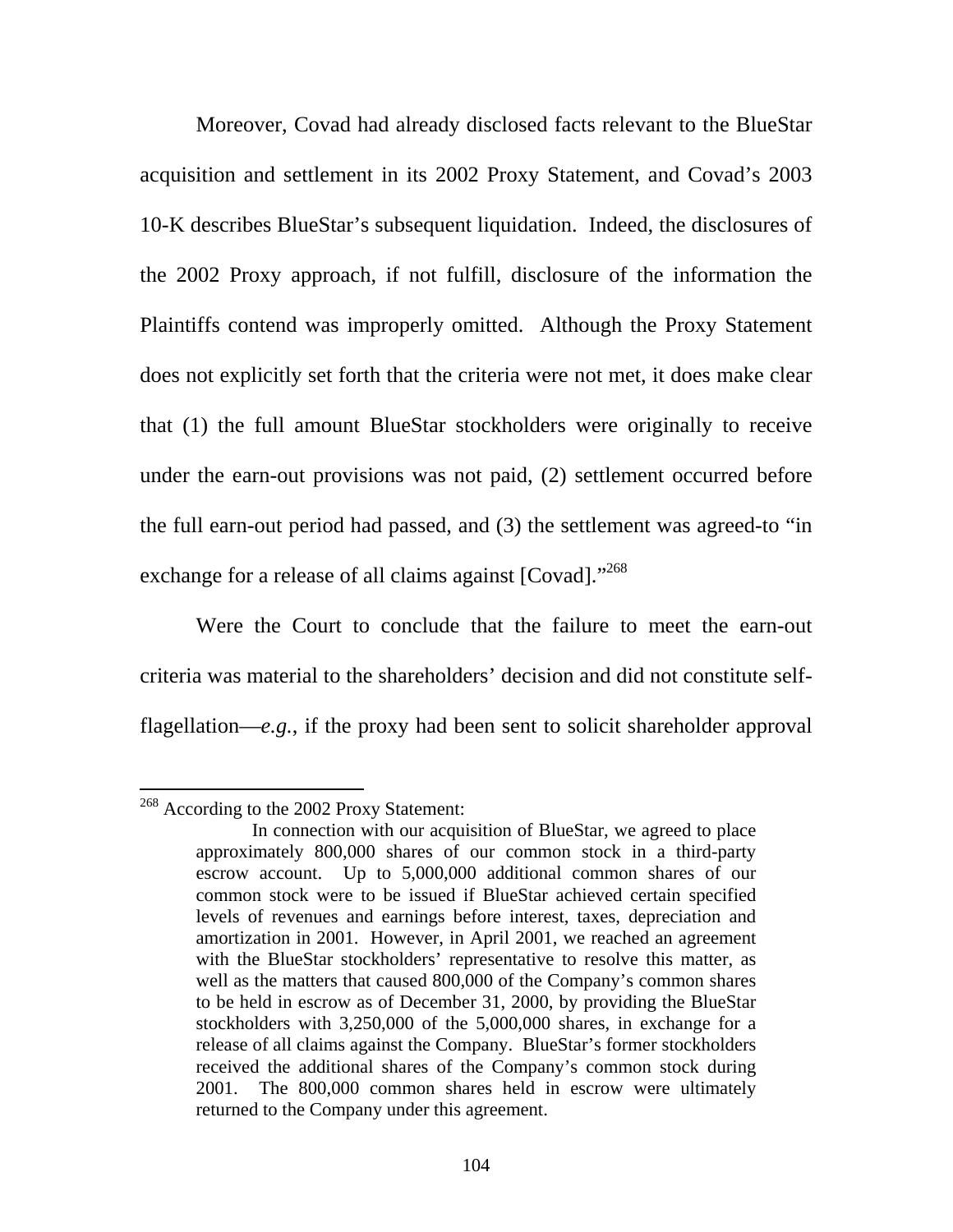of the settlement—then the prior disclosures of material information would be insufficient to grant a motion to dismiss.<sup>269</sup> The Plaintiffs' claim presents a distinct set of issues, however. In the context of a director election, the Court, in this instance, must ask questions similar to those considered in both *Loudon v. Archer-Daniels-Midland Co.*<sup>270</sup> and *Wolf v. Assaf*271: Where can it be said that a bright-line rule should apply requiring disclosure of mere facts concerning a past action of the board that would otherwise appear to have bearing on a director's election no greater (unless the conclusion is made that the conduct was "wrongful") than any other facts regarding the numerous business decisions with which the director has been involved? Such a rule would seem to invite overwhelming disclosure of a broad range of information in the context of director elections (*e.g.*, information

<sup>&</sup>lt;sup>269</sup> *Compare Wolf*, 1998 WL 326662, at \*3 ("Including the description of the federal class action in the 10-K and attaching it to the proxy statement creates a substantial likelihood that the reasonable shareholder would have been on notice to review and would have been likely to review its contents."), *with ODS Techs., L.P. v. Marshall*, 832 A.2d 1254, 1261-62 (Del. Ch. 2003) (granting preliminary injunction since omissions of purpose and effect underlying proposed amendments "cross the line" to become "affirmatively misleading," and rejecting argument that reference by 10-K mailed with proxy to attachment sent to shareholders in unrelated distribution years earlier was sufficient as it would create "a 'super' shareholder standard and create almost limitless opportunities for deception of the 'reasonable' shareholder"). *Cf. Bren v. Capital Realty Group Senior Housing, Inc.*, 2004 WL 370214, at \*9 (Del. Ch. Feb. 27, 2004) (although denying summary judgment and motion to dismiss, stating: "All material facts to the action must be disclosed. This does not require, however, that all material information that was previously disclosed be disclosed again with the specific correspondence requesting action." (citations omitted)).

<sup>270 700</sup> A.2d 135 (Del. 1997).

 $271$  1998 WL 326662 (Del. Ch. June 16, 1998).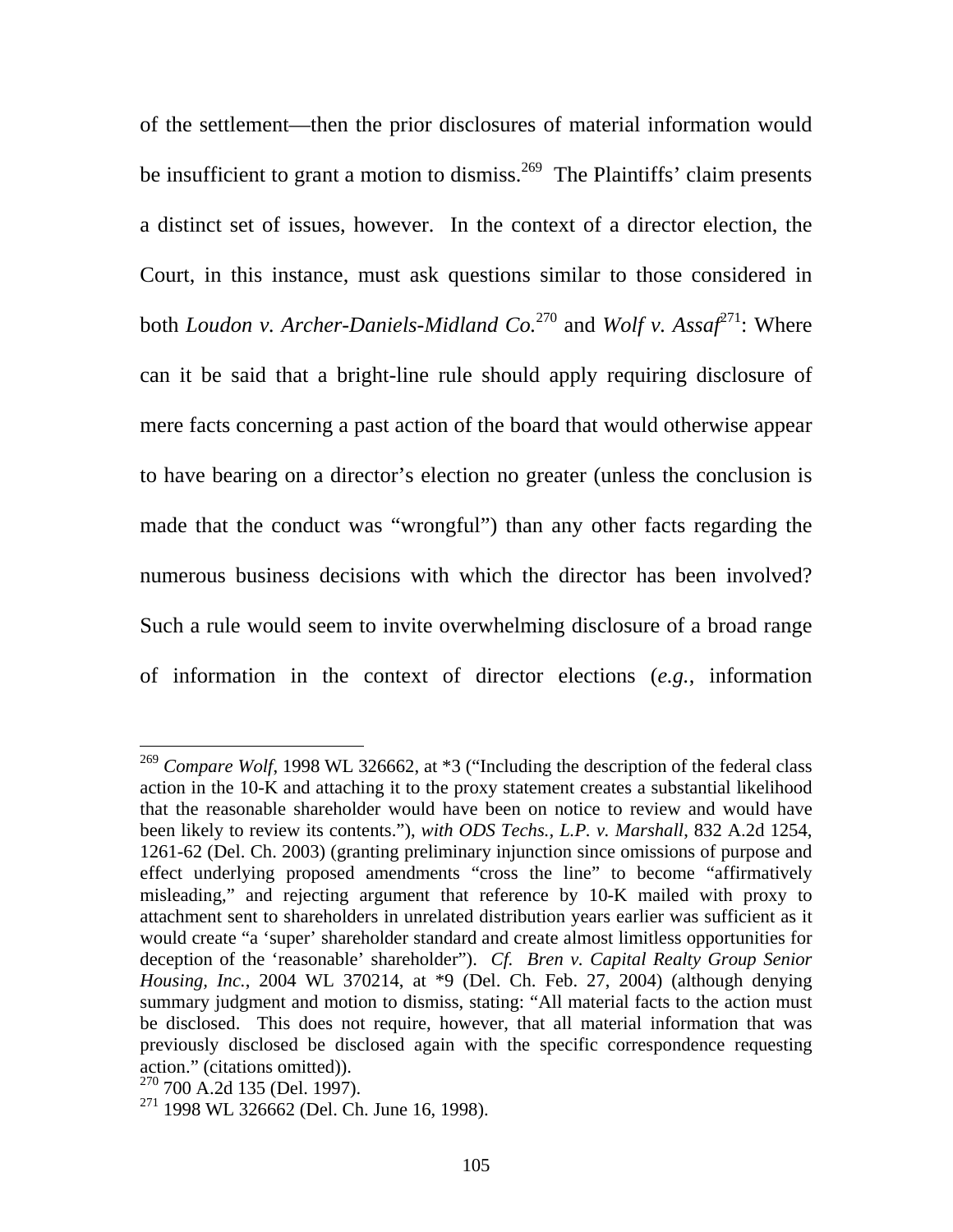surrounding *all* transactions which the director has voted to approve) in order to avoid potential future litigation. Although broad disclosure is encouraged, it is also possible for such disclosure to become so extreme as to render proxies confusing and not particularly useful to shareholders in casting an informed vote. $272$ 

 The Plaintiffs might respond that BlueStar's shareholders were so undeserving of the earn-out payment, and Covad's decision to make any earn-out payment were so egregious, that disclosure of BlueStar's earnings would have been material to Covad shareholders, because it would have alerted them that Covad's directors were not pursuing Covad's best interest. This argument, however, accepts Khanna's pejorative description of the BlueStar earn-out settlement, which the Covad Board was not required to disclose because it would constitute the legal characterization of facts (and not a statement of facts). Disclosure of the failure of BlueStar to meet the earn-out criteria would be material to shareholders in this context only if approval of the settlement by the directors up for re-election had been wrongful.<sup>273</sup> Thus, the Plaintiffs seek a disclosure "which by inference"

<sup>272</sup> *Cf. Brown v. Perrette*, 1999 WL 342340, at \*8 (Del. Ch. May 14, 1999) (noting that "disclosure of a single unadorned fact can quickly snowball into wide-ranging disclosure of facts and opinions that otherwise would never come before the shareholders" (citing *Wolf*, 1998 WL 326662, at \*4)).

<sup>273</sup> *Cf. Loudon*, 700 A.2d at 145.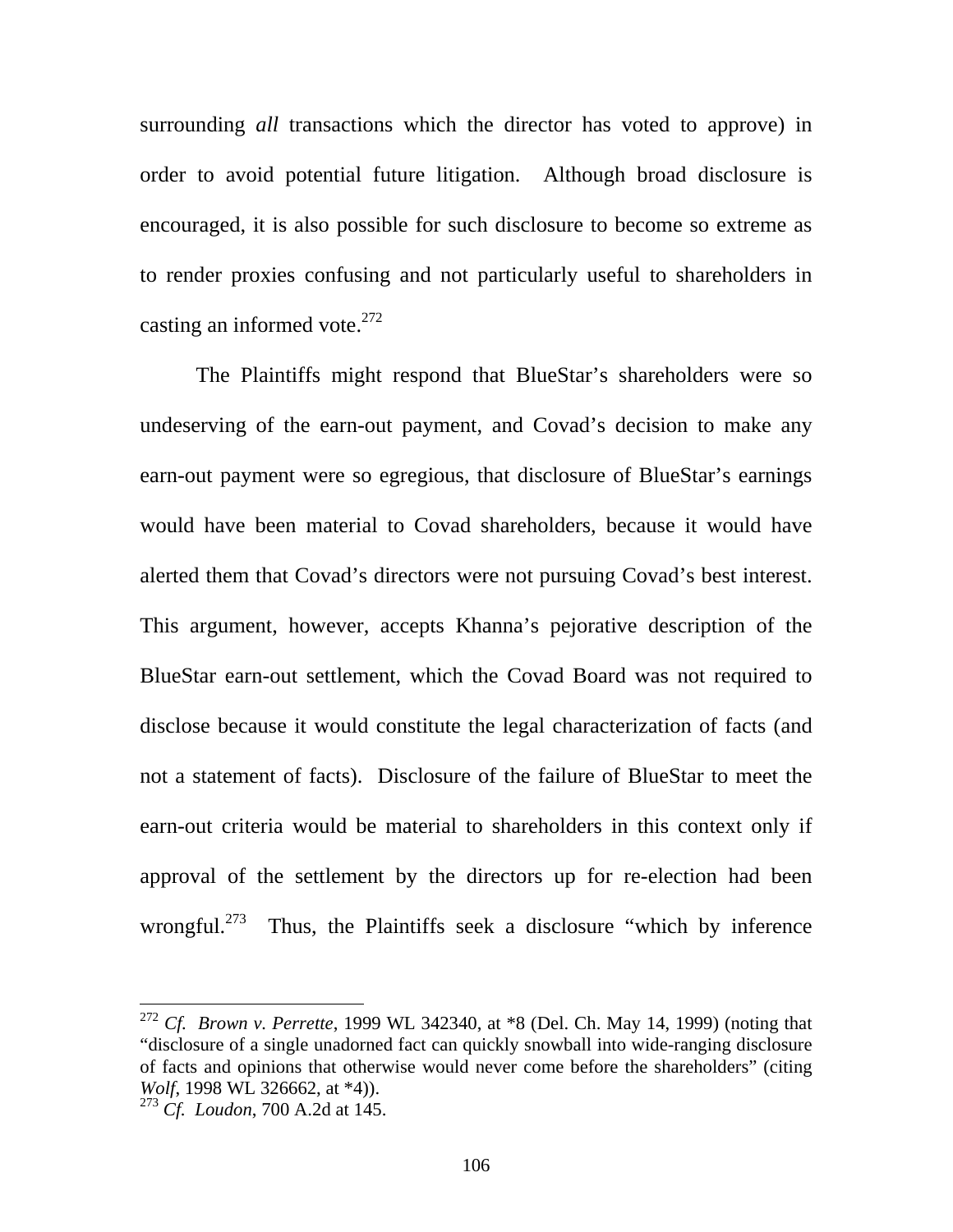would convey" a breach of fiduciary duty.<sup>274</sup> Disclosure of the single, unadorned fact of the failure to meet the earn-out criteria, standing alone in the proxy to elect directors—especially in 2003 and 2004, two and three years after the settlement—would likely invite, if not require, the Board to explain its reasons why the settlement was warranted. The Court, then, views this as sufficiently analogous to other plaintiffs' prior "attempt[s] to 'skirt' the 'self-flagellation' rule," which would ultimately place the Court on a "well greased slippery slope" and on which the Court declines to tread.<sup>275</sup>

<sup>274</sup> *See Wolf*, 1998 WL 326662, at \*4.

<sup>275</sup> *Id*.; *accord Loudon*, 700 A.2d at 145. *But cf. Brown*, 1999 WL 342340, at \*7 (discussing, in context of Court's analysis of disclosures with respect to a transaction approval, potential drawbacks of application of self-flagellation rule).

Finally, the Court views as pertinent to the Court's discussion in *Wolf* of the plaintiff's arguments that the omission in that action was "material to [the director's] character, competence, or fitness for office" is instructive:

Delaware law does not, however, require a proxy statement to impugn a director's character or draw negative inferences from his past business practices. It only requires a summary of his credentials and his qualifications to serve on the board as well as a description of any conflicts of interest. Nothing in our law requires a masochistic litany of management minutiae. If we required companies to include a detailed, subjective assessment of a director's character and past performance in proxy statements before an election, I do not see how this Court could avoid a flood of second-guessing, hindsighted shareholders seeking to contest admittedly subjective conclusions. This form of subjective titillation has never been required as spice for the "total mix."

<sup>1998</sup> WL 326662, at \*5. The Plaintiffs' claims with respect to the 2002 Proxy Statement have been dismissed for the reasons described above. Moreover, the Plaintiffs do not challenge the summary of credentials and qualifications or of any conflicts of interest with respect to the 2003 or 2004 Proxies.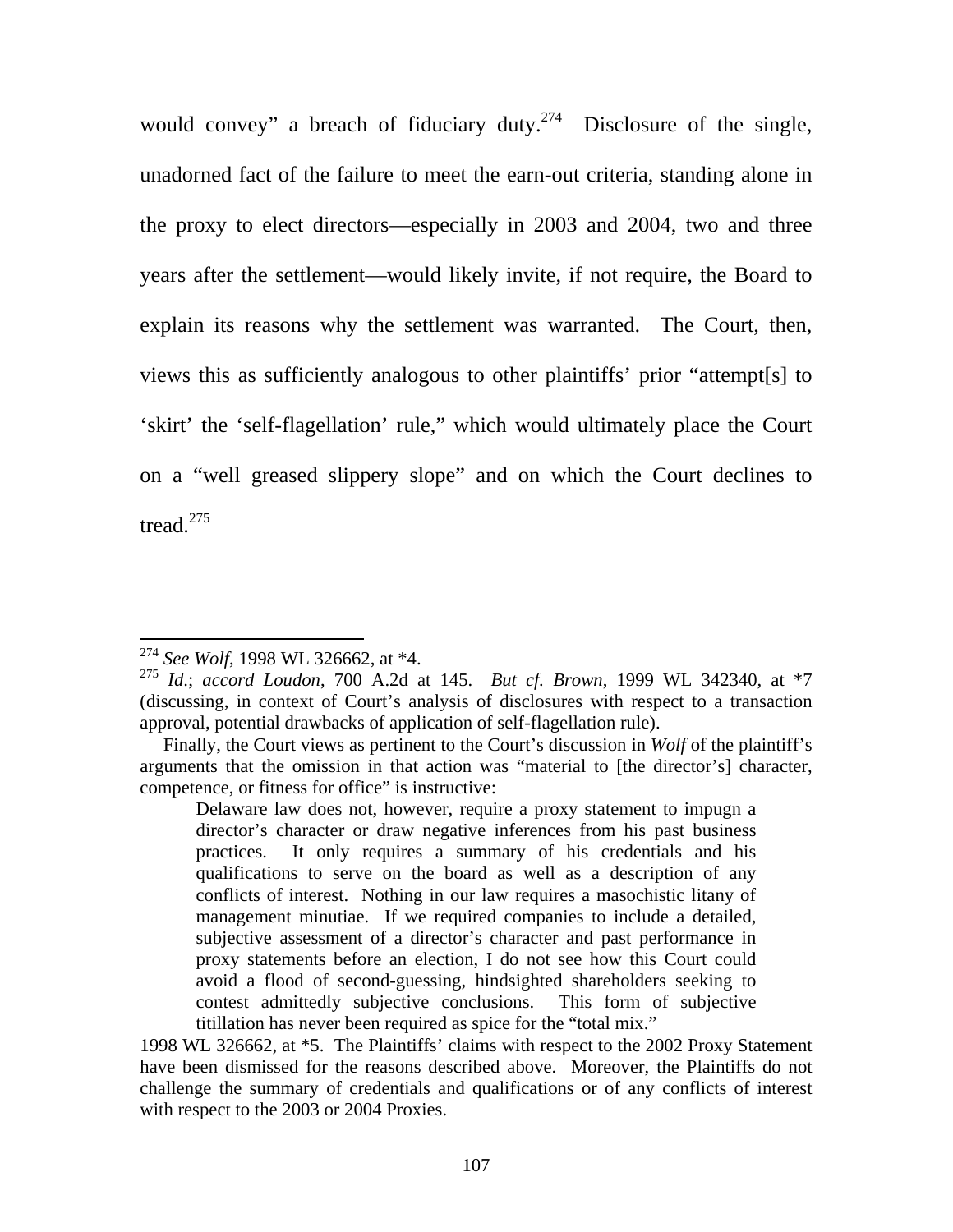### e. *Disclosure Claim #5: McMinn's Status at Covad While Creating Certive (2002 Proxy Statement)*

 The Plaintiffs' fifth disclosure claim alleges that the 2002 Proxy "did not disclose that defendant McMinn, during the time period of February to November 1999 when he purported to be working for Covad full-time, was actually working for himself and Crosspoint to find new investment vehicles."276 A requirement that the board make this type of disclosure would implicate considerations similar to those discussed, above, with respect to the Plaintiffs' fourth disclosure claim. Moreover, it would require that Covad adopt Khanna's interpretation of McMinn's employment status, as well as his conformity or non-conformity with the conditions on his compensation. As such, the claim must be dismissed. Additionally, this claim constitutes a challenge to the 2002 Proxy Statement, and therefore must be dismissed for the reasons set forth above.

## f. *Disclosure Claim #6: Disclosure of Challenged Directors, Officers, and Transactions (2003 & 2004 Proxy Statements)*

The Plaintiffs also make generalized claims with respect to the 2003 and 2004 Proxy Statements.<sup>277</sup> They variously allege that the directors failed to disclose "anything about Khanna's allegations regarding the Certive, Bluestar or Dishnet transactions;" "[t]he substance of Khanna's allegations;"

<sup>&</sup>lt;sup>276</sup> Amended Compl. at  $\P$  198.

<sup>277</sup> *Id.* at ¶¶ 204, 213.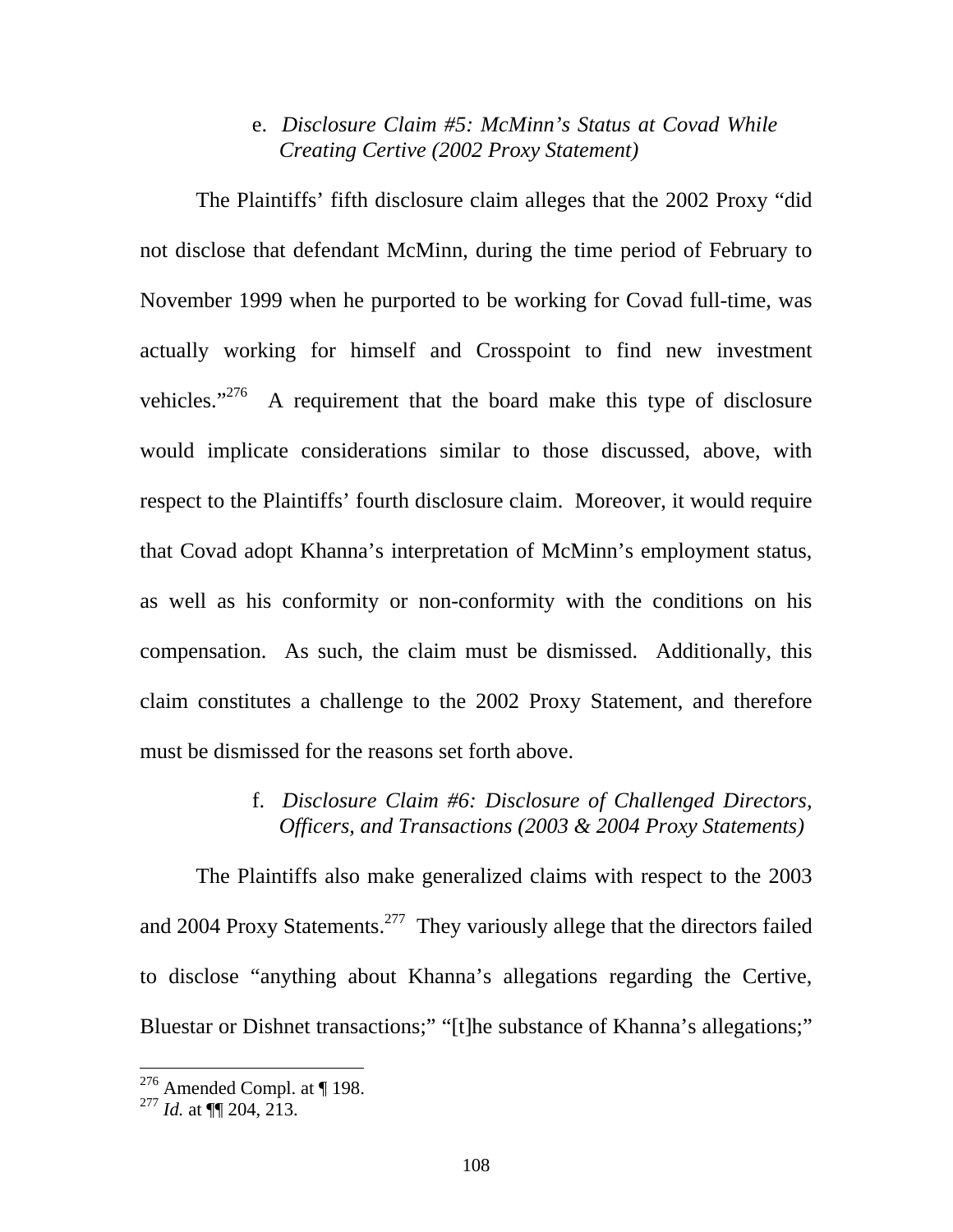or "the information showing the pattern and practice of self-dealing and other malfeasance by the directors  $\dots$  ."<sup>278</sup> The only omissions they point to with any reasonable specificity is that "Defendants did not identify which directors and officers or which transactions were the subject of Khanna's allegations."<sup>279</sup>

As explained above, "it is inherent in disclosure cases that the misstated or omitted facts be identified and that the pleading not be merely conclusory."280 Certainly, the threshold is relatively low in order for a claim to be considered well-pleaded on a motion to dismiss under Court of Chancery Rule 12(b)(6). Nevertheless, in order to state a claim for material omission from a proxy statement, a plaintiff must, *inter alia*, identify the facts that were improperly omitted. $^{281}$  The Plaintiffs claim here could be fairly read to challenge non-disclosure of all facts asserted in the Plaintiffs' Amended Complaint (or Khanna's June 19, 2002 letter to the Covad board or his July 9, 2002 Draft Complaint). The Court will not attempt, however, to parse a broadly generalized claim for non-disclosure for the benefit of the

<sup>278</sup> *Id.* at ¶¶ 204, 205, 213, 214.

<sup>279</sup> *Id.* at ¶¶ 204, 213.

<sup>280</sup> *Loudon*, 700 A.2d at 140.

<sup>281</sup> *See id.* at 141; *id.* at 144 (upholding trial court's ruling that complaint "failed to 'identify any specific fact that should have been disclosed.'"); *see also M&B Weiss Family Ltd. P'ship of 1996*, C.A. No. 20303, slip op. at 5.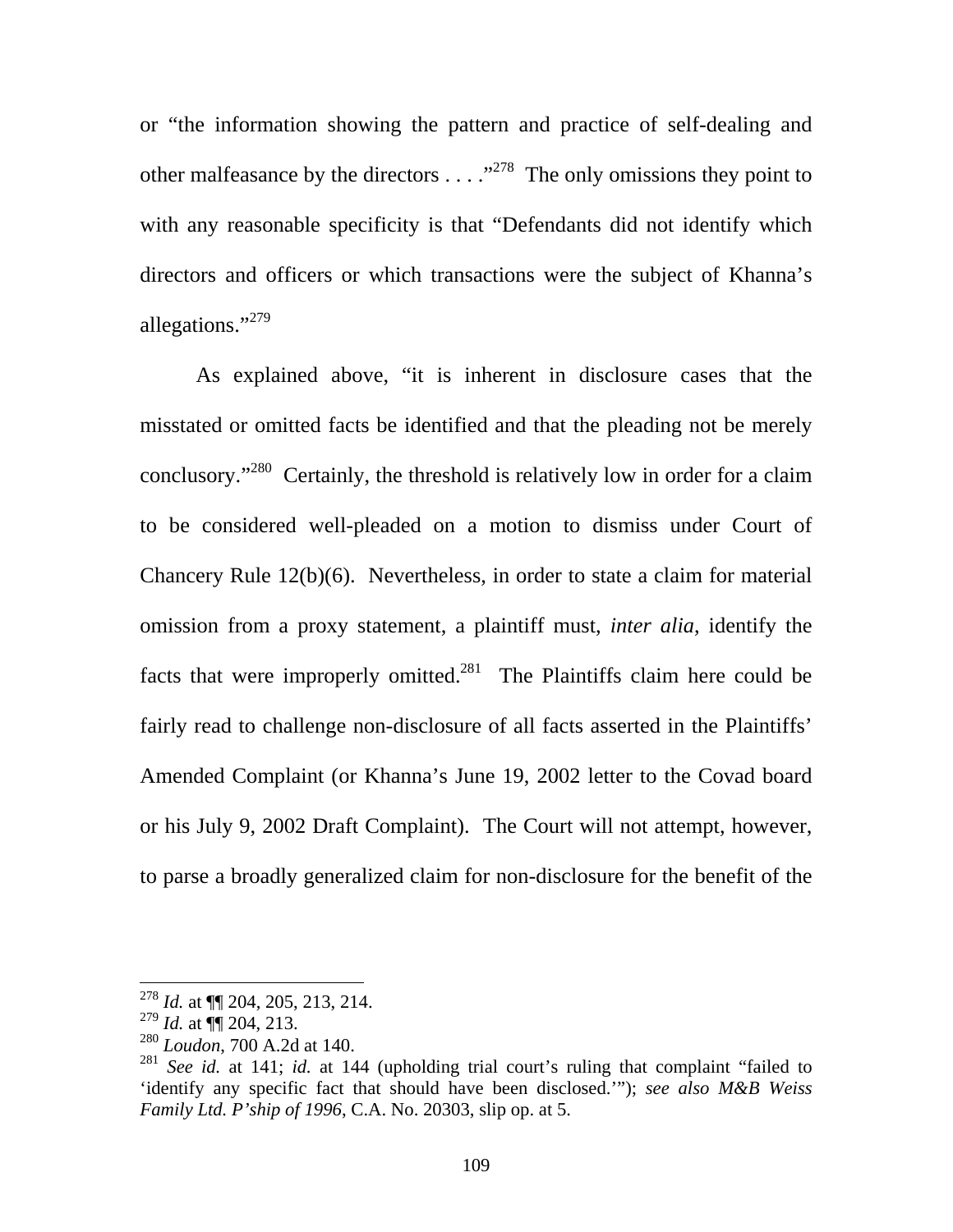Plaintiffs—it is their responsibility to identify in a reasonable manner the facts which they allege were improperly omitted.

As a consequence, the Court understands the Plaintiffs to be asserting a claim for failure to identify the directors, officers, and transactions that were the subject of Khanna's allegations.<sup>282</sup> At the outset, the Court notes that, once Khanna had filed his Original Complaint on September 15, 2003, after the 2003 election, the subsequent 2004 Proxy discloses both the initiation of the lawsuit and lists the former and current directors named as defendants.<sup>283</sup> Though the 2004 Proxy Statement does not specifically identify the Certive, Bluestar, and Dishnet transactions as being the subject of his suit, it does describe in sufficient detail the history of Covad's dealings with Khanna, the steps it took in investigating his claims, the result of that investigation, and the general claims he now asserts.<sup>284</sup> Indeed, a requirement that the proxy statement disclose details (and conclusions that

 $282$  Although the Amended Complaint is not clear, it does provide in the first sentence of the relevant paragraphs that "defendants did not disclose anything about Khanna's allegations regarding the Certive, BlueStar or Dishnet transactions." *See* Amended Compl. at ¶¶ 204, 213. The Court, therefore, understands the Plaintiffs to be claiming that these listed transactions should have been disclosed as having been the "subject of Khanna's allegations." *See id.* 

<sup>283</sup> *See* 2004 Proxy Statement at 6-7.

<sup>&</sup>lt;sup>284</sup> Neither Crandall nor Runtagh, the directors slated for re-election in 2004, was interested in any of the challenged transactions, and the Court does not view disclosure of these particular transactions as being the "subject of Khanna's allegations" as material to these directors' re-election. Covad's disclosure puts any shareholder who is concerned by Khanna's allegations on notice that the Covad Board is "too cozy" and that the shareholder should either vote no as to Covad's slate of directors or seek the nomination of fresh candidates.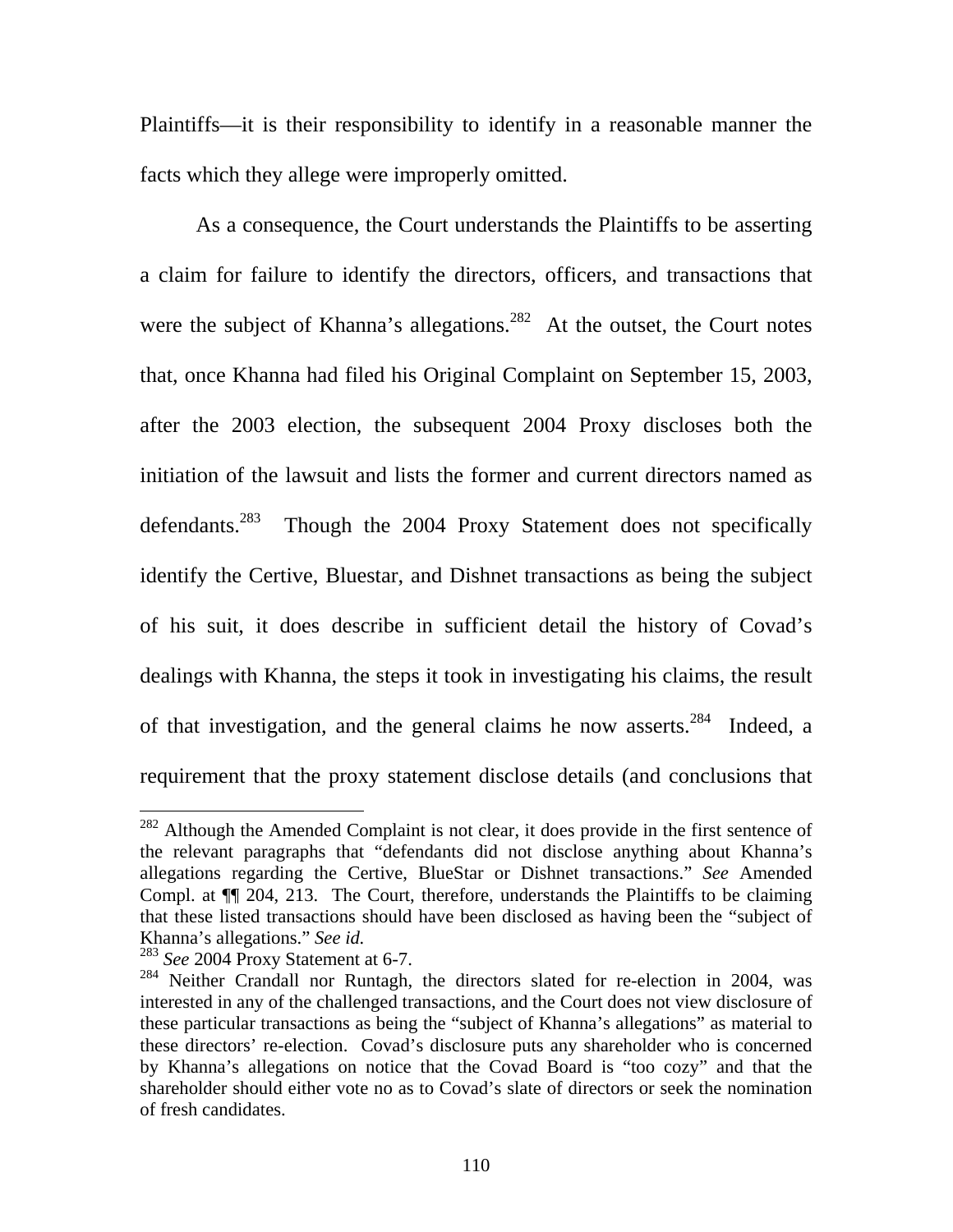could be drawn from those details) to the degree the Plaintiffs apparently wish would most likely cross into self-flagellation. Therefore, the Court concludes that the Plaintiffs have failed to state a claim with respect to the 2004 Proxy Statement.

With respect to the 2003 Proxy Statement, no lawsuit had been filed during most important period (*i.e.*, before the 2003 election).<sup>285</sup> Although the Plaintiffs seek to characterize this information (*i.e.*, the directors, officers, and transaction that were the subject of Khanna's allegations) as "facts," information of this sort is not normally the subject of proper disclosure claims. The Court, instead, views the Plaintiffs' claim in this context as analogous to prior instances in which this Court has held that proxy statements need not set forth the "opinions of stockholders" who have merely voiced opposition to a transaction, even if they are "large holders of  $\ldots$  stock."<sup>286</sup>

The Plaintiffs' contention that Khanna's opinions, as a former General Counsel of Covad, carry more weight and therefore merit different treatment

 $285$  Though Khanna had filed his  $\S$  220 demand on Covad on June 10, 2003 (and a related § 220 action in this Court on August 11, 2003, *see Khanna*, 2004 WL 187274), the date relevant to the present analysis is that on which he filed the present litigation.

<sup>286</sup> *In re Triton Group Ltd. S'holders Litig.*, 1991 WL 36471, at \*9 (Del. Ch. Feb. 22, 1991), *aff'd sub nom. Glinert v. Lord*, 604 A.2d 417 (Del. 1991) (TABLE); *see also Seibert v. Harper & Row, Publishers, Inc.*, 1984 WL 21874, at \*6 (Del. Ch. Dec. 5, 1984). Khanna is the largest, or one of the largest, individual shareholders of Covad.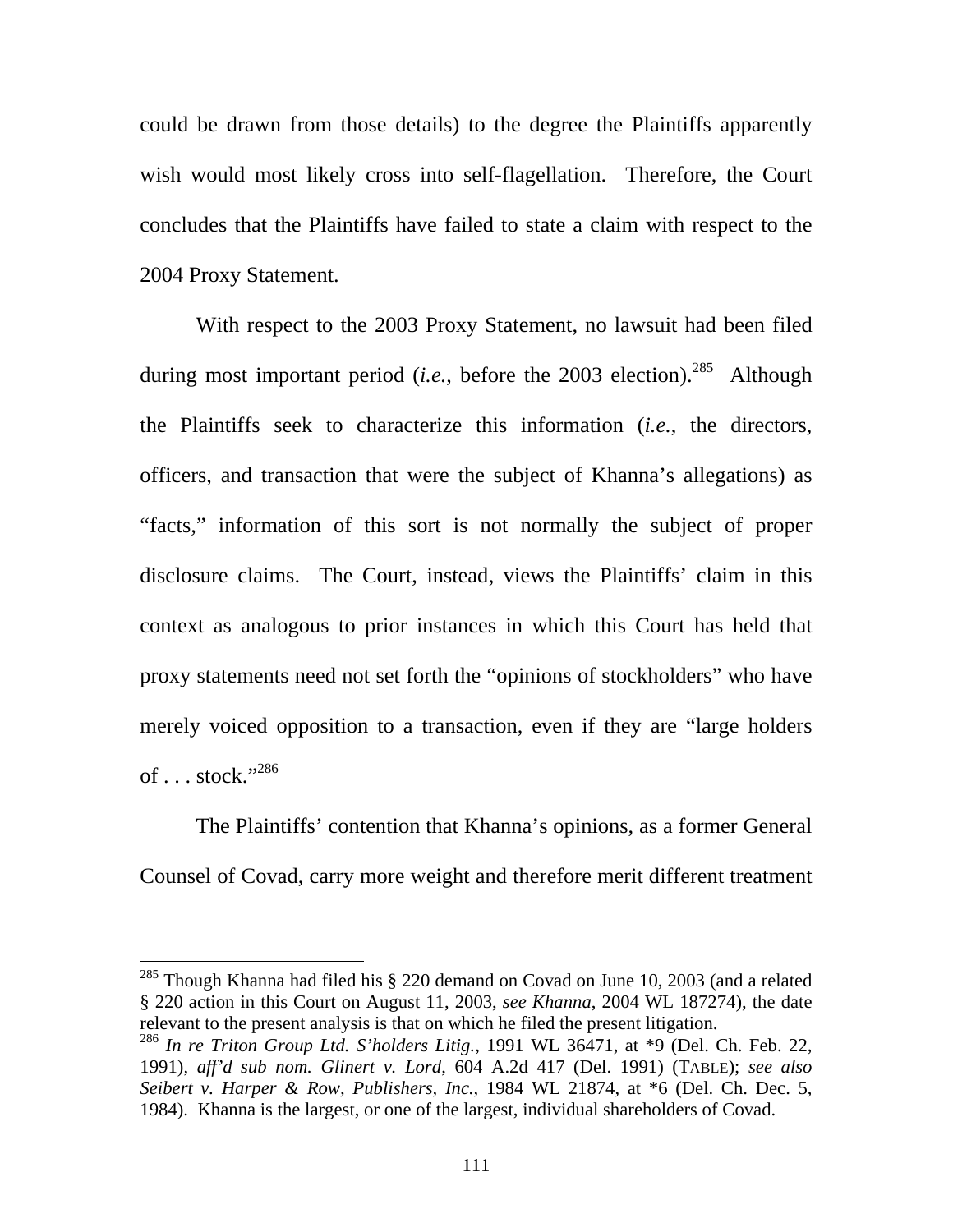is unpersuasive. $287$  That Khanna's allegations came forth only contemporaneously with a contentious employment dispute, after Khanna had failed to take affirmative action when the transactions occurred, makes the Court less willing to draw a distinction for these Plaintiffs.

Moreover, in response to Khanna's letter, Covad appointed a special committee to investigate whether there was any substance to his claims. An independent law firm was then retained by the committee to aid its investigation.<sup>288</sup> The committee, comprised of Crandall, Runtagh, and Jalkut,<sup>289</sup> directors whom the Court has already determined are disinterested and independent, informed Khanna of its conclusion that the allegations had no merit on December 26, 2002.<sup>290</sup> Khanna's allegations, the investigation, and the investigation's conclusions were disclosed in Covad's March 2003  $10\text{-K}^{291}$  In view of Covad's actions, then, to require more would constitute self-flagellation. Because the Court finds that the Plaintiffs' 2003 Proxy

<sup>287</sup> *See* Pls.' Ans. Br. to Dirs.' Mot. to Dismiss at 27.

<sup>288</sup> Amended Compl. at ¶ 133 (quoting Covad's March 2003 10-K).

<sup>&</sup>lt;sup>289</sup> The Amended Complaint provides that the Covad Board determined, on July 18, 2002, that Crandall and Runtagh "had the authority to add" Jalkut to the investigation committee. *Id*. at ¶ 126. It also alleges that Jalkut's appointment "most likely" occurred "after Khanna's September 2002 meetings with counsel for the Committee," but before February 19, 2003, when Khanna was informed of Jalkut's appointment. *Id*. at ¶ 130. <sup>290</sup> Amended Compl. at  $\P$  133.

<sup>&</sup>lt;sup>291</sup> *Id.* at  $\P$  133. The Amended Complaint also provides that similar disclosures were made in Covad's May 2003 10-Q. *Id.* at ¶ 204.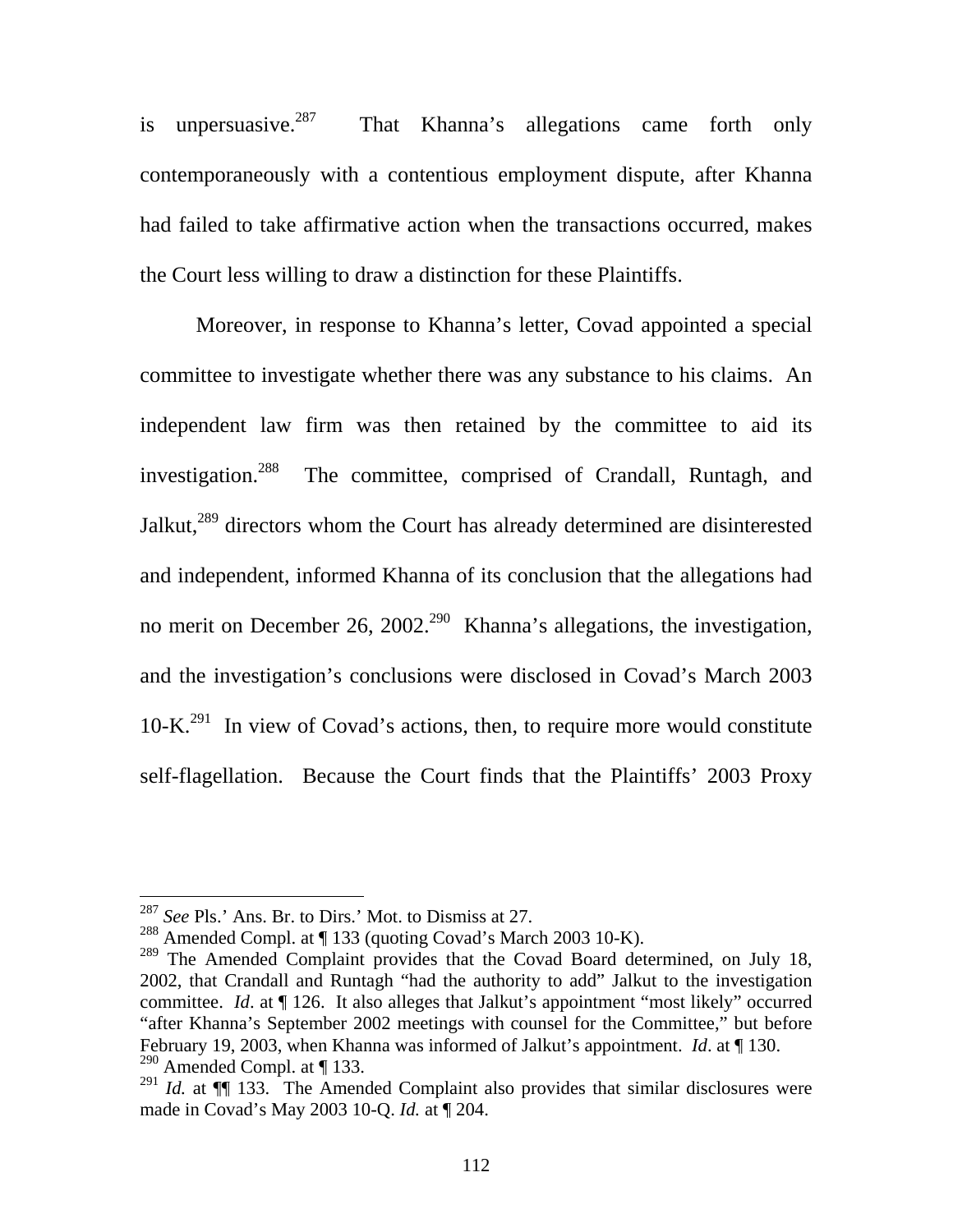disclosure claim does not, in this instance, properly state a claim for omitted material facts, it must also be dismissed.

# **VIII. MOTIONS TO CONTINUE TO SEAL/UNSEAL THE RECORD AND TO STRIKE PORTIONS OF THE AMENDED COMPLAINT**

The Court now turns to motions addressing whether certain allegations should be given confidential treatment.

A. *Motion to Strike Portions of the Amended Complaint* 

1. Whether the Amended Complaint Contains Privileged Information

Covad maintains that Paragraphs 52, 54, 55, and 57 of the Amended

Complaint contain privileged information. Rule 502 of the Delaware's

Rules of Evidence defines the attorney-client privilege:

 $\overline{a}$ 

A client has a privilege to refuse to disclose and to prevent any other person from disclosing confidential communications made for the purpose of facilitating the rendition of professional legal services to the client . . . between the client or the client's representative and the client's lawyer or the lawyer's representative  $\ldots$ <sup>292</sup>

In order for the communication to be confidential, the communication must not have been "intended to be disclosed to third persons other than those to whom disclosure is made in furtherance of the rendition of professional legal services to the client or those reasonably necessary for the transmission of

<sup>&</sup>lt;sup>292</sup> DEL. R. EVID. 502(b)(1). Although Khanna's professional obligations may be defined by California, the parties have pointed to no material difference between the lawyer conduct rules of California and Delaware.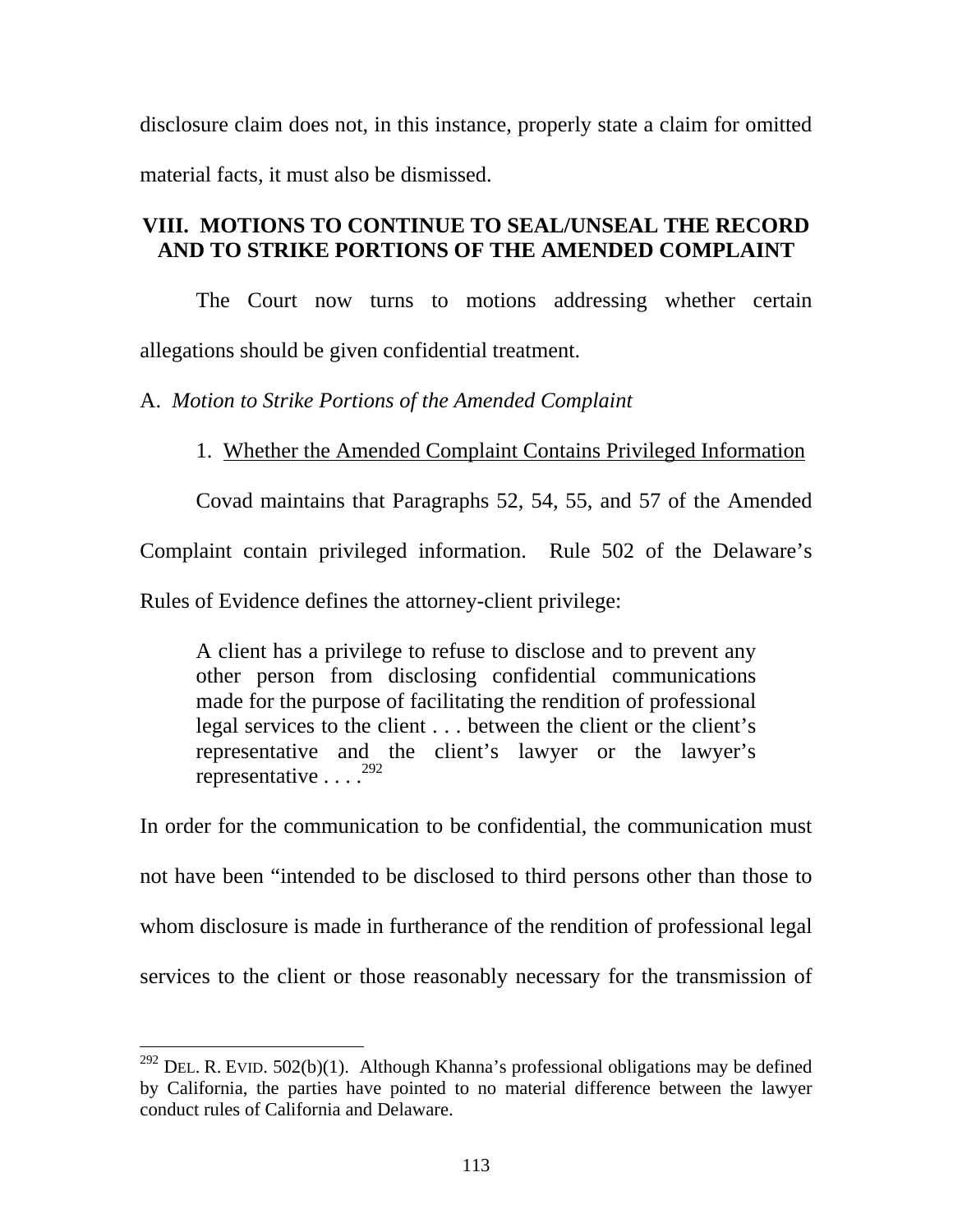the communication."<sup>293</sup> Although the identity of one's attorney is usually not privileged, $^{294}$  the subject matter of the communications is privileged.

In the case at hand, the Amended Complaint, at times, reveals the subject matter of communications between Covad and Wilson Sonsini Goodrich & Rosati, P.C. ("Wilson Sonsini"), the law firm representing it namely that the Certive transaction was a possible corporate opportunity for Covad. It is fair to read Paragraphs  $52^{295}$  and  $54^{296}$  as revealing confidential information—specifically, the general subject matter of Covad's communications with its inside- and outside-counsel.

 Although paragraphs 52 and 54 reveal the subject matter of Wilson Sonsini's representation of Covad, it is less clear why paragraphs 55 and 57 are privileged. Paragraph 55 states that "[the Board] even disregarded the

 $^{293}$  DEL. R. EVID. 502(a)(2).

<sup>294</sup> *See, e.g.*, *Gotham Partners v. Hallwood Realty*, 1999 WL 252377, at \*1 (Del. Ch. Mar. 31, 1999) ("Neither the status nor identity of an attorney whose communications are privileged are privileged facts.").

 $^{295}$  Amended Compl. at  $\sqrt{ }$  52 ("Khanna voiced his opposition to the [Certive] deal, and raised with defendant Knowling and [Wilson Sonsini] the issue of Certive being a possible corporate opportunity for Covad."). This paragraph discusses both the opinions of Khanna, Covad's inside-counsel, of the Certive transaction and the subject matter of Covad's conversations with Wilson Sonsini, its outside-counsel.

<sup>&</sup>lt;sup>296</sup> *Id.* at ¶ 54 ("The Board adopted (with the counsel of the conflicted Wilson Sonsini firm) a corporate opportunity policy which expressly required the prior approval of the Board before a fiduciary of Covad could take a corporate opportunity for himself . . . ."). This reveals that Wilson Sonsini worked with Covad on its corporate opportunity policy, which, of course, reveals the subject matter of Wilson Sonsini's representation of Covad. Furthermore, if the information alleged in the Amended Complaint was gained from Khanna's attendance at the board meeting as General Counsel, then the information may be privileged for this reason as well.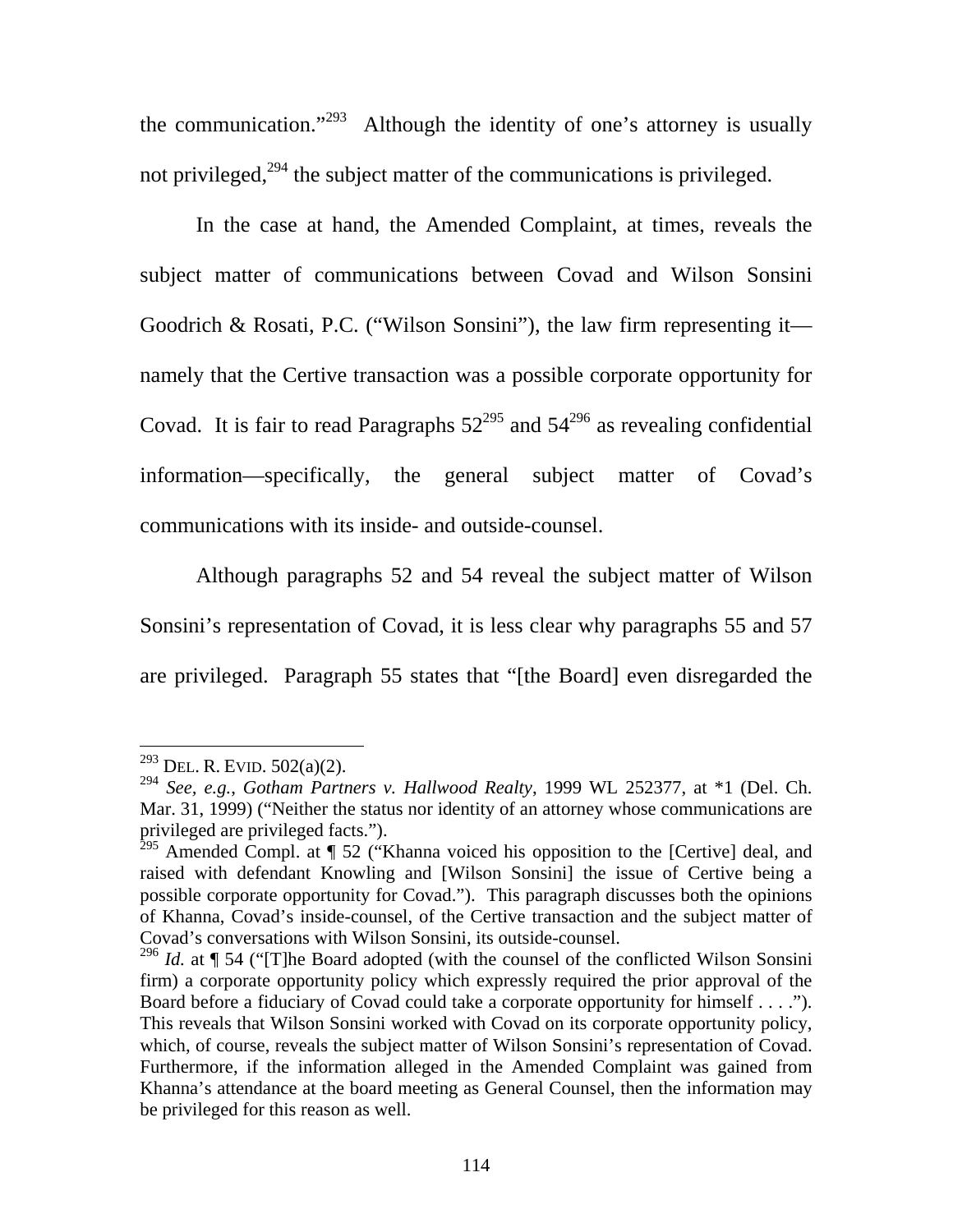very obvious conflict of counsel to Covad, Wilson Sonsini, serving as counsel for Certive during the period when McMinn was founding Certive while on Covad's payroll as a full-time employee and representing Certive in the very transaction by which Covad acquired its Certive shares."<sup>297</sup> Paragraph 55 then goes on the describe Wilson Sonsini's interest in Certive.<sup>298</sup> Neither of these statements is privileged. Moreover, the fact of Wilson Sonsini's representation of Covad during the Certive transaction is not privileged because the identity of one's attorney does not constitute privileged information.299

 Paragraph 57 states that "while at Covad and on Covad's time, and using Covad's outside counsel, Wilson Sonsini, [McMinn] developed and pursued the Certive business opportunity  $\ldots$  ...  $\cdot$  As with Paragraph 55, Paragraph 57 only reveals the identity of Covad's outside counsel and, therefore, is not privileged.

 $^{297}$  *Id.* at ¶ 55.

 $298$  The Court notes that Wilson Sonsini's interest in Certive is not privileged because it does not reveal any confidential information that Covad provided to (or advice received from) Wilson Sonsini. Instead, Paragraph 55 merely discusses Wilson Sonsini's independent ownership interest in Certive. Covad holds no privilege with regard to this information.

<sup>299</sup> *See supra* note 294 and accompanying text.

<sup>300</sup> Amended Compl. at ¶ 57.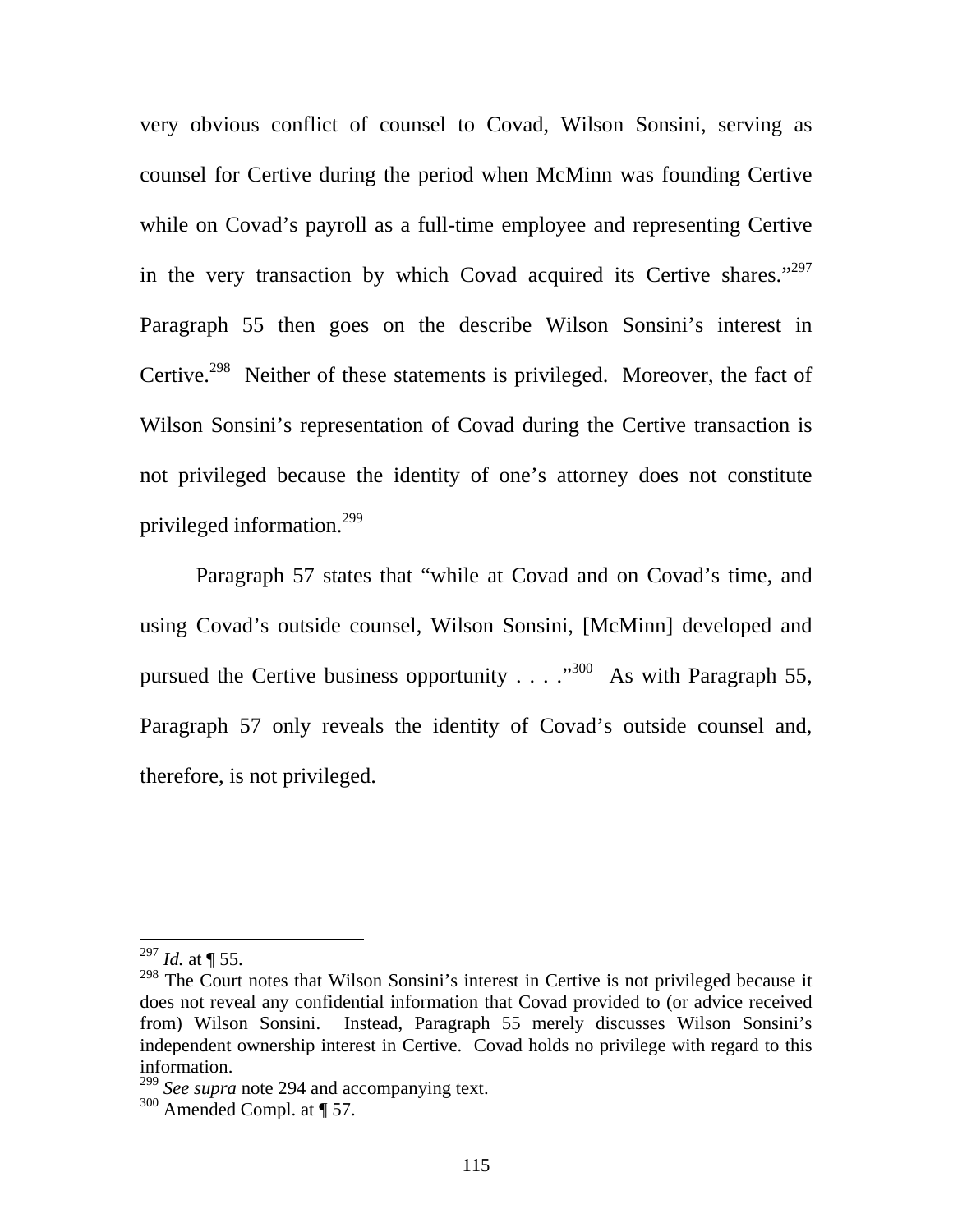## 2. Whether the Privilege was Waived with Regard to the Information in the Amended Complaint

Because the Court has determined that Paragraphs 52 and 54 contain privileged information, it must now consider whether the attorney-client privilege, with respect these Paragraphs, has been waived by Covad.

The doctrine of waiver is expressly codified by Rule 510 of the Delaware Uniform Rules of Evidence which provides that "[a] person upon whom these rules confer a privilege against disclosure waives the privilege if he or his predecessor while holder of the privilege voluntarily discloses or consents to disclosure of any significant part of the privileged matter."<sup>301</sup>

The Court first considers Khanna's argument that Covad waived its privilege by disclosing information to him when he was wearing his "Vice President hat," as opposed to his "General Counsel hat." Khanna cites authority, including *United States v. Vehicular Parking, Ltd.*, 302 for the proposition that "legal advice that is merely incidental to business advice may not be protected."303 In *Vehicular Parking*, the court, ruling on the defendants' claims of privilege, held that "the communications in question indicate [that the defendants' attorney] was advising on matters of business.

<sup>301</sup> *The Cove on Herring Creek Homeowners' Ass'n, Inc. v. Riggs*, 2001 WL 1720194, at \*2 (Del. Ch. Dec. 28, 2001).

<sup>302 52</sup> F. Supp. 751 (D. Del. 1943).

<sup>303</sup> Pls.' Ans. Br. in Opp'n to Covad Commc'ns Group, Inc.'s Mot. to Disqualify Pls. & Mot. to Strike Portions of Am. Deriv. & Class Action Compl. ("Pls.' Ans. Br. to Mot. to Disqualify") at 22.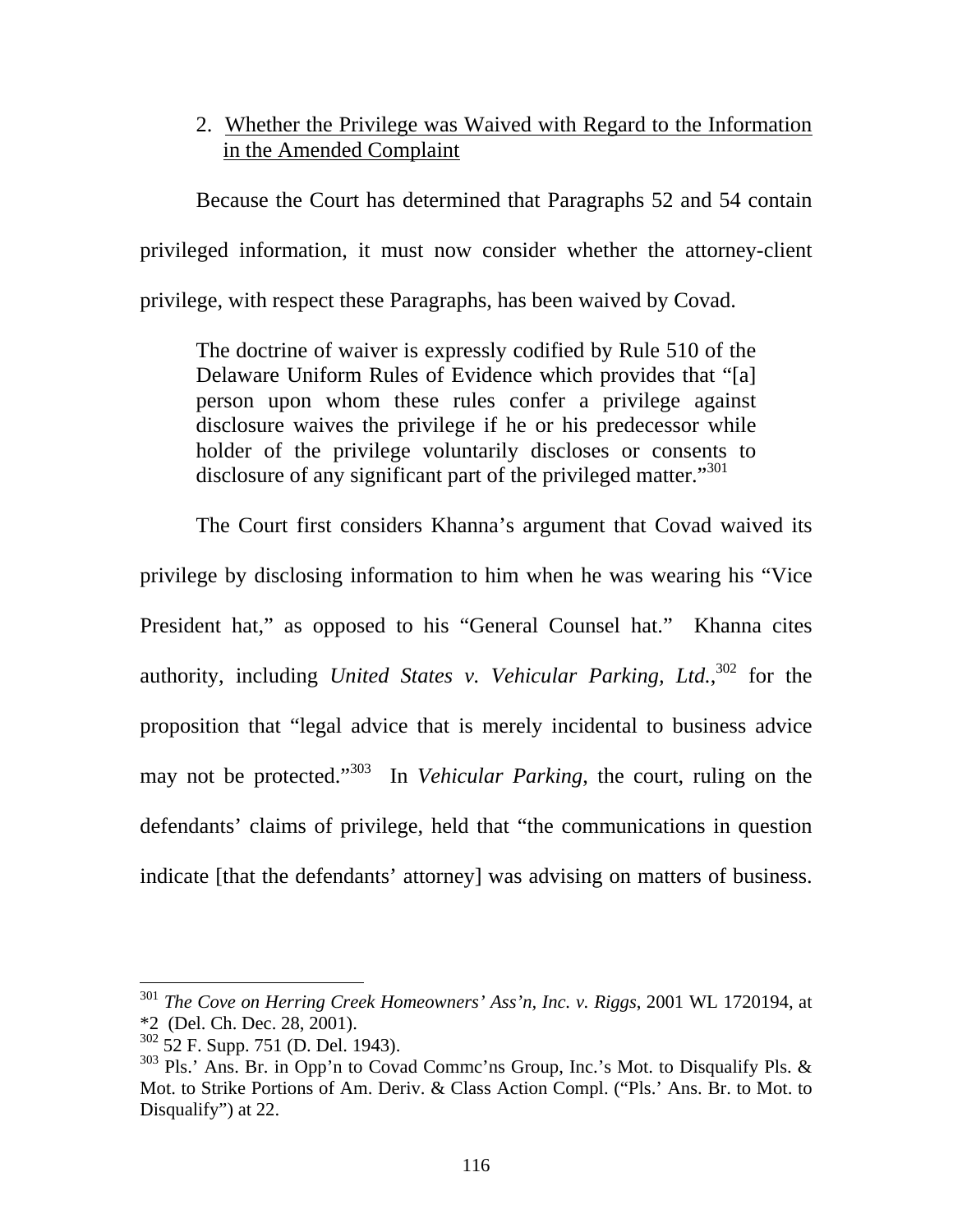Privilege is not accorded to such communications."<sup>304</sup> Privilege as to the communications at issue in that case, however, was not a close call. The court had no difficultly separating the roles of attorney and businessman. As the court explained, "[The set of communications in question] is more than attorney-talk. It is big—as well as basic—business diction."<sup>305</sup>

 It is significantly more difficult, however, to relate the understanding that "business diction" occurring between an attorney and her client is not privileged to the case at hand. Khanna provides no specific evidence—other that stating that he was a Vice President at Covad—to buttress his assertion that the information Covad deems privileged was obtained outside his legal capacity. Instead, the Plaintiffs cite authority that would place the burden on Covad to demonstrate that the information it wishes to protect was given in Khanna's legal capacity.<sup>306</sup> The Court of Appeals in *In re Sealed Case*,<sup>307</sup> ruling on a corporation's claim that certain communications were privileged and could not be testified to by its former general counsel, explained that it was "mindful . . . that [the general counsel] was a Company vice president,

 $304$  52 F. Supp. at 753.

<sup>305</sup> *Id.*; *see also* DEL. R. EVID. 502(a)(2) (describing "confidential information" as "disclosure made in the furtherance of the rendition of professional *legal* services" (emphasis added)).

<sup>306</sup> *See, e.g.*, *In re Sealed Case*, 737 F.2d 94, 99 (D.C. Cir. 1984) ("The Company can shelter [in-house counsel's] advice only upon a clear showing that [in-house counsel] gave it in a professional legal capacity.").

 $307$  737 F.2d 94 (D.C. Cir. 1984).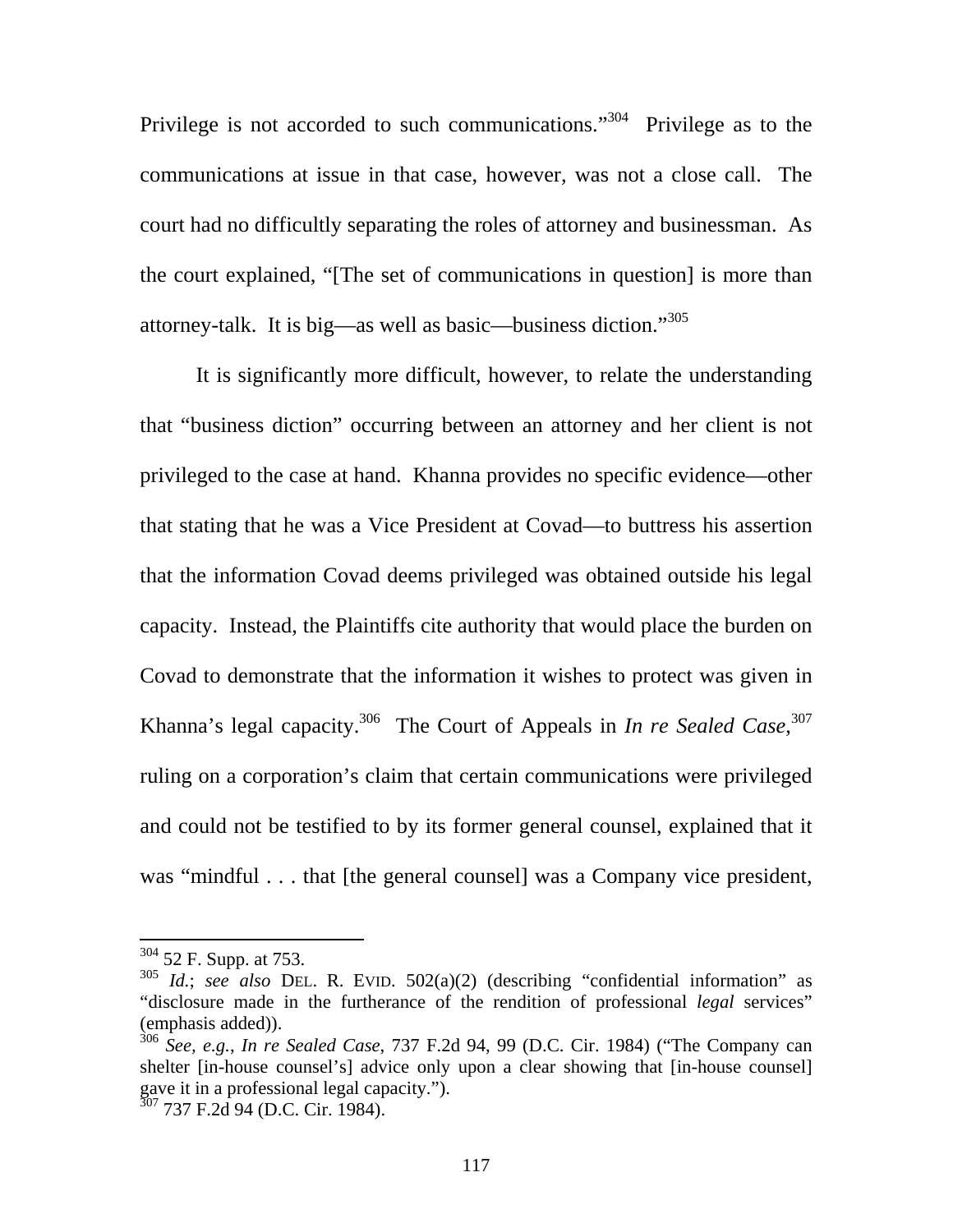and had certain responsibilities outside the lawyer's sphere. The Company can shelter [the General Counsel's] advice only upon a clear showing that [the General Counsel] gave it in a professional legal capacity."<sup>308</sup> The Court of Appeals also explained, however, that "advice does not spring from lawyers' heads as Athena did from the brow of Zeus,"<sup>309</sup> and, since some nonlegal background is necessary for lawyers to give legal advice, the mere mention of nonlegal information does not negate the attorney-client privilege. $310$ 

*In re Sealed Case* was written in the context of the attorney and client, on the same side of litigation, trying to protect privilege. It was *not* written in the context of the attorney trying to break the attorney-client privilege. In other words, *In re Sealed Case* deals with an attorney and client attempting to deploy the attorney-client privilege as a shield, not an attorney trying to break the privilege and use the information as a sword. Given the importance this Court places on the attorney-client privilege and an

<sup>308</sup> *Id.* at 99; *see also id.* ("It remains the claimant's burden, however, to present to the court sufficient facts to establish the privilege; the claimant must demonstrate with reasonable certainty that the lawyer's communication rested in significant and inseparable part on the client's confidential disclosure." (citations omitted)). <sup>309</sup> *Id.* <sup>310</sup> *Id.*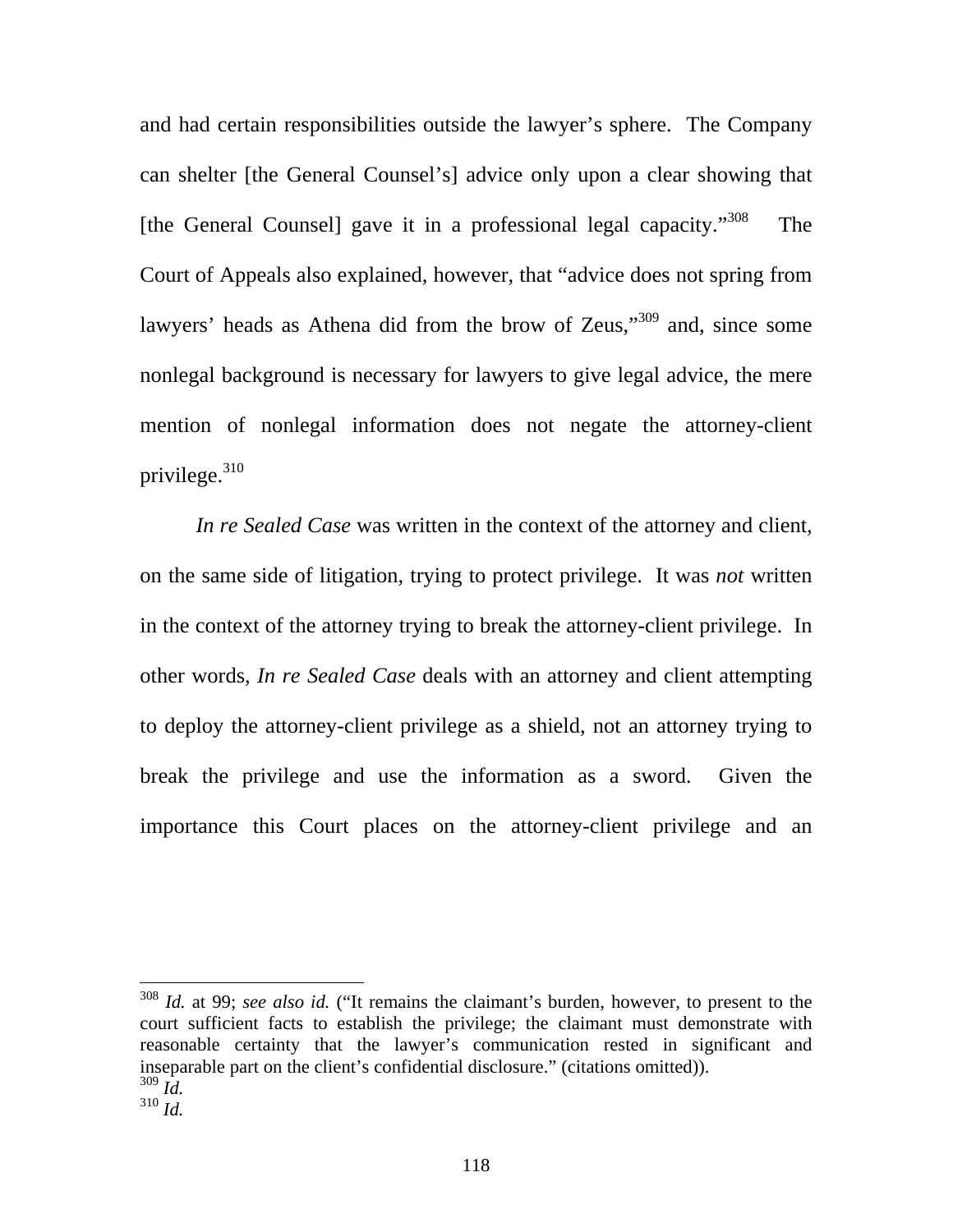attorney's ethical duties to his former client, $311$  in the situation where an attorney is seeking to use potentially privileged information as a sword against a former client, the inquiry has been framed as:

whether it can reasonably be said that in the course of the former representation the attorney might have acquired information related to the subject of this subsequent representation. [The Court] will not inquire into their nature and extent. Only in this manner can the lawyer's duty of absolute fidelity be enforced and the spirit of the rule relating to privileged communications be maintained.<sup>312</sup>

In the present litigation, because Khanna served as General Counsel of Covad, it can reasonably be inferred that Khanna received information regarding the Certive transaction in his legal capacity. Furthermore, Khanna's response on learning information regarding the transaction was of a legal nature,<sup>313</sup> which leads one to infer that the information was provided to him in the context of seeking legal advice. Finally, the fact that, as Khanna claims, he was "told to leave the meeting when the Board was ready to *discuss* and vote on the Board's ratification of the McMinn and

<sup>311</sup> *See, e.g.*, *Continental Ins. Co. v. Rutledge & Co., Inc.*, 1999 WL 66528, at \*1 (Del. Ch. Jan. 26, 1999) ("The importance of the attorney-client privilege is central to the American model of adversarial litigation.").

<sup>312</sup> *T. C. Theatre Corp. v. Warner Bros. Pictures, Inc.*, 113 F. Supp. 265, 268-69 (S.D.N.Y. 1953). This Court has previously followed portions of *T. C. Theatre Corp.* namely its "substantial relationship" test. *See Ercklentz v. Inverness Mgmt. Corp.*, 1984 WL 8251 (Del. Ch. Oct. 18, 1984).

<sup>313</sup> *See* Amended Compl. at ¶ 52 (noting that Khanna voiced his opposition to the deal as a possible corporate opportunity and objected to Shapero sitting on the board of a competitor).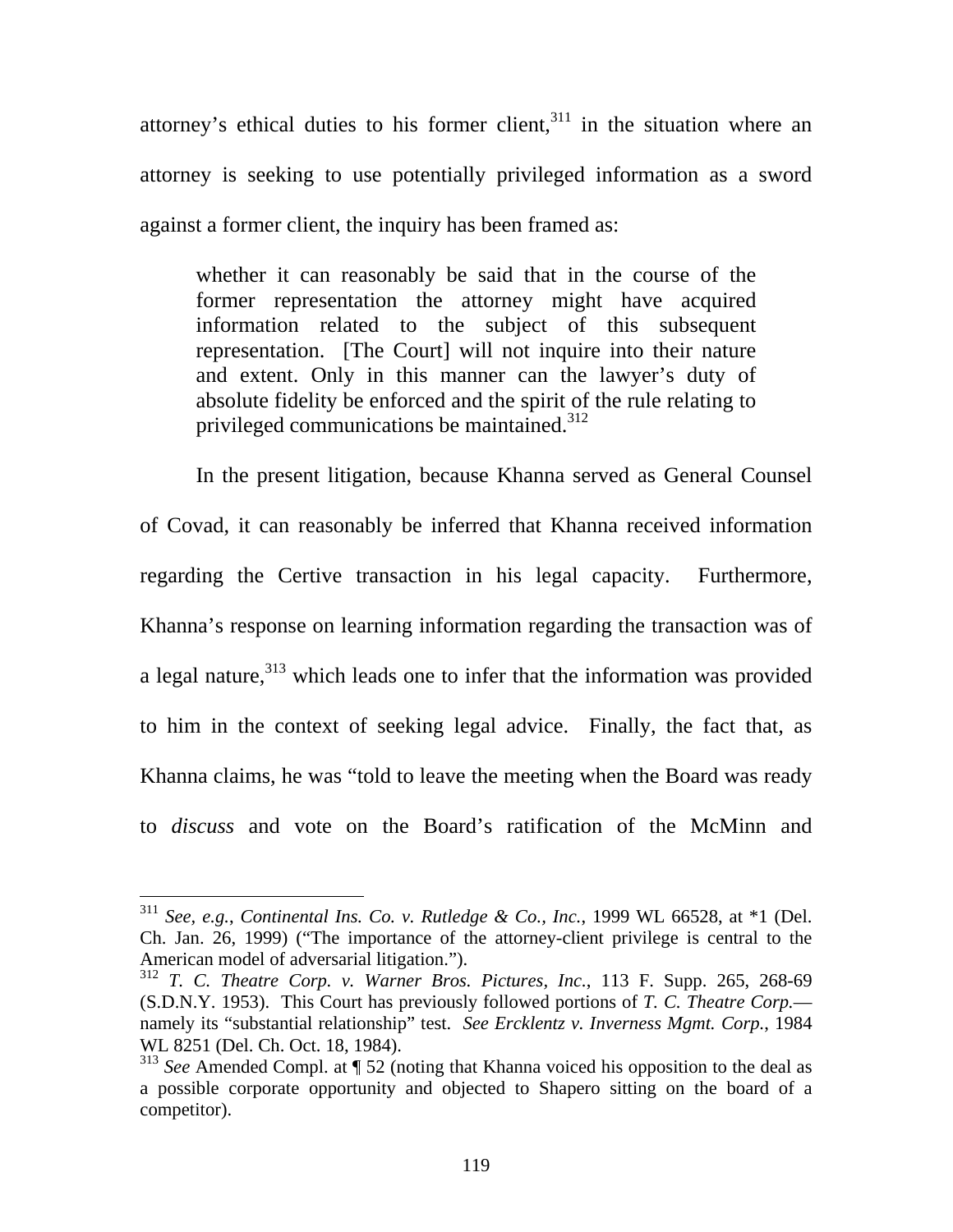Crosspoint investments in Certive"314 leads one to believe that his *business* opinion was not valued (even for discussion purposes) and, thus, it is unlikely that he would have originally been given the information to provide a business opinion. For these reasons, the Court finds Khanna's argument, that the information in Paragraphs 52 and 54 of the Amended Complaint is not privileged because he was wearing his "Vice President hat" when he learned the information, to be unpersuasive.

 The only issue remaining, with regard to whether Paragraphs 52 and 54 are privileged, is whether Covad waived its privilege through disclosure during the  $\S 220$  trial.<sup>315</sup> The Court addresses Paragraph 52, first.

This Court has previously held that the attorney-client privilege does not apply "when the party holding the privilege waives the privilege in one of two basic ways: (1) the party injects the communications into the litigation, or (2) the party injects an issue into the litigation, the truthful resolution of which requires an examination of the confidential communications."316 Additionally, the "attorney-client privilege may be waived by the public disclosure of information that was formerly

 $314$  *Id.* at  $\P$  53 (emphasis added).

<sup>315</sup> *See supra* note 301, and accompanying text.

<sup>316</sup> *Baxter Int'l, Inc. v. Rhone-Poulenc Rorer, Inc.*, 2004 WL 2158051, at \*3 (Sept. 17, 2004).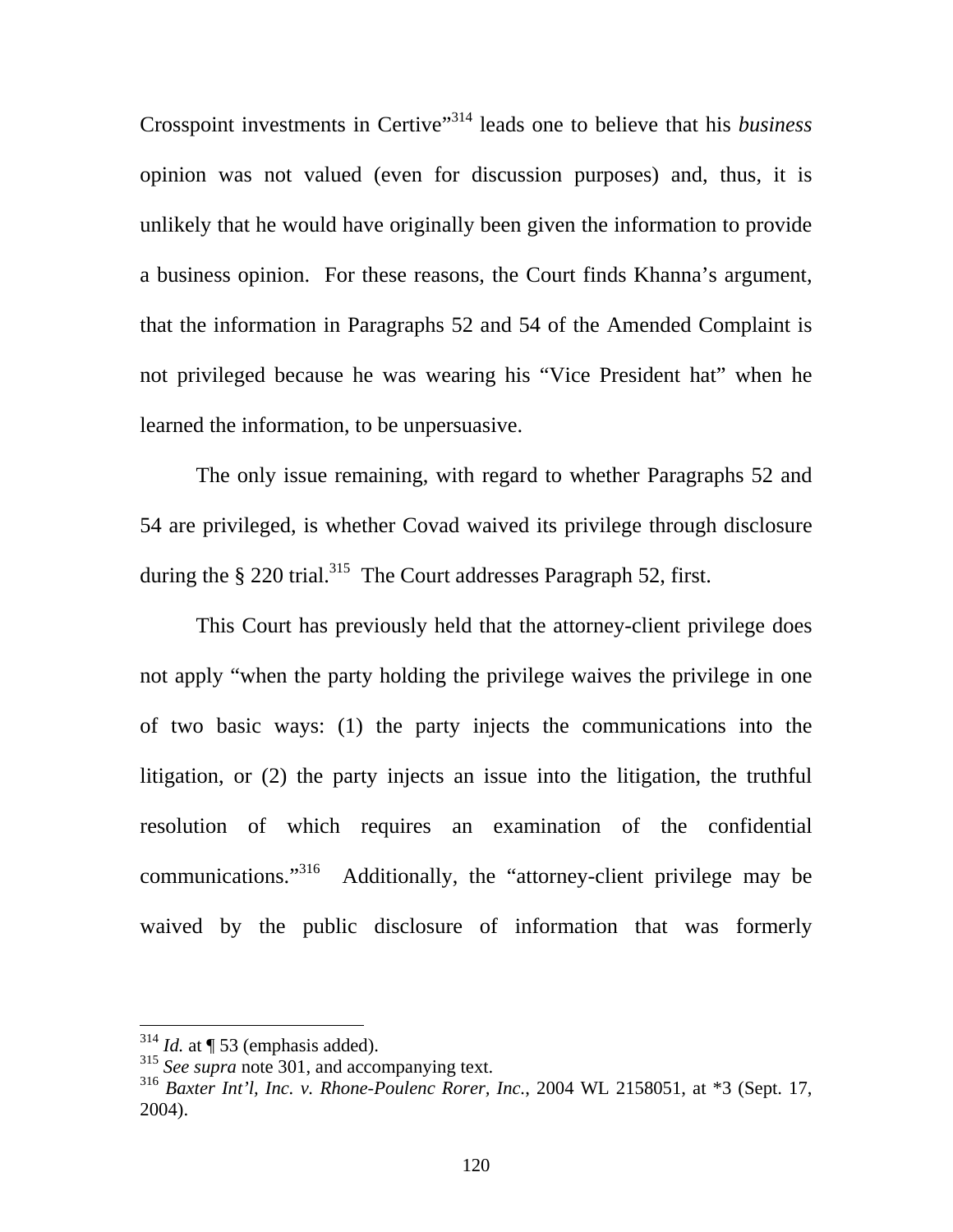confidential."<sup>317</sup> A fair reading of Joint Exhibit 119 from the  $\S$  220 trial, which is a letter from Khanna's counsel to an attorney for a subcommittee of Covad's Board, demonstrates that Covad waived privilege with respect to Paragraph 52. Covad used Joint Exhibit 119 at the § 220 trial. Perhaps Covad's intent was to introduce only letter itself and not the subsequent chronology (authored by Khanna) attached to the letter. Permitting Covad to introduce the document as evidence at the § 220 hearing, and then allowing Covad to shield an integral and incorporated attachment to that document (and clearly referenced in the document itself), $318$  would defeat the purpose of the "inject into litigation" exception to attorney-client privilege.<sup>319</sup> Joint Exhibit 119 clearly references, on multiple occasions, the attachment; and the letter can be viewed as a summary of that attachment. Since the attachment was so integral to the letter, the introduction, by Covad, of part of Joint Exhibit 119 into litigation waives the attorney-client privilege as to the entire document. Thus, the Court concludes that Paragraph 52 does not contain any currently privileged information because privilege was waived.

<sup>317</sup> *Texaco, Inc. v. Phoenix Steel Corp.*, 264 A.2d 523, 525 (Del. Ch. 1970).

<sup>&</sup>lt;sup>318</sup> JTX 119 (Letter from Grellas to Poss, at 1 (9/10/2002) ("We have attached a detailed chronology prepared by Mr. Khanna  $\dots$ .").

<sup>319</sup> According to *Baxter Int'l*: "The [inject into litigation] exception is based on the principles of waiver and of fairness, so that the party holding the privilege cannot use it as both a sword and a shield." 2004 WL 2158051, at \*3.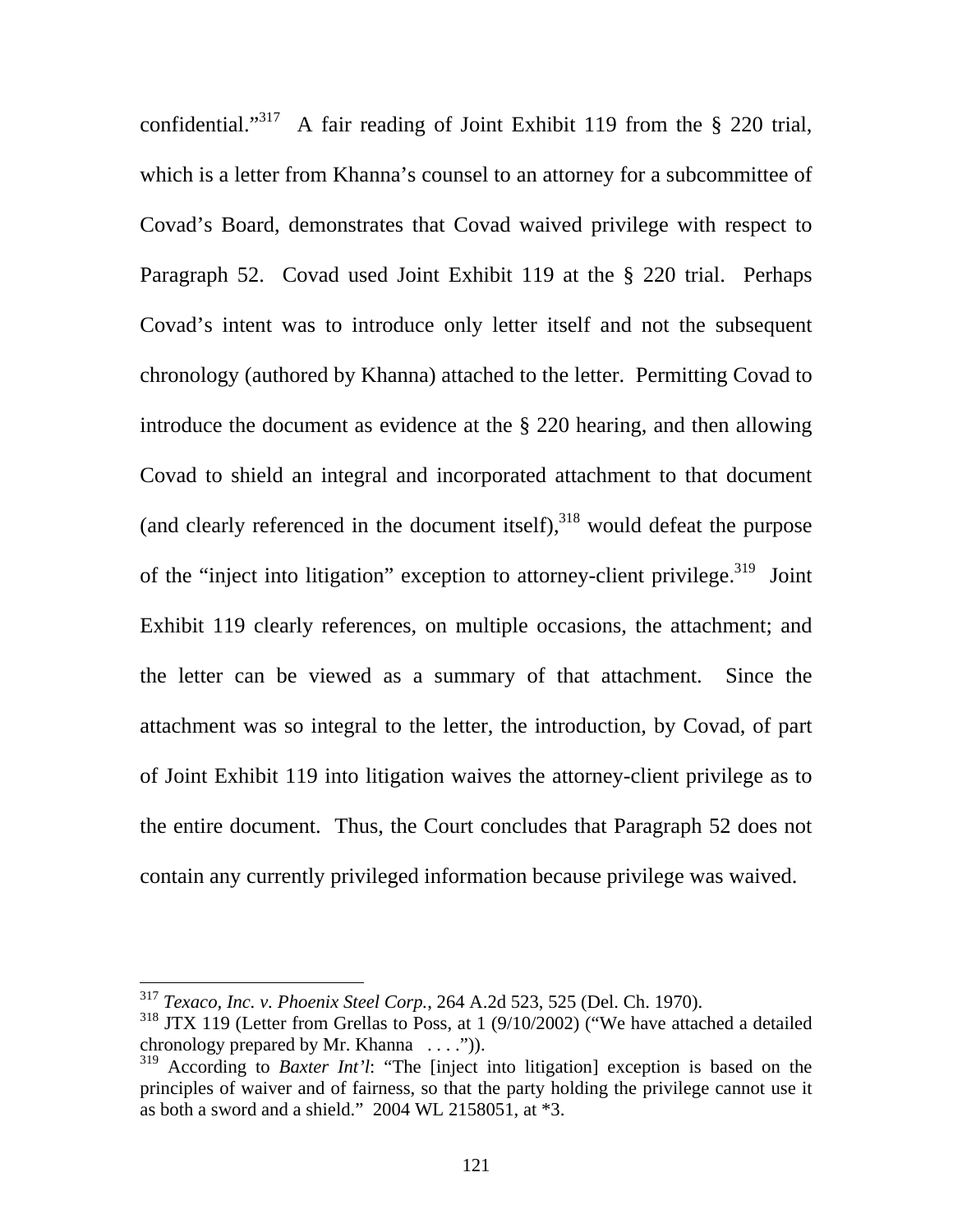Waiver issues with regard to Paragraph 54 are relatively easy to resolve. The information alleged to be privileged (*i.e.*, Wilson Sonsini's involvement in shaping Covad's Corporate Opportunity Policy) can be inferred from documents produced by Covad in the § 220 production. Specifically, document LWDK 0003485 contains the policy, and document LWDK 0003473 lists the attendees at the board meeting at which the policy was adopted. This list includes a Wilson Sonsini attorney, acting as secretary. These two facts, made available through the § 220 production, lead to the inference that the Covad Board adopted its Corporate Opportunity Policy with the advice of a Wilson Sonsini attorney, who was present at the meeting.

\* \* \* \*

In conclusion, the information in Paragraphs 55 and 57 of the Amended Complaint is not protected by the attorney-client privilege. Covad placed the information contained in Paragraph 52 into litigation and, thus, waived attorney-client privilege with regard to the pertinent documents. Finally, the information contained in Paragraph 54 can be deciphered from the documents produced in the § 220 production. For these reasons, the Court denies Covad's motion to strike Paragraphs 52, 54, 55, and 57 from the Amended Complaint.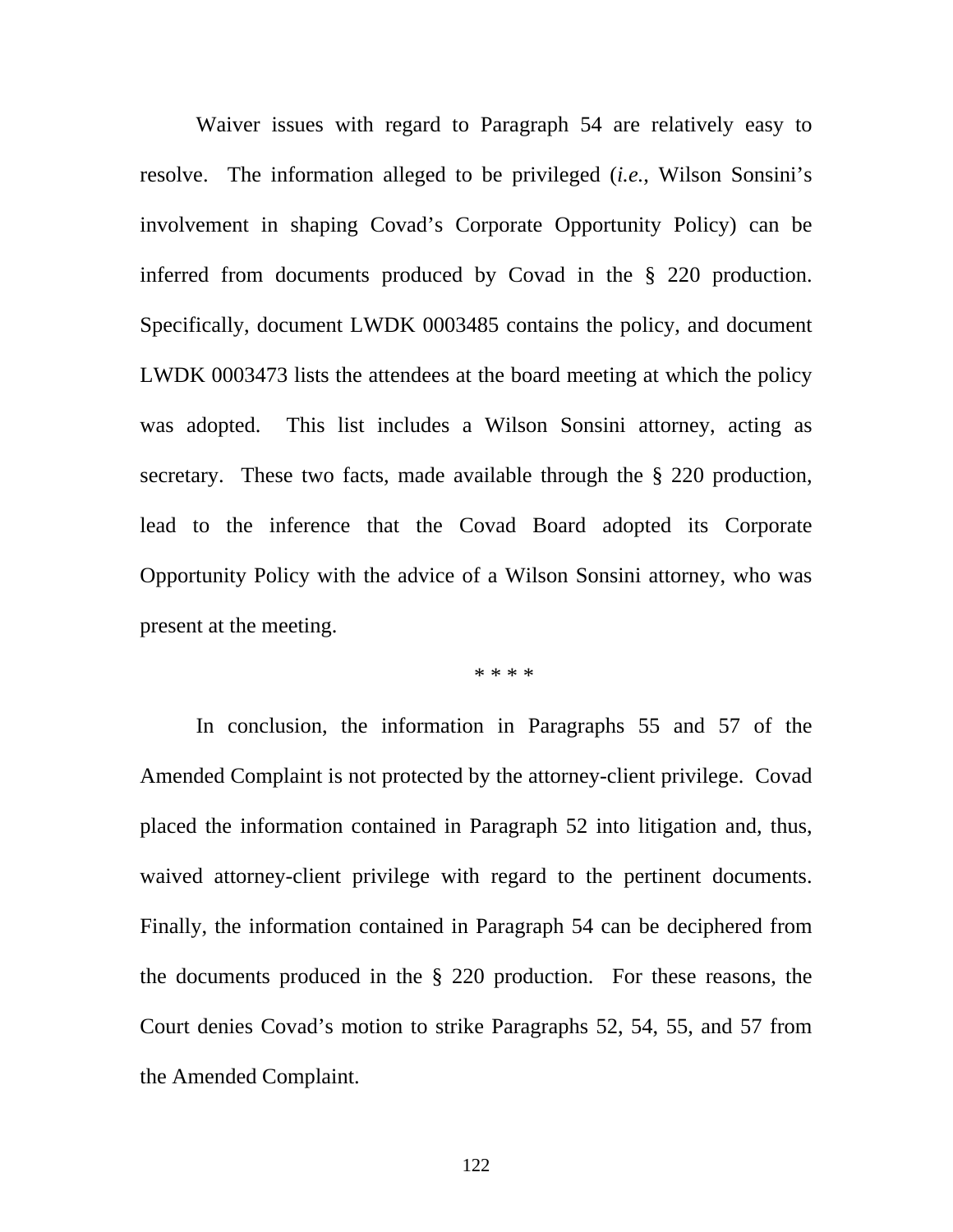#### B. *Motions to Seal/Unseal the Amended Complaint*

 Much of the briefing with regard to sealing and unsealing overlaps the Court's analysis, above, concerning the motion to strike portions of the Amended Complaint. Specifically, Covad argues that the Amended Complaint should remain sealed because Paragraphs 52, 54, 55, and 57 contain privileged information and Paragraphs 43, 44, and 74 contain trade secrets and unnecessarily embarrass Covad executives and board members.

 The sealing of Court records is addressed in Court of Chancery Rule  $5(g)$ , which states:

 (1) Except as otherwise provided in this Rule . . . all pleadings and other papers . . . filed with the Register in Chancery shall become a part of the public record of the proceedings before this Court.

 (2) Documents shall not be filed under seal unless and except to the extent that the person seeking such filing under seal shall have first obtained, for good cause shown, an order of this Court specifying those documents . . . which should be filed under seal; provided, however, the Court . . . may determine whether good cause exists for the filing of such documents under seal.<sup>320</sup>

For the reasons discussed above, the challenged portions of the Amended Complaint do not contain currently privileged information. It necessarily follows that the record should not be sealed on this basis. Additionally, this

 $320$  CT. CH. R. 5(g)(1)-(2); *see also Romero v. Dowdell*, C.A. No. 1398-N, slip op. (Del. Ch. Apr. 28, 2006).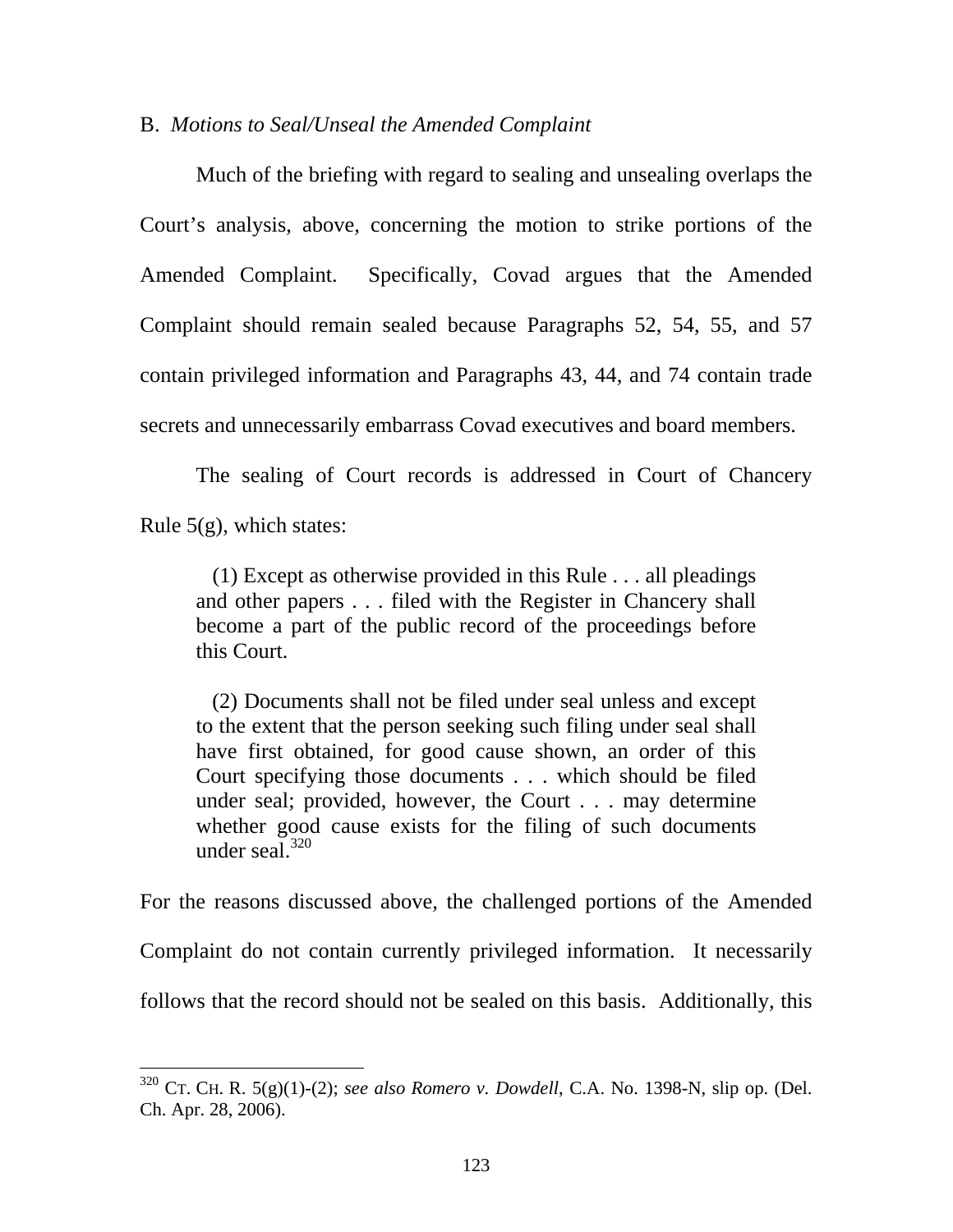Court is unable to determine what are the "trade secrets" revealed by Paragraphs 43, 44, and 74. Although these Paragraphs perhaps reveal some internal matters at Covad, they are relevant to the Plaintiffs' case and simply are not sufficiently sensitive to counteract the strong policy reasons as to why the record is presumed to be public unless good cause is shown as to why it should be otherwise. Additionally, although perhaps Marshall's admission of a mistake is embarrassing, this information, disclosed in Paragraph 74, is relevant to the Plaintiffs' claim in that a member of Covad's board thought the BlueStar transaction was a disaster and yet Covad, as alleged, unnecessarily made a performance-based earn-out payment to BlueStar's former shareholders. While perhaps embarrassing, it is nonetheless relevant. An unfortunate consequence of litigation is that information sometimes surfaces that parties would prefer to keep in the  $dark.<sup>321</sup>$  Sealing any complaint that contains mildly embarrassing information would defeat the presumption, set forth in Rule 5(g), that a record is public unless good cause is shown as to why it should be sealed.

 Therefore, the Court denies Covad's Motion for the Continued Sealing and Resealing of Documents and grants the Plaintiffs' Cross-Motion to Unseal the Record.

<sup>321</sup> *See Romero*, C.A. No. 1398-N, slip op. at 5-7.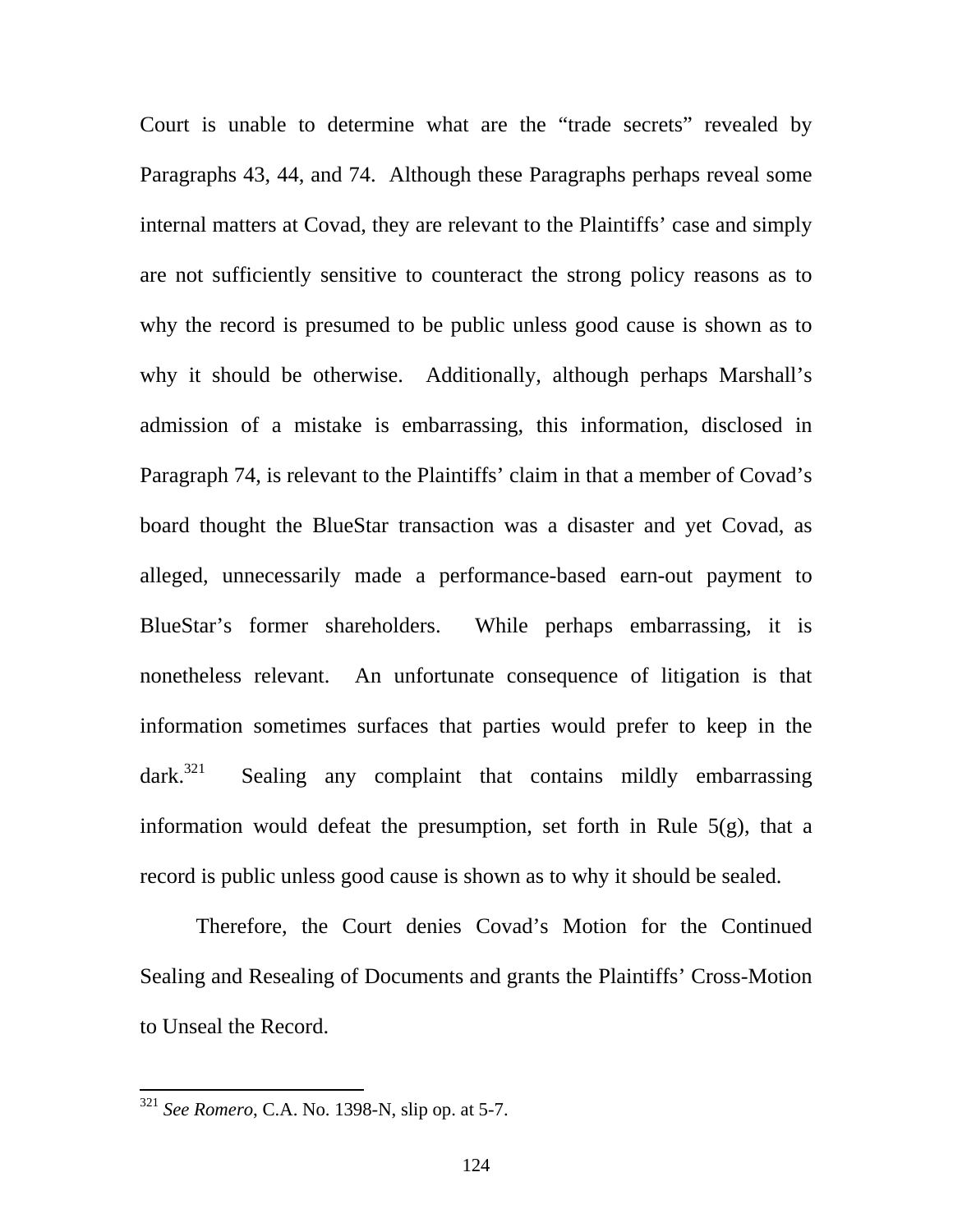#### **IX. DISQUALIFICATION OF THE PLAINTIFFS**

 The remaining issue for the Court to address is Covad's motion to disqualify Khanna, Sams, and Meisel as derivate and class plaintiffs in this action. This motion presents two questions: first, whether Khanna may continue as a representative plaintiff in the litigation; and second, if the Court finds Khanna not a proper representative plaintiff, whether Sams and Meisel may nevertheless continue as plaintiffs. The Court addresses these issues in turn, below.<sup>322</sup>

Khanna served as Covad's General Counsel for approximately six years, until mid-2002 when he was relieved of his duties. The parties adopted an overtly hostile posture soon thereafter.<sup>323</sup> During his time at Covad, Khanna served as a senior executive with supervisory responsibilities over Covad's legal department, in addition to the matters on which he worked directly. Khanna was Covad's General Counsel during the relevant periods for all of the challenged transactions.<sup>324</sup>

 $322$  The Court, in considering whether each of the Plaintiffs may bring this case, is not restricted solely to the face of the Amended Complaint and documents incorporated into it. When necessary, the Court may, in this context, look to affidavits submitted by the parties, as well as documents and testimony submitted as part of the related, earlier § 220 action. *But cf. Canadian Commercial Workers Indus. Pension Plan v. Alden*, 2006 WL 456786, at \*8 - \*9 (Del. Ch. Feb. 22, 2006) (applying summary judgment standard in that instance).

<sup>&</sup>lt;sup>323</sup> *See, e.g.*, JTX 123 (June 19, 2002 letter to Covad Board from Khanna's counsel).

<sup>&</sup>lt;sup>324</sup> The Dishnet Subscription Agreement was dated February 15, 2001, and the Dishnet Settlement was entered into by Covad in February 2002. *See* Amended Compl. at ¶¶ 86,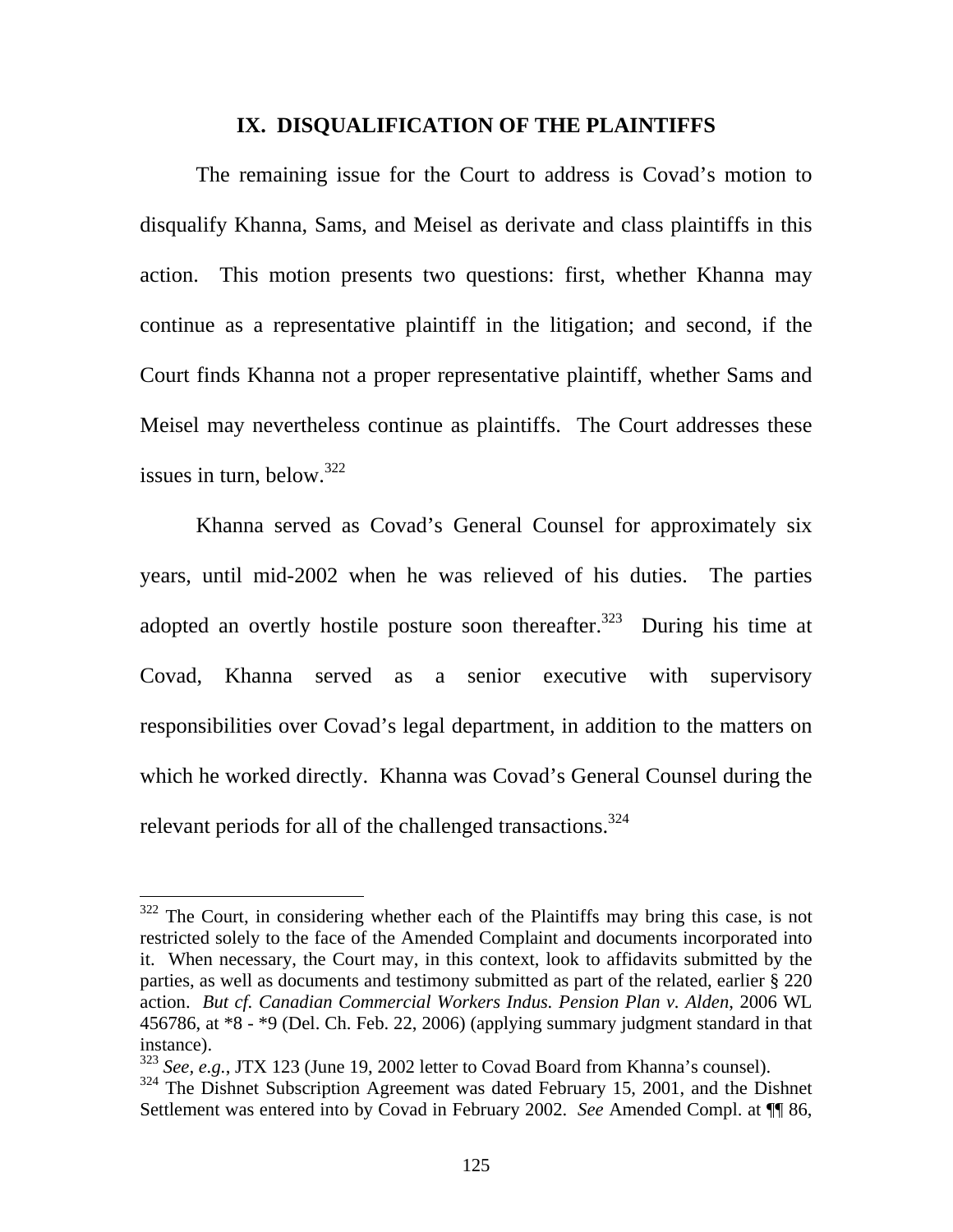Plaintiffs seeking to maintain derivative claims must satisfy the adequacy requirements implicit in Court of Chancery Rule  $23.1.^{325}$  "[A] derivative plaintiff serves in a fiduciary capacity as representative of persons whose interests are in plaintiff's hands and the redress of whose injuries is dependent upon her diligence, wisdom and integrity."<sup>326</sup> In a challenge to a particular plaintiff's adequacy, however, the burden rests with the defendant.<sup>327</sup> "The defendant must show a substantial likelihood that the derivative action is not being maintained for the benefit of the shareholders."<sup>328</sup>

A number of factors may be considered in determining whether a

plaintiff is deemed "adequate" for these purposes:

 $\overline{a}$ 

(1) economic antagonisms between the representative and the class;

(2) the remedy sought by plaintiff in the derivative litigation;

(3) indications that the named plaintiff was not the driving force behind the litigation;

<sup>92.</sup> Khanna was told of the charges of sexual impropriety against him on May 9, 2002, *see* JTX 106; JTX 123 at 8, and suspended from his position the following month.

<sup>325</sup> *See, e.g.*, *Youngman v. Tahmoush*, 457 A.2d 376, 379 (Del. Ch. 1983). The analysis of the Plaintiffs' capacity to serve as derivative plaintiffs will, in this instance, be the same as the analysis of the propriety of their service as class representatives. *See, e.g.*, *In re Fuqua Indus. S'holder Litig.*, 752 A.2d 126, 129 n.2 (Del. Ch. 1999) ("[A]nalysis of adequacy requirements is generally the same under Rules 23 and 23.1 as cases decided under Rule 23(a)(4), *i.e.*, the adequacy requirement of Rule 23, may be used in analyzing the adequacy requirements of Rule 23.1." (citations omitted)).

<sup>326</sup> *In re Fuqua Indus.*, 752 A.2d at 129 (citing *Katz v. Plant Indus., Inc.*, 1981 WL 15148, at \*1 (Del. Ch. Oct. 27, 1981)).

<sup>327</sup> *See Emerald Partners v. Berlin*, 564 A.2d 670, 674 (Del. Ch. 1989).

<sup>328</sup> *Id.*; *see also Canadian Commercial Workers Indus. Pension Plan*, 2006 WL 456786, at \*8.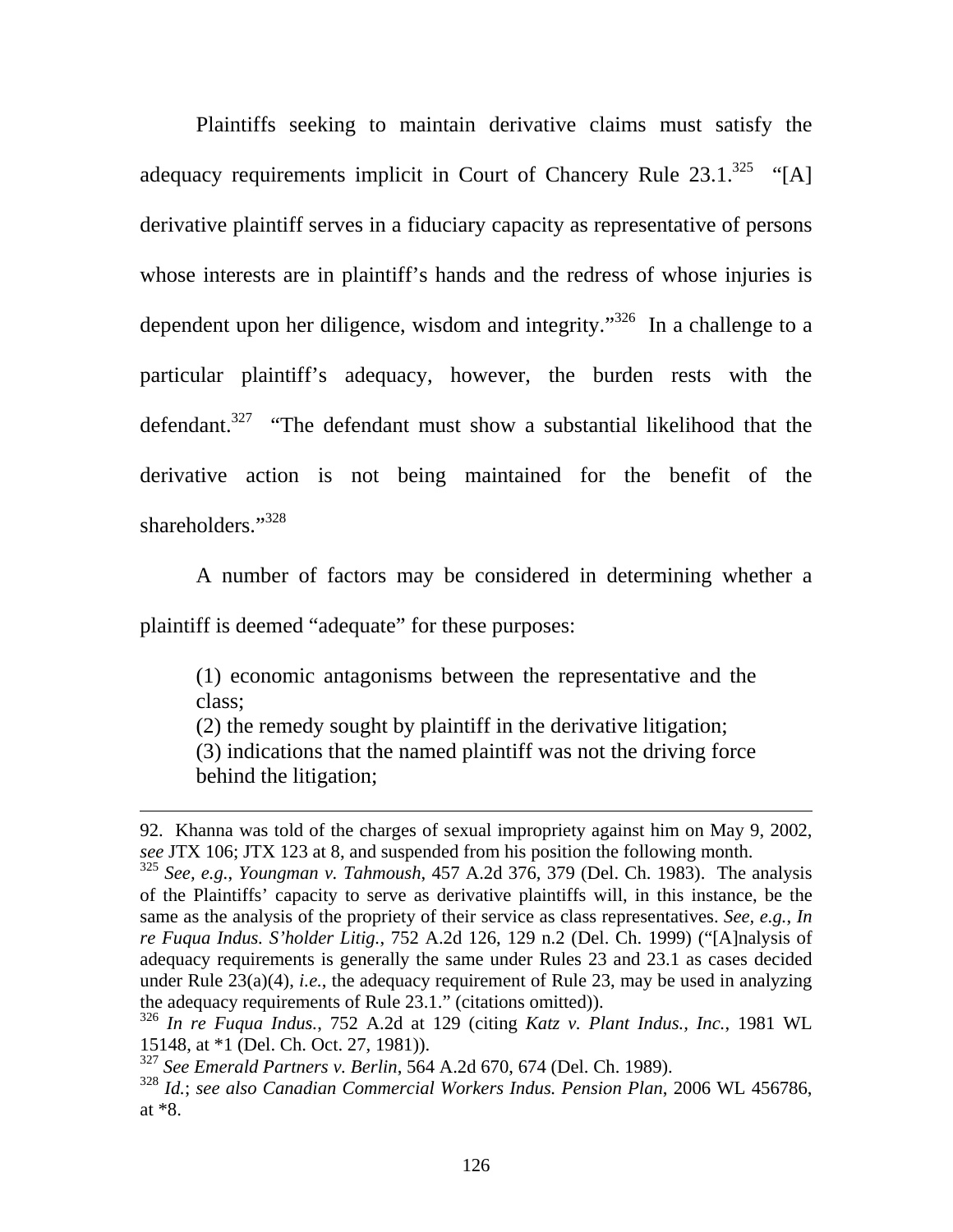(4) plaintiff's unfamiliarity with the litigation; (5) other litigation pending between plaintiff and defendants; (6) the relative magnitude of plaintiff's personal interests as compared to her interest in the derivative action itself; (7) plaintiff's vindictiveness toward defendants; and (8) the degree of support plaintiff was receiving from the shareholders she purported to represent.<sup>329</sup>

This list, however, is not exhaustive.<sup>330</sup> "Typically, the elements are intertwined or interrelated, and it is frequently a combination of factors which leads a court to conclude that the plaintiff does not fulfill the requirements of 23.1  $\dots$ <sup>331</sup> It is possible that the inadequacy of a plaintiff may be concluded from a "strong showing of only one factor[; however,] that factor must involve some conflict of interest between the derivative plaintiff and the class."332

 The Court finds Khanna an inadequate representative plaintiff, one who must therefore be disqualified, for two principal reasons.<sup>333</sup> First,

<sup>329</sup> *In re Fuqua Indus.*, 752 A.2d at 130.

<sup>330</sup> *See Katz*, 1981 WL 15148, at \*2 (explaining that the factors are "[a]mong the elements which the courts have evaluated").

<sup>331</sup> *Id.*, at \*2 (quoting *Davis v. Comed, Inc.*, 619 F.2d 588, 593-94 (6th Cir. 1980); *see also In re Fuqua Indus.*, 752 A.2d at 130 n.5.

<sup>332</sup> *In re Fuqua Indus.*, 752 A.2d at 130; *see also Canadian Commercial Workers Indus. Pension Plan*, 2006 WL 456786, at \*8 (explaining that "economic" conflicts are often the primary consideration); *Youngman*, 457 A.2d at 379 (noting exception that "fact that the plaintiff may have interests which go beyond the interests of the class, but are at least coextensives with the class interest, will not defeat his serving as a representative of the class"). The Court in *Youngman* also explained that "purely hypothetical, potential or remote conflicts of interests never disable the individual plaintiff." *Id.* (citation omitted).

<sup>&</sup>lt;sup>333</sup> The Court's analysis addresses only the issue of whether Khanna may serve a representative plaintiff, which implicates considerations distinct from affording an attorney the opportunity to vindicate rights *personal to him*. *See, e.g.*, *Doe v. A Corp.*,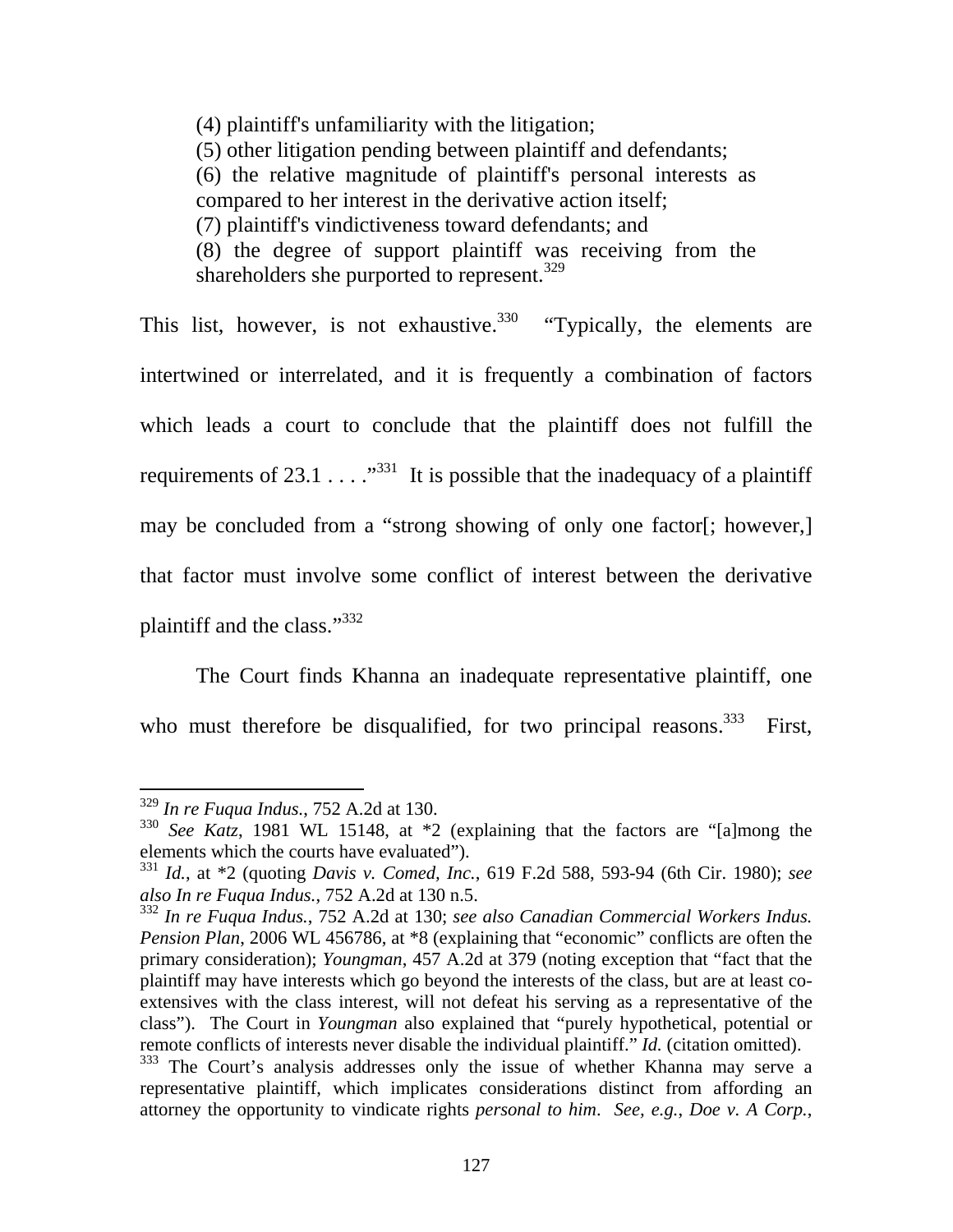*Ercklentz v. Inverness Management Corp.*<sup>334</sup> effectively controls disposition of this issue. In *Ercklentz*, the Court granted the defendants' motions to disqualify the plaintiff's law firm, which had formerly represented the defendant corporation, and the plaintiff, who had formerly served as general counsel (and director) of the defendant corporation. In granting the motion to disqualify the plaintiff, the Court ruled that "the ethical considerations which bar an attorney from acting as counsel against his former client also preclude him from acting as a class or derivative plaintiff against his former client."<sup>335</sup> The Court determined that, because the general counsel's former representation of his corporate employer involved issues that were "substantially related" to the claims he sought to assert derivatively, the plaintiff would be disqualified.<sup>336</sup> The parties agree that this is the standard to be applied. $337$ 

<sup>709</sup> F.2d 1043 (5th Cir. 1983) (disqualifying former in-house attorney as representative plaintiff in suit against former corporate employer, but permitting him to continue suit asserting personal cause of action).

<sup>334 1984</sup> WL 8251 (Del. Ch. Oct. 18, 1984).

<sup>335</sup> *Id.* at \*4 (citing *Richardson v. Hamilton Int'l Corp.*, 469 F.2d 1382 (3d Cir. 1972); *Doe*, 709 F.2d 1043).

<sup>336</sup> *See Ercklentz*, 1984 WL 8251, at \*4 - \*5; *see also* DELAWARE LAWYERS' RULES OF PROFESSIONAL CONDUCT ("D.L.R.P.C.") 1.6, 1.9. *Cf. Richardson*, 469 F.2d 1382; *Doe v. A Corp.*, 330 F. Supp. 1352 (S.D.N.Y. 1971), *aff'd sub nom.*, *Hall v. A Corp.*, 453 F.2d 1375 (2d Cir 1972).

<sup>337</sup> *See* Pls.' Ans. Br. to Mot. to Disqualify at 15**;** Mem. in Supp. of Covad Commc'ns Group, Inc.'s Mot. to Disqualify Pls. ("Covad's Op. Br. to Disqualify") at 8.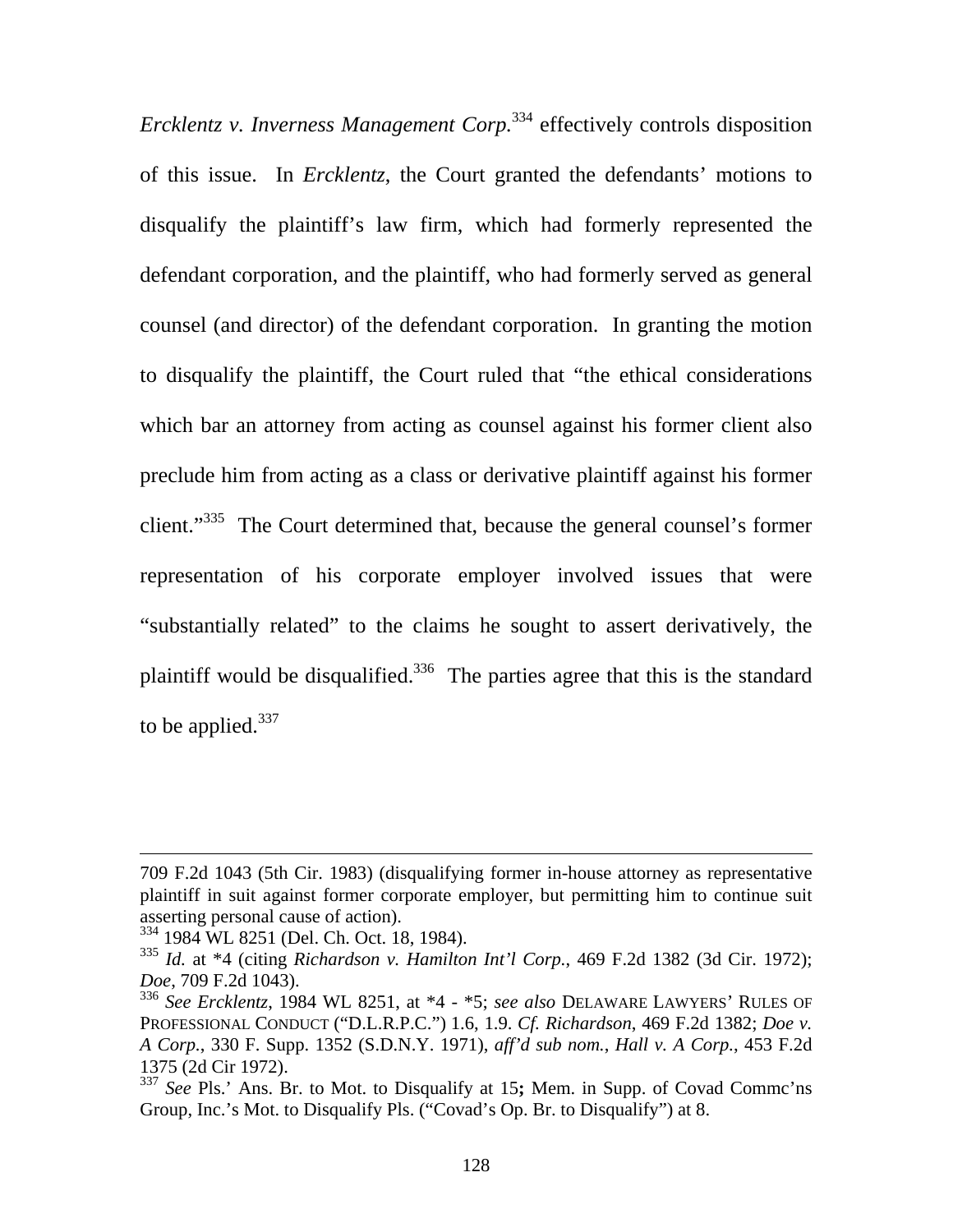To determine whether matters are "substantially related" for purposes of a conflict of interest with a former client the Court must evaluate: the nature and scope of the prior representation at issue; the nature and scope of the present lawsuit against the former client; and whether during the course of the previous representation the client may have disclosed confidential information that could be used against the former client in the current lawsuit. Matters may be substantially related if they involve the same transaction or legal dispute or there is substantial risk that confidential information obtained in the former representation could materially advance the client's position in the current matter. The former client is not required to reveal specific details of the information shared with the attorney, rather the Court may determine whether information regularly shared in that type of representation creates an unavoidable conflict with the current case.  $338$ 

<sup>338</sup> *Hendry v. Hendry*, 2005 WL 3359078, at \*4 (Del. Ch. Dec. 1, 2005) (citing *Sanchez-Caza v. Estate of Whetstone*, 2004 WL 2087922, at \*3 (Del. Super. Sept. 16, 2004)); D.L.R.P.C. 1.9 cmt. 3.

In the parties' briefs, much is made of the effect of language from *T. C. Theatre Corp.*, which is quoted by the Court in *Ercklentz*: "In cases of this sort the Court must ask whether it can reasonably be said that in the course of the former representation the attorney *might* have acquired information related to the subject of his subsequent representation." *Ercklentz*, 1984 WL 8251, at \*2 (quoting *T. C. Theatre Corp.*, 113 F. Supp. at 269 (emphasis added)). In *Ercklentz*, the Court noted that this test set forth a strict standard that, although followed by the Third Circuit, *see Richardson*, 469 F.2d at 1385, had been modified by the Second Circuit, which instead required that the "issues involved in the two representations have been 'identical' or 'essentially the same'" in order to find that a substantial relationship existed. *Ercklentz*, 1984 WL 8251, at \*2. Ultimately, the Court concluded that it need not decide which standard to apply, since the defendants had met the higher burden of demonstrating that the two representations were essentially the same. *See id*. at \*4; *see also* ABA Formal Op. 99-415 (Sept. 8, 1999) ("Representation Adverse to Organization by Former In-House Lawyer") (describing, in Part A(2), tests for "same or substantially related matters," and indicating approval of Second Circuit formulation).

The standard articulated in Comment 3 of D.L.R.P.C. 1.9, adopted in response to revisions of the ABA's Model Rules of Professional Conduct following the report of the ABA's Ethics 2000 Commission, appears to craft a middle approach between the two previously competing tests described above. *See also* E. Norman Veasey, *Ethics 2000: Thoughts and Comments on Key Issues of Professional Responsibility in the Twenty-First Century*, 5 DEL. L. REV. 1, 13 (2002).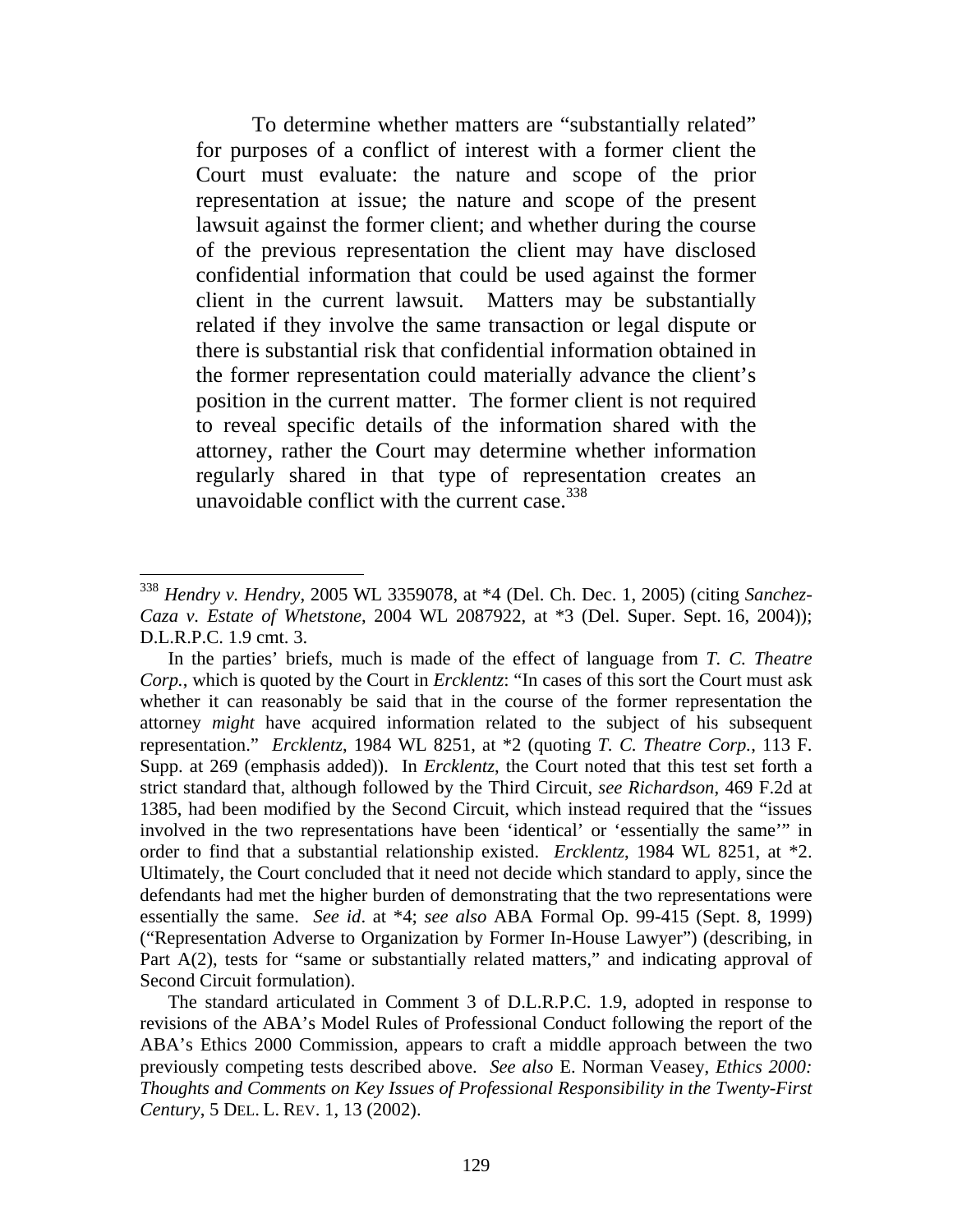Specifically, Comment 3 to D.L.R.P.C. 1.9 provides that "[a] conclusion about the possession of such information may be based on the nature of the services the lawyer provided the former client and information that would in ordinary practice be learned by a lawyer providing such services." Additionally, "[i]n the case of an organizational client, general knowledge of the client's policies and practices ordinarily will not preclude a subsequent representation; on the other hand, knowledge of specific facts gained in a prior representation that are relevant to the matter in question ordinarily will preclude such a representation."<sup>339</sup> These principles govern the Court's analysis of whether Khanna's prior representation of Covad as its General Counsel is substantially related to the matters at issue in the present litigation.

The Plaintiffs' principal argument as to why Khanna should not be disqualified is that the information he received regarding the challenged transactions was in his capacity as an officer and shareholder of Covad, and not as Covad's General Counsel.<sup>340</sup> The Plaintiffs contend that Khanna's duties as General Counsel were primarily related to telecommunications regulatory work and that Covad's board members actively sought to "keep

<sup>339</sup> D.L.R.P.C. 1.9 cmt. 3.

<sup>340</sup> *See* Pls.' Ans Br at 16 (citing Amended Compl. at ¶¶ 108-11).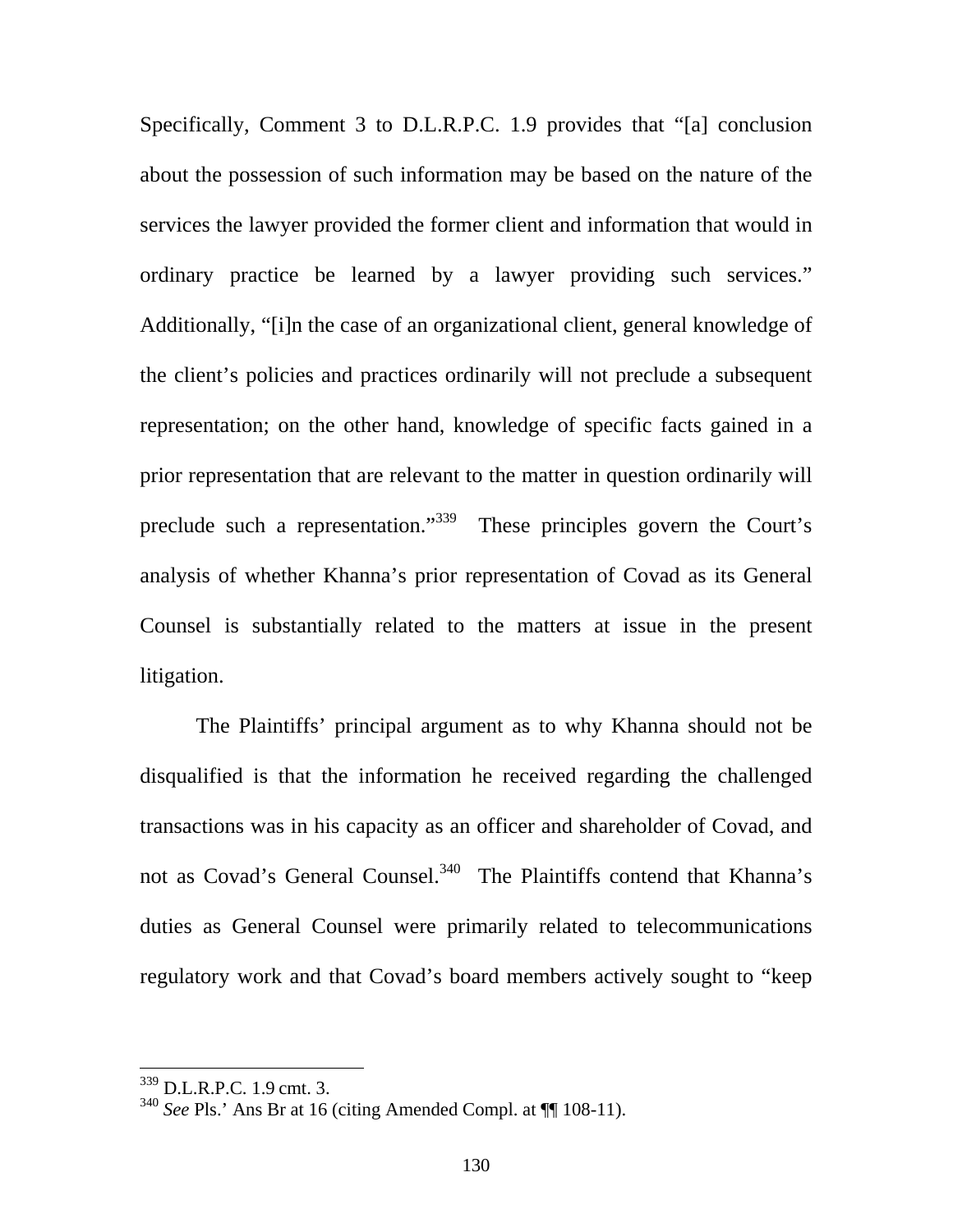Khanna 'out of the loop'" with respect to the challenged transactions.<sup>341</sup> The Plaintiffs add that Khanna "was wholly preoccupied with hotly contested telecommunications regulatory matters and related litigation" and that, even if the board had not kept him "'out of the loop,' the reality is that he likely still would not have even had time to participate in the transactions as counsel."<sup>342</sup>

These arguments are not persuasive, however, in light of Khanna's status as Covad's senior in-house counsel. In his testimony at the § 220 trial, Khanna claimed that he "owned" corporate governance issues for Covad and that he would have had a "role to play" in such areas.  $343$  Indeed, Khanna's Original Complaint sets forth that, as General Counsel, he was "charged with the role of reviewing all conflict of interest matters for Covad.<sup>344</sup> Khanna's June 19, 2002 letter to the Covad Board states that, with respect to the BlueStar acquisition: "Mr. Khanna had seriously objected, both on pure legal grounds (concerning the Clayton Act violations) and on legal/business grounds (waste and self-dealing)."345

 $341$  Pls.' Ans. Br. to Mot. to Disqualify at 16, 22.

<sup>342</sup> *Id.* at 16 n.3.

<sup>&</sup>lt;sup>343</sup> Trial Tr. 121, 136-37.

<sup>344</sup> *See* Original Compl. at ¶ 40.

 $345$  JTX 123.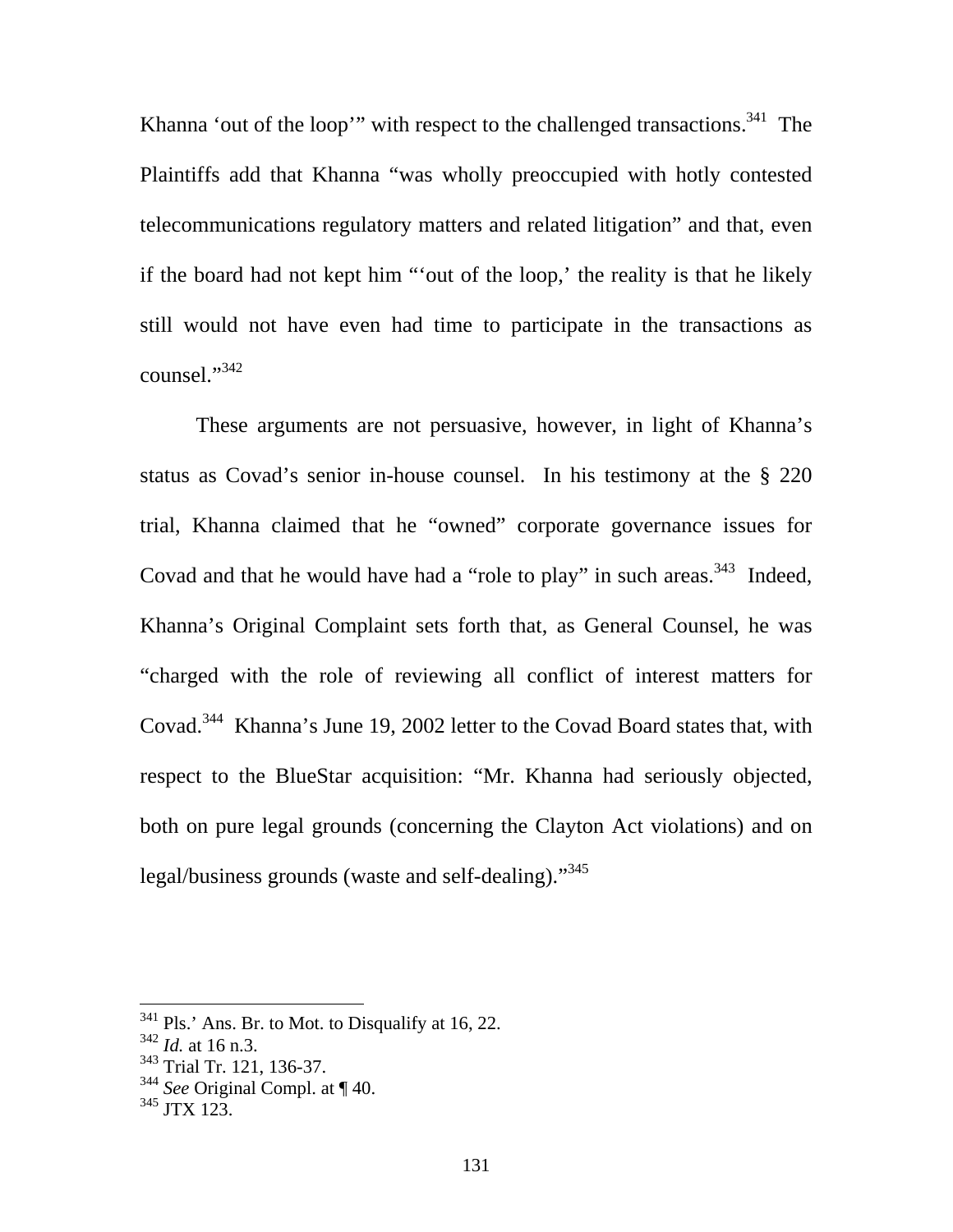Khanna's contention that board members did not solicit his advice does not dampen the Court's concerns as to the source of his information and the circumstances under which he obtained it. The Court finds that a "substantial risk" exists that an attorney in Khanna's position would, in the ordinary course, have learned confidential information relating to the challenged transactions. This concern is supported by the fact that Khanna, acting as board secretary, signed the minutes of the June 15, 2000 Covad board meeting at which the BlueStar acquisition was approved.<sup>346</sup> The Plaintiffs argue that Khanna was ordinarily excluded from board meetings when transactions of this nature were approved; however, the Plaintiffs cite only to board minutes regarding the Certive transaction.<sup>347</sup> Although it is the Defendants' burden to demonstrate that disqualification should occur, the Court concludes that this burden has been satisfied with respect to demonstrating a "substantial risk" that Khanna learned confidential information relating to the present litigation.<sup>348</sup> Moreover, document LDWK 0002012, an email from Knowling to several Covad employees,

<sup>346</sup> *See* JTX 117.

<sup>347</sup> Moreover, even assuming, *arguendo*, that Khanna was excluded during the portions of the meeting discussing the BlueStar transaction, this would not diminish the substantial risk (indeed, likelihood) that Khanna learned confidential information either before his temporary absence or after rejoining the Board's meeting.

<sup>348</sup> The Plaintiffs also argue that, unlike in *Ercklentz*, Khanna was not a member of the board and did not approve of the challenged transactions. That, however, is not a requirement for disqualification.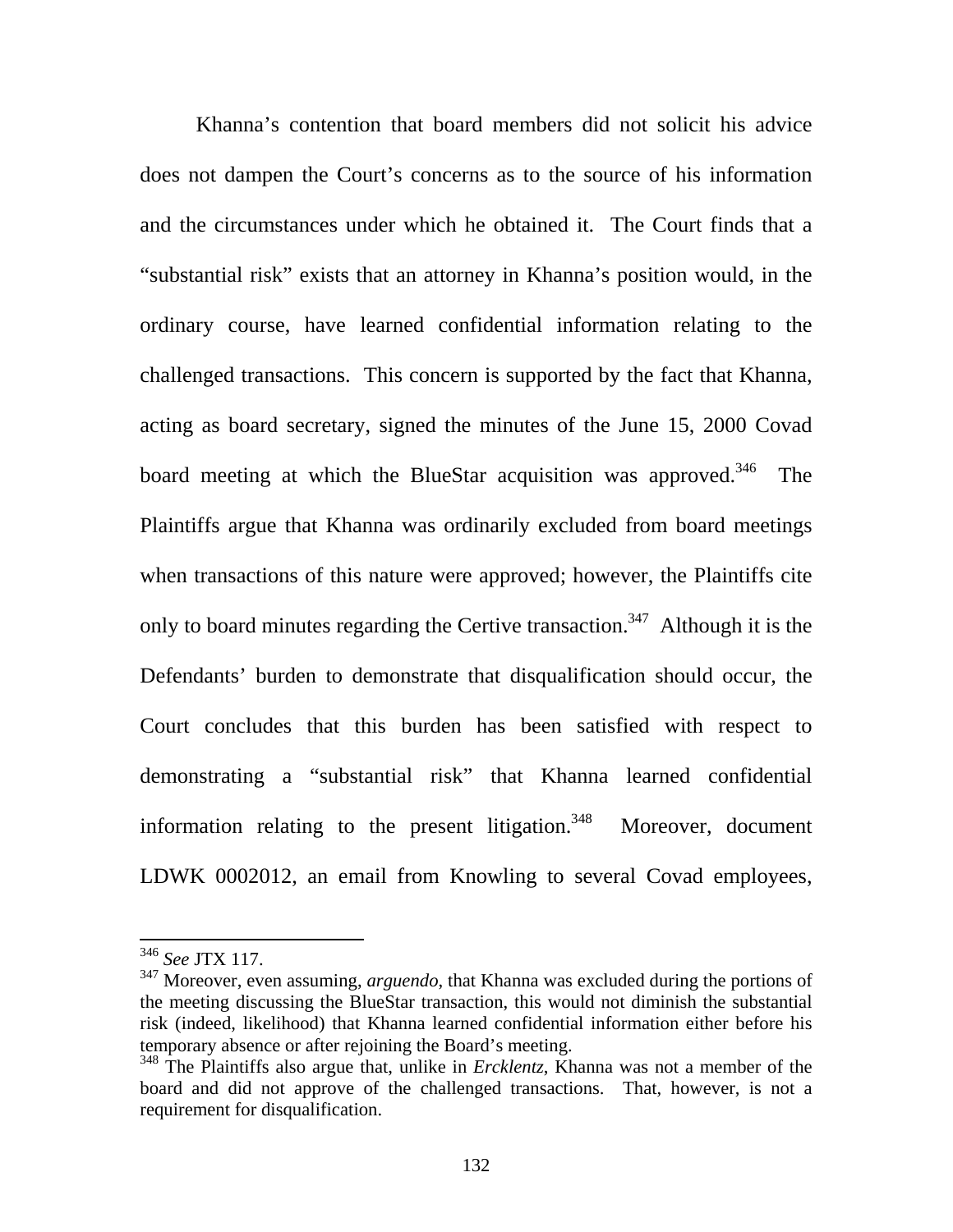including Khanna, dated May 21, 2000, more than two weeks before the Board's vote, states, "Here is the game plan. I've asked Bear Stearns to move forward with BlueStar ASAP with an objective to come to terms on a deal this week. Tim, *Drhuv*, Davenport and Lach *are the handlers on this transaction*."349 It is unreasonable for Khanna now to argue that he was not involved with the BlueStar acquisition (claiming to have been fully engaged in regulatory matters or otherwise kept in the dark by the Covad Board about what was a major transaction, even though he served as Covad's General Counsel).

 In this instance, the issue of adequacy as a representative plaintiff, however, is not confined exclusively to Khanna's ethical responsibilities as Covad's former General Counsel. Indeed, the Court need not embrace here a *per se* rule of disqualification applicable to former in-house lawyers as representative plaintiffs.<sup>350</sup> Additional factors support, under these circumstances, the Court's decision that, with respect to Khanna, a substantial likelihood exists that the representative action is "not being maintained for the benefit of the shareholders." Specifically, Khanna's employment dispute with Covad has impaired Khanna's capacity to

<sup>&</sup>lt;sup>349</sup> Calder Decl., Ex. R. (emphasis added).

<sup>&</sup>lt;sup>350</sup> The Court recognizes that, in a derivative suit, relief is not sought from the company; this distinction was afforded no substance in *Ercklentz*. *See* 1984 WL 8251, at \*4 - \*5.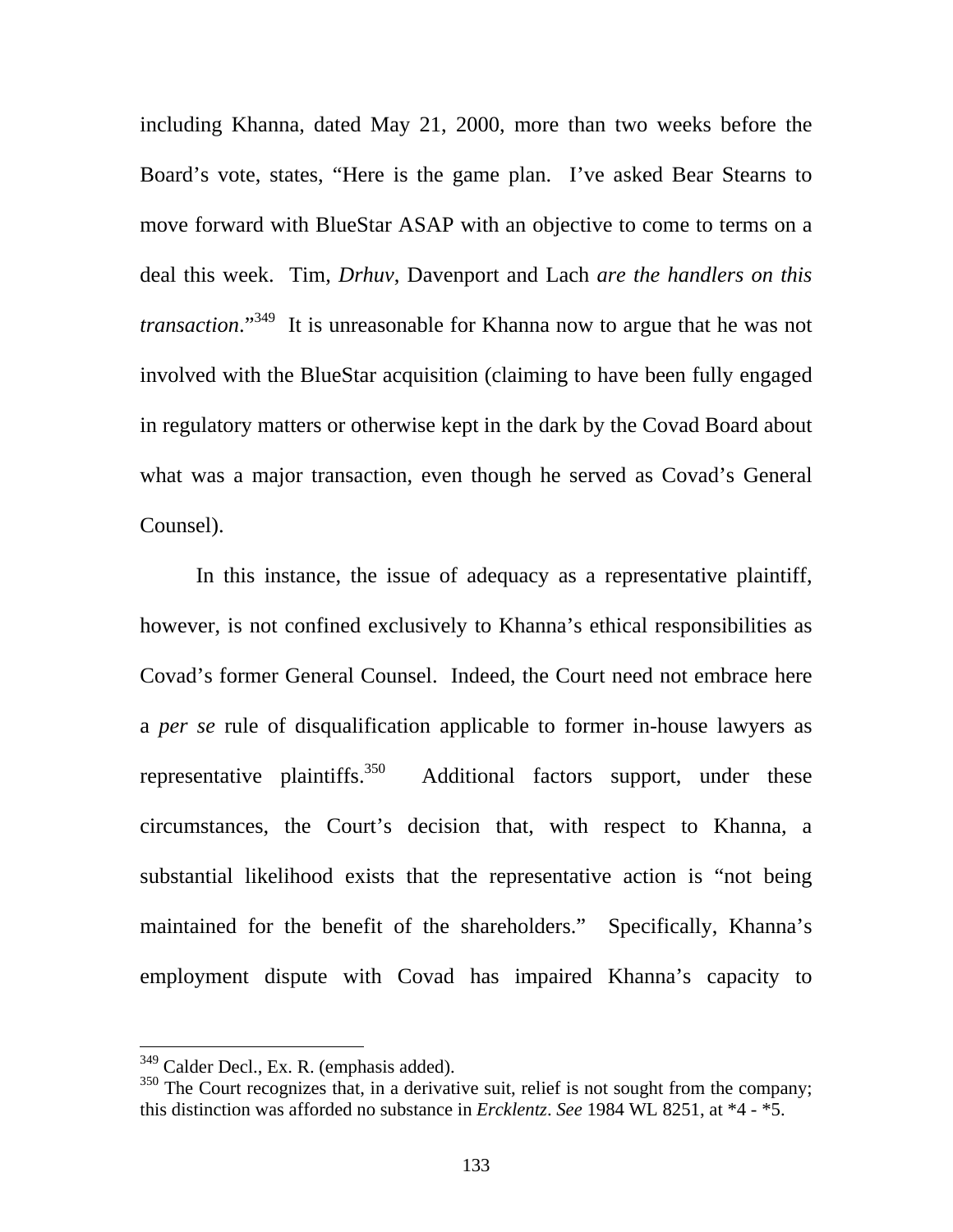vindicate shareholders' best interests. The June 19, 2002 letter to the Covad Board, demonstrates a self-interested motivation that is not consistent with the continued pursuit of a derivative and class action by this plaintiff—a plaintiff on whom the Covad shareholders would be relying. The June 19, 2002 letter makes clear that Khanna's initial motive in threatening to bring the action was to provide leverage in his attempt to regain (and enhance) his position at Covad after his suspension as General Counsel. The letter lays out numerous requirements to be imposed on the Covad Board, including that Khanna be appointed to the Covad Board "with a not less than 15-year contract[, subject only to a vote of the general shareholders based on the classified Board seat]," "be given a role as Executive Vice President for Corporate Strategy," "be compensated at all times not less than a comparable officer that serves as both an officer and as a director," and be permitted to name five individuals who would report directly to him. None of these requirements inures directly to the benefit of the shareholders, if at all—instead, the benefit is directed almost exclusively, if not solely, to Khanna. The letter continues on to threaten that

Mr. Khanna is more than prepared to act to defend himself, and his reputation for tenacity in this regard well precedes him. But he does not desire to light a legal fuse unless his is given no choice. The choice, then, belongs to the company and its Board. We can only hope that it is wisely made.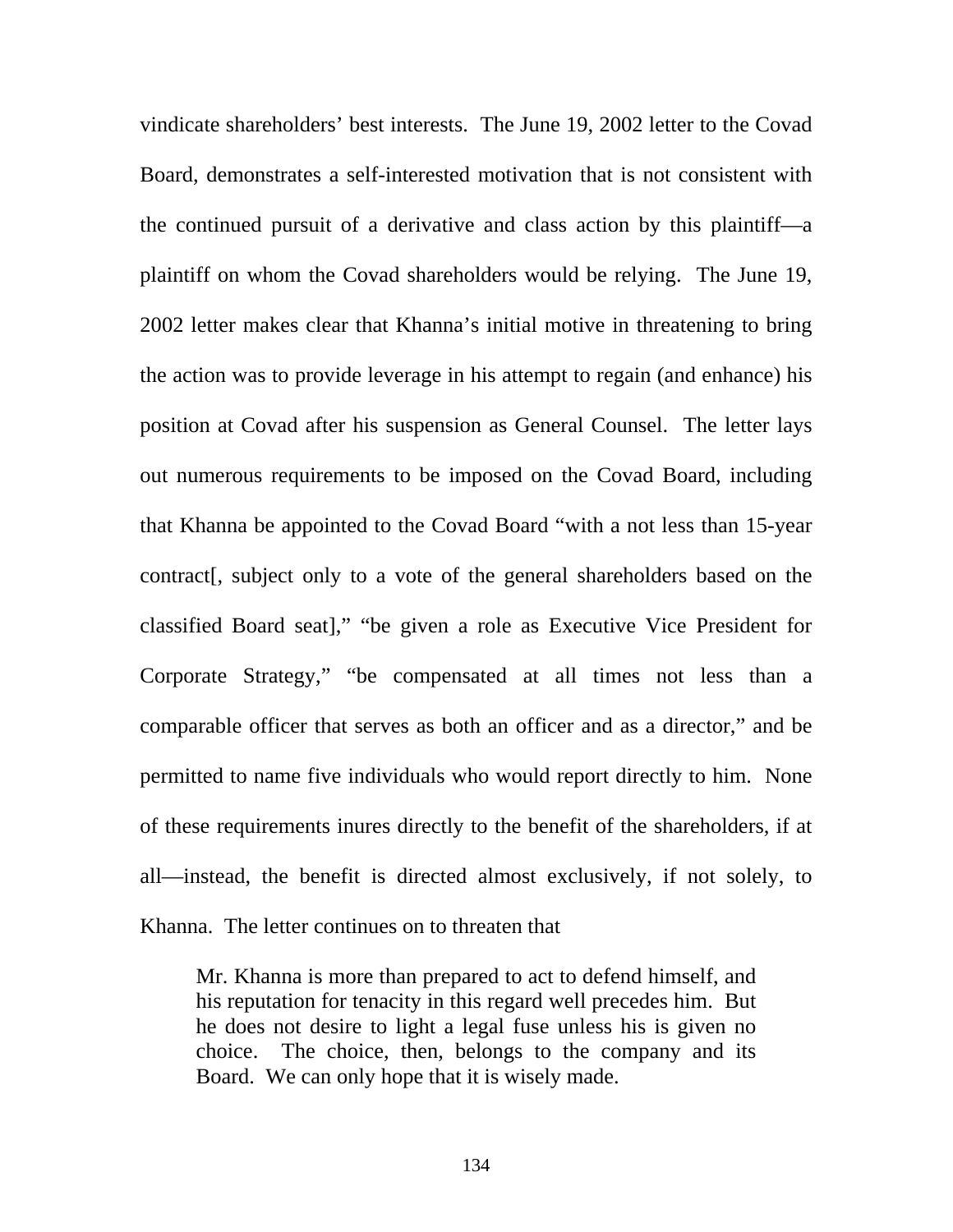The Court acknowledges that mere selfish motives<sup>351</sup> and past bad behavior<sup>352</sup> do not necessarily disqualify an individual from serving as a derivative plaintiff. The posture of these parties, however, demonstrates ample history of bad will creating a substantial likelihood that Khanna will not maintain and prosecute the action according to the best interests of the shareholders<sup>353</sup>

<sup>351</sup> *See Youngman*, 457 A.2d at 382. ("Though the plaintiff may well have in part a selfish motive in bringing this action, which is not unusual, he will be permitted to continue to act on behalf of [the class].")

<sup>352</sup> *See Emerald Partners*, 564 A.2d at 674-75. The Court notes that, in support of Khanna's argument that his actions during the initial stages of this dispute should be overlooked by the Court, Khanna has purported to waive any employment claims he may have had against Covad. Trial Tr. at 47. Khanna refers the Court to *Emerald Partners*, where this Court permitted a plaintiff who had engaged in "greenmail" in the past to continue as a derivative plaintiff because "Emerald further asserts that it no longer seeks to 'make a quick buck' from the situation. In support of this contention, Emerald has presented evidence that it rejected offers of 'greenmail' payments . . . . I am not persuaded, therefore that Emerald is maintaining this suit solely in its own interest, or that it will be unable to fairly and adequately represent the interests of . . . other shareholders." 564 A.2d at 674-75. However, concerns about "greenmail" are far different from the concerns surrounding Khanna. The concern with a derivative plaintiff engaging in greenmail is that the plaintiff will sell out too quickly, will not pursue corporate governance reform involving the nominal defendant, or will seek personal financial reward at the expense of the corporate enterprise to the detriment of shareholders in general. These concerns are not unfounded. However, in the greenmail situation, the prospective plaintiff's goal is economic in nature and, once a greenmail offer has been rejected, the concerns discussed *supra* are not applicable. In the case at hand, Khanna's objectives are more qualitative in nature. One can reasonably infer that many of Khanna's issues with Covad's Board are personal in nature and, therefore, the fact that Khanna has offered to forego these claims carries less weight than in a less personal situation, such as one involving greenmail.

 $353$  The Plaintiffs also point to the Court's ruling in the § 220 action that Khanna's § 220 demand was brought under a "proper purpose." The Court's ruling in that context, however, involved different standards and policies than those considered in the Court's analysis of Khanna's adequacy as a representative plaintiff.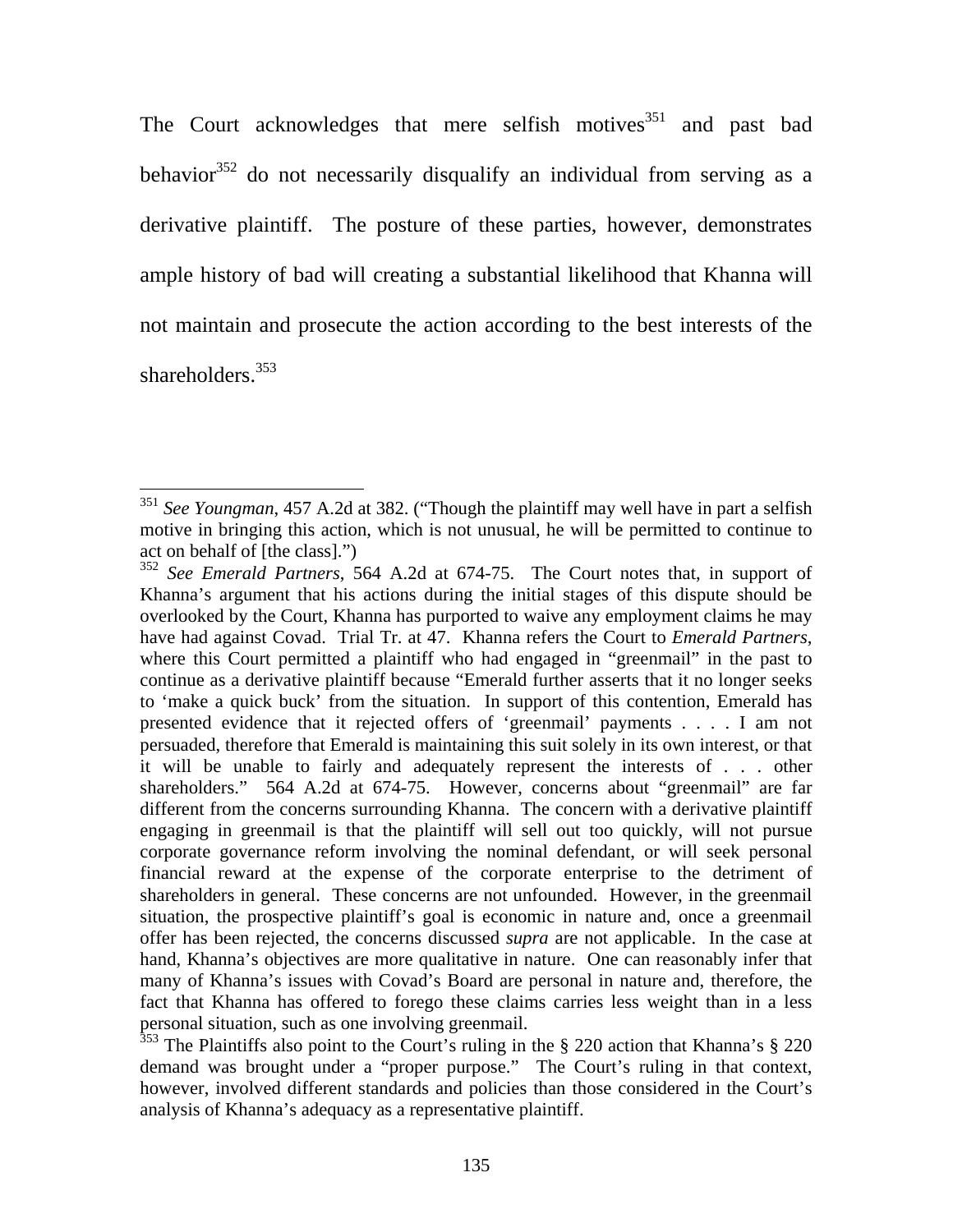In concluding that Khanna must be disqualified as a representative plaintiff, the Court relies primarily on Khanna's position as Covad's former General Counsel and the ethical quagmire that follows. This result is significantly supported, however, by the cloud hanging over the litigation created by the tangential and acrimonious employment dispute between Khanna and his former employer. Although the existence of a substantial relationship between Khanna's prior representation of Covad and the matters presently at issue is likely sufficient grounds to deem Khanna inadequate as a representative plaintiff under *Ercklentz*, 354 the Court ultimately concludes that, as a consequence of these two "intertwined and interrelated" considerations described above, Khanna must be disqualified as a representative plaintiff in this action.<sup>355</sup>

Covad asserts two grounds for the disqualification of Sams and Meisel, in addition to Khanna: (1) that they are not the "driving force"

 $354$  This conclusion may be viewed as equivalent to the "strong showing" of one factor, demonstrating a conflict of interest, necessary to disqualify a plaintiff as an adequate representative. *See In re Fuqua Indus*., 752 A.2d at 130.

<sup>&</sup>lt;sup>355</sup> The Defendants have asked that the Court enter an injunction preventing Khanna from further participating in this litigation and from aiding any other persons in bringing their claims, in this context. No evidence has yet been presented to the Court requiring entry of injunctive relief—indeed, the Court's disqualification of Khanna relies in substantial part on the presumption that a danger exists that confidences will be revealed where a "substantial relationship" has been found. The Court presumes that Khanna will conform his behavior with his ethical obligations as a member of the bar; however, the Court may revisit this issue, if necessary.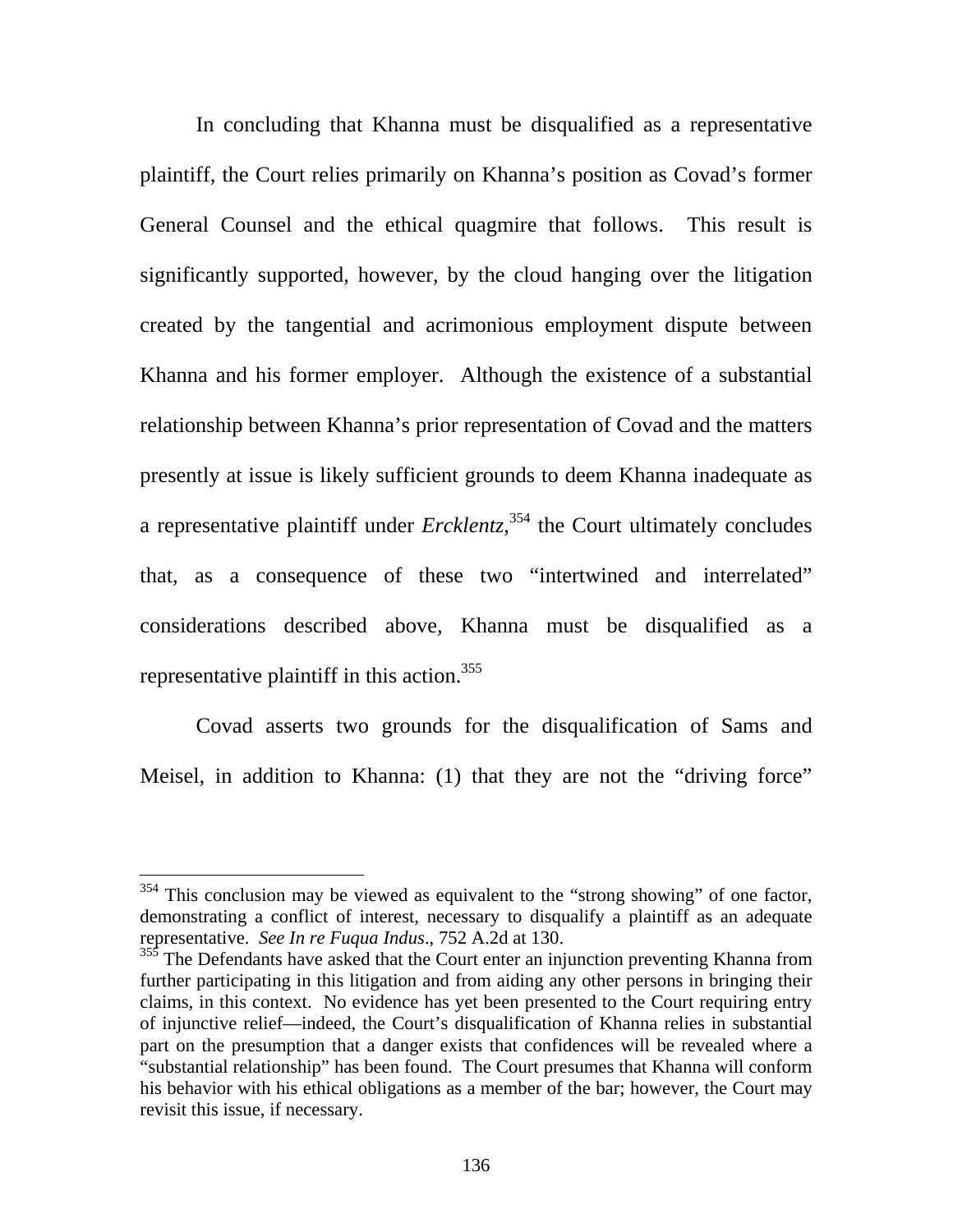behind the litigation and (2) that they have been improperly tainted by Khanna. Covad, as movant, must satisfy its burden of demonstrating inadequacy with respect to Sams and Meisel, in addition to Khanna. The evidence before the Court does not, as yet, constitute a sufficient showing of conflict to conclude in this context either that the remaining Plaintiffs are not the "driving force" behind the litigation, $356$  or that the same potential taint

<sup>356</sup> Although whether a plaintiff is the "driving force" behind litigation is among the factors to be considered in determining adequacy for purposes of Court of Chancery Rule 23.1, *see, e.g.*, *Youngman*, 457 A.2d at 379-80, Covad has yet to present persuasive evidence pointing to more than the potential that Sams and Meisel may not be sufficiently interested and involved to continue with this action. *See, e.g.*, Trial Tr. 54. This potential is insufficient. *Compare Nolen v. Shaw-Walker Co.*, 449 F.2d 506, 508-10 (6th Cir. 1971) (finding strong showing of evidence that plaintiff was a front for person in actual control of litigation, who also had ties to corporations with which court concluded that litigation was intended to force nominal defendant to merge), *with In re Fuqua Indus.*, 752 A.2d at 130-36 (denying motion to disqualify, and, although addressing motion to disqualify focusing on one factor and thereby necessitating "strong showing," suggesting that "driving force" factor, in order to impact analysis, requires satisfaction of a fairly demanding burden by defendants).

Covad's "driving force" arguments would have significant impact were the Court to conclude that Sams and Meisel's ability to maintain this action relied solely or in large part on information received from Khanna that was privileged or confidential—this, of course, would implicate considerations addressed with respect to Covad's second basis for arguing that Sams and Meisel should be disqualified, as well. Indeed, Covad contends that Sams and Meisel are not among the contemplated parties having proper access to documents produced as a consequence of the earlier § 220 trial under the Confidentiality Agreement resulting from that action. Covad states that "the Confidentiality Agreement provides that the Discovery Material produced in that action may be made available to . . . parties *to that litigation*, i.e*.*, the Section 220 Action. . . . It provides that additional parties that are joined *in that litigation* may sign the Confidentiality Agreement and thereby receive access to the Discovery Material. . . . However, plaintiffs Sams and Meisel *were not parties to the Section 220 Action*, and therefore they were *not* eligible to receive the Discovery Material produced in that action." Covad Commc'ns Group, Inc.'s Reply to Pls.' Ans. Br. to Covad Commc'ns Group, Inc.'s Mot. to Disqualify Pls. ("Covad's Reply Br. to Disqualify") at 25-26 (emphasis in original)**.** The Court, however, rejects this argument. The present litigation was initially filed during the pendency of the prior § 220 action, and the Court does not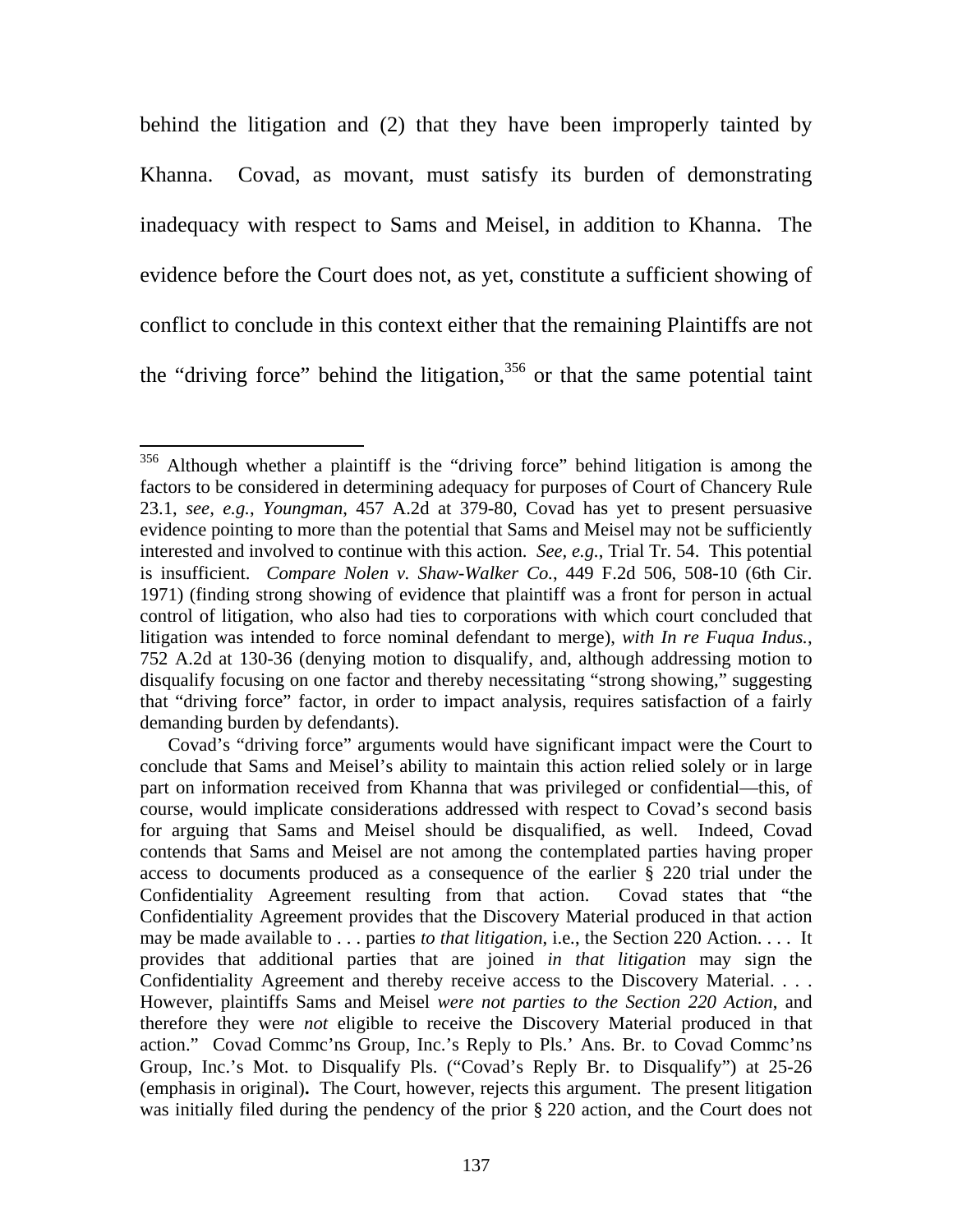surrounding Khanna extends to Sams and Meisel. $357$  Moreover, the Court is not satisfied that the evidence before it merits the disqualification of Sams and Meisel when these factors are viewed together. Counsel for the Plaintiffs have represented to the Court that "there has been no disclosure of privileged information by Khanna to the other plaintiffs or to any of plaintiffs' counsel."358 It is within the Court's discretion, then, to rely on their representations as officers of the Court.<sup>359</sup> The Court may, however, reconsider disqualification of Sams and Meisel at a later date, should it become necessary.<sup>360</sup>

view this as a fair reading of the parties' intent. Given that the Amended Complaint contains no improperly divulged privileged or confidential information and that Sams and Meisel have access to the § 220 action documents, the Court finds Covad's "driving force" arguments unpersuasive on the record before it.

<sup>&</sup>lt;sup>357</sup> The Court recognizes the potential for abuse in this context. Khanna's disqualification ultimately results from the Court's consideration of more than one factor. The Court is not, however, persuaded that the case law cited by Covad creates a *presumption* that Khanna's presence has improperly tainted Sams and Meisel, in this context. Meisel has separate counsel. The record is unclear whether Sams is similarly represented by separate counsel. Moreover, much of Covad's argument is premised on its contention that the Amended Complaint contained, and therefore evidenced the improper sharing of, privileged and confidential information; this, however, was rejected by the Court, above.

<sup>358</sup> Pls.' Ans. Br. to Mot. to Disqualify at 27-28; *see also* Toll Aff., Ex. C at 3; Amended Compl. at  $\P$  3 n.1.

<sup>359</sup> *See IMC Global, Inc. v. Moffett*, 1998 WL 842312, at \*3 (Del. Ch. Nov. 12, 1998) ("Where, as officers of the Court, attorneys can represent the full extent of information flow between them to the Court it is within the Court's discretion to rely on those representations where there is seemingly no danger of intrusion on the fairness of the adjudication process.").

<sup>360</sup> *See, e.g.*, *Canadian Commercial Workers Indus. Pension Plan*, 2006 WL 456786, at \*10. The issue of whether Sams is, and has been, represented by separate counsel may, for example, present a matter for the Court's further consideration with respect to his adequacy as plaintiff when the record on this point is clarified.